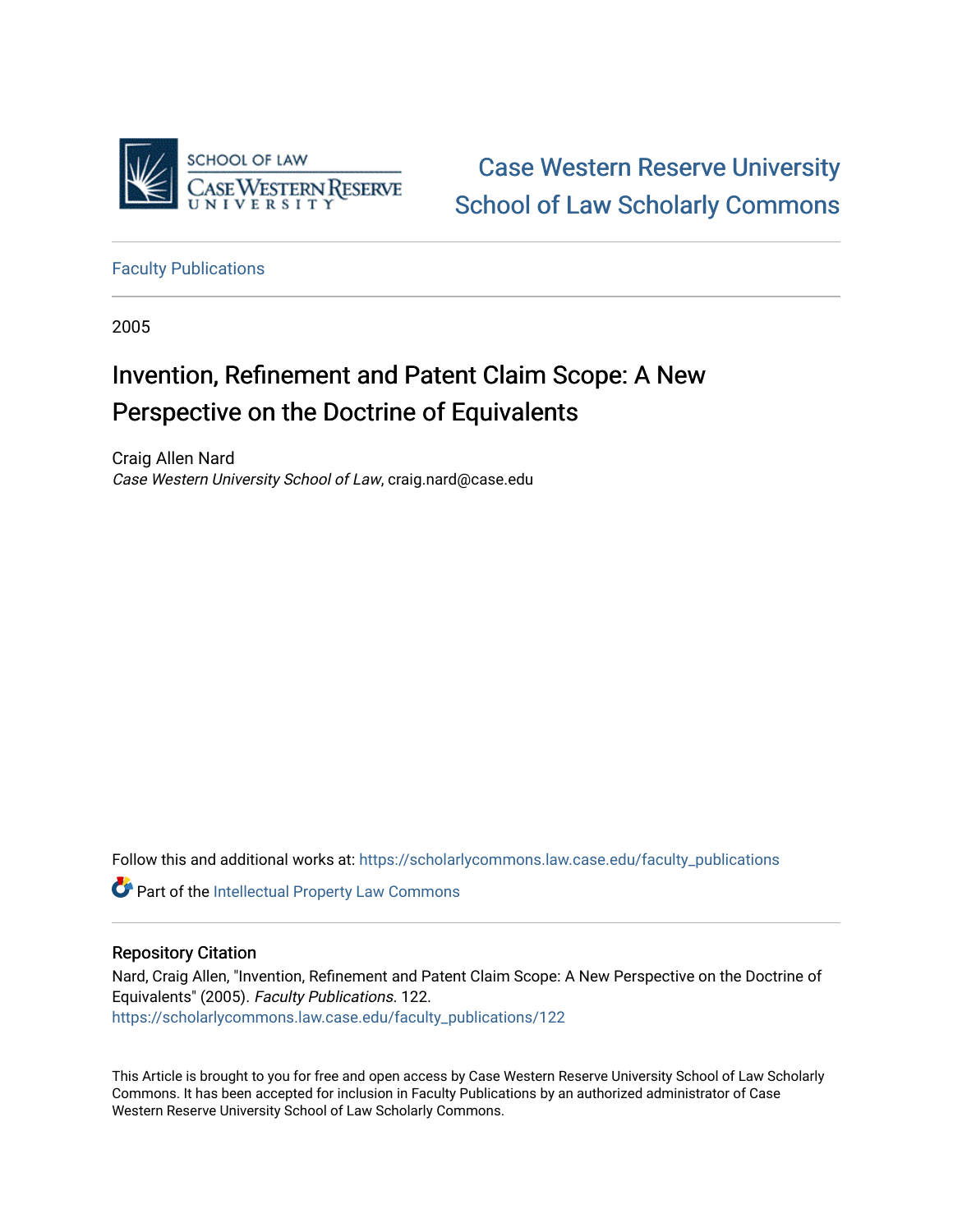# **BOSTON UNIVERSITY SCHOOL OF LAW**

**Law and Economics Working Paper Series** Working Paper No. 04-03

# **CASE SCHOOL OF LAW**

**Research Paper Series in Legal Studies** Working Paper No. 04-5

# **Invention, Refinement and Patent Claim Scope: A New Perspective on the Doctrine of Equivalents**

Michael J. Meurer Craig Allen Nard

April 2004

This paper can be downloaded without charge from the Social Science Research. Network Paper Collection at [http://ssrn.com/abstract=533083](http://papers.ssrn.com/abstract=475982)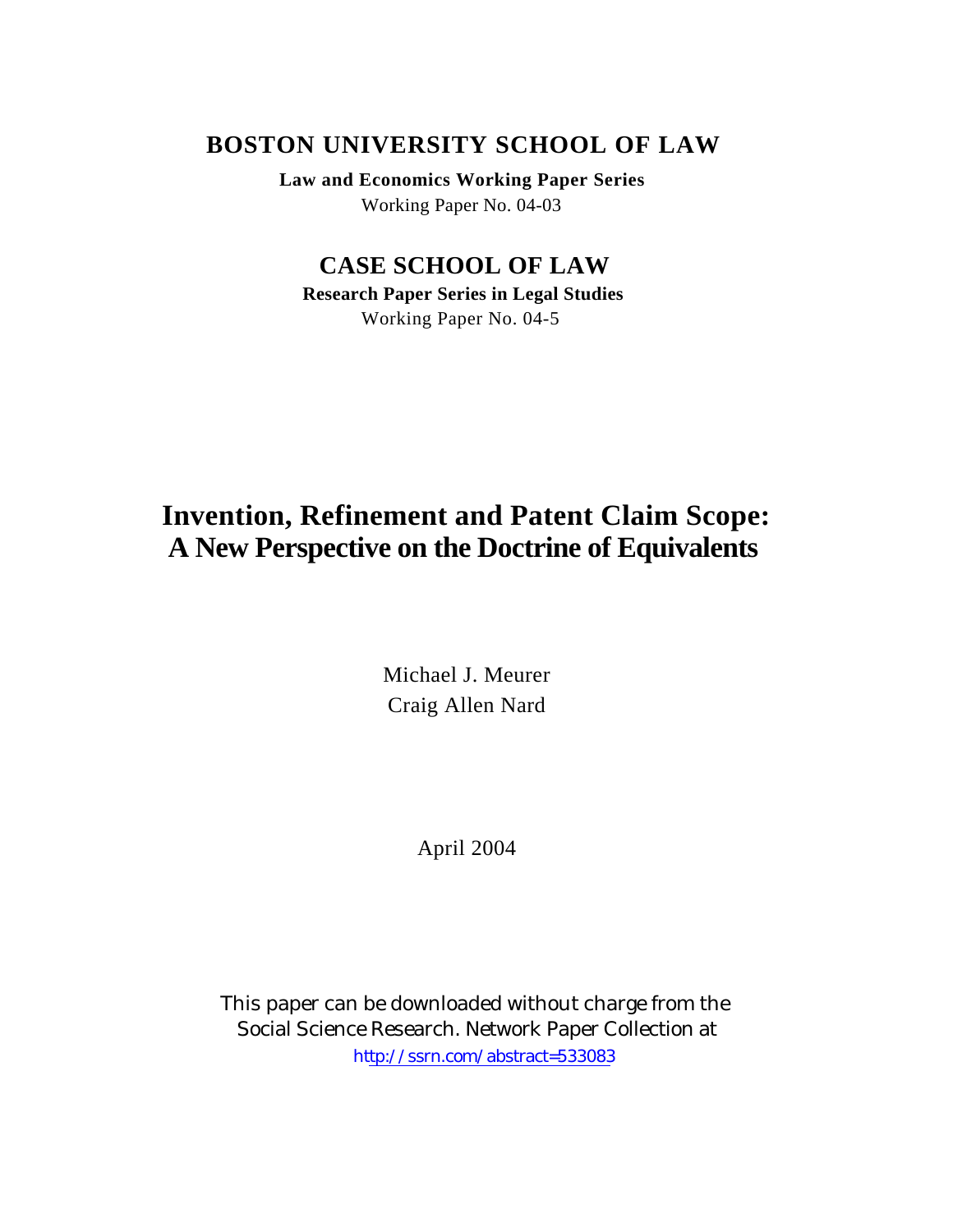# **EXCHANGE: THE DOCTRINE OF EQUIVALENTS**

# **Invention, Refinement and Patent Claim Scope: A New Perspective on the Doctrine of Equivalents**

MICHAEL J. MEURER\* AND CRAIG ALLEN NARD\*\*

### TABLE OF CONTENTS

|     |             |                                                           | 1948 |
|-----|-------------|-----------------------------------------------------------|------|
| I.  |             | THE DOCTRINE OF EQUIVALENTS: FROM FAIRNESS TO FRICTION    | 1956 |
|     | $A$ .       | THE NORMATIVE BASIS OF PATENT LAW SHIFTS FROM FAIRNESS TO | 1956 |
|     | <b>B.</b>   | DOCTRINE OF EQUIVALENTS AND THE LINGERING INFLUENCE OF    | 1960 |
|     | $C_{\cdot}$ | THE MODERN FRICTION THEORY                                | 1967 |
|     |             | Prosecutorial Mistakes<br>$\mathbf{1}$                    | 1968 |
|     |             | 2.<br>Limitations of Language                             | 1969 |
|     |             | Unforeseen Technical Developments<br>3.                   | 1970 |
| II. |             | A NEW PERSPECTIVE: FROM FRICTION TO REFINEMENT            | 1971 |
|     | $A$ .       | THE FALSE PREMISE OF THE FRICTION THEORY                  | 1971 |
|     | <b>B.</b>   | OVERCOMING FRICTIONS THROUGH REFINEMENT                   | 1975 |
|     | $C_{\cdot}$ | THE NOTICE THEORY AS A CONSTRAINT ON THE DOCTRINE OF      |      |
|     |             |                                                           | 1978 |
|     |             | The All-Elements Rule<br>$\mathbf{1}$                     | 1979 |
|     |             | The Public Dedication Rule<br>$\mathcal{D}_{\mathcal{L}}$ | 1980 |

<sup>\*</sup> Professor of Law, Michaels Faculty Scholar, and Director, Institute for Business, Law and Technology, Boston University School of Law; meurer@bu.edu. © 2005, Michael J. Meurer and Craig Allen Nard. We thank Bob Bone, John Duffy, Mark Lemley, Doug Lichtman, Clarisa Long, and seminar participants at Boston University, Case Western Reserve University, University of Pittsburgh, Washington University, the 2003 Canadian Law & Economics Association meeting and the Intellectual Property Conference at Tulane University for their helpful comments. We also thank Matt Shiels, Phil Ducker, and Pete Cuomo for able research assistance.

<sup>\*\*</sup> Tom J.E. and Bette Lou Walker Professor of Law, and Director, Center for Law, Technology & the Arts, Case School of Law, Case Western Reserve University; craig.nard@case.edu.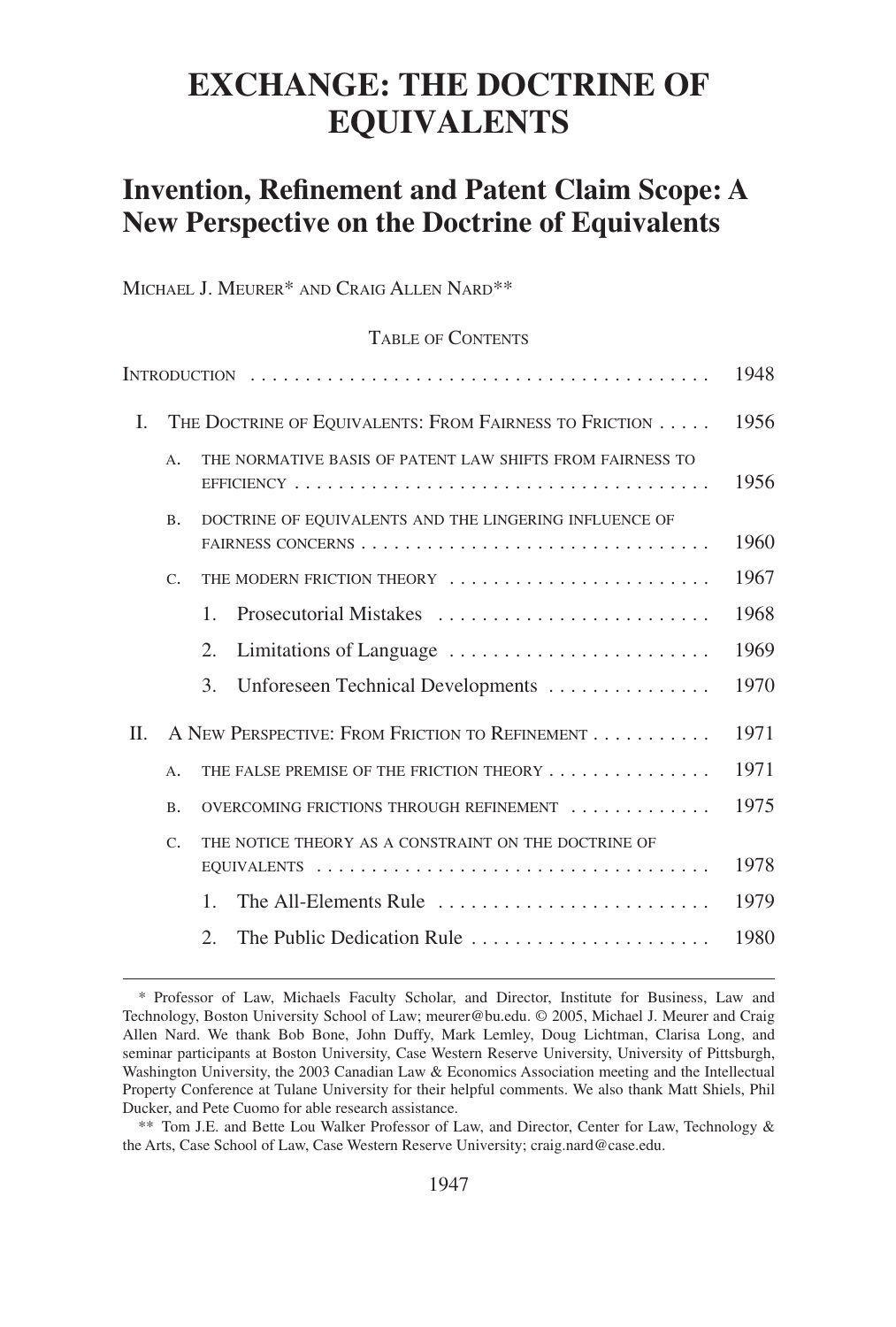|      |             | Prosecution History Estoppel: An Absolute Bar<br>3.                                        |      |  |
|------|-------------|--------------------------------------------------------------------------------------------|------|--|
|      |             |                                                                                            | 1981 |  |
| III. |             | A MODEL OF INVENTION, REFINEMENT, AND THE DOCTRINE OF                                      |      |  |
|      |             |                                                                                            | 1983 |  |
|      | A.          | BASIC MODEL $\ldots \ldots \ldots \ldots \ldots \ldots \ldots \ldots \ldots \ldots \ldots$ | 1983 |  |
|      | <b>B.</b>   | TWO PERIOD EXTENSION                                                                       | 1991 |  |
|      | $C_{\star}$ | ADDITIONAL CONSIDERATIONS                                                                  | 1993 |  |
| IV.  |             |                                                                                            | 1994 |  |
|      | A.          |                                                                                            | 1994 |  |
|      | <b>B.</b>   | LATER-DEVELOPED TECHNOLOGY                                                                 | 1996 |  |
|      | C.          | ALL-ELEMENTS RULE                                                                          | 1999 |  |
|      | D.          | PIONEER INVENTIONS                                                                         | 2002 |  |
|      | E.          | PUBLIC DEDICATION RULE                                                                     | 2005 |  |
|      | F.          | PROSECUTION HISTORY ESTOPPEL                                                               | 2007 |  |
|      |             |                                                                                            |      |  |
|      |             |                                                                                            | 2010 |  |

1948 **THE GEORGETOWN LAW JOURNAL** [Vol. 93:1947]

#### **INTRODUCTION**

Perhaps no doctrine in patent law is as controversial<sup>1</sup> as the Doctrine of Equivalents  $(DOE)$ ,<sup>2</sup> a common law creation that allows a court to expand patent scope beyond the rights literally claimed in the patent.<sup>3</sup> Despite nearly

<sup>1.</sup> *See, e.g.*, Johnson & Johnston Assocs. v. R.E. Serv. Co., 285 F.3d 1046, 1056 (Fed. Cir. 2002) (en banc) (Rader, J., concurring) ("Few problems have vexed this court more than articulating discernible standards for non-textual infringement."); Litton Sys., Inc. v. Honeywell, Inc., 145 F.3d 1472, 1472 (Fed. Cir. 1998) (Plager, J., dissenting from Order declining suggestion for rehearing in banc) ("There is perhaps no question more important to the health of patents than the scope and application of the judicially-created doctrine of equivalents."); Hon. Paul R. Michel, *The Role and Responsibility of Patent Attorneys in Improving the Doctrine of Equivalents*, 40 IDEA 123, 123 (2000) (calling the doctrine of equivalents "the most difficult and least predictable of all doctrines in patent law to apply").

<sup>2.</sup> Throughout this Article, we refer to the Doctrine of Equivalents as the "DOE" or simply the "doctrine."

<sup>3.</sup> *See* Tate Access Floors, Inc. v. Interface Architectural Res., Inc*.*, 279 F.3d 1357, 1367 (Fed. Cir. 2002) ("The doctrine of equivalents expands the reach of claims *beyond* their literal language."). The claims of a patent define the metes and bounds of the patent owner's right to exclude; thus, technically, it is perhaps more accurate to state that the DOE expands the statutory right to exclude, not necessarily the claims themselves. *See* Wilson Sporting Goods Co. v. David Geoffrey & Assocs., 904 F.2d 677, 684 (Fed. Cir. 1990); *see also* Giles S. Rich, *Forward* to DONALD S. CHISUM ET AL., PRINCIPLES OF PATENT LAW at vi (3d ed. 2004). The doctrine of equivalents interacts with patent claim language to establish the exclusionary rights granted by a patent. A patent owner enjoys the right to exclude others from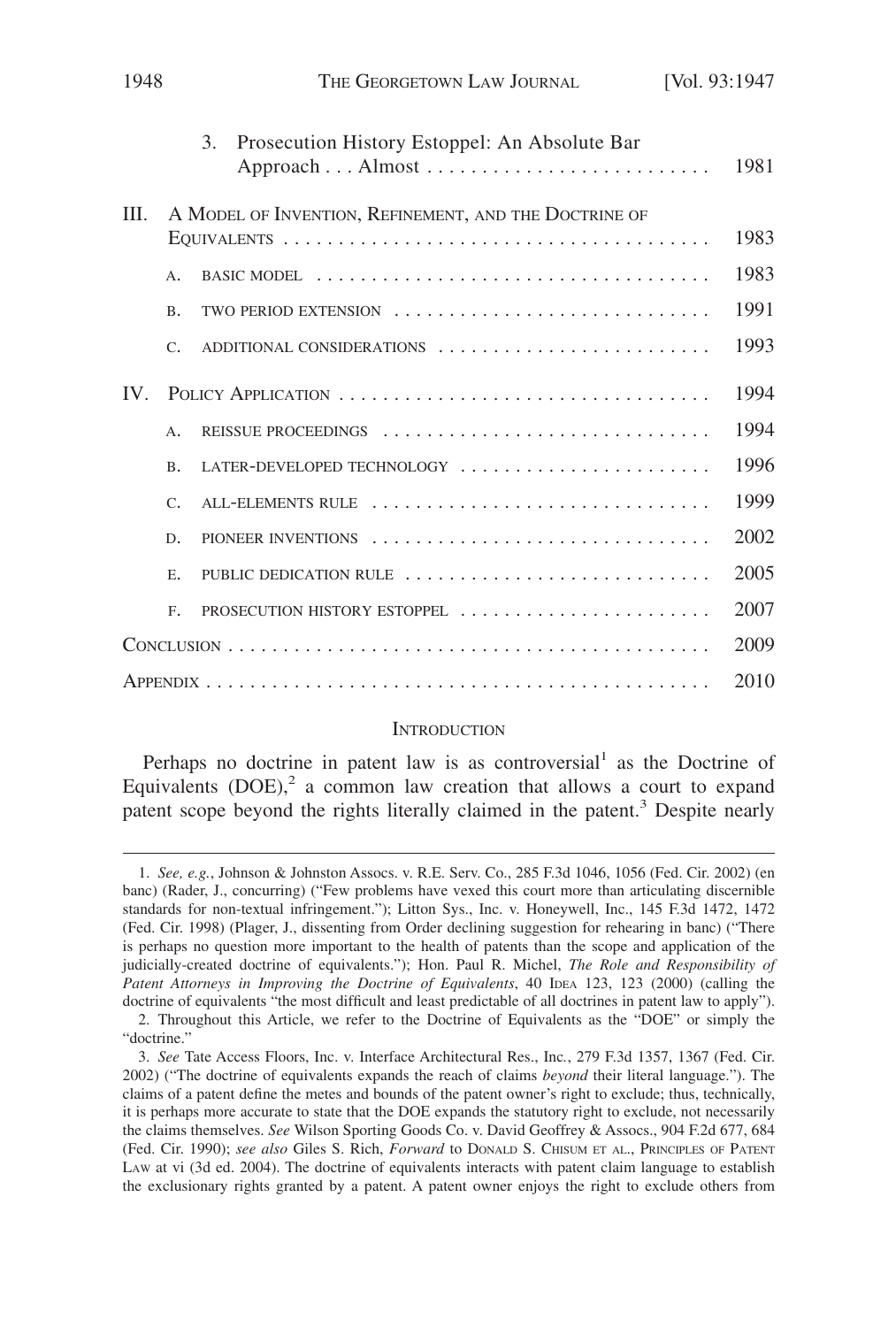two hundred years of development,<sup>4</sup> patent law lacks a coherent vision of a doctrine that holds great intuitive appeal.<sup>5</sup> Debate about the proper contours of the DOE is formal and unsatisfying because the doctrine lacks a strong normative foundation. This Article supplies a rigorous justification for the DOE that explains when it should apply and why its application should be "the exception  $\dots$  not the rule."<sup>6</sup>

The traditional justification explains that the DOE prevents "an unscrupulous copyist" from skirting patent claim language by making insignificant, yet non-infringing, changes in the technology.7 This *fairness theory* seems to be loosely based on a Lockean notion that an inventor should be justly rewarded for her labors.<sup>8</sup> One version of the fairness theory treats the DOE as a cure for mistakes by the Patent Office that improperly limit patent scope.<sup>9</sup> Another

4. *See infra* Part I.A and accompanying notes.

5. The most recent example of the emotional force of the DOE is reflected in the seven filed opinions in *Festo Corp. v. Shoketsu Kinzoku Kogyo Kabushiki Co.*, 234 F.3d 558 (Fed. Cir. 2000) (en banc), *vacated by* 535 U.S. 722 (2002); *see also* Martin J. Adelman & Gary L. Francione, *The Doctrine of Equivalents in Patent Law: Questions that* Pennwalt *Did Not Answer*, 137 U. PA. L. REV. 673, 681 (1989) (describing wide swings in Federal Circuit treatment of the doctrine of equivalents during the first decade of the court's existence). The competing policies between the clear claim requirements of 35 U.S.C. § 112 (2000) and the DOE are extensively set forth in the additional opinions of *Pennwalt Corp. v. Durand-Wayland, Inc.*, 833 F.2d 931, 940–75 (Fed. Cir. 1987). The patent bar strenuously opposed the restriction on the DOE imposed by the Federal Circuit in *Festo*. Patent attorneys felt the court disrupted settled expectations linked to a generous doctrine of equivalents and modest role for prosecution history estoppel. The absolute bar chosen by the Federal Circuit forced changes in patent prosecution practice that disrupted established practices of the patent bar. More cynically, both patent prosecutors and patent litigators profit from a vigorous doctrine of equivalents. Broad patent scope obtained through the doctrine of equivalents raises the expected value of patents and hence demand for patent prosecution. Uncertainty created by the doctrine increases the probability of patent disputes and the demand for the services of patent litigators.

6. London v. Carson Pirie Scott & Co*.*, 946 F.2d 1534, 1538 (Fed. Cir. 1991).

7. *See, e.g.*, Laitram Corp. v. Cambridge Wire Cloth Co., 863 F.2d 855, 857 (Fed. Cir. 1988) (stating the "doctrine . . . 'temper[s] unsparing logic and prevent[s] an infringer from stealing the benefits of an invention'") (quoting *Graver Tank*); Graver Tank & Mfg. Co. v. Linde Air Prods. Co., 339 U.S. 605, 608 (1950) (adopting Judge Hand's "unsparing logic" language); Royal Typewriter Co. v. Remington Rand, Inc., 168 F.2d 691, 692 (2d Cir. 1948) (Hand, J.) (noting that courts "resort to the 'doctrine of equivalents' to temper unsparing logic and prevent an infringer from stealing the benefit of the invention").

8. *See, e.g.*, Nelson v. Batson, 322 F.2d 132, 135 (9th Cir. 1963) (noting "the degree of protection afforded beyond the language of the claims will vary directly with the value of the inventor's contribution to the art") (citing *Royal Typewriter*); R. Polk Wagner, *Reconsidering Estoppel: Patent Administration and the Failure of* Festo*,* 151 U. PA. L. REV. 159, 201 (2002) (noting but not endorsing the view that the doctrine of equivalents "is justified on the grounds that it better reflects the intellectual contribution of the inventor"); Scott P. Zimmerman, Hughes Aircraft *and the* Warner-Jenkinson *Presumption: The Certiorari That Should Have Been*, 40 IDEA 131, 133 (2000) (stating the "doctrine of equivalents evolved so that an inventor's contribution to society is protected against insubstantial changes falling outside the literal terms of the patent claim").

9. *See infra* Part I.C.1 and accompanying notes.

making, using, and selling the invention that it claimed in the patent. *See* 35 U.S.C. § 271(a) (2000). Infringement of these rights is judged initially by asking whether the defendant's activities fall literally within the scope of the patent claims. A defendant who does not literally infringe still may be liable for infringement under the DOE if its product or process is equivalent to the product or process claimed by the patent owner. Thus, the doctrine serves strictly to expand the rights of the patent owner.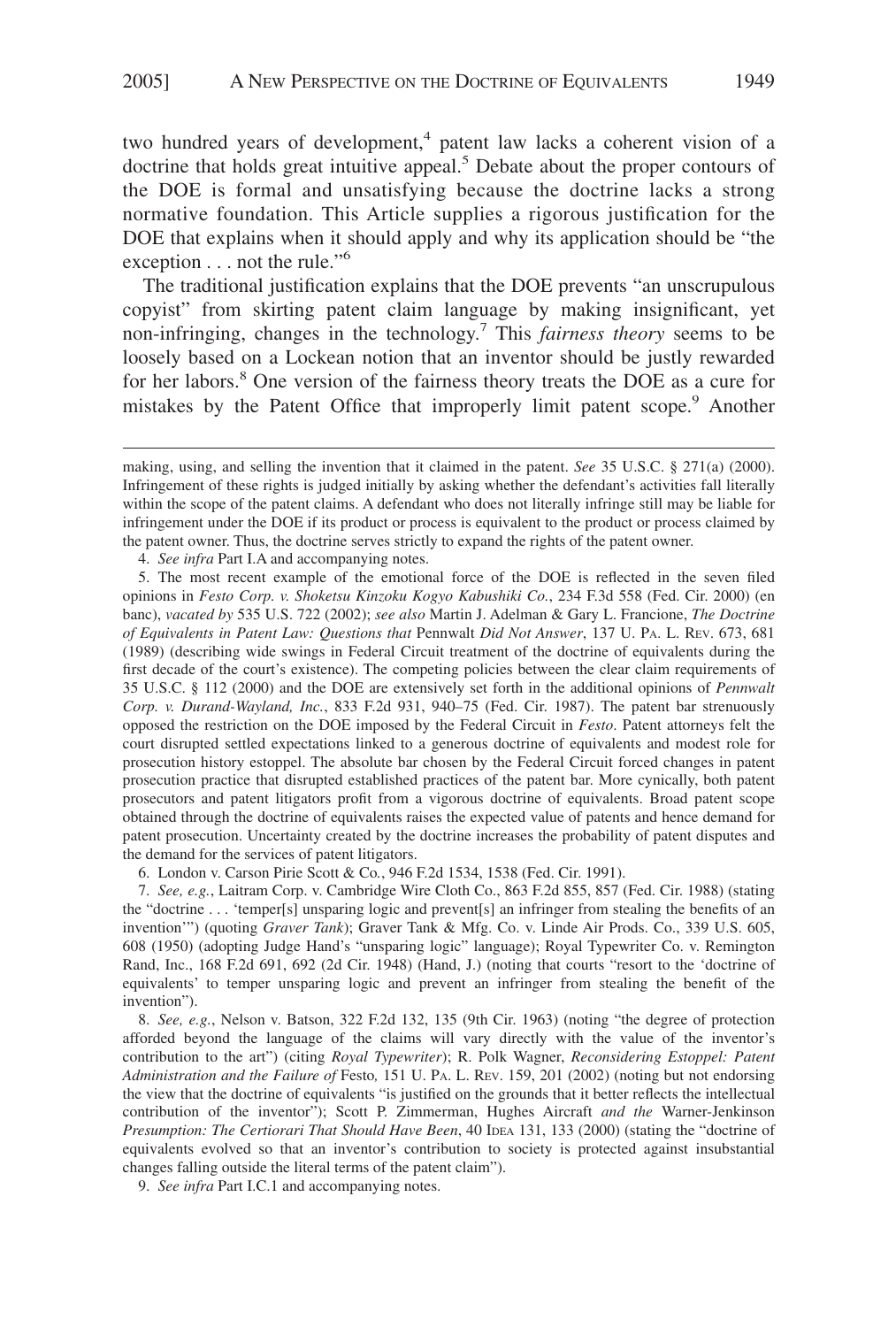version treats the DOE as a way to reverse the unjust enrichment of a competitor who profits from the patent and does little or nothing to advance the technology.10

Recent decisions have moved away from a deontological fairness theory because it is inconsistent with the Supreme Court's insistence that patent law has a utilitarian foundation.<sup>11</sup> Unfortunately, the courts have not replaced the fairness theory with a new normative account that explains when and how the DOE contributes to social welfare. What began as an equitable doctrine designed to correct unjust copying now has an expanded but ill-defined role in the patent system. To the extent that a modern justification for the doctrine can be inferred, it apparently starts with the belief that the patent system generally works to give inventors patent claims with the proper breadth, but sometimes frictions in the system cause patent claims to be too narrow.<sup>12</sup> The proper role of the DOE is to overcome these frictions and restore the proper breadth. We label this justification the *friction theory*.

The friction theory offers various explanations of why an inventor fails to obtain the full breadth of rights she was entitled to during the patent application process (known as patent prosecution). The most common explanation asserts that the "inherent limitations of language" prevent patent prosecutors from fully

<sup>10.</sup> This version is consistent with *Graver Tank* and its progeny. *See, e.g.*, Applied Materials, Inc. v. Advanced Semiconductors Materials Am., Inc., 98 F.3d 1563, 1574 (Fed. Cir. 1996) (stating that the DOE prevents competitors from making "unimportant and insubstantial changes and substitutions in the patent which, though adding nothing, would be enough to take the copied matter outside the claim, and hence outside the reach of law") (citing *Graver Tank*).

<sup>11.</sup> *See* Warner-Jenkinson Co. v. Hilton Davis Chem. Co., 520 U.S*.* 17, 34–35 (1995) (implying that the DOE was utilitarian, and rejecting the notion that the doctrine was purely equitable). The preamble to the intellectual property clause, Article I, Section 8, Clause 8 of the Constitution, "To promote the progress of the . . . useful Arts," is expressed in utilitarian terms and has been interpreted as such during the twentieth century. *See* Yochai Benkler, *Siren Songs and Amish Children: Autonomy, Information, and Law*, 76 N.Y.U. L. REV. 23, 59 (2001) (noting that "the basic ideological commitment of American intellectual property is actually heavily utilitarian, not Lockean or Hegelian"); Linda R. Cohen & Roger G. Noll, *Intellectual Property, Antitrust and the New Economy*, 62 U. PITT. L. REV. 453, 453–61 (2001) (asserting that "the conceptual model underlying American intellectual property law is utilitarian: rights are granted for social objectives (advancing knowledge and producing useful products)"). Nevertheless, the fairness rationale holds continuing appeal. *See, e.g.*, K-2 Corp. v. Salomon S.A., 191 F.3d 1356, 1368 (Fed. Cir. 1999) (stating that "the doctrine of equivalents operates to 'prevent an infringer from stealing the benefit of an invention'"); Multiform Desiccants, Inc. v. Medzam, Ltd., 133 F.3d 1473, 1480 (Fed. Cir. 1998) (stressing the need to balance "fairness to inventors lest the patent be unjustly circumvented, against the purpose of patent claims to state clear boundaries of the patent grant"). For a discussion of the dominant fairness orientation of the courts in the nineteenth century, see *infra* Part I.A and accompanying notes.

<sup>12.</sup> The patent code reflects the underlying assumption that applicants receive proper claim scope from the PTO (or claim scope to which the applicants were entitled), but "who had for some reason failed to claim complete protection for their discoveries." Graver Tank & Mfg. Co. v. Linde Air Prods. Co., 339 U.S. 605, 614 (1950) (Black, J., dissenting). This assumption is found in the reissue provisions of the patent code, which allow patentees to broaden claim scope due to *their* good faith error, not the PTO's error. *See* 35 U.S.C. § 251 (2000); *see also* Wagner, *supra* note 8, at 163, 201 (explaining that commentators treat policy toward the DOE as a question of optimal patent scope).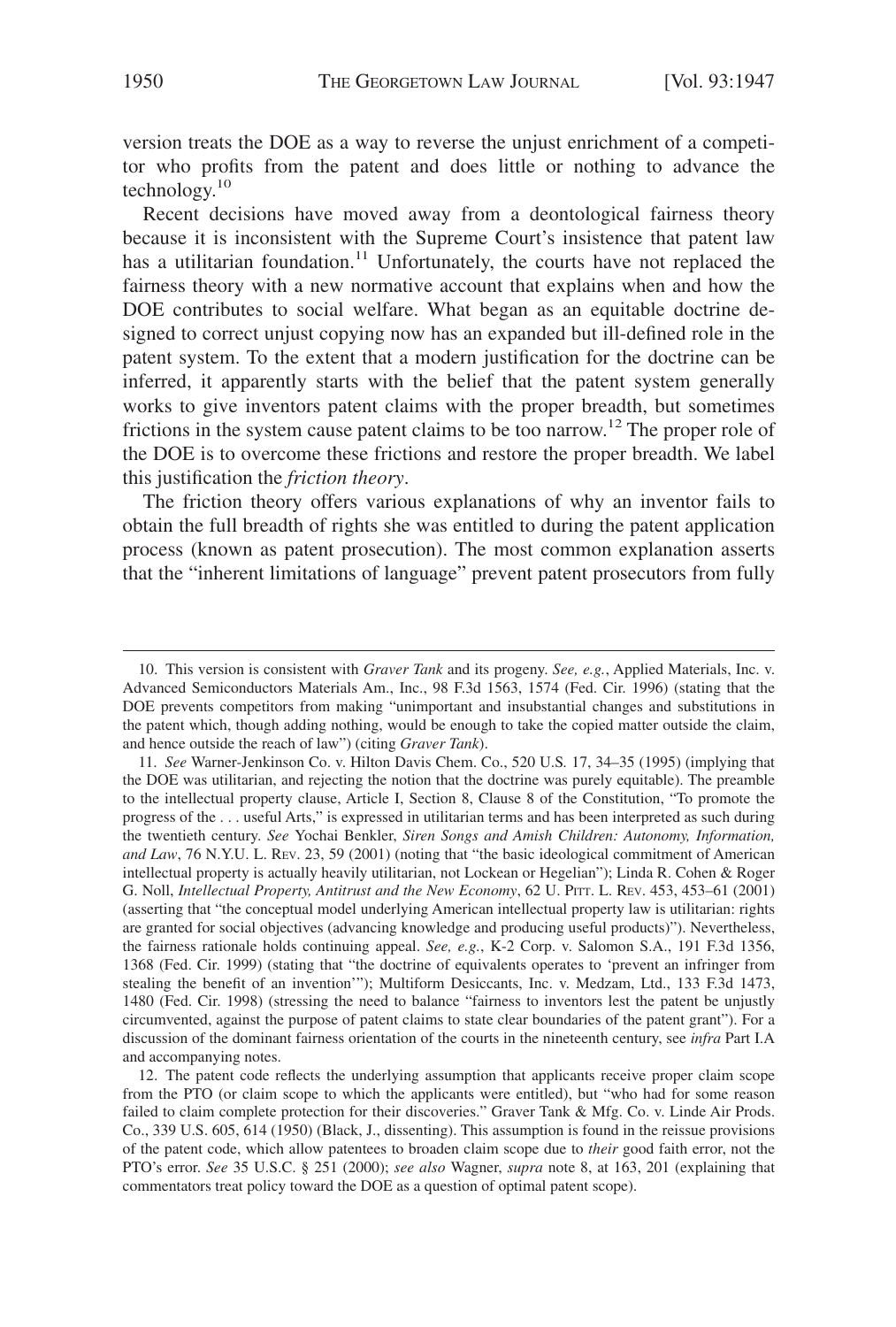claiming an invention.<sup>13</sup> Other explanations point to mistakes by the patent prosecutor,<sup>14</sup> and future developments in complementary technology that are not foreseen at the time of patent prosecution.<sup>15</sup>

The friction theory suffers from three main weaknesses. First, the theory is implausible on empirical grounds. The frictions that supposedly block proper claim breadth are missing from the leading cases. Second, there is not a convincing answer to the question of why the doctrine of equivalents, rather than some other doctrinal approach, should be used to overcome the frictions. The frictions can be overcome, or at least mitigated, for example, by astutely amending claims during prosecution; a more aggressive use of continuation practice, and request for continuing examination; through a reissue proceeding after the patent issues;<sup>16</sup> or through artful claim drafting as an initial matter.<sup>17</sup> Third, proponents of a far-reaching DOE fail to pay adequate attention to the notice function of patent claims and are insufficiently sensitive to patent law's delicate incentive dynamic.<sup>18</sup>

We develop a better explanation of why claim breadth falls short of the maximum breadth allowed by patent law. Our explanation replaces the passive prosecutor depicted in the friction theory with active inventors and prosecutors who are capable of responding effectively to the frictions identified above.<sup>19</sup> Patent law allows an inventor to claim the embodiments of the invention she actually achieved before application, *and* any other embodiments she enables through the disclosure provided in the patent. The enablement standard requires that a person having ordinary skill in the art be able to make and use the embodiments claimed in the patent without undue experimentation.<sup>20</sup> Some inventors do not claim everything they have enabled because they do not know or cannot (or did not) articulate everything they have enabled. Whether an inventor obtains the broadest permissible claim breadth depends mostly on the talent and effort of the inventor and prosecutor in identifying what has been

<sup>13.</sup> *See infra* Part I.C.2 and accompanying notes.

<sup>14.</sup> *See infra* Part I.C.1 and accompanying notes.

<sup>15.</sup> *See infra* Part I.C.3 and accompanying notes.

<sup>16.</sup> *See* 35 U.S.C. § 251 (2000); *see also infra* Part IV.A.

<sup>17.</sup> *See infra* Part II.A (discussing drafting techniques).

<sup>18.</sup> We believe the second and third problems can be addressed and a plausible friction theory can be developed, but limits to language and other frictions are usually not a significant impediment to effective claim drafting, and the friction theory should have only a secondary role in developing patent policy toward the doctrine of equivalents.

<sup>19.</sup> Wagner argues that patent law should pay attention to the incentives it creates for patent prosecutors. His analysis differs from ours because it focuses mostly on the prosecution history estoppel doctrine, and on the incentive of inventors to disclose information (an adverse selection problem in the jargon of economics). *See generally* Wagner, *supra* note 8; *see also* F. Scott Kieff, *The Case for Registering Patents and the Law and Economics of Present Patent-Obtaining Rules*, 45 B.C. L. REV. 55, 109–10 (2003) (noting the negative effect of the DOE on the incentive to draft high quality patent claims). Our broader study of the DOE focuses mostly on the incentive of inventors to gather information through refinement (a moral hazard problem in the jargon of economics).

<sup>20.</sup> *See* AK Steel Corp. v. Sollac, 344 F.3d 1234, 1244 (Fed. Cir. 2003).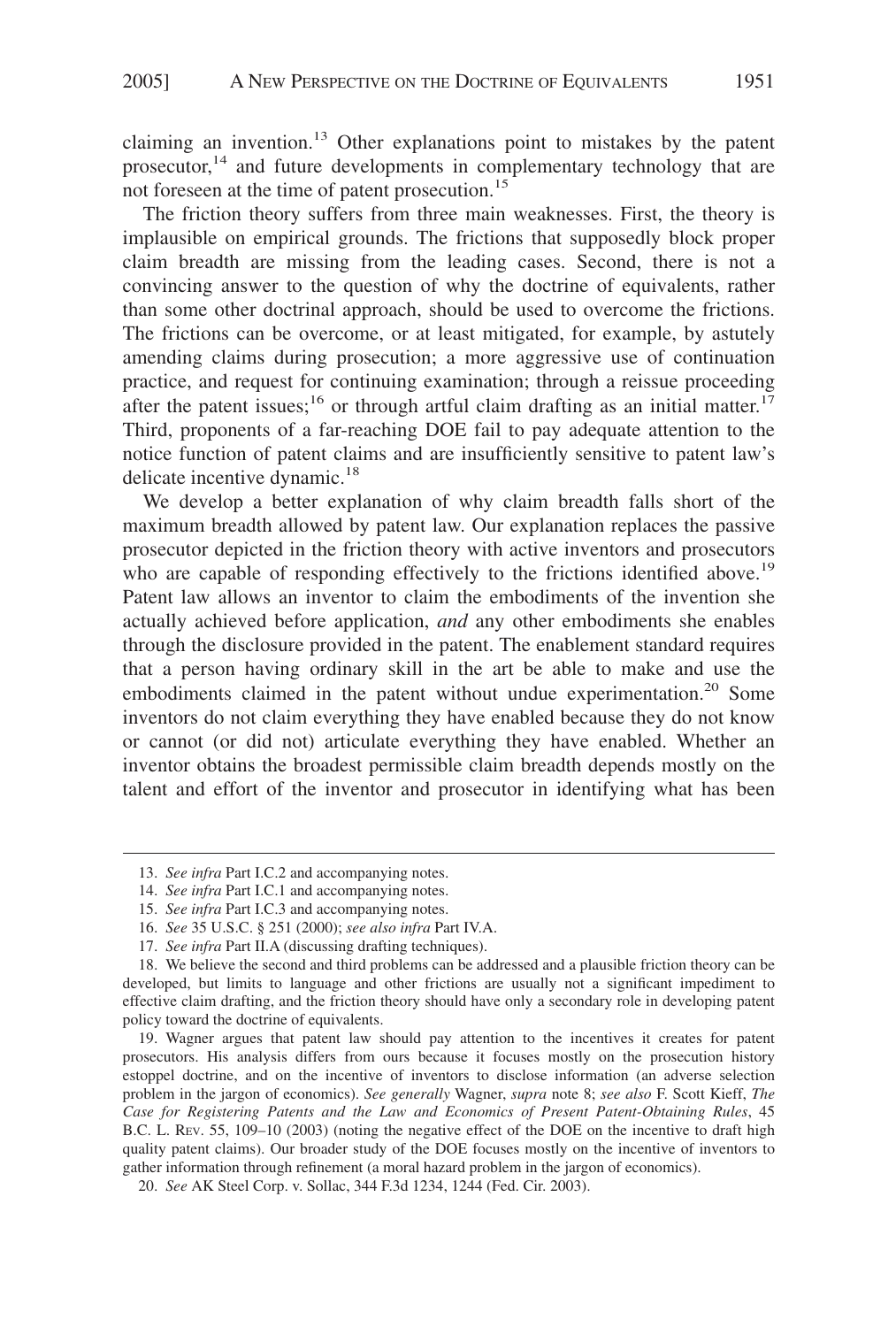enabled.<sup>21</sup> The frictions facing inventors and prosecutors are no more vexing than similar problems facing attorneys who deal with other complex legal problems. A good patent agent or attorney predicts the embodiments that could be chosen by infringers and finds appropriate language to draft a suitably broad claim. This task is quite familiar to transactional lawyers—identifying relevant contingencies.

We believe that inventors fail to obtain the full claim breadth to which they are entitled because they fail to refine their claims sufficiently during patent prosecution.<sup>22</sup> We define refinement as the process of identifying and claiming the broadest patentable set of embodiments enabled by the disclosure in the patent specification. Managers and researchers from the inventor's firm often join the inventor and the patent prosecutor in the refinement process. They work together to visualize strategies that third parties might use to imitate the invention.<sup>23</sup> Refinement efforts work to uncover alternative versions of the inventor's original embodiment, alternatives made possible by substituting equivalent elements for a structure in a product invention or a step in a process invention. The patent prosecutor then revises the claims to include these newly identified embodiments.<sup>24</sup> A profit-maximizing patent applicant stops refinement when the marginal costs of refinement (from legal fees and the implicit

23. We use the term *imitation* as the act of taking the teaching of the patent (or the portion not protected by patent law) to develop technology outside the literal scope of the patent claims, which, in our model, is embodiment *F. See infra* Part III.A. Commentators and courts often use the phrase "inventing around" the same way we use imitation. Imitation differs from refinement because the third party only needs to find *one* non-infringing embodiment, but he must also develop the embodiment so it can actually be used. A patent applicant does not have to develop embodiments in order to claim them; she only needs to enable the embodiments. Thus, refinement may be more costly than imitation because of the effort required to enumerate a long list of embodiments. On the other hand, imitation may be more costly because of development costs. *See id.*

24. At the same time, applicants revise claims to exclude prior art that gets identified during prosecution. Under the new matter doctrine, revisions to the written description that occur after an application is filed may jeopardize the priority date derived from that application. Thus, prosecutors should strive to finish revision of the written description before filing. *See* Smithkline Beecham Corp. v. Excel Pharm., Inc., 356 F.3d 1357, 1364 (Fed. Cir. 2004) ("The new matter doctrine prevents an applicant from adding new subject matter to the claims unless the specification shows that the inventor had support for the addition at the time of the original filing."). The purpose of the new matter doctrine is to assure that the applicant was in possession of the claimed invention at the time of filing. The written description requirement under 35 U.S.C. § 112,  $\P$  1 also serves this function. Importantly, an

<sup>21.</sup> This message was strongly implied in recent Federal Circuit and Supreme Court DOE and prosecution history estoppel decisions. Cases such as *Festo*, *Warner-Jenkinson*, and *Johnson & Johnston* reveal a policy of devolution of responsibility from the courts and PTO to the inventor and her attorney.

<sup>22.</sup> We use the term "prosecution" to include the filing of continuation and continuation-in-part ("CIP") applications. *See* 35 U.S.C. § 120 (2000); 37 C.F.R. § 1.53 (2005); PATENT & TRADEMARK OFFICE, U.S. DEP'T OF COMMERCE, MANUAL OF PATENT EXAMINING PROCEDURE §§ 201.07 & 201.08 (8th ed. 2001, rev. 2005). Continuation and CIP applications are commonly employed to claim further refinements and improvements discovered after the original filing date. An important distinction between a continuation and a CIP is that the latter allows an applicant to add broadening new matter. In addition to filing a continuation or CIP application, refinement may continue beyond prosecution and include the first two post-issuance years when it is possible to broaden the language in a patent claim through reissue. *See* 35 U.S.C. § 251 (2000).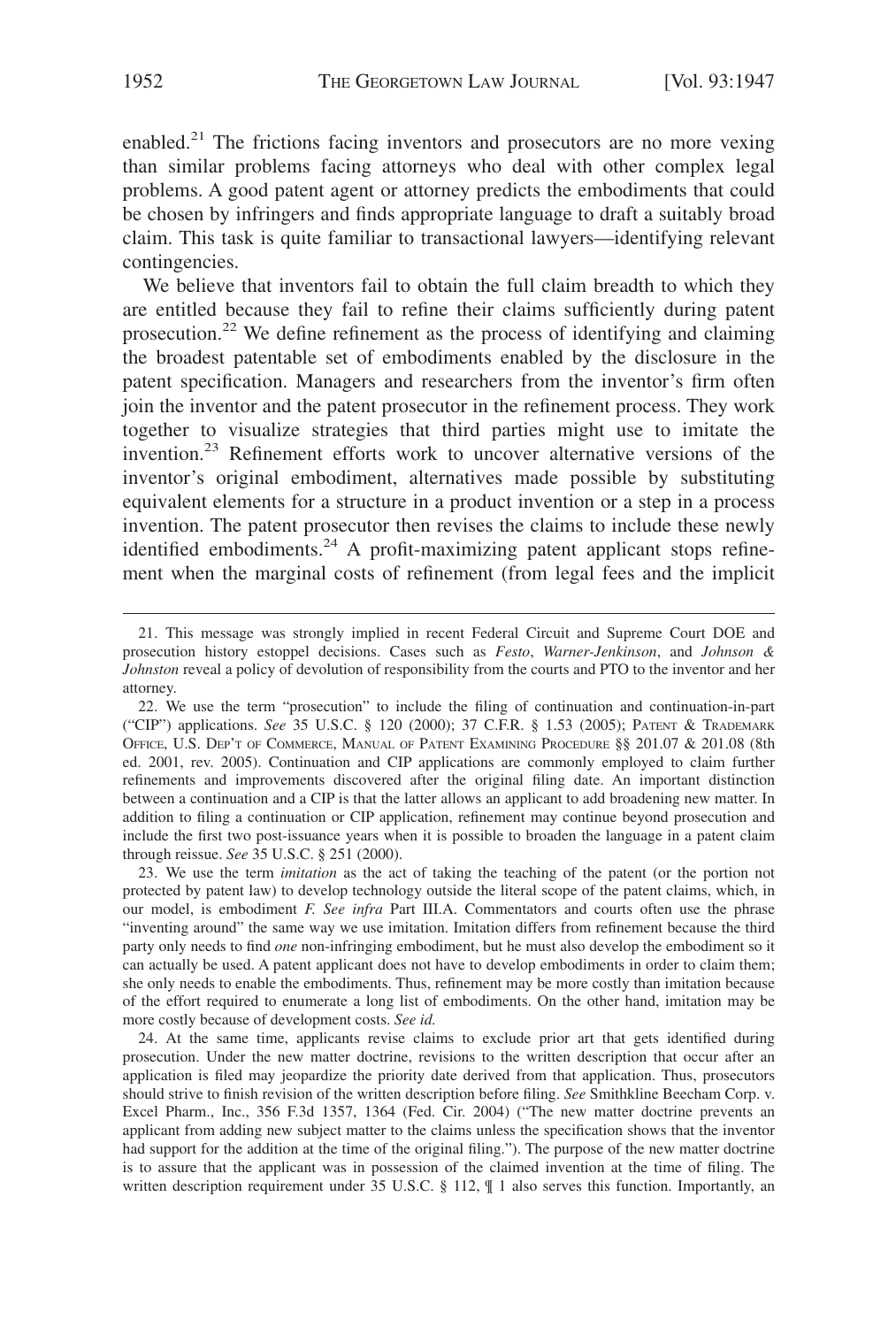cost of the effort of the inventor and others) equals the marginal benefit (from stronger patent claims). $^{25}$ 

Our theory, which we label the *refinement theory*, offers a compelling description of patent claiming and a social-welfare justification of the  $DOE<sup>26</sup>$  According to the refinement theory, the DOE creates a social benefit by allowing patent applicants to avoid certain refinement costs during patent prosecution. The theory also reveals the limits that should be imposed on the doctrine. A socially optimal patent policy should balance refinement cost savings and innovation incentives created by the DOE against the harm to competition and rent-seeking costs created by the doctrine.<sup>27</sup>

This Article contains four parts. In Part I, we trace the history of the DOE, highlighting its early reliance on fairness justifications and the transition to utilitarian justifications consistent with the friction theory. In Part II, we explain that while the friction theory adequately explains the rationale in recent DOE cases, it fails to provide a satisfactory justification for many of the leading DOE cases such as *Graver Tank* and *Warner-Jenkinson.* We also recount the frustration felt by the Federal Circuit as it took ad hoc measures to constrain a bloated DOE. Although the court has failed to articulate a persuasive justification for the DOE, it has identified three reasons to limit application of the doctrine. First, the DOE displaces the judgment of the Patent Office and the Federal Circuit, and substitutes the judgment of the fact finder at trial regarding the breadth of patent rights.<sup>28</sup> Second, the uncertainty about patent rights created by the

27. The doctrine can also be justified on process grounds. Arguably, courts should be allowed to expand claim scope at trial because the passage of time and the adversarial nature of the proceeding gives them better information than the earlier ex parte proceeding at the PTO. *See* Douglas Lichtman, *Rethinking Prosecution History Estoppel*, 71 U. CHI. L. REV. 151, 177–78 (2004); Kieff, *supra* note 19, at 72–73. Furthermore, a relatively small fraction of patents matter to competitors, *see* Mark Lemley, *Rational Ignorance at the Patent Office*, 95 NW. U. L. REV. 1495, 1500–08 (2001), thus perhaps it makes sense to delay careful consideration of patent scope until trial.

28. This point was made by Justice Campbell in his dissent in *Winans v. Denmead*, 56 U.S. (15 How.) 330 (1853) and by Justice Black in his dissent in *Graver Tank & Manufacturing Co. v. Linde Air Products Co.*, 339 U.S. 605 (1950)*. See infra* Part I.B.

applicant faced with a new matter or written description rejection may respond by filing a CIP application.

<sup>25.</sup> There may also be costs relating to traditional research and development because the refinement efforts of the inventor, patent attorney, and management may well lead to additional development activity. Thus, refinement and development are distinct but connected. As discussed in note 122, *supra*, continuation and continuation-in-part applications are commonly used to claim additional embodiments resulting from refinement and development.

<sup>26.</sup> Some Federal Circuit case law suggests our approach. *See* Johnson & Johnston Assocs. v. R.E. Serv. Co., 285 F.3d 1046, 1057 (Fed. Cir. 2002) (en banc) (Rader, J., concurring) ("[T]he patentee has an obligation to draft claims that capture all reasonably foreseeable ways to practice the invention. The doctrine of equivalents would not rescue a claim drafter who does not provide such notice."); Sage Prods., Inc. v. Devon Indus., Inc., 126 F.3d 1420, 1425 (Fed. Cir. 1997) ("[A]s between the patentee who had a clear opportunity to negotiate broader claims but did not do so, and the public at large, it is the patentee who must bear the cost of its failure to seek protection for this foreseeable alteration of its claimed structure."). And the Supreme Court's recent *Festo* decision is consistent with this line of reasoning. *See* Festo Corp. v. Shoketsu Kinzoku Kogyo Kabushiki Co., 535 U.S. 722 (2002).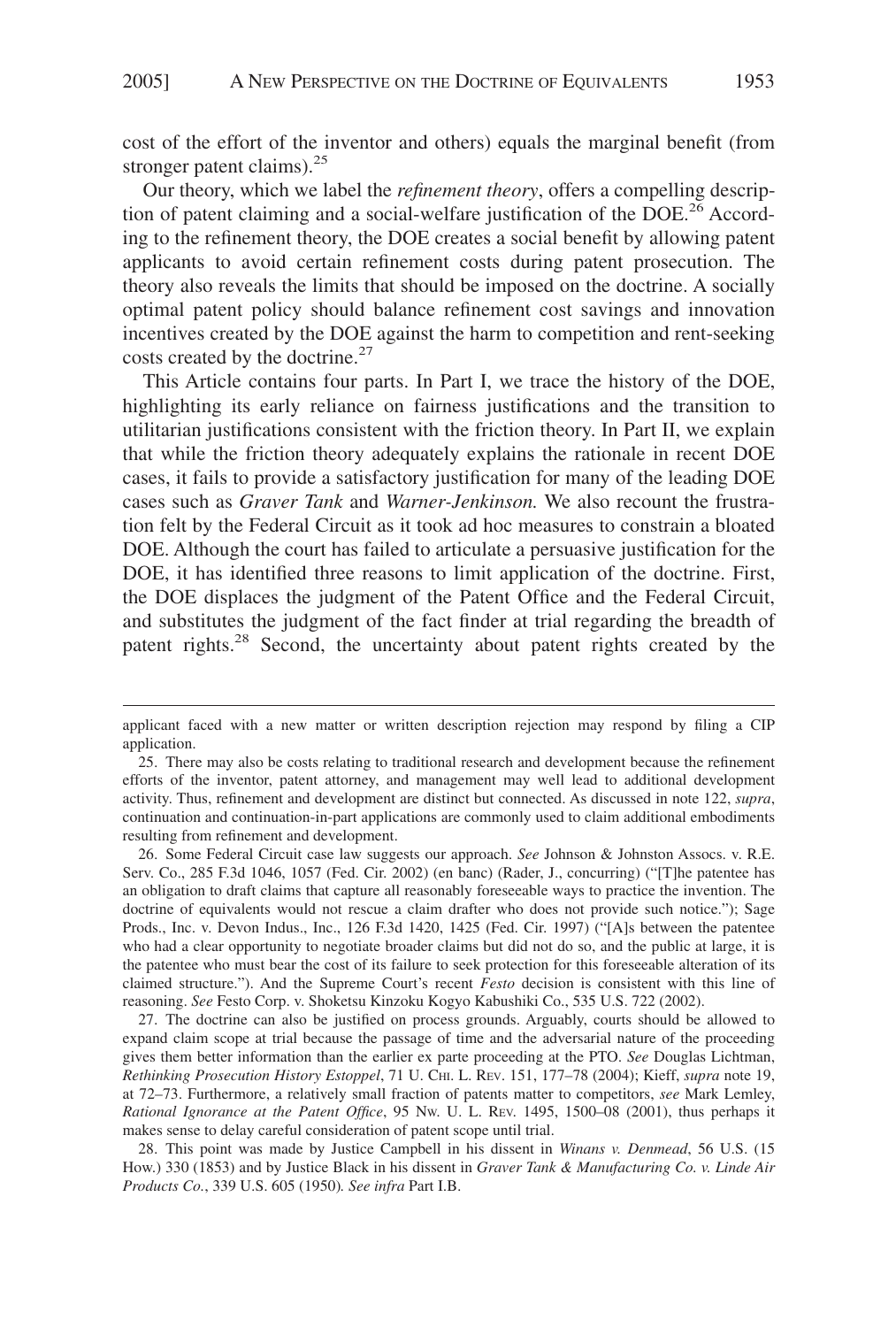doctrine undermines the notice function of the patent.<sup>29</sup> Potential competitors have a difficult time competing aggressively by using technology that is adjacent to the technology controlled by the patent owner. And third, uncertainty promotes opportunistic and anticompetitive patent lawsuits.<sup>30</sup>

Part III presents the refinement theory within an economic model of invention and patent prosecution. The model contains a single potential inventor/patentee and a single potential competitor. The inventor moves first and decides whether to try to invent *E*, a set of embodiments of a patentable invention. If an invention occurs, the inventor can draft a patent that claims *E* or she can make a further investment to refine her understanding of the invention and draft a broader patent that claims *E* plus an additional set of embodiments *F*. The set *F* can only be obtained after  $E$ . If the inventor obtains  $E$  but not  $F$ , then the competitor has a chance to develop an embodiment in *F* and use the embodiment in competition with the inventor.

We incorporate a stylized version of the DOE in the model and compare equilibrium outcomes with and without the doctrine. Under the DOE, the inventor simply claims *E* and has the right to exclude the competitor from making and using any embodiment in *E* or *F*; thus, the doctrine allows the inventor to avoid literally claiming *F* and incurring the cost of refinement. In contrast, in the version of the model without the DOE, the inventor must pay refinement costs and literally claim *F* to get protection over the embodiments in *F*.

The model demonstrates the social costs and benefits of the DOE. When refinement costs are high, social value arises from the DOE because it provides an important incentive to inventors, and because it promotes efficient investment in refinement. When refinement costs are low, the DOE offers neither of these benefits, and thus should be curtailed to increase certainty and decrease rent-seeking. Although critics of the DOE contend that the doctrine unduly

<sup>29.</sup> *See, e.g.*, Superior Fireplace Co. v. Majestic Prods. Co., 270 F.3d 1358, 1371 (Fed. Cir. 2001) (emphasizing the importance of patent law's notice function); SciMed Life Sys., Inc. v. Advanced Cardiovascular Sys., Inc., 242 F.3d 1337, 1347 (Fed. Cir. 2001) (stating that "the patentee cannot be allowed to recapture the excluded subject matter under the doctrine of equivalents without undermining the notice function of the patent"); *see also* Warner-Jenkinson Co. v. Hilton Davis Chem. Co., 520 U.S. 17, 29 (1997) ("[T]he doctrine of equivalents, when applied broadly, conflicts with the definitional and public-notice functions of the statutory claiming requirement.").

<sup>30.</sup> As Judge William Bryson noted in *Litton Systems, Inc. v. Honeywell, Inc*., 87 F.3d 1559, 1580 (Fed. Cir. 1996):

Patent counselors should be able to advise their clients, with some confidence, whether to proceed with a product or process of a particular kind. The consequences of advice that turns out to be incorrect can be devastating, and the costs of uncertainty—unjustified caution or the devotion of vast resources to the sterile enterprise of litigation—can be similarly destructive.

*See also Winans*, 56 U.S. at 347 (Campbell, J., dissenting) ("Nothing, in the administration of this law, will be more mischievous, more productive of oppressive and costly litigation, of exorbitant and unjust pretensions and vexations demands, more injurious to labor, than a relaxation of [the clear claim requirements]."); Michael J. Meurer, *Controlling Opportunistic and Anticompetitive Intellectual Property Litigation*, 44 B.C. L. REV. 509 (2003).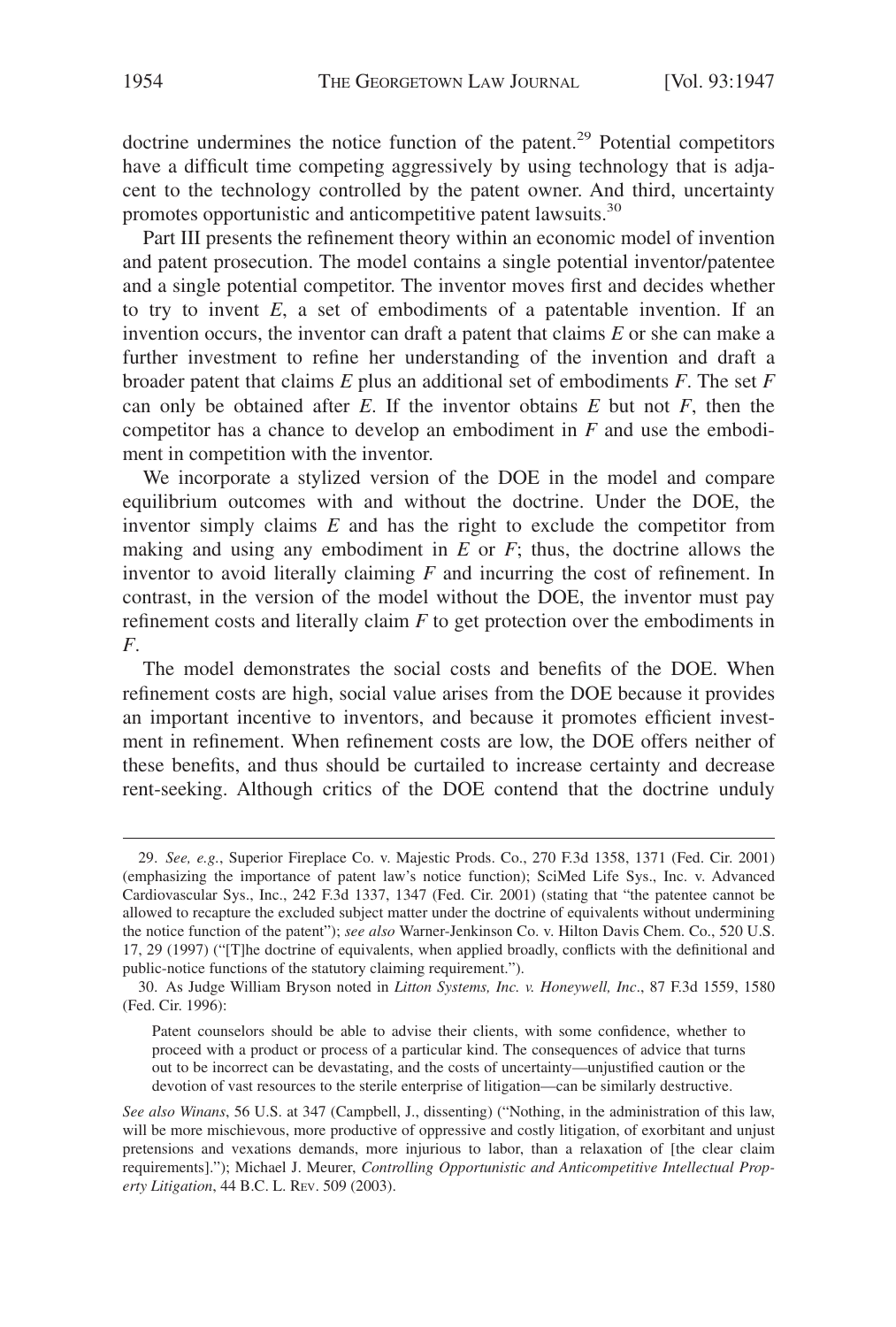inhibits competition, surprisingly, we show that often the degree of competition is unaffected by the presence or absence of the DOE. The inventor can block competition in the absence of the DOE by investing in refinement and drafting broad patent claims. We call this "preemptive" refinement because its sole purpose is to preempt competition. Preemption tends to be socially harmful because the inventor controls the embodiments in *E* and *F* under either regime; and society loses the value of the refinement costs paid by the inventor to deter competition in the regime without the  $DOE<sup>31</sup>$ 

We apply these results to policy issues in Part IV. We begin by embracing the reissue proceeding as an alternative to the DOE. Reissue, which allows patentees to broaden their claims within two years of issuance, is an under-utilized proceeding that has many of the advantages of the DOE with relatively few of its drawbacks. Thereafter, we explain when pioneer patents should get more generous protection under the DOE. We reject the standard explanation that reasons that claim drafting is harder for pioneer patents. We argue instead that the DOE provides a valuable boost to the incentive to invent a pioneering technology that offsets the combined costs of invention and refinement.

In addition, we reject the popular notion that the DOE is especially appropriate in the case of unforeseeable, later-developed technology because this justification focuses on the wrong question. The label "unforeseeable" confuses the analysis because, in fact, there are gradations of foreseeability; some laterdeveloped technologies are more and some are less foreseeable. The question should not be whether the technology is foreseeable; rather the question should be how difficult is it to identify embodiments and write a claim that covers them? Under our refinement theory, the DOE is inappropriate when refinement costs are low vis-à-vis later-developed technology. It must seem counterintuitive to non-patent lawyers that refinement costs could be low, but often patent applicants can capture unforeseen embodiments through greater conceptual effort and the use of various claim drafting strategies.<sup>32</sup> Application of the DOE to later-developed technology can be justified only as a means of discouraging excessive investment in refinement. In other words, the doctrine should be used to block socially wasteful expenditures when inventors find it profitable to exert considerable effort identifying and claiming later-developed embodiments simply to preempt entry by a competitor. Surprisingly, this rules out application of the DOE to startlingly new equivalents, because these types of equivalents are conceptually unattainable no matter the amount of time and money spent on refinement efforts. Patent applicants would not refine their claims to cover these equivalents, and inventors' incentives are not much affected by a minute probability of loss of effective patent protection.

Finally, we analyze three doctrines that constrain the DOE: the all-elements

<sup>31.</sup> But preemption may be socially desirable when the embodiments in *F* are quite differentiated from the embodiments in *E*, and society values diversity highly. *See infra* Part III.A.

<sup>32.</sup> *See infra* Part II.B and accompanying notes.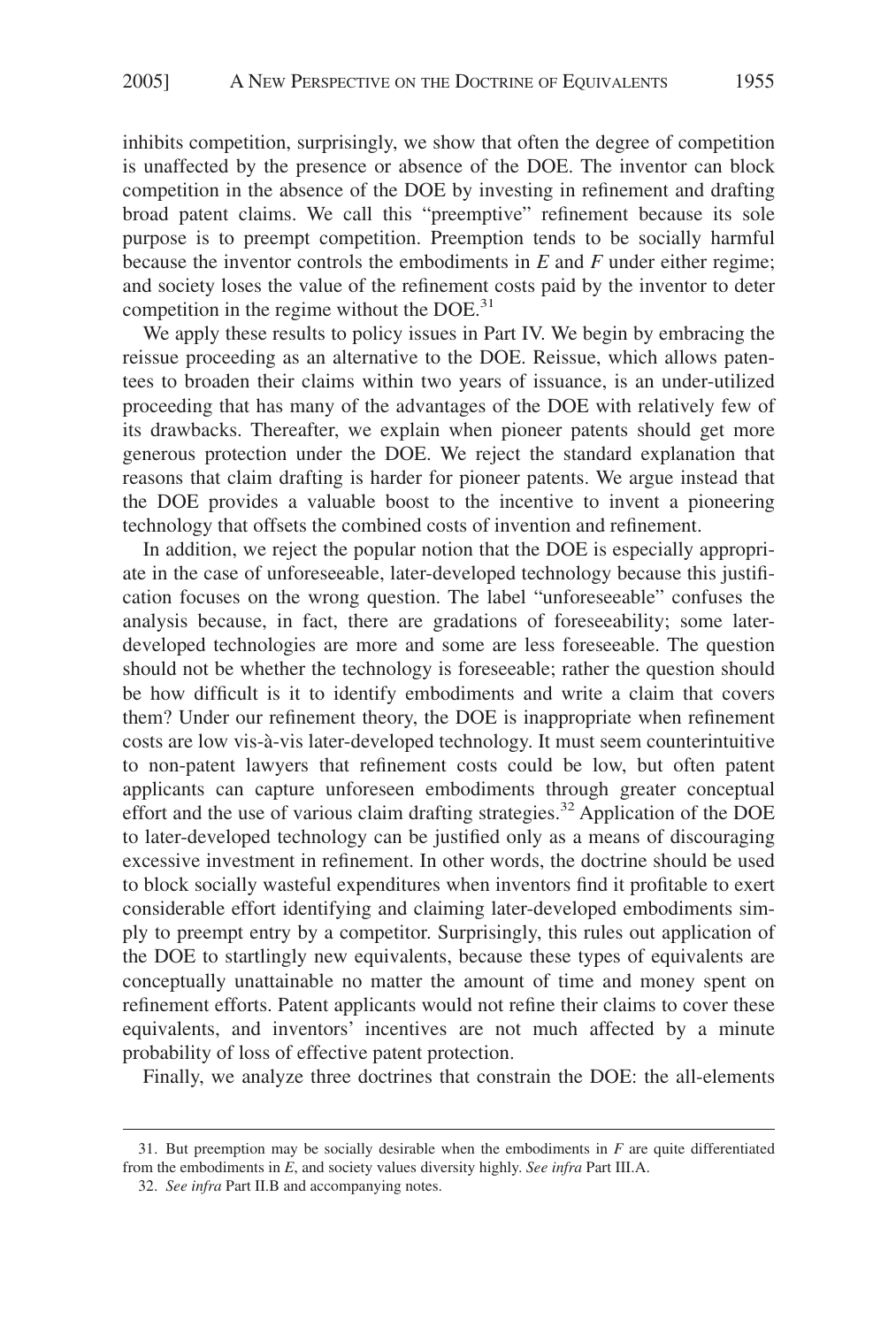rule, the public dedication doctrine, and prosecution history estoppel. The all-elements rule has the desirable effect of preserving the narrow scope of patents in fields crowded with prior art. Thus, this rule works to complement the rule favoring application of the DOE to pioneers. Similarly, a disclosure that trips the dedication doctrine reveals a low refinement cost. And we defend a rigorous prosecution history estoppel doctrine because amendments or arguments made during patent prosecution often show that the refinement cost is low to literally claim patent scope sought through the DOE.

#### I. THE DOCTRINE OF EQUIVALENTS: FROM FAIRNESS TO FRICTION

#### A. THE NORMATIVE BASIS OF PATENT LAW SHIFTS FROM FAIRNESS TO EFFICIENCY

Two related notions of fairness have dominated legal thought about patents for much of the history of American patent law. First, an inventor deserves a property right in her invention as a reward for her labor.<sup>33</sup> And second, competitors should not unjustly enrich themselves by using a patented invention without permission.<sup>34</sup> Nineteenth century judges, particularly during the first half of the century, construed patent law "benignly in favour of patentees,"<sup>35</sup> and viewed the inventor as having a natural property right in his invention.<sup>36</sup>

<sup>33.</sup> A Lockean "just desert" theory holds considerable influence in intellectual property theory, particularly in Europe. *See, e.g.*, Justin Hughes, *The Philosophy of Intellectual Property*, 77 GEO. L.J. 287 (1988); Wendy J. Gordon, *A Property Right in Self-Expression: Equality and Individualism in the Natural Law of Intellectual Property*, 102 YALE L.J. 1533 (1993). Although the "just desert" rationale is reflected in antebellum patent cases, American patent law is firmly grounded in notions of utilitarianism. *See* Benkler, *supra* note 11, at 59 (noting that the "basic ideological commitment of American intellectual property is actually heavily utilitarian, not Lockean or Hegelian").

<sup>34.</sup> Theories of corrective justice that focus on unjust enrichment also play an important role in intellectual property theory. *See, e.g.*, Wendy J. Gordon, *On Owning Information: Intellectual Property and the Restitutionary Impulse*, 78 VA. L. REV. 149 (1992).

<sup>35.</sup> Whitney v. Emmett, 29 F. Cas. 1074, 1082–83 (C.C.E.D. Pa. 1831) (No. 17,585) (stating that "congress have declared the intention of the law to be to promote the progress of the useful arts by the benefits granted to inventors; not by those accruing to the public, after the patent had expired, as in England"); *see* B. ZORINA KHAN, THE DEMOCRATIZATION OF INVENTION: PATENTS AND COPYRIGHTS IN AMERICAN ECONOMIC DEVELOPMENT, 1790–1920, at 81 (2005) (stating "[n]umerous reported decisions before the early courts clearly and repeatedly declared that patent rights were 'sacred' and to be regarded as the just recompense to inventive ingenuity"); EDWARD C. WALTERSCHEID, TO PROMOTE THE PROGRESS OF USEFUL ARTS: AMERICAN PATENT LAW AND ADMINISTRATION, 1798–1836, at 244 (1998) (noting that William Thornton, the Superintendent of Patents from 1802 to 1828, "like many of his contemporaries . . . viewed the patent system not so much as being embued [sic] with a public interest, but rather as a mechanism for rewarding legitimate inventors and protecting their rights").

<sup>36.</sup> Catherine Fisk writes that, during the nineteenth century, the notion that an inventor had a property right in his idea "was so widely accepted as to seem a matter of natural right." Catherine L. Fisk, *Removing the 'Fuel of Interest' from the 'Fire of Genius': Law and the Employee-Inventor, 1830–1930*, 65 U. CHI. L. REV. 1127, 1142 (1998). The natural rights justification was also used by courts as a basis for justifying patent term extensions, not only at the behest of inventors, but also his assignees or heirs. As the court in *Brooks v. Bicknell* stated:

The same reason that would give a renewal to the patentee, would be equally strong in behalf of his heirs. If the term of the original grant had not given an adequate remuneration for "the time, ingenuity, and expense" of the patentee; on every principle of public policy, in the event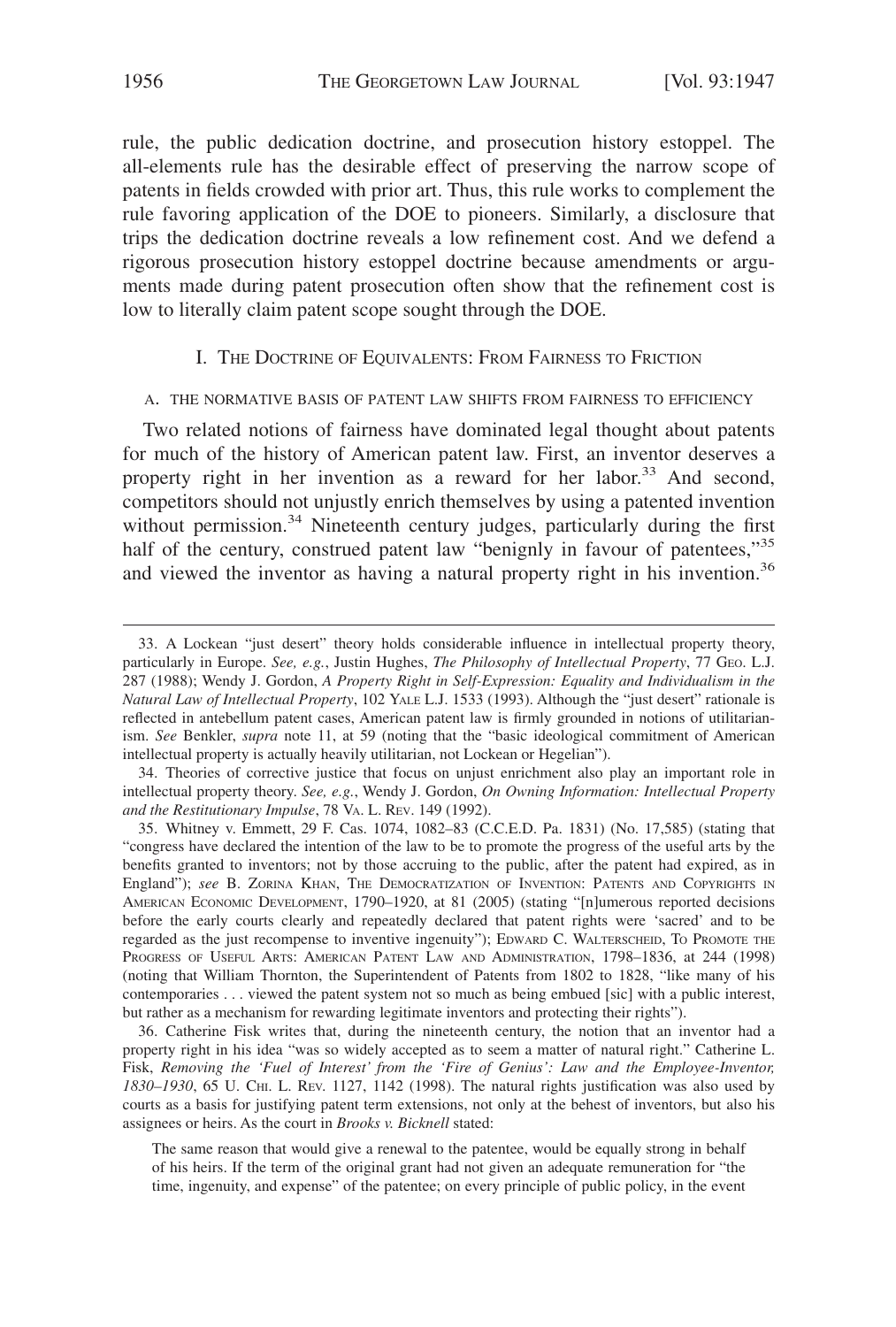Modern notions relating to the public domain and the social costs of patents were not well formulated, and thus did not moderate the goals of serving and rewarding inventors. For instance, Justice Story, the leading patent law jurist of the century, stated, "[t]he inventor has . . . a property in his inventions; a property which is often of very great value, and of which the law intended to give him the absolute enjoyment and possession."37 Accordingly, he expressed a reflexive hostility toward free-riders: "let the damages be estimated as high, as they can be, consistently with the rule of law on this subject, if the plaintiff's patent has been violated; that wrong-doers may not reap the fruits of the labor and genius of other men."38

But by the mid-nineteenth century, there were signs of judicial recognition of the public costs associated with exclusive rights. As one court noted, these "sacred rights of genius and property . . . should be maintained in a manner not harsh towards other inventors, nor unaccommodating to the growing wants of the community."39 A good example of this cautionary turn is *O'Reilly v. Morse*, <sup>40</sup> an infringement action brought by Samuel Morse.

Morse sued to protect his right to his telegraph invention. There were eight claims in Morse's patent; the first seven claimed various telegraphy processes. In the eighth claim, now famous in the annals of patent law, Morse stated that he did "not intend to limit" himself "to the specific machinery" set forth in the specification and the other seven claims. Rather, he sought protection for the "essence" of his invention, which was the use of "electro-magnetism, however developed, for making or printing intelligible characters or signs, at any dis $tances \ldots$ ."41

The Supreme Court invalidated claim eight as "too broad" because Morse sought "an exclusive right to use a manner and process which he has not described and indeed had not invented, and therefore could not describe when he obtained his patent."<sup>42</sup> The Court faulted Morse for not upholding his end of the bargain with the public, namely his duty to teach the public how to make

41. *Id.* at 86.

42. *Id*. at 113.

of his decease, there should be a renewal for the benefit of his heirs. That a man should be secured in the fruits of his ingenuity and labor, is a sound maxim of the common law.

<sup>4</sup> F. Cas. 247, 251 (C.C.D. Ohio 1843) (No. 1944).

<sup>37.</sup> *Ex parte* Wood, 22 U.S. 603, 608 (1824).

<sup>38.</sup> Lowell v. Lewis, 15 F. Cas. 1018, 1019 (C.C.D. Mass. 1817) (No. 8568); *see also* Blanchard v. Sprague, 3 F. Cas. 648, 650 (C.C.D. Mass. 1839) (No. 1518) (Story, J.) (noting that "[p]atents . . . are clearly entitled to a liberal construction, since they are not granted as restrictions upon the rights of the community, but are granted 'to promote science and useful arts'").

<sup>39.</sup> Woodworth v. Edwards, 30 F. Cas. 567, 570–72 (C.C.D. Me. 1847) (No. 18,014). Morton Horwitz observed a shift in the perception of monopolies during this time, noting that "[t]hough earlier grants of monopoly privileges may have been necessary in an underdeveloped society in order to promote private investment, the restrictive consequences of these grants were becoming apparent by the second quarter of the nineteenth century." MORTON HORWITZ, THE TRANSFORMATION OF AMERICAN LAW 1780–1860, at 130 (1977).

<sup>40. 56</sup> U.S. (15 How.) 62 (1854).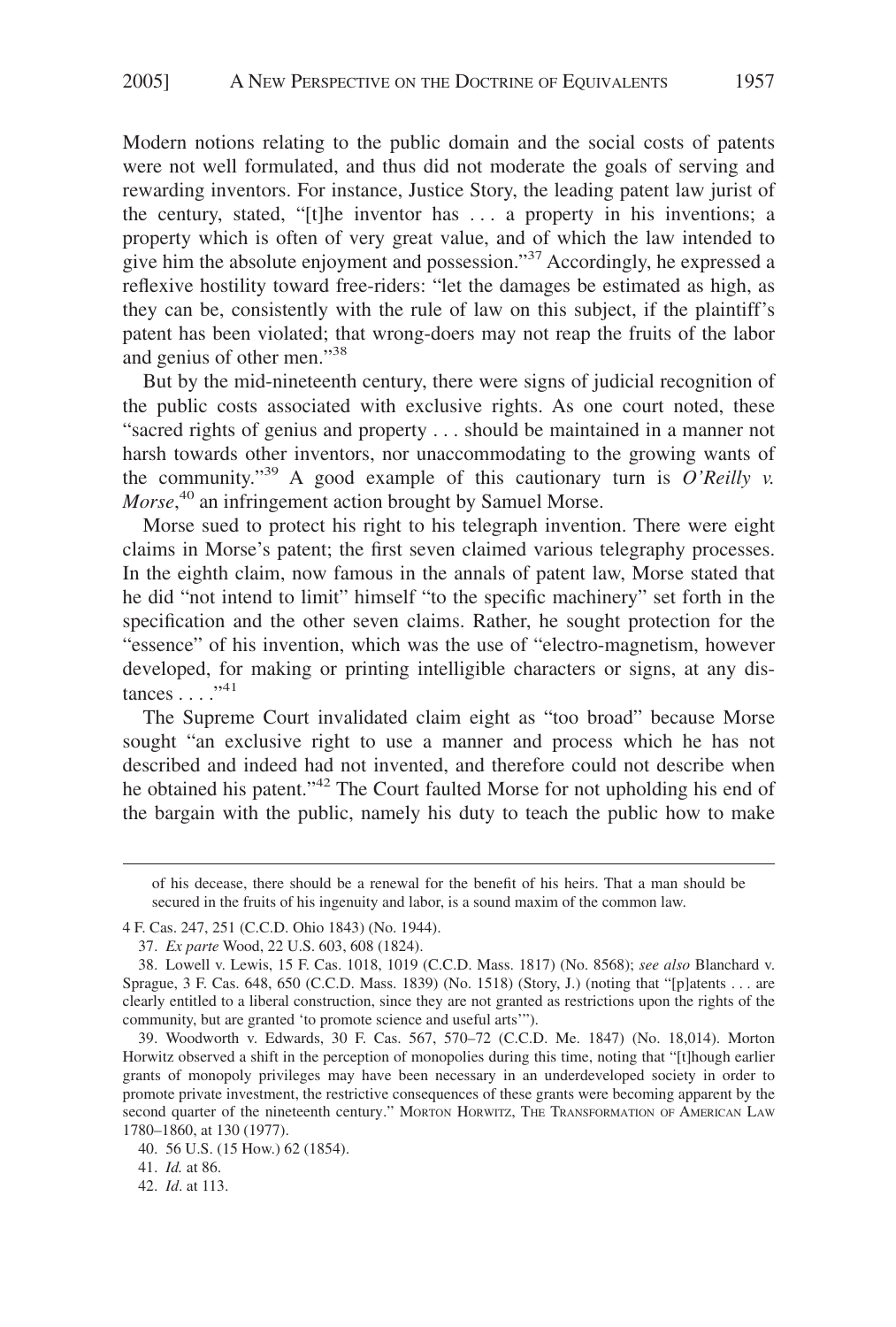and use what he sought to claim in claim eight. And significantly, the Court stressed the costs of overly broad claims to future inventors and the public:

For aught that we now know some future inventor, in the onward march of science, may discover a mode of writing or printing at a distance by means of the electric or galvanic current, without using any part of the process or combination set forth in the plaintiff's specification. His invention may be less complicated—less liable to get out of order—less expensive in construction, and in its operation. But yet if it is covered by this patent the inventor could not use it, nor the public have the benefit of it without the permission of this patentee.43

Another important Supreme Court mid-century case is *Hotchkiss v. Greenwood*, <sup>44</sup> or what has come to be known as the "doorknob case." The invention in *Hotchkiss* related to an old method of making doorknobs whereby the doorknob had a certain shaped hole for the fastening of a shank. The only difference was that the inventor substituted a clay or porcelain knob for a metallic knob. Although the invention was new, the Court declined the patent, stating that:

The difference is formal, and destitute of ingenuity and invention . . . ; for unless more ingenuity and skill in applying the old method of fastening the shank and the knob were required in the application of it to the clay or porcelain knob than were possessed by an ordinary mechanic acquainted with the business, there was an absence of that degree of skill and ingenuity, which constitute essential elements of every invention.<sup>45</sup>

The *Hotchkiss* case is widely regarded as creating an additional patentability hurdle, above and beyond novelty and utility, which required an inventor to display "more ingenuity and skill" than that possessed by the "ordinary mechanic."

While *Morse* and *Hotchkiss* can be viewed as placing constraints on patent scope and raising the level of inventive contribution, the post-1836 judicial attitude toward patents remained quite positive, $46$  and continued to emphasize

<sup>43.</sup> *Id*.

<sup>44. 52</sup> U.S. (11 How.) 248 (1850).

<sup>45.</sup> *Id.* at 266.

<sup>46.</sup> Indeed, the *Morse* case must be kept in context. The main question before the Court was whether Morse was the "first and original inventor" of the telegraph and whether O'Reilly's use of the Zook-Barnes Columbian telegraph infringed Morse's patent. The Court, in a thirty-seven page opinion, found that Morse's inventive efforts antedated those of Davy, Steinheil, and Wheatstone and that the Zook-Barnes Columbian telegraph infringed Morse's patent because the former was substantially similar to Morse's claimed invention. Thus, while the invalidation of claim eight denied Morse a total victory, he not only won on infringement and was declared the first original inventor of the telegraph, but he subsequently secured a seven-year patent term extension for his patent. *See* KENNETH SILVERMAN, LIGHTNING MAN: THE ACCURSED LIFE OF SAMUEL F.B. MORSE 320–24 (2003).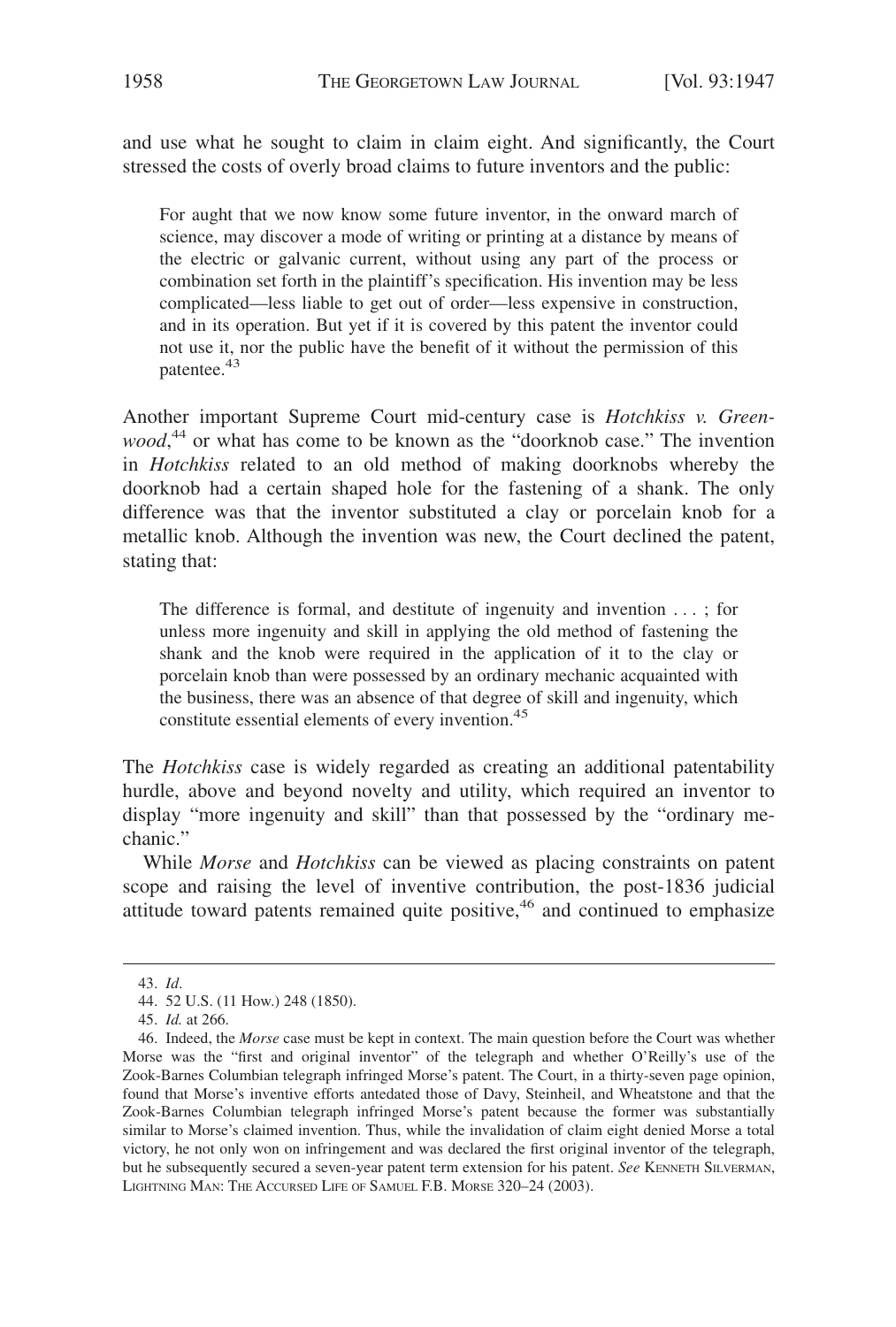notions of fairness.47 In fact, one year after *Morse,* the Supreme Court decided the first significant DOE case, *Winans v. Denmead.*<sup>48</sup> As we explain below, the dissent in *Winans* was uneasy about the social costs of broad patent scope, but the majority was strictly concerned with the fair treatment of the inventor, and punishing the putative unscrupulous behavior of the infringer.<sup>49</sup>

By the late nineteenth century, however, the favorable attitude toward patents and the heroic inventor receded and courts voiced greater skepticism of patents as rewarding not the hard labor of the inventor, but rather, the scheming of would-be monopolists.<sup>50</sup> For example, in *Atlantic Works v. Brady*,<sup>51</sup> Justice Bradley recognized that patent law calls for a utilitarian balancing of social costs and benefits. He agreed that the patent laws were designed to benefit inventors "who make some substantial discovery," but contended that patents on "every trifling device . . . tends rather to obstruct than to stimulate invention" and "creates a class of speculative schemers who . . . lay a heavy tax upon the industry of the country, without contributing anything to the real advancement of the arts."<sup>52</sup>

Moreover, the economy became more industrialized and the inventive process more complex. Inventors increasingly became employees and carried on their inventive endeavors under the auspices of their employers, which in turn gave rise to ownership disputes between the employer and the employeeinventor. In these ownership disputes, the courts, while remaining sympathetic to the inventor, gave employers greater rights in the invention. Many scholars have argued that by focusing on the public costs associated with patent grants and by granting the employer greater control in the invention, the late nine-

<sup>47.</sup> During this time, the judicial perception of the inventor as heroic genius took hold. *See* Fisk, *supra* note 36, at 1135, 1161 ("Patent law . . . adopted the Romantic notion of the individual as *the* inventor or originator of an idea, and turned it into a legal category that supported a whole system of property rights . . . . The popular understanding of the hero-inventor's importance in the Industrial Revolution permeated the discourse of patent law . . . throughout the nineteenth century."). For a discussion of the "heroic inventor" in American patent law, see Mark D. Janis, *Patent Abolitionism*, 17 HIGH TECH. L.J. 899, 904-22 (2002). For a British perspective on this motif, see Christine MacLeod, *Concepts of Invention and the Patent Controversy in Victorian Britain*, *in* TECHNOLOGICAL CHANGE: METHODS AND THEMES IN THE HISTORY OF TECHNOLOGY 137–53 (Robert Fox ed., 1996). *See generally* ROGER BURLINGAME, MARCH OF THE IRON MEN: A SOCIAL HISTORY OF UNION THROUGH INVENTION (1938). Several scholars have disputed the heroic inventor narrative. *See, e.g.*, S.C. GILFILLAN, THE SOCIOLOGY OF INVENTION 77 (1935) ("The popular belief in individual, single, great inventors for things has been grotesquely developed by the same process as that which built all the classic mythologies to account for the origins of this and that, so that our traditional great inventor . . . are still . . . mythic heroes in our school-propagated national epos."). But see JOEL MOKYR, THE LEVER OF RICHES: TECHNOLOGICAL CREATIV-ITY AND ECONOMIC PROGRESS 12 (1990) (asking "is it not possible to go too far in the other direction and give too little credit to major inventions made by a vital few?").

<sup>48. 56</sup> U.S. (15 How.) 330 (1853).

<sup>49.</sup> *See infra* Part I.B and accompanying notes.

<sup>50.</sup> *See* LAWRENCE M. FRIEDMAN,AHISTORY OF AMERICAN LAW 380 (1973) ("Toward the end of the [nineteenth] century, the courts seemed to become keenly aware that a patent could be used to stifle competition [and] [t]hey became quite stingy with preliminary injunctions against infringement.").

<sup>51. 107</sup> U.S. (17 Otto) 192 (1883).

<sup>52.</sup> *Id.* at 200.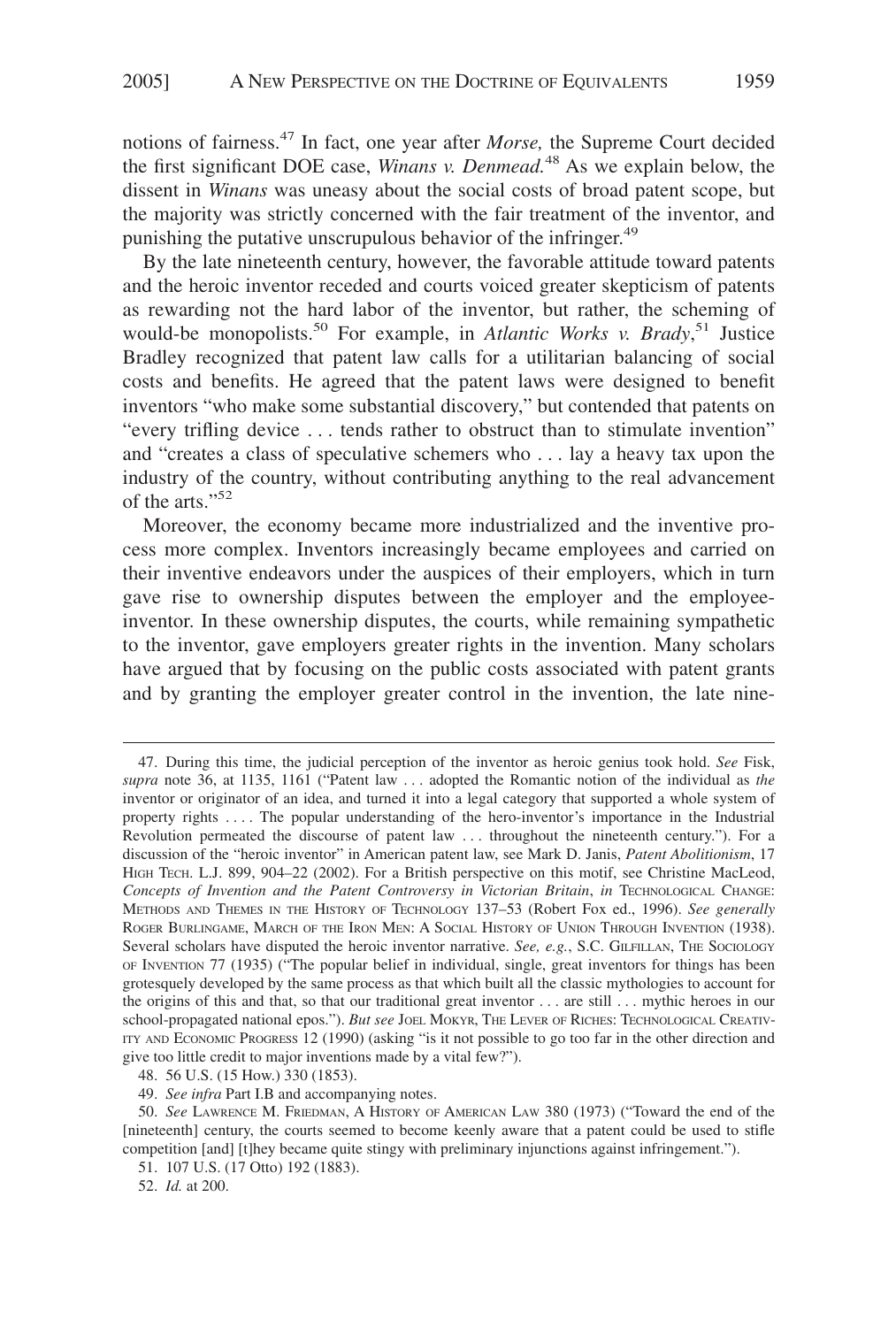teenth century courts began to turn away from a natural rights justification for patents, and adopted a utilitarian approach that focused on efficiency and economic development.<sup>53</sup>

## B. THE DOCTRINE OF EQUIVALENTS AND THE LINGERING INFLUENCE OF FAIRNESS CONCERNS

During the twentieth century, courts shifted largely to an economic understanding of the patent system.54 But fairness concerns continued to dominate thinking about the doctrine of equivalents.<sup>55</sup> In fact, the Federal Circuit has reiterated that the doctrine was "judicially devised to do equity."56 Some courts advocate the DOE as a means to block the unjust enrichment of "unscrupulous copyists" who avoid patent claims by incorporating "colorable differences" into the infringing technology.<sup>57</sup> Other courts see the DOE as a means of fully and fairly rewarding inventors for their labors, regardless of whether the defendant behaved badly.<sup>58</sup>

55. *See, e.g.*, Multiform Desiccants, Inc. v. Medzam, Ltd., 133 F.3d 1473, 1480 (Fed. Cir. 1998) ("The doctrine of equivalents, of common law origin, serves to prevent a 'fraud on the patent.'"); Pall Corp. v. Micron Separations, Inc., 66 F.3d 1211, 1220 (Fed. Cir. 1995) (the DOE "serves to guard against 'fraud on a patent' by enabling fair protection of the patentee's contribution" (citation omitted)); Perkin-Elmer Corp. v. Westinghouse Elec. Corp., 822 F.2d 1528, 1532 (Fed. Cir. 1987) ("[T]he doctrine of equivalents is designed . . . to relieve an inventor from a semantic strait jacket when equity requires.").

56. Hilton Davis Chem. Co. v. Warner-Jenkinson Co., 62 F.3d 1512, 1521 (Fed. Cir. 1995) (en banc) ("[I]n doctrine of equivalents cases, this court's allusions to equity invoke equity in its broadest sense—equity as general fairness."), *rev'd on other grounds*, 520 U.S. 17 (1997). The court maintained this view from its creation. *See* Kinzenbaw v. Deere & Co., 741 F.2d 383, 389 (Fed. Cir. 1984) ("The doctrine of equivalents is designed to protect inventors from unscrupulous copyists."); Int'l Visual Corp. v. Crown Metal Mfg. Co., 991 F.2d 768, 774 (Fed. Cir. 1993) (noting that the court has emphasized the equitable nature of the DOE).

57. The archetype case for this line of reasoning is *Graver Tank & Manufacturing Co. v. Linde Air Products Co.*, 339 U.S. 605, 607 (1950) ("[T]o permit imitation of a patented invention which does not copy every literal detail would be to convert the protection of the patent grant into a hollow and useless thing. Such a limitation would leave room for—indeed encourage—the unscrupulous copyist to make unimportant and insubstantial changes."). The issues raised in *Graver Tank* and the Court's rationale continue to resonate today. *See, e.g.*, Tex. Instruments, Inc. v. U.S. Int'l Trade Comm'n, 805 F.2d 1558, 1572 (Fed. Cir. 1986) (DOE serves the equitable purpose of "prevent[ing] an infringer from stealing the benefit of an invention"). Emphasis on anti-social behavior by the defendant potentially could affect the scope of the DOE, but the Supreme Court recently rejected a role for intent in the doctrine. *See* Warner-Jenkinson Co. v. Hilton Davis Chem. Co., 520 U.S. 17, 35 (1997) ("Application of the doctrine of equivalents . . . is akin to determining literal infringement, and neither requires proof of intent.").

58. *See, e.g.*, Nelson v. Batson, 322 F.2d 132, 135 (9th Cir. 1963) (stating the "purpose of the doctrine of equivalents is to give the inventor an opportunity to secure a just reward for his invention").

<sup>53.</sup> *See* Fisk, *supra* note 36, at 1162–63; WALTERSCHEID, *supra* note 35, at 18 (asserting that in the late eighteenth and first half of the nineteenth centuries, patent law was "perceived to be primarily for the purpose of rewarding inventors with public benefits accruing only incidentally to this primary purpose . . . . The modern view that '[t]he patent law is directed to the public purposes of fostering technological progress' would have been almost completely foreign").

<sup>54.</sup> *See, e.g.*, Diamond v. Chakrabarty, 447 U.S. 303, 307 (1980) (noting the patent system promotes progress by offering an exclusive right as an incentive to innovate); Bonito Boats, Inc. v. Thunder Craft Boats, Inc., 489 U.S. 141, 146 (1989) (stating the patent system must balance innovative incentives against the costs of monopoly).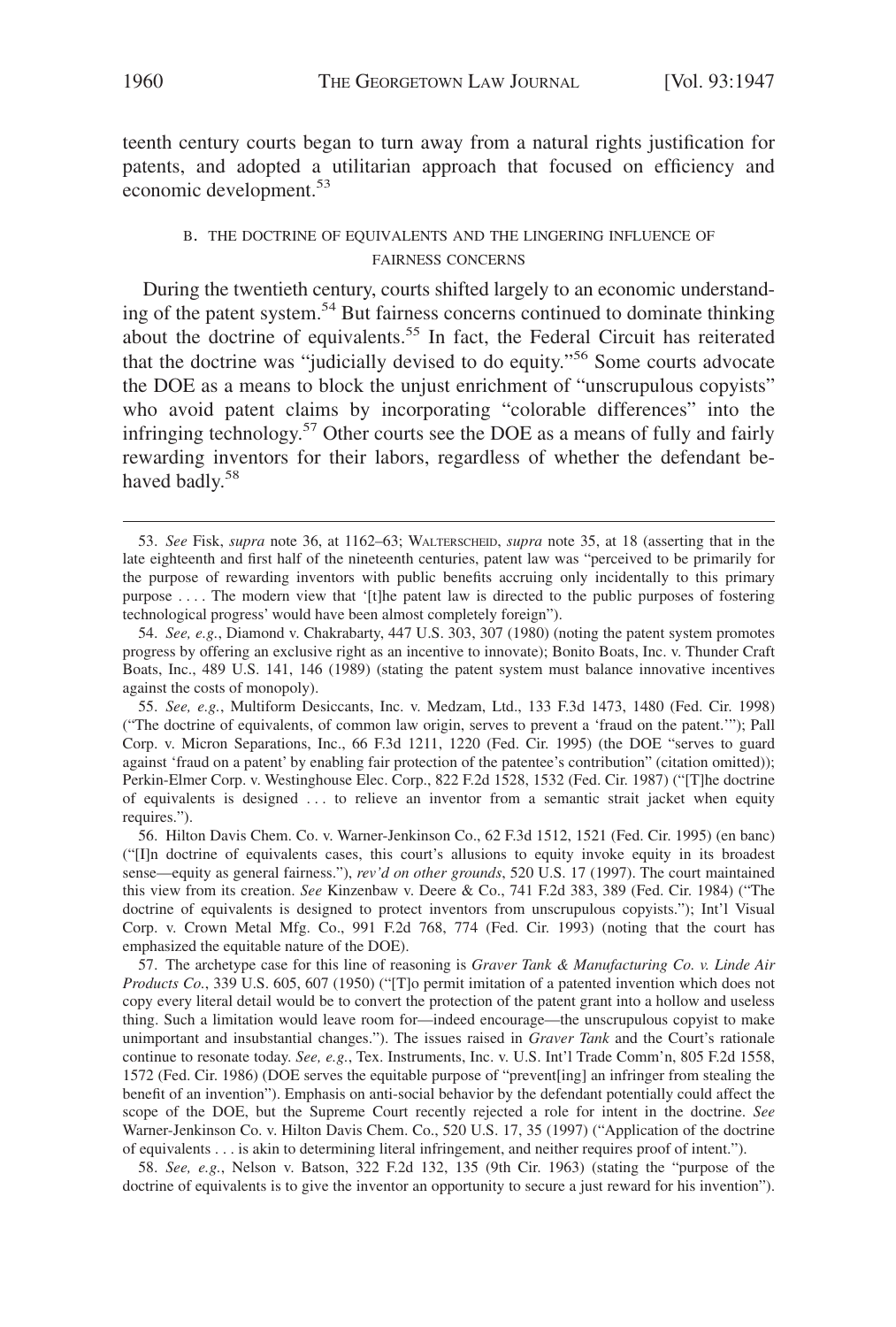A brief history of the DOE will bring out some of the finer points of the doctrine and allow us to convey various fairness arguments developed in support of the doctrine. The exact date of the creation of DOE is difficult to discern because the role of claims in patents has changed over time. The doctrine works to expand patent scope beyond the rights given by the claims, thus there could not be a DOE until rights were firmly associated with claims. Claims were not mentioned in the Patent Act of  $1793$ ;<sup>59</sup> they first appear in the 1836 Act.<sup>60</sup> Prior to the 1836 Act, however, patent attorneys as a norm began to include claim-type language in the patent specification. $61$ 

To understand why this norm developed, one must appreciate that in the first half of the nineteenth century, courts helped inventors gain broad patent scope by setting generous standards for patent infringement—a precursor to the DOE.<sup>62</sup> Early patent cases<sup>63</sup> fleshed out the inchoate patent right by focusing on the "principle" of the invention. These decisions used such equitable language as "colorable differences,"64 "copyist," and "pirated,"65 and created linguistic

62. For example, Circuit Justice Marshall stated that "the constitution and law, taken together, give to the inventor, from the moment of invention, an inchoate property therein, which is completed by suing out a patent." Evans v. Jordan, 8 F. Cas. 872, 873 (C.C.D. Va. 1813) (No. 4564); *see also* Hilton Davis Chem. Co. v. Warner-Jenkinson Co., 62 F.3d 1512, 1516 (Fed. Cir. 1995) (en banc), *rev'd*, 520 U.S. 17 (1997); *on remand*, 114 F.3d 1161 (Fed. Cir. 1997) ("Courts have applied the doctrine of equivalents to protect the substance of the patentee's right to exclude since the first few decades after enactment of the Patent Act of 1790 . . . ."). Significantly, patent applications were not examined under the 1793 statute, thus non-literal patent infringement was analytically similar to contemporary nonliteral copyright infringement. *See* Pennwalt Corp. v. Durand-Wayland, Inc., 833 F.2d 931, 970 (Fed. Cir. 1987) (Newman, J.) (noting that "[d]etermination of equivalency is not unlike determination of substantial similarity in copyright law"). Many infringement cases focused on the "principle" of the invention as highlighted by the patent claim and adopted equitable language such as "colorable differences" or "substantial identity" to gauge infringement. *See* cases cited *infra* note 64.

63. From 1804 through 1835 there were sixty-eight reported patent cases, ten of which were handed down by the Supreme Court. Remarkably, of the fifty-eight reported lower court cases, forty were written by Justices Bushrod Washington and Joseph Story, two Supreme Court justices riding circuit.

64. *See, e.g.*, Odiorne v. Winkley, 18 F. Cas. 581, 582 (C.C.D. Mass. 1814) (No. 10,432) (Story, C.J.) ("Mere colorable differences, or slight improvements, cannot shake the right of the original inventor."); Barrett v. Hall, 2 F. Cas. 914, 921 (C.C.D. Mass. 1818) (No. 1047) (Story, C.J.) ("Slight or colorable differences will not protect the defendants in their infringement, or defeat the right of the patentee."); *see also* Sloat v. Spring, 22 F. Cas. 330, 334 (C.C.E.D. Pa. 1850) (No. 12,948A) ("Mere colorable alterations, or adroit evasions by substituting one mechanical equivalent for another in the combination which constitutes the machine, should never be allowed to protect a party.").

65. *See, e.g.*, Blanchard v. Reeves, 3 F. Cas. 638, 640 (C.C.E.D. Pa. 1850) (No. 1515) (Grier, C.J.) ("We can not shut our eyes to the fact that the defendants have pirated the invention of the complainant in all its essential parts. Whether the changes made constitute an improvement of the plaintiff's machine we need not inquire."); Wyeth v. Stone, 30 F. Cas. 723, 728 (C.C.D. Mass. 1840) (No. 18,107) (Story, C.J.) ("Of course, if either machine is new, and is the invention of Wyeth, and it has been actually pirated by the defendants, the plaintiff is entitled to maintain a suit therefore . . . .").

The notion of copying and piracy implies intent on the part of the defendant. The relevance of intent,

<sup>59.</sup> Patent Act of 1793, ch. 11, 1 Stat. 318 (1793).

<sup>60.</sup> Patent Act of 1836, ch. 357, 5 Stat. 117 (1836). *See generally* William R. Woodward, *Definiteness and Particularity in Patent Claims*, 46 MICH. L. REV. 755 (1948); Karl B. Lutz, *Evolution of Claims of U.S. Patents (Part I)*, 20 PAT. OFF. SOC'Y 134 (1938).

<sup>61.</sup> *See* John F. Duffy, *The* Festo *Decision and the Return of the Supreme Court to the Bar of Patents*, 2002 S. CT. REV. 273, 309–10.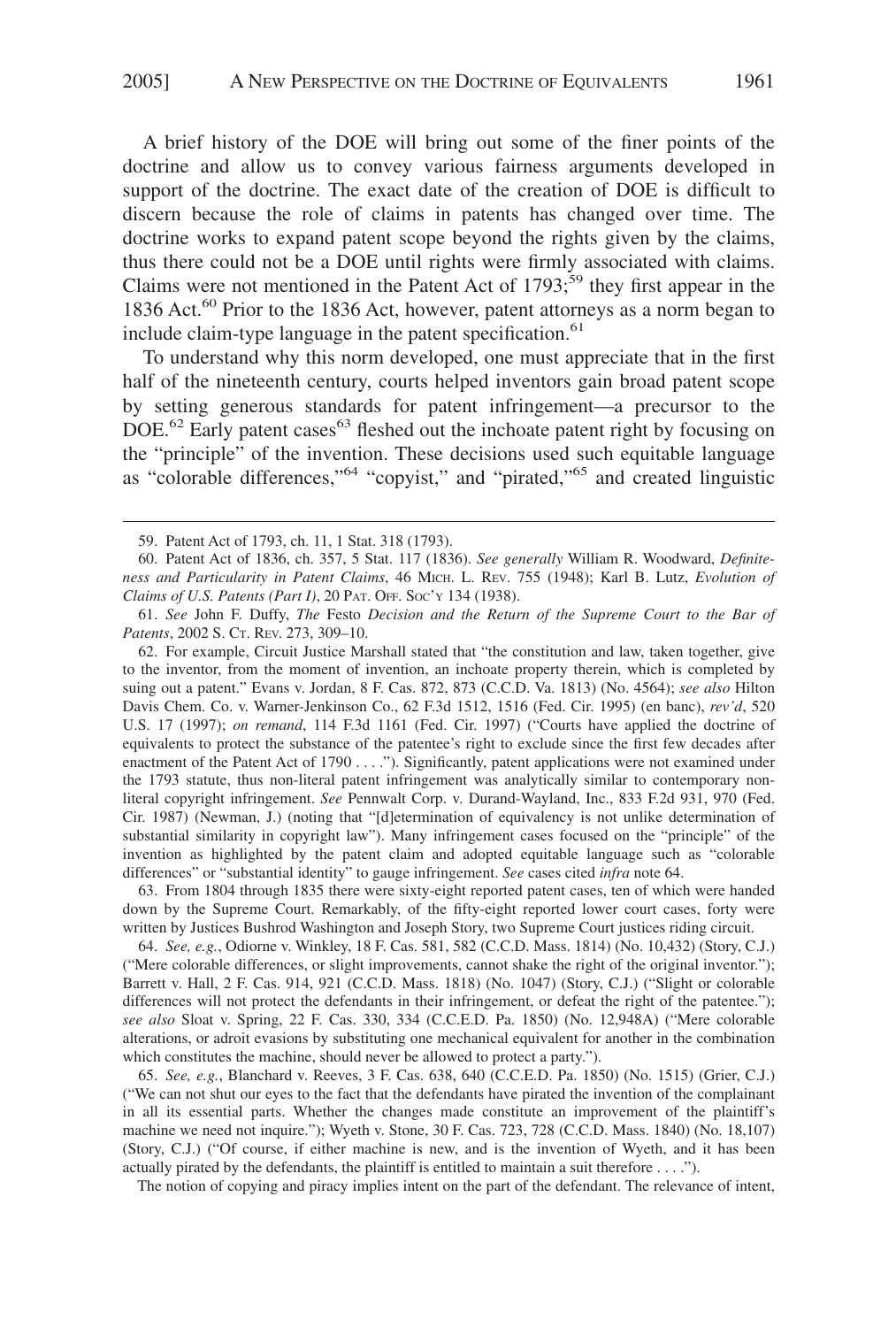tests such as "substantially the same"<sup>66</sup> or "substantial identity"<sup>67</sup> to gauge infringement. During litigation, the jury would peruse the written description to determine the principles underlying the inventive concept. The jury, however, had the difficult job of comparing the accused product with the patentee's disclosed invention because the jury was required to discern abstract principles of the invention from the patent document's textual description and schematic representations. As such, jurors may "find no infringement because they see so many superficial differences between the defendant's machine and the description of the patented invention."68 Therefore, according to John Duffy, the claim was developed by the patent bar to provide guidance for jurors as to the patentee's invention and "to call attention to what the inventor considered the salient features of his invention."<sup>69</sup>

67. The use of the word "substantially" in the context of patent infringement can be traced to the 1817 cases of *Gray v. James*, 10 F. Cas. 1015, 1016 (C.C.D. Pa. 1817) (No. 5718) and *Lowell v. Lewis*, 15 F. Cas. 1018, 1021 (C.C. Mass. 1817) (No. 8568). In the former, Circuit Judge Washington charged the jury that discerning differences in principle between two machines can be difficult, "[b]ut we think it may safely be laid down as a general rule, that where the machines are substantially the same, and operate in the same manner, to produce the same result, they must be in principle the same." 10 F. Cas. at 1016. In *Lowell*, Circuit Justice Story instructed the jury that "whether the defendant has violated the patent-right of the plaintiff . . . depends upon the fact, whether the pumps of Mr. Perkins and of Mr. Baker are substantially the same invention. I say substantially the same invention, because a mere change of the form or proportions of any machine cannot, per se, be deemed a new invention." 15 F. Cas. at 1021; *see also* Wilson v. Barnum, 49 U.S. 258, 261 (1850) ("It is a question as to the substantial identity of the two machines"); Sanitary Refrigerator Co. v. Winters, 280 U.S. 30, 41–42 (1929) ("There is a substantial identity, constituting infringement, where a device is a copy of the thing described by the patentee, 'either without variation, or with such variations as are consistent with its being in substance the same thing.""); Van Hook v. Wood, 28 F. Cas. 1007, 1007 (C.C.N.Y. 1844) (No. 16,855) ("But supposing the proof establishes the substantial identity of the two machines, the fact of infringement, I think, is fully made out by the complainant.").

68. Duffy, *supra* note 61, at 309.

69. *Id.* In this regard, John Duffy notes that the claim was created "to protect and to expand the rights of patentees." *Id.* at 308; *see also* RIDSDALE ELLIS, PATENT CLAIMS 3 (1949) (contending that nineteenth century claims "served merely to call attention to what the inventor considered the salient features of his invention"). Central claiming was so common that when the Patent Act of 1836 was passed, it was "understood as merely codifying the existing law which had been developed by the courts." Lutz, *supra* note 60, at 143.

The word "claim" found its way into the 1836 Patent Act and as a result assumed greater importance. Nevertheless, the claim was still not regarded as the central feature of the patent document, even though applicants began to draft claims more specifically by expending a "great deal of effort . . . in formulating claims, and the practice grew of presenting a profusion of claims of varying form and scope." Woodward, *supra* note 60, at 764. In 1870, Congress, for the first time, specifically required the patent applicant to claim his invention distinctly and with particularity. *See* Patent Act of 1870, ch. 230, § 26, 116 Stat. 198, 201 (1871). This new requirement, which came to be known as "peripheral claiming," highlighted the notice function of the claim and provided the applicant with more autonomy in setting forth the outer boundaries (periphery) of his invention. The public, it was thought, would now have more confidence about where the patentee's proprietary boundaries reside because peripheral

however, has been discounted recently by the Supreme Court. *See* Warner-Jenkinson Co. v. Hilton Davis Chem. Co., 520 U.S*.* 17, 35 (1997). *Cf.* Graver Tank & Mfg. Co. v. Linde Air Prods. Co., 339 U.S. 605, 609 (1950) (recognizing the importance of known interchangeability).

<sup>66.</sup> *See, e.g.*, Le Roy v. Tatham, 55 U.S. 156, 176 (1852) ("[T]he test of infringement is, whether the defendants have used substantially the same process to produce the same result . . . .").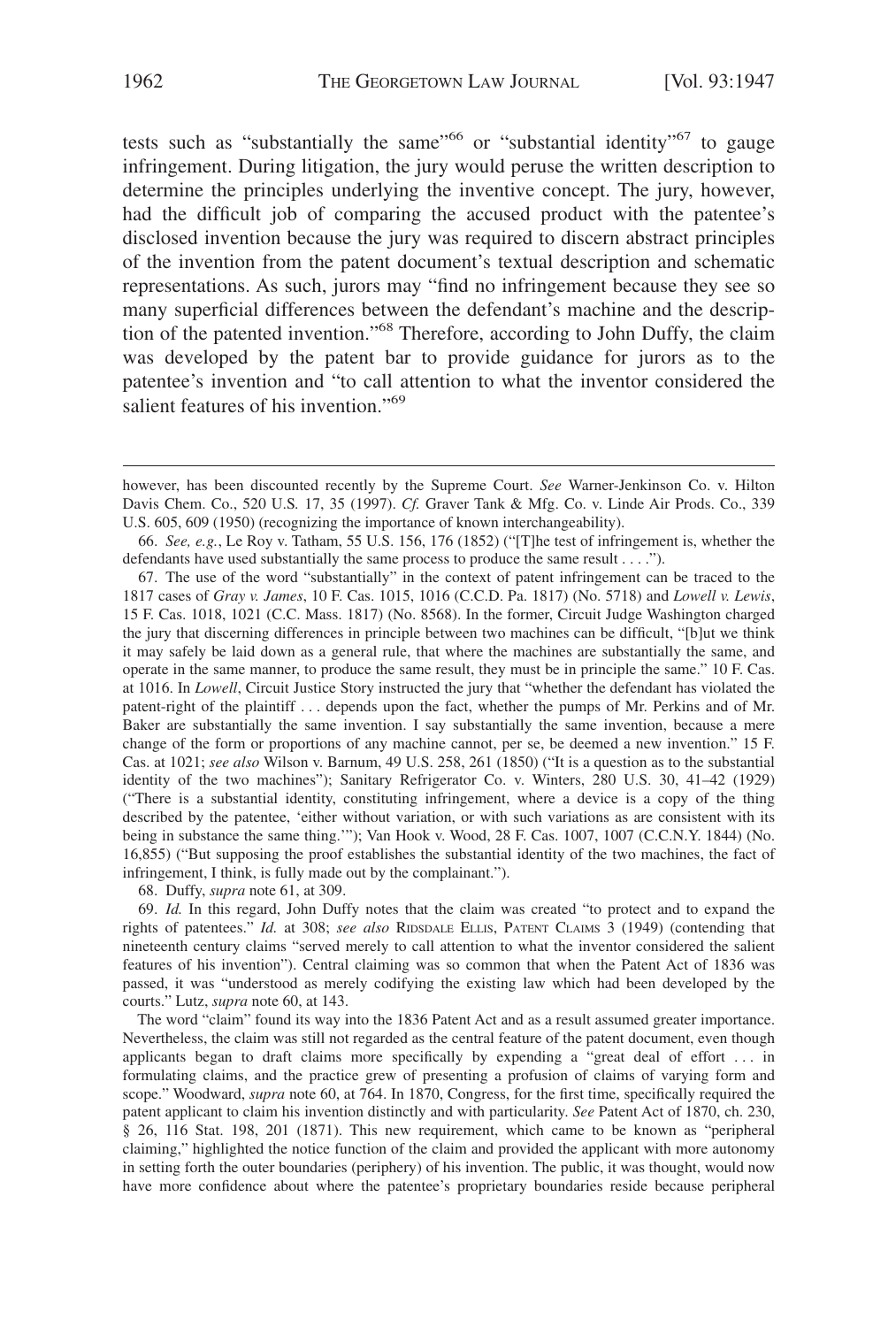In *Odiorne v. Winkley*<sup>70</sup> one of the earliest cases to focus on the "principle" of the invention, the owner of a patent for cutting and heading nails, although conceding "there were some differences in the structure and operations" between his invention and the accused product, brought an infringement action.<sup>71</sup> Circuit Justice Story noted that "[m]ere colorable differences, or slight improvements, cannot shake the right of the original inventor."<sup>72</sup> As such, the jury was instructed that the patent would be infringed if "the machines used by the defendant are substantially, in their principles and mode of operation, like the plaintiff's machines."73

As the prominence of claims increased, the equitable standards for non-literal patent infringement coalesced into the doctrine of equivalents. Instead of searching for the principle of the invention, courts gradually shifted to a two-part analysis: first, interpret the claims and look for literal infringement; and second, expand patent rights as required by equitable considerations. The 1853 landmark decision *Winans v. Denmead*<sup>74</sup> established the parameters of the DOE debate that remain applicable today. The patentee, Winans, developed a railroad car for carrying coal. This car, "in the form of a frustum of a cone," allowed for far greater load bearing capacity than the typical box-shaped cars. The defendants, ""in view for a call for cars from the mining roads near Cumberland,"<sup>75</sup> dispatched their draftsman, a Mr. Cochrane, "to get up a car that would suit their purposes."<sup>76</sup> After Cochrane visited Winans' shop where he "examined and measured" a model car built by Winans, the defendants built a railroad car having the same weight and material as plaintiff's, differing only in shape. Whereas Winans' cars were cylindrical and conical, the defendants' cars were octagonal and pyramidal.77

claiming reduced the need for the DOE. Central claiming was officially dead, and the patent claim from 1870 to the present day has held center stage. *See, e.g.*, Merrill v. Yeomans, 94 U.S. 568, 570 (1876) (asserting that the claim is of "primary importance" in ascertaining exactly what is patented).

<sup>70. 18</sup> F. Cas. 581 (C.C.D. Mass. 1814) (No. 10,432).

<sup>71.</sup> *Id.* at 582.

<sup>72.</sup> *Id.*

<sup>73.</sup> *Id.* One year before, in *Park v. Little*, 18 F. Cas. 1107, 1107–08 (C.C.D. Pa. 1813) (No. 10,715), the plaintiff owned a patent for alarm bells that were attached to fire engines. The defendant, who also attached alarm bells to a fire engine, argued, inter alia, that its bells were based "on an entirely different principle from those of the plaintiff." *Id*. at 1108. In instructing the jury regarding the relevant issues, Circuit Justice Washington stated: "Are the defendants' bells an improvement in the principle or in the form? If the former, then it is no invasion of the plaintiff's privilege—if the latter, it is." *Id.* It is a basic tenet of patent law that an improvement of an invention claimed in an extant patent may itself be patented, yet also infringe the earlier patent. *See* Robert P. Merges & Richard R. Nelson, *On the Complex Economics of Patent Scope*, 90 COLUM. L. REV. 839, 843–44 (1990) (asserting "the law should attempt at the margin to favor a competitive environment for improvements, rather than an environment dominated by the pioneer firm").

<sup>74. 56</sup> U.S. (15 How.) 330 (1853). The first opinion to use the phrase "doctrine of equivalents" is *McCormick v. Talcott*, 61 U.S. (20 How.) 402, 405 (1857).

<sup>75.</sup> Winans v. Denmead, 56 U.S. (15 How.) 330, 332 (1853).

<sup>76.</sup> *Id*.

<sup>77.</sup> *Id.*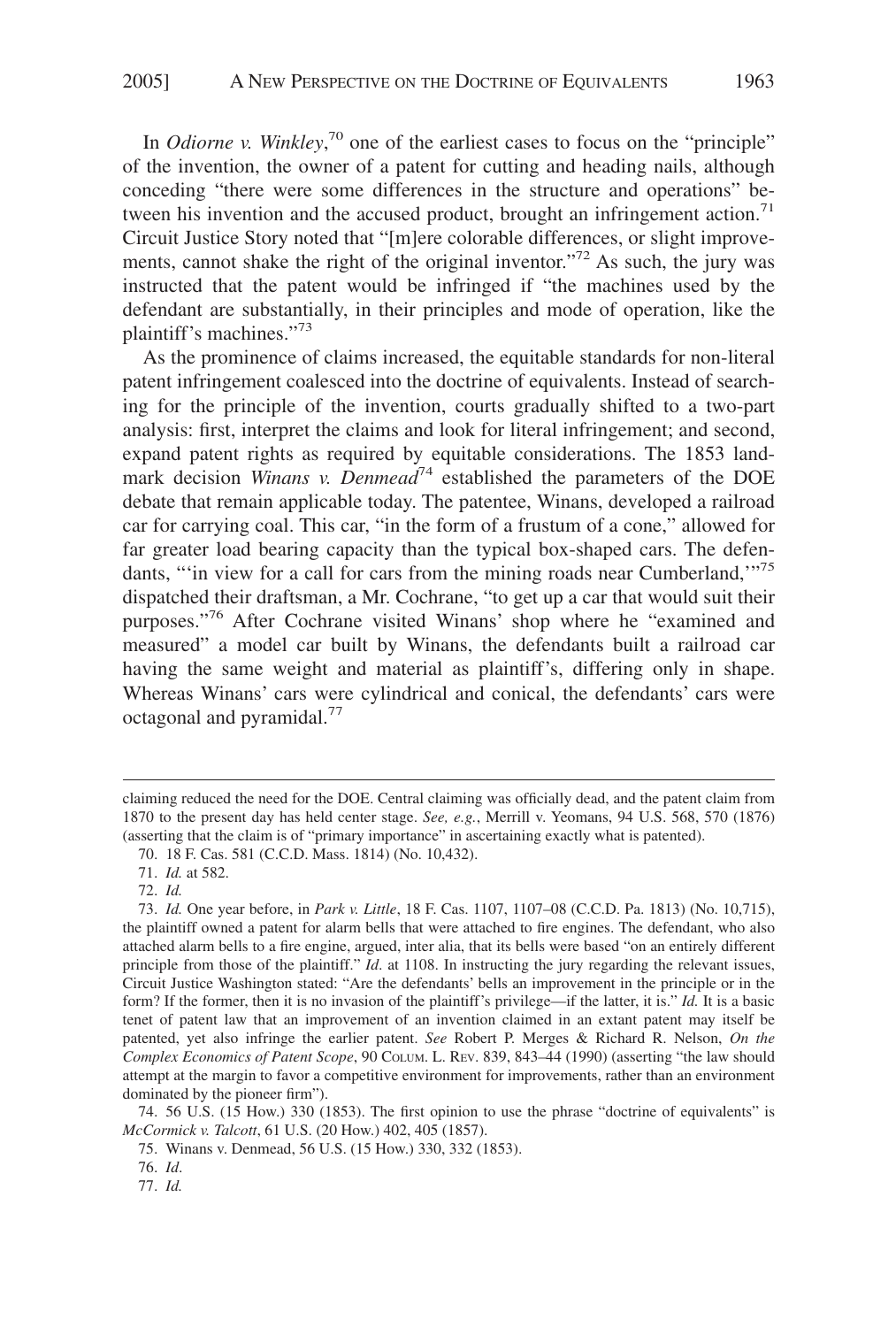The plaintiff requested the trial judge to instruct the jury that in determining infringement, similarity of form is less important than whether the "'defendants . . . constructed cars which, substantially, on the same principle and on the same mode of operation, accomplished the same result."<sup>78</sup> The judge refused and essentially limited the scope of Winans' invention to conically-shaped railroad cars<sup>79</sup>—a position that would be received warmly by today's Federal Circuit.<sup>80</sup>

The Supreme Court, in a 5-4 decision, reversed and held that the jury instruction prayed for by Winans was appropriate. $81$  The majority accepted the notion that the claims play the primary role in determining patent scope, but also insisted on a general role for equitable considerations that could expand patent scope.<sup>82</sup> Essentially, the Court incorporated earlier caselaw relating to the "principle of the invention" into its developing doctrine of equivalents.<sup>83</sup>

79. The Circuit Justice instructed the jury as follows:

That while the patent is good for what is described therein; a conical body in whole or in part, supported in any of the modes indicated for a mode of sustaining a conical body on a carriage or truck, and drawing the same, and for those principles which are due alone to conical vehicles and not to rectilinear bodies; and it being admitted that the defendant's car was entirely rectilinear, that there was no infringement of the plaintiff's patent.

#### *Id.* at 336.

81. The Court noted that the "first part" of the jury instruction was nearly verbatim with the jury instruction given in the English case of *Walton v. Potter & Horsfall*, 1 Webs. Pat. Cas. 585, 587 (1841). But whereas the *Walton* tribunal asked the jury if the defendants "availed themselves of the plaintiff's invention," the *Winans* Court went further and created the "same principle" test.

82. Winans v. Denmead, 56 U.S. (15 How.) 330, 332–33 (1853). According to the Court:

There being evidence in the case tending to show that other forms do in fact embody the plaintiff's mode of operation, and, by means of it, produce the same new and useful result, the question is, whether the patentee has limited his claim to one out of the several forms which thus embody his invention. Now, while it is undoubtedly true, that the patentee may so restrict his claim as to cover less than what he invented, or may limit it to one particular form of machine, excluding all other forms, though they also embody his invention, yet such an interpretation should not be put upon his claim if it can fairly be construed otherwise, and this for two reasons: 1. Because the reasonable presumption is, that, having a just right to cover and protect his whole invention, he intended to do so. . . . 2. Because specifications are to be construed liberally, in accordance with the design of the Constitution and the patent laws of the United States, to promote the progress of the useful arts, and allow inventors to retain to their own use, not any thing which is matter of common right, but what they themselves have created.

#### *Id*. at 341.

83. For example, the Court said:

The exclusive right to the thing patented is not secured if the public is at liberty to make substantial copies of it, varying its form or proportions. And, therefore, the patentee, having described his invention, and shown its principles, and claimed it in that form which most perfectly embodies it, is, in contemplation of law, deemed to claim every form in which his invention may be copied, unless he manifests an intention to disclaim some of those forms.

#### *Id.* at 343.

Cases following *Winans* continued to expand the scope of the patent to protect the principle

<sup>78.</sup> *Id.* at 334.

<sup>80.</sup> *See, e.g.*, Johnson & Johnston Assocs. Inc. v. R.E. Serv. Co., 285 F.3d 1046, 1054 (Fed. Cir. 2002) (en banc).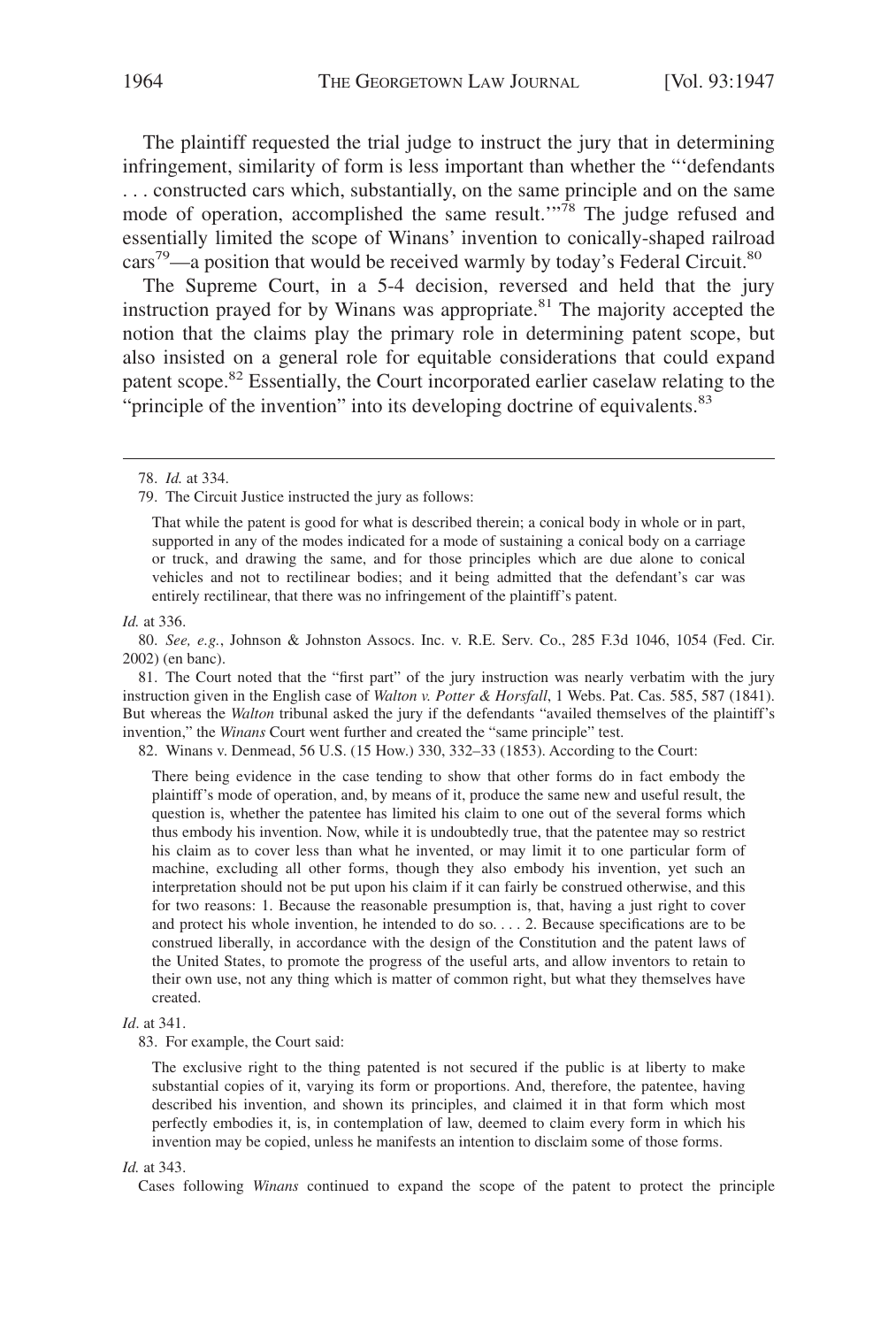The principle embodied in Winans's invention was not the conical shape of the car, but a shape that increased the volume of the car given a fixed surface area.84 Justice Curtis, stated:

[T]he moment a practical, scientific man is furnished with the idea of giving to the car a shape which will . . . enable him to make lighter in proportion to its load, than it has ever been made before, he can multiply without end the forms in which this principle can be made to operate. He can make the car a polygon of a hundred sides, of twenty sides, or of eight sides. He can vary the angle of the cone, or pyramid, through which the coal is discharged, *ad infinitum....* Still the question must always be, whether, whatever the shape he adopts, he is not availing himself of the principle first suggested by the patentee....Where form and substance are inseparable, it is enough to look at the form only. Where they are separable; where the whole substance of the invention may be copied in a different form, it is the duty of courts and juries to look through the form for the substance of the invention.<sup>85</sup>

In addition to the fact that Cochrane "examined and measured"—implicitly copied—plaintiff's invention, the Court was influenced by the defendant's insignificant inventive contribution, which was a mere change in the form of the patentee's car. Such a minor change, according to the Court, is the "work of a constructor, not of an inventor."<sup>86</sup> To permit such a defendant to escape infringement by asserting that the patentee only recited one form in his specification would render the property of inventors "valueless." The Court said little about how or why patent scope should be expanded beyond the claims, but we infer notions of fairness were critical to this inquiry. We reach this inference because

underlying the invention. *See, e.g.*, Nat'l Cash Register Co. v. Boston Cash Indicator & Recorder Co., 156 U.S. 502, 517 (1895) ("While the details of the defendant's machine are quite different from that of the plaintiff, the underlying principle . . . is precisely the same."); Consol. Safety-Valve Co., v. Crosby Steam Gauge & Valve Co., 113 U.S. 157, 178 (1885) ("When the ideas necessary to success are made known, and a structure, embodying those ideas, is given to the world, it is easy for the skillful mechanic to vary the form by mechanism which is equivalent, and is, therefore, in a case of this kind, an infringement."); Ives v. Hamilton, 92 U.S. 426, 428–29 (1875) ("One machine is the same in substance as another if the principle be the same in effect, though the form of the machine be different."). 84. The Court described the "eminent advantages" of the Winans's car as follows:

<sup>[</sup>The patentee's railroad car] increased the available power of the locomotive engine, looking to revenue on coal as a freight, from 50 to 100 per cent. were to be attributed to the peculiar shape of the car body, consisting of a frustum of a cone, which permitted the use of iron, as thin as has been described, lessening, in proportion, the weight of the car, or the weight, the transportation of which by the locomotive gave no return in revenue.

*Winans*, 56 U.S. at 332.

<sup>85.</sup> *Id.* at 336, 343; *see also* Blanchard v. Reeves, 3 F. Cas. 638, 639 (C.C.E.D. Pa. 1850) (No. 1515) (Grier, C.J.) ("[I]t is impossible to enumerate, in a specification, all the various modes by which the machine may be made to operate, so as to produce a useful result. Many of its parts may be changed or substituted by other mechanical equivalents or devices, which either improve or deteriorate its value, while the original idea, principle, or mode of operation of the inventor is manifestly preserved.").

<sup>86.</sup> *Winans*, 56 U.S. at 341.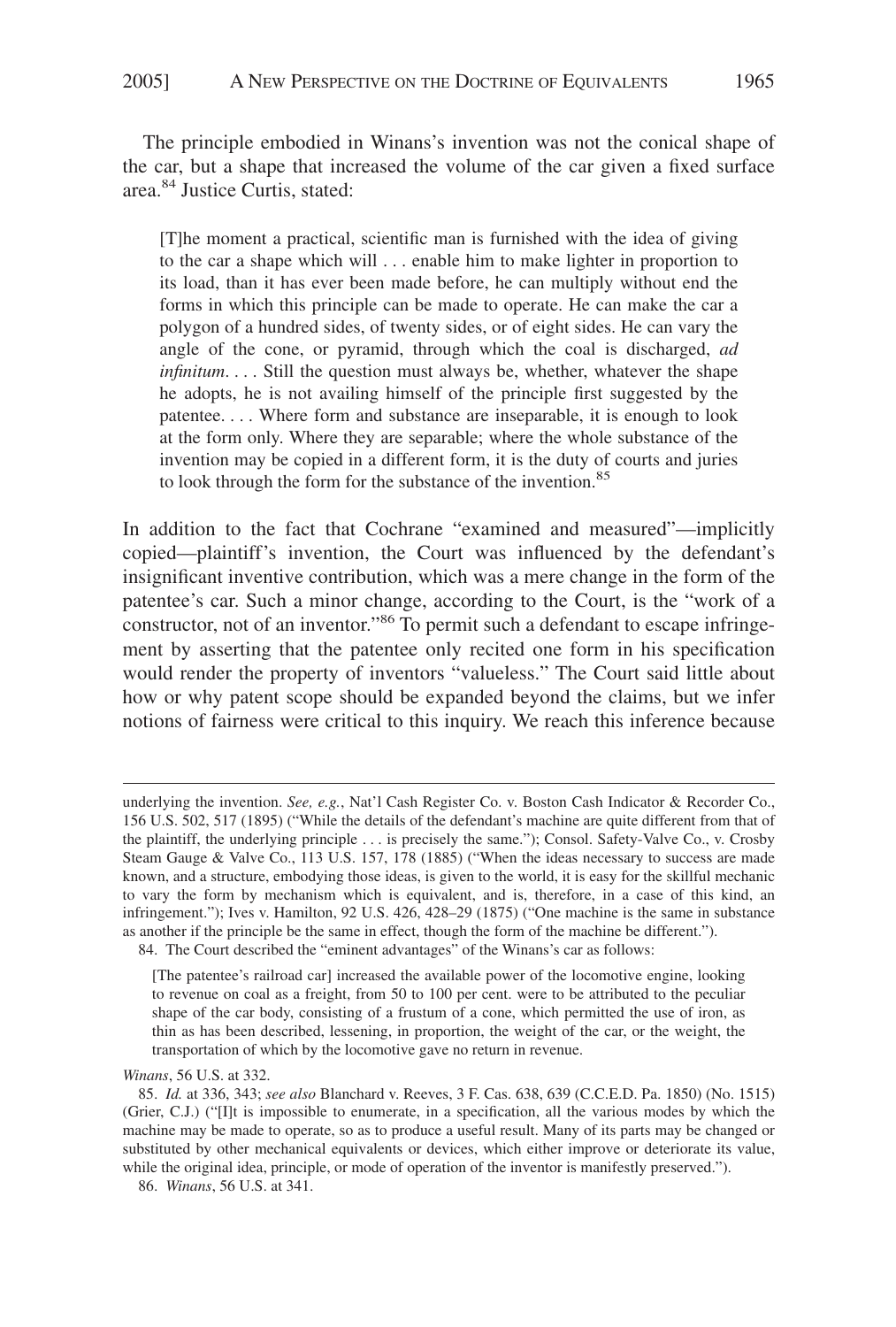the Court focuses on the merit of the inventor and the bad motives of the defendant, rather than the consequences of its decision.

Writing for the dissent was Justice Campbell,<sup>87</sup> who argued that the text of Winans' patent confined his right to the conical form. In language that foreshadowed modern concern about the costs of uncertainty created by the DOE, Justice Campbell remarked:

The patentee is obliged, by law, to describe his invention, in such full, clear, and exact terms, that from the description, the invention may be constructed and used.... Nothing, in the administration of this law, will be more mischievous, more productive of oppressive and costly litigation, of exorbitant and unjust pretensions and vexatious demands, more injurious to labor, than a relaxation of these wise and salutary requisitions of the act of Congress.<sup>88</sup>

The drama of *Winans* was replayed nearly one hundred years later in *Graver Tank & Manufacturing Co. v. Linde Air Products Co.*<sup>89</sup> The Supreme Court ruled against a defendant who made a composition that infringed a patent covering a welding flux. The defendant did not literally infringe because its flux contained an ingredient that was missing from the relevant claims.<sup>90</sup> The court applied the DOE because the defendant's extra ingredient was a known substitute.91 The arguments marshaled by the majority and dissent in *Graver Tank* echoed the jousting between Justice Curtis and Justice Campbell. Reminiscent of *Winans*' "valueless" language, the *Graver Tank* majority warned that suppressing the DOE would "convert the protection of the patent grant into a hollow and useless thing" that would be at the mercy of the "unscrupulous copyist."<sup>92</sup>

The role of the patent claim as guidepost had become increasingly important

91. The Court emphasized that one ingredient might be considered the equivalent of another. A chemist skilled in this art would know of the interchangeability of manganese silicate for an alkaline earth metal silicate. Evidence of interchangeability was found in publications and patents. The accused compound was substantially identical in operation and result to the claimed compound. The Court concluded the differences "colorable only." *Id*. 339 U.S. at 612.

92. *Id*. at 617. The Court famously wrote:

<sup>87.</sup> Joining the dissent was Chief Justice Taney, who was no stranger to the nuances of patent law and the concerns engendered by too generous a reading of a patentee's proprietary scope. Justice Taney wrote the majority opinion in *O'Reilly v. Morse*, 56 U.S. (15 How.) 62 (1854).

<sup>88.</sup> Winans v. Denmead, 56 U.S. (15 How.) 330, 347 (1853).

<sup>89. 339</sup> U.S. 605 (1950). The story of *Graver Tank* has been told many times. *See, e.g.*, Paul Janicke, *Heat of Passion: What Really Happened in* Graver Tank, 24 AIPLA Q.J. 1 (1996); Arthur Swanson, *Discussion of Application of Doctrine of Equivalents in* Graver Tank v. Linde *Case*, 33 J. PAT. OFF. Soc'y 19 (1951).

<sup>90.</sup> The claim at issue covered a flux used in electric welding. The patent claimed a combination of an alkaline earth metal silicate and calcium fluoride. The accused flux contains calcium fluoride, calcium silicate (an alkaline earth metal silicate), *and* manganese silicate (which is not an alkaline earth metal silicate). Thus, there was no literal infringement. *Graver Tank*, 339 U.S. at 611–12.

One who seeks to pirate an invention . . . may be expected to introduce minor variations to conceal and shelter the piracy. Outright and forthright duplication is a dull and very rare type of infringement. To prohibit no other would place the inventor at the mercy of verbalism and would be subordinating substance to form. It would deprive him of the benefit of his invention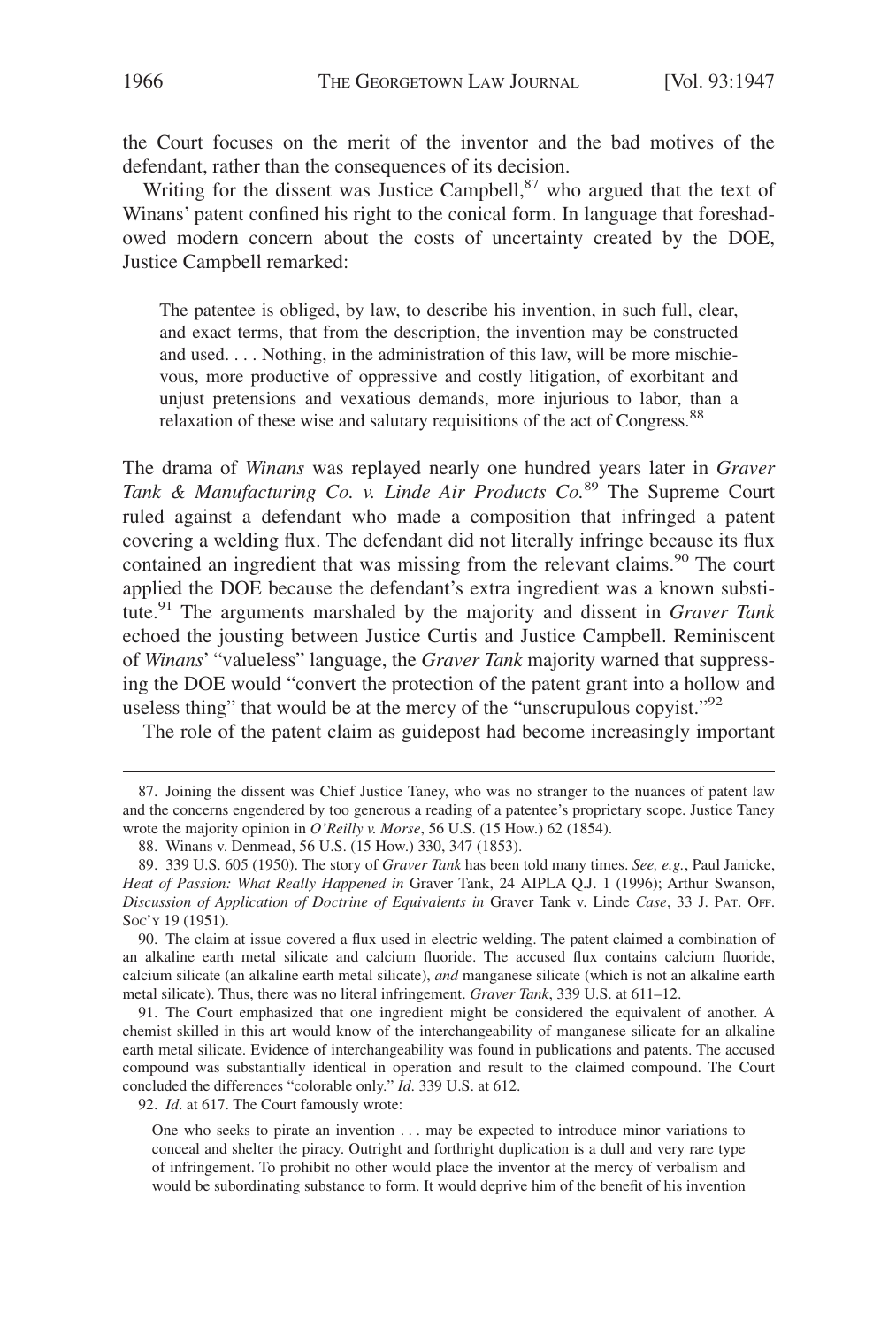by the time *Graver Tank* was decided. In fact, for some time prior to the decision, patent applicants no longer set forth their claims within the crowded specification as Winans did; rather, claims were placed at the end of the patent document. The specification remained an important interpretive guide, but it was relegated to a secondary role and remains there today.<sup>93</sup> Perhaps for this reason, the majority began its analysis by noting that "[i]n determining whether an accused device or composition infringes a valid patent, resort must be had in the first instance to the words of the claim."94 The dissent would have stopped with those words.

Dissenting Justice Black embraced a utilitarian view of the DOE and warned of the social cost caused by straying too far from a patent's claim language.<sup>95</sup> He found the balance of equities favored the defendant: "I heartily agree with the Court that 'fraud' is bad, 'piracy' is evil, and 'stealing' is reprehensible. But in this case  $\dots$  petitioners are not charged with any such malevolence  $\dots$ ."<sup>96</sup> He argued the DOE should be limited to cases in which the differences between the accused compound and the claims are insignificant. Like Justice Campbell in *Winans*, he feared that the uncertainty engendered in broad application of the DOE created a grave threat to competition.<sup>97</sup>

#### C. THE MODERN FRICTION THEORY

In 1997, the Supreme Court finally brought the DOE into conformity with modern patent law by rejecting a fairness rationale in *Warner-Jenkinson Co. v. Hilton Davis Chemical Co.*<sup>98</sup> The Court disallowed a "judicial exploration of the equities of a case before allowing application of the doctrine of equivalents,"<sup>99</sup> and ruled that intent plays no role in the doctrine's application.<sup>100</sup>

*Id.*

and would foster concealment rather than disclosure of inventions, which is one of the primary purposes of the patent system.

<sup>93.</sup> *See* ELLIS, *supra* note 69, § 3 ("The idea that the claim is just as important if not more important than the description and drawings did not develop until the Act of 1870 or thereabouts."). Judge Giles S. Rich, one of the two most influential twentieth century patent law jurists, famously quipped, "the claim is the name of the game." Kieff, *supra* note 19, at 102.

<sup>94.</sup> Graver Tank & Mfg. Co. v. Linde Air Prods. Co., 339 U.S. 605, 607 (1950).

<sup>95.</sup> *Id*. at 614 (Black, J., dissenting).

<sup>96.</sup> *Id*. at 612–13.

<sup>97.</sup> *Id*. at 617 ("Hereafter a manufacturer cannot rely on what the language of a patent claims. He must be able, at the peril of heavy infringement damages, to forecast how far a court relatively unversed in a particular technological field will expand the claim's language after considering the testimony of technical experts in that field. To burden business enterprise on the assumption that men possess such a prescience bodes ill for the kind of competitive economy that is our professed goal."). Moreover, Justice Black argued the DOE raises separation of powers concerns because Congress "entrusted the Patent Office, not the courts, with initial authority to determine" claim scope, and Congress created a reissue proceeding that the DOE seems to render irrelevant. *Id*. at 615.

<sup>98. 520</sup> U.S. 17, 34–35 (1997).

<sup>99.</sup> *Id.* at 34.

<sup>100.</sup> *Id.* at 36. The defendant unsuccessfully argued that the DOE is an equitable doctrine that should be applied by the court. The Supreme Court declined to decide whether the judge or jury should apply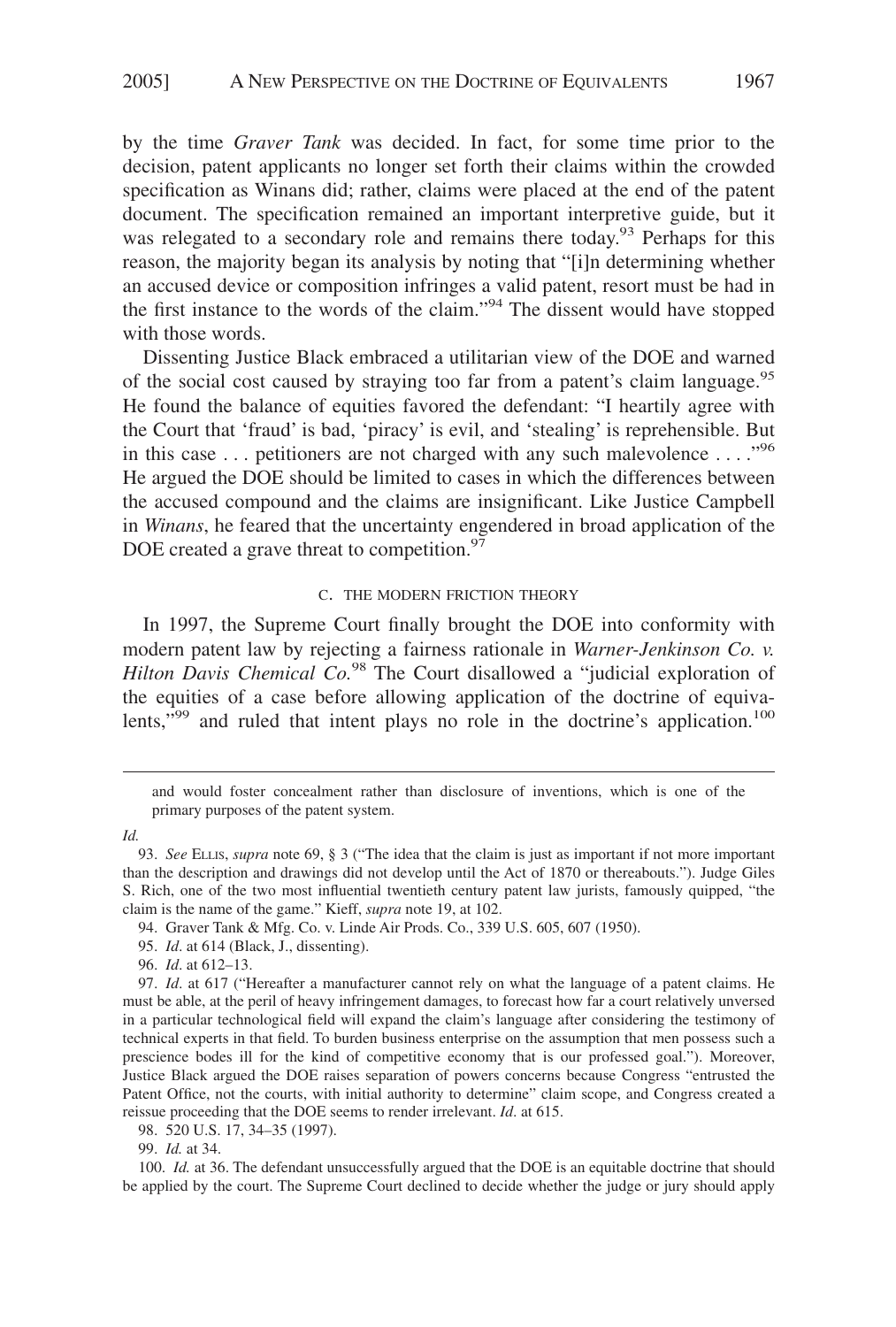Surprisingly, after rejecting the fairness rationale, the opinion, while discussing the proper form for the test of DOE, failed to advance a positive justification for the doctrine.101 Five years later, the Court, in *Festo Corp. v. Shoketsu Kinzoku Kogyo Kabushiki Co.*, <sup>102</sup> hinted that the DOE should be justified in terms of the friction theory:<sup>103</sup>

If patents were always interpreted by their literal terms, their value would be greatly diminished. Unimportant and insubstantial substitutes for certain elements could defeat the patent, and its value to inventors could be destroyed by simple acts of copying. For this reason, the clearest rule of patent interpretation, literalism, may conserve judicial resources but is not necessarily the most efficient rule.104

We infer from this language that the doctrine is justified as an efficient response to frictions present in the claims drafting process. The DOE responds to these frictions to restore proper patent scope and provide the appropriate incentive to create and disclose inventions. The three main sources of friction are prosecution errors,<sup>105</sup> the "frailties of language and limitations on human foresight."<sup>106</sup>

1. Prosecutorial Mistakes

Mistakes committed when drafting and prosecuting a patent before the PTO are the first source of friction. Patent prosecutors have long viewed the DOE as a safety net available to mitigate the effect of their mistakes.<sup>107</sup> By responding to mistakes, the doctrine substantially overlaps with the function of the reissue proceeding.108 A reissue proceeding allows a patentee to return to the PTO to

104. *Id*. at 731–32.

105. *See supra* Part I.C.1 and text accompanying notes 95–97.

106. SRI Int'l v. Matsushita Elec. Corp. of Am., 775 F.2d 1107, 1123 (Fed. Cir. 1985); *see supra* Parts I.C.2–3.

107. *See* Adelman & Francione, *supra* note 5, at 711 ("Most frequently, patent holders use the doctrine of equivalents to rectify what is effectively a 'mistake' in the process of drafting and prosecuting the application in the PTO. The patent holder argues that the failure to include something in the claim was an oversight."); Paul M. Janicke, *When Patents are Broadened Midstream: A Compromise Solution to Protect Competitors and Existing Users*, 66 U. CINN. L. REV. 7, 42 (1997) (same); *cf. In re* Wilder, 736 F.2d 1516, 1519 (Fed. Cir. 1984) ("An attorney's failure to appreciate the full scope of the invention is one of the most common sources of defects in patents.").

108. *See* 35 U.S.C. § 251 (2000), which reads in relevant part:

Whenever any patent is, through error without any deceptive intention, deemed wholly or partly inoperative or invalid, by reason of a defective specification or drawing, or by reason of the patentee claiming more or less than he had a right to claim in the patent, the Director shall, on the surrender of such patent and the payment of the fee required by law, reissue the patent

the DOE, but it commented favorably on the Federal Circuit's view that the jury should apply it. *See id.* at 37–39.

<sup>101.</sup> *Id*. at 39–40.

<sup>102. 535</sup> U.S. 722 (2002).

<sup>103.</sup> In its opening paragraph, the Court seemed to revert to a fairness theory when it wrote, "a patent protects its holder against efforts of copyists to evade liability for infringement by making only insubstantial changes to a patented invention." *Id*. at 727.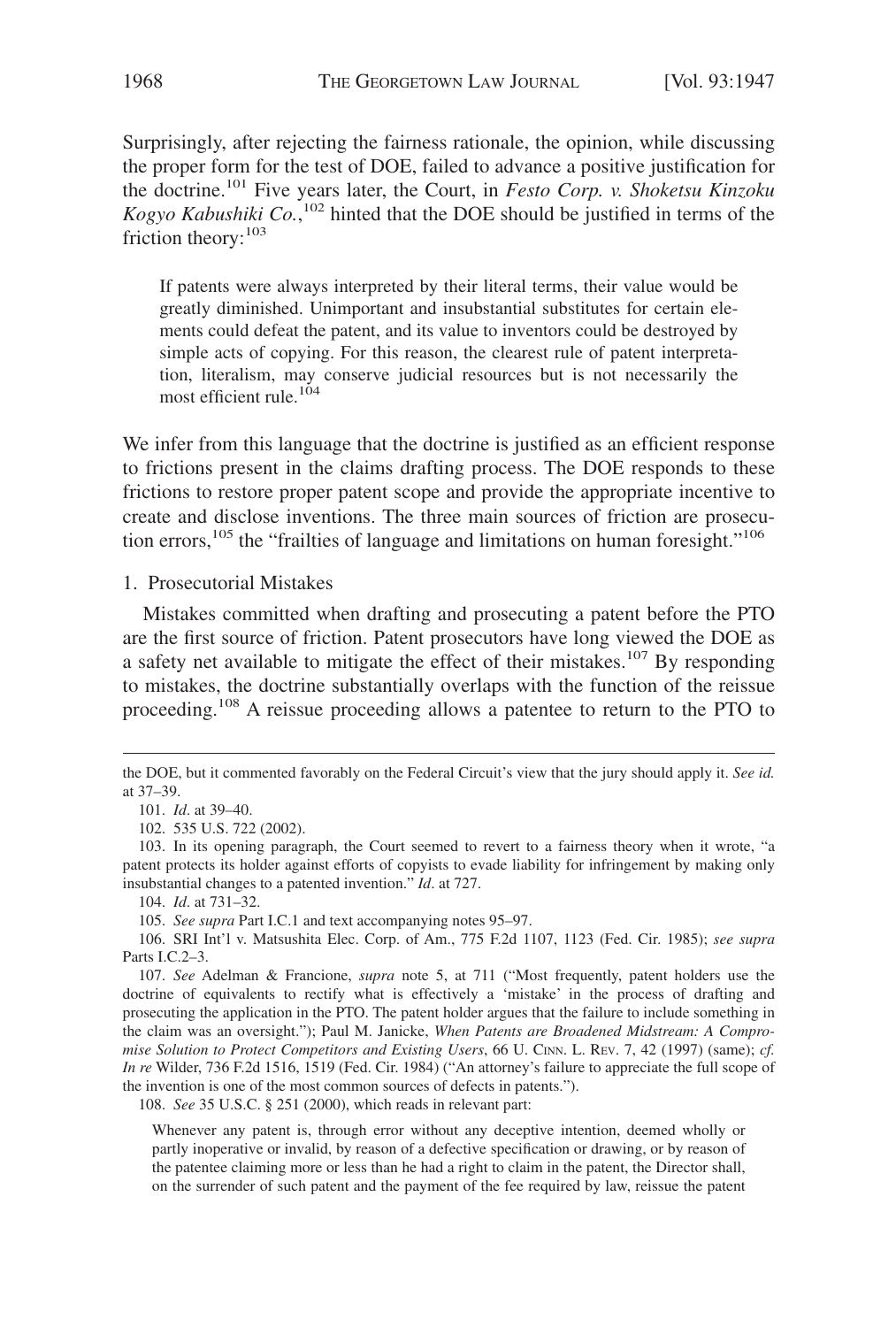correct mistakes, including drafting too narrowly, that were made in good faith during a prior prosecution.<sup>109</sup> The reissue proceeding has been around since at least  $1832$ ,<sup>110</sup> and it was codified in 1836.<sup>111</sup>

#### 2. Limitations of Language

The Supreme Court particularly emphasized the limitations of language in *Festo*, stressing language's "imperfect fit for invention" and noting that the "doctrine of equivalents is premised on language's inability to capture the essence of innovation."<sup>112</sup> By way of elaboration, the Court quoted the following passage from *Autogiro Co. of America v. United States*:

An invention exists most importantly as a tangible structure or a series of drawings. A verbal portrayal is usually an afterthought written to satisfy the requirements of patent law. This conversion of machine to words allows for unintended idea gaps which cannot be satisfactorily filled. Often the invention

for the invention disclosed in the original patent, and in accordance with a new and amended application, for the unexpired part of the term of the original patent. No new matter shall be introduced into the application for reissue.

*Id.*; *see also infra* Part IV.A (discussing relationship between reissue and DOE).

Importantly, the rationale for reissue is grounded on the notion that patent drafting is a difficult endeavor, replete with pitfalls. *See* Topliff v. Topliff, 145 U.S. 156, 171 (1892):

To hold that a patent can never be reissued for an enlarged claim would be not only to override the obvious intent of the statute, but would operate in many cases with great hardship upon the patentee. The specification and claims of a patent, particularly if the invention be at all complicated, constitute one of the most difficult legal instruments to draw with accuracy; and, in view of the fact that valuable inventions are often placed in the hands of inexperienced persons to prepare such specifications and claims, it is no matter of surprise that the latter frequently fail to describe with requisite certainty the exact invention of the patentee, and err either in claiming that which the patentee had not in fact invented, or in omitting some element which was a valuable or essential part of his actual invention.

*See also* 37 C.F.R. § 1.175(a) (2005) (requiring a general statement that errors involved no deceptive intent).

109. 37 C.F.R. § 1.175. Notably, a mistake for reissue purposes does not include subject matter "previously surrendered in order to obtain allowance of original patent claims." Mentor Corp. v. Coloplast, Inc., 998 F.2d 992, 995 (Fed. Cir. 1993); *see also* Ball Corp. v. United States, 729 F.2d 1429, 1436 (Fed. Cir. 1984) ("The recapture rule bars the patentee from acquiring, through reissue, claims that are of the same or of broader scope than those claims that were canceled from the original application." (emphasis omitted)).

110. *See* Grant v. Raymond, 31 U.S. (6 Pet.) 218 (1832).

111. *See* Patent Act of 1836, ch. 357, 5 Stat. 117.

112. Festo Corp. v. Shoketsu Kinzoku Kogyo Kabushiki Co., 535 U.S. 722, 734, 738 (2002); *see also* Festo Corp. v. Shoketsu Kinzoku Kogyo Kabushiki Co., 234 F.3d 558, 624 (Fed. Cir. 2000) (Linn, J., concurring in part and dissenting in part) ("The problems . . . regarding the inherent limitations of language . . . have provided justification for the lengthy history of applying the doctrine of equivalents to all claim language to adequately protect the patentee's right to his invention . . . ."); Joseph S. Cianfrani, *An Economic Analysis of the Doctrine of Equivalents*,1VA. J.L. & TECH. 1, 30–31 (1997) ("Implicit in the recognition that literal infringement alone is sometimes inadequate to protect the patentee is the recognition that the literal claim language did not fully capture the patentee's contribution to the art. . . . The inability of language to accurately capture the invention is one type of information cost that the doctrine of equivalents is used to overcome.").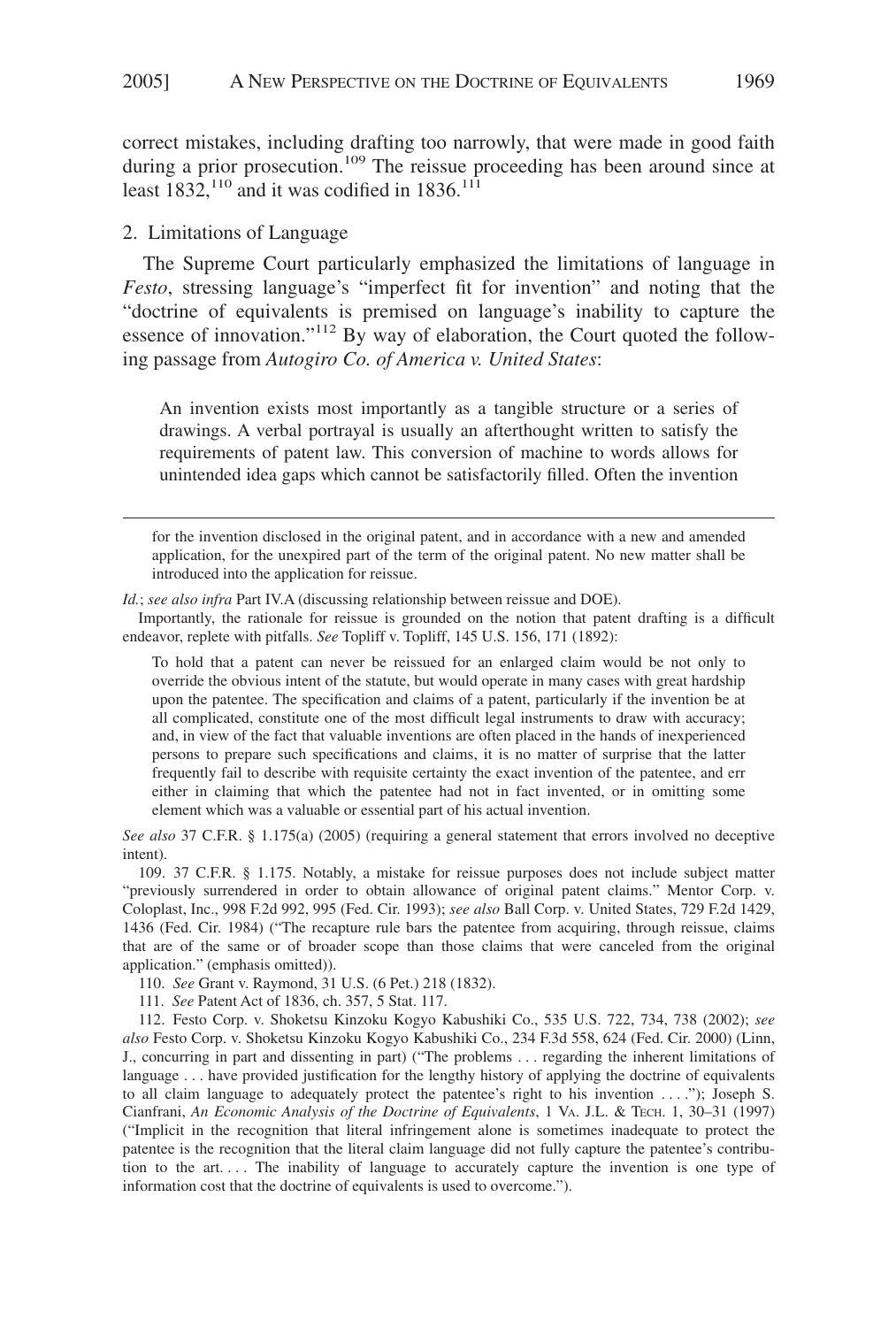is novel and words do not exist to describe it. The dictionary does not always keep abreast of the inventor. It cannot. Things are not made for the sake of words, but words for things.<sup>113</sup>

### 3. Unforeseen Technical Developments

The third source of friction arises from the difficulty foreseeing technical developments relevant to the patented technology.<sup>114</sup> Accordingly, patent prosecutors are not expected to claim unforeseeable equivalents. While notions of foreseeability are present in some older cases, in 1997, the Federal Circuit made foreseeability a crucial factor in its DOE analysis:

[A]s between the patentee who had a clear opportunity to negotiate broader claims but did not do so, and the public at large, it is the patentee who must bear the cost of its failure to seek protection for this foreseeable alteration of its claimed structure.... This court recognizes that such reasoning places a premium on forethought in patent drafting. Indeed this premium may lead to higher costs of patent prosecution. However, the alternative rule—allowing broad play for the doctrine of equivalents to encompass foreseeable variations, not just of a claim element, but of a patent claim—also leads to higher costs.115

#### And the Supreme Court solidified the role of foreseeability in *Festo*:

The patentee, as the author of the claim language, may be expected to draft claims encompassing readily known equivalents. A patentee's decision to narrow his claims through amendment may be presumed to be a general disclaimer of the territory between the original claim and the amended claim.... There are some cases, however, where the amendment cannot reasonably be viewed as surrendering a particular equivalent. The equivalent may have been unforeseeable at the time of the application . . . .<sup>116</sup>

<sup>113. 384</sup> F.2d 391, 397 (Ct. Cl. 1967) (*quoted in Festo*, 535 U.S. at 731). Interestingly, the court focused on the inventor's vocabulary and verbal acumen. While it is proper to think of patents as technical documents, they are almost invariably written by patent attorneys, especially litigated patents.

<sup>114.</sup> *See* Kinzenbaw v. Deere & Co., 741 F.2d 383, 389 (Fed. Cir. 1984) (explaining that doctrine of equivalents expands claim scope to cover unanticipated equivalents). The enablement requirement is relaxed in the context of later-developed technology. *See In re* Hogan, 559 F.2d 595, 606 (C.C.P.A. 1977) ("To now say that appellants should have disclosed in 1953 the amorphous form which on this record did not exist until 1962, would be to impose an impossible burden on inventors and thus on the patent system."); Adelman & Francione, *supra* note 5, at 714–15 ("In the 'new technology' context, the patent cannot teach the actual enablement, which becomes possible only as the result of technological development.... Whether a broad claim that would cover both the original teachings and the new technology would be enabled would then depend on the predictable or not predictable nature of the art to which the invention pertains.").

<sup>115.</sup> Sage Prods., Inc. v. Devon Indus., Inc., 126 F.3d 1420, 1425 (Fed. Cir. 1997) (citations omitted).

<sup>116.</sup> *Festo*, 535 U.S. at 740; *see also* Matthew J. Conigliaro, Andrew C. Greenberg & Mark A. Lemley, *Foreseeability in Patent Law*, 16 BERKELEY TECH. L.J. 1045, 1066–68 (2001) (recounting support for the foreseeability approach in the case law).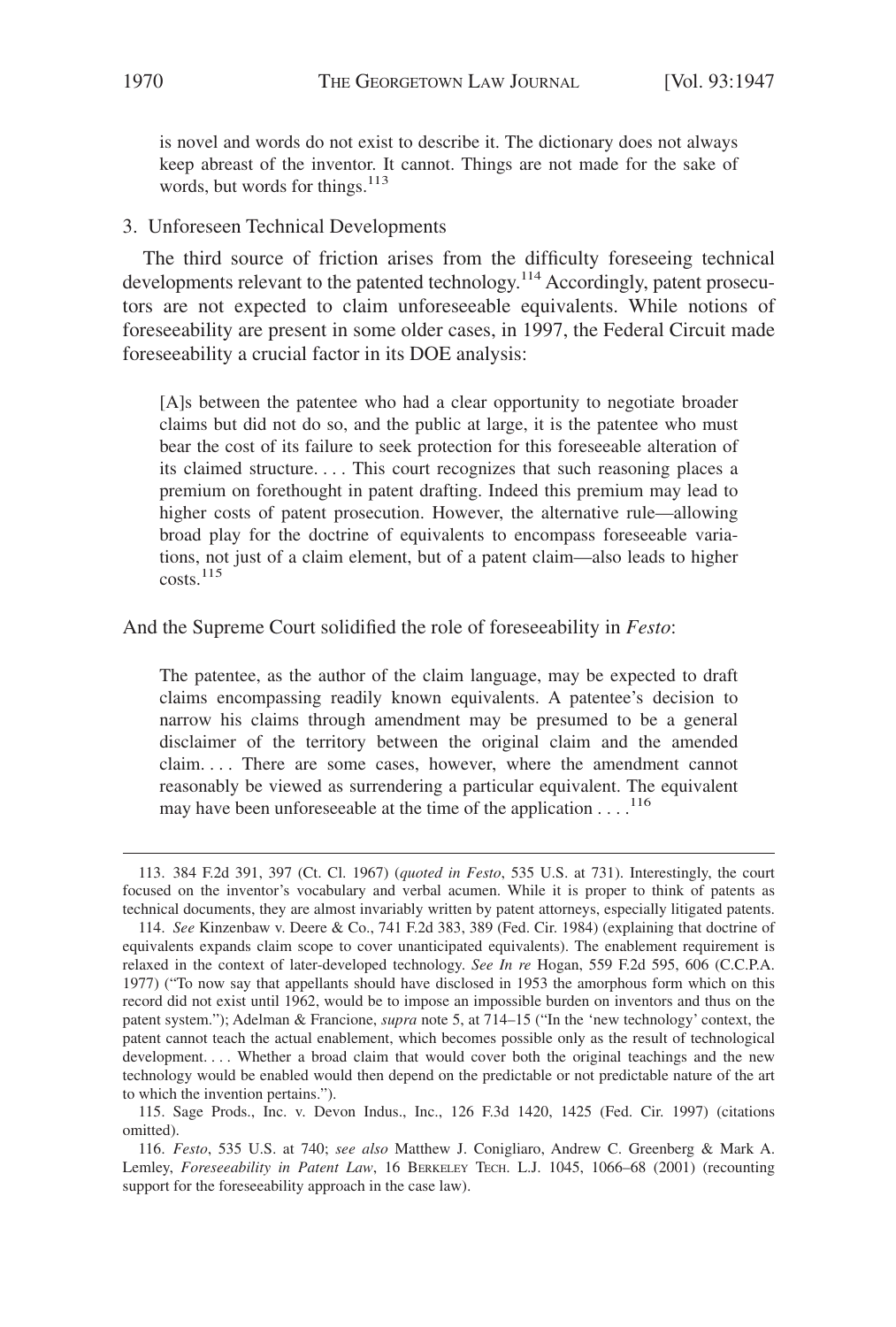## II. A NEW PERSPECTIVE: FROM FRICTION TO REFINEMENT

#### A. THE FALSE PREMISE OF THE FRICTION THEORY

The modern justification of the DOE rests on the flawed assumption that certain inventors are blocked from claiming the full scope of their inventions by exogenous frictions. The three types of friction discussed above are all plausible; but treating them as exogenously fixed is not. Limits of language, problems of foreseeability, and the risk of mistake can be mitigated through the efforts of the inventor and her patent prosecutor.<sup>117</sup> We concede there are cases in which no amount of effort would overcome these frictions, but we think such cases are unusual—and certainly not represented by the leading DOE cases.<sup>118</sup>

The exogeneity premise is most clearly wrong in the case of mistakes. Inventors can reduce the likelihood of mistakes by spending more time and money on prosecution, choosing a prosecutor with a good reputation, and effectively monitoring the prosecution.<sup>119</sup> The DOE should not offer routine relief for mistakes because such a policy undercuts the incentive of the inventor

Moreover, in a recent English patent case, Lord Hoffmann addressed the issue of claim drafting and non-literal infringement. He wrote:

The conventions of word meaning and syntax enable us to express our meanings with great accuracy and subtlety and the skilled man will ordinarily assume that the patentee has chosen his language accordingly. As a number of judges have pointed out, the specification is a unilateral document in words of the patentee's own choosing. Furthermore, the words will usually have been chosen upon skilled advice.

Kirin-Amgen, Inc. v. Hoechst Marion Roussel Ltd., [2004] UKHL 46, ¶ 34 (U.K.).

118. As Lord Hoffmann wrote in this regard, "[t]here will be occasions upon which it will be obvious to the skilled man that the patentee must in some respect have departed from conventional use of language or included in his description of the invention some element which he did not mean to be essential." Yet he noted that "one would not expect that to happen very often." *Kirin-Amgen*, [2004] UKHL46, ¶ 34.

119. Jay Thomas suggests that it may be difficult for the market to evaluate the ability of patent prosecutors. *See* John R. Thomas, *Claim Re-Construction: The Doctrine of Equivalents in the Post-*Markman *Era*,9LEWIS & CLARK L. REV. 153, 168 (2005). We are not aware of any empirical evidence on this point, but we doubt that evaluating the reputation of patent prosecutors differs very much from other markets for professional service.

Thomas also worries that restriction of the DOE will cause social harm because of increased patent drafting costs. *Id.* at 167–68. This is a reasonable concern especially since many patents are not commercially exploited or are allowed to lapse due to a willing failure to pay maintenance fees. *See* Kimberly A. Moore, *Worthless Patents* (George Mason Law & Economics, Research Paper No. 04-29, 2004), *available at* http://papers.ssrn.com/abstract=566941. Nevertheless, the increased drafting costs must be weighed against the social benefit from better-drafted patents. Thomas argues this benefit is small. We address that argument *infra* note 197. Furthermore, it is possible that overall or collective drafting costs might decline as firms decide to prosecute fewer patents.

<sup>117.</sup> Empirical evidence consistent with our view comes from John R. Allison, Mark A. Lemley, Kimberly A. Moore & R. Derek Trunkey, *Valuable Patents*, 92 GEO. L.J. 435 (2004). They show that litigated patents differ significantly from other patents. Specifically, they cite more prior art than non-litigated patents, and contain more claims. Assuming more valuable inventions tend to get litigated more, and patent prosecutors understand which inventions are more valuable, this result suggests prosecutors are sensitive to economic forces which influence the content of a patent. Kieff notes that inventors selectively invest varying amounts and intentionally choose varying quality levels for their patent applications. *See* Kieff, *supra* note 19, at 101–02.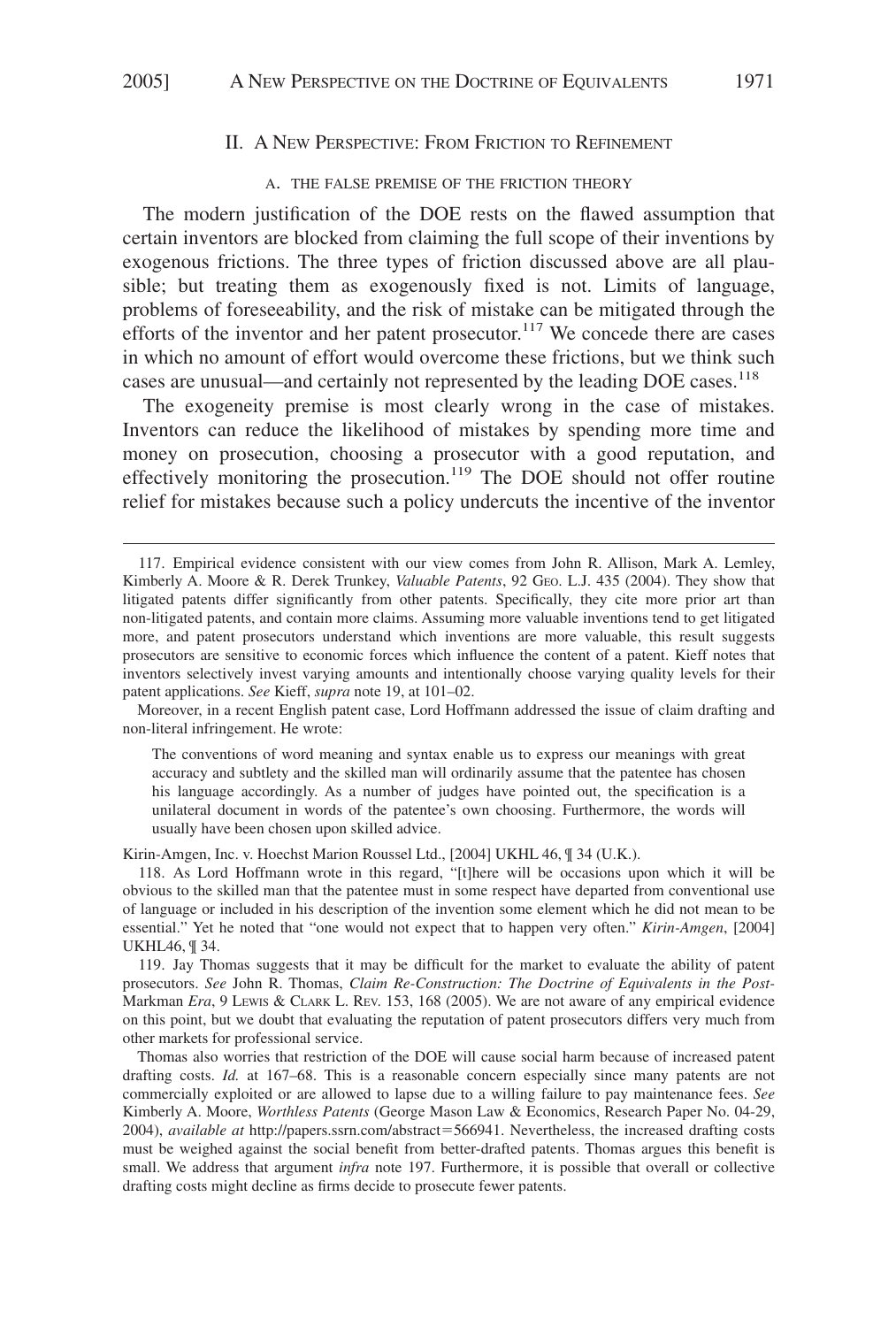(or her assignee) to invest in a high quality application and ignores the statutory reissue provision.<sup>120</sup> The Federal Circuit appears to be moving toward this view.121

The Federal Circuit also shows some awareness that the other frictions can be smoothed over, $122$  but progress on this front has been slowed by some disappointing signals from the Supreme Court. For instance, the Court in *Festo* wrote approvingly about the application of the doctrine in *Winans* and *Graver Tank*, 123 despite the likelihood that the patentees in those cases could have overcome the relevant frictions rather easily. If the *Festo* Court had a better appreciation of the possibilities for crafting claims to mitigate language and foreseeability problems, we think it would have shared our doubt about the correctness of the outcome in *Winans* and *Graver Tank.*

Recall that the patentee in *Winans* developed an improvement in the shape of railroad cars for transportation of coal and other materials.<sup>124</sup> He claimed that the body of his car is "in the form of a frustum of a cone"—that is, a cylindrical or conical form. The accused product employed an octagonal form. The majority, in applying the DOE, noted that "it is undoubtedly true that the patentee may restrict his claim as to cover less than what he invented . . . yet such an interpretation should not be put upon his claim" because the "reasonable presumption is, that so having a just right to cover and protect his whole invention, he intended to do so," and because "specifications are to be construed liberally" consistent with the Constitution.<sup>125</sup>

The dissent grasped the notion that a patent applicant can overcome prosecution frictions. Justice Campbell observed the patentee, in drafting his claim, "overlooked those facts which reduced its practical value to the level of cars of a form widely verient [sic, variant] from his own" and that the "object of this

<sup>120.</sup> *See supra* text accompanying notes 108–11.

<sup>121.</sup> *See* PSC Computer Prods., Inc. v. Foxconn Int'l, Inc., 355 F.3d 1353, 1361 (Fed. Cir. 2004) ("The patentee, rather than the public, must bear the burden of inadvertent errors in the patent including inadvertent dedications."); Amgen Inc. v. Hoechst Marion Roussel, Inc., 314 F.3d 1313, 1339 (Fed. Cir. 2003) (reversing the district court and applying prosecution history estoppel to block the DOE when the patent specification mistakenly disclosed a protein with 166 amino acids instead of 165).

<sup>122.</sup> *See* Sage Prods., Inc. v. Devon Indus., Inc., 126 F.3d 1420, 1425 (Fed. Cir. 1997) ("No subtlety of language or complexity of the technology, nor any subsequent change in the state of the art, such as later-developed technology, obfuscated the significance of [the] limitation at the time of its incorporation into the claim."); Vehicular Tech. Corp. v. Titan Wheel Int'l, Inc*.*, 212 F.3d 1377, 1383–84 (Fed. Cir. 2000) ("[A]s between the patentee who had a clear opportunity to negotiate broader claims but did not do so, and the public at large, it is the patentee who must bear the cost of his failure to seek protection for this foreseeable alteration of his claimed structure." (citing *Sage Prods.*, 126 F.3d at 1425)).

<sup>123.</sup> Festo Corp. v. Shoketsu Kinzoku Kogyo Kabushiki Co., 535 U.S. 722, 734, 732–33 (2002); *see also* Warner-Jenkinson Co. v. Hilton Davis Chem. Co., 520 U.S. 17, 25–26 (1997) (reaffirming *Graver Tank*).

<sup>124.</sup> Winans v. Denmead, 56 U.S. (15 How.) 330, 332 (1853).

<sup>125.</sup> *Id.* at 341.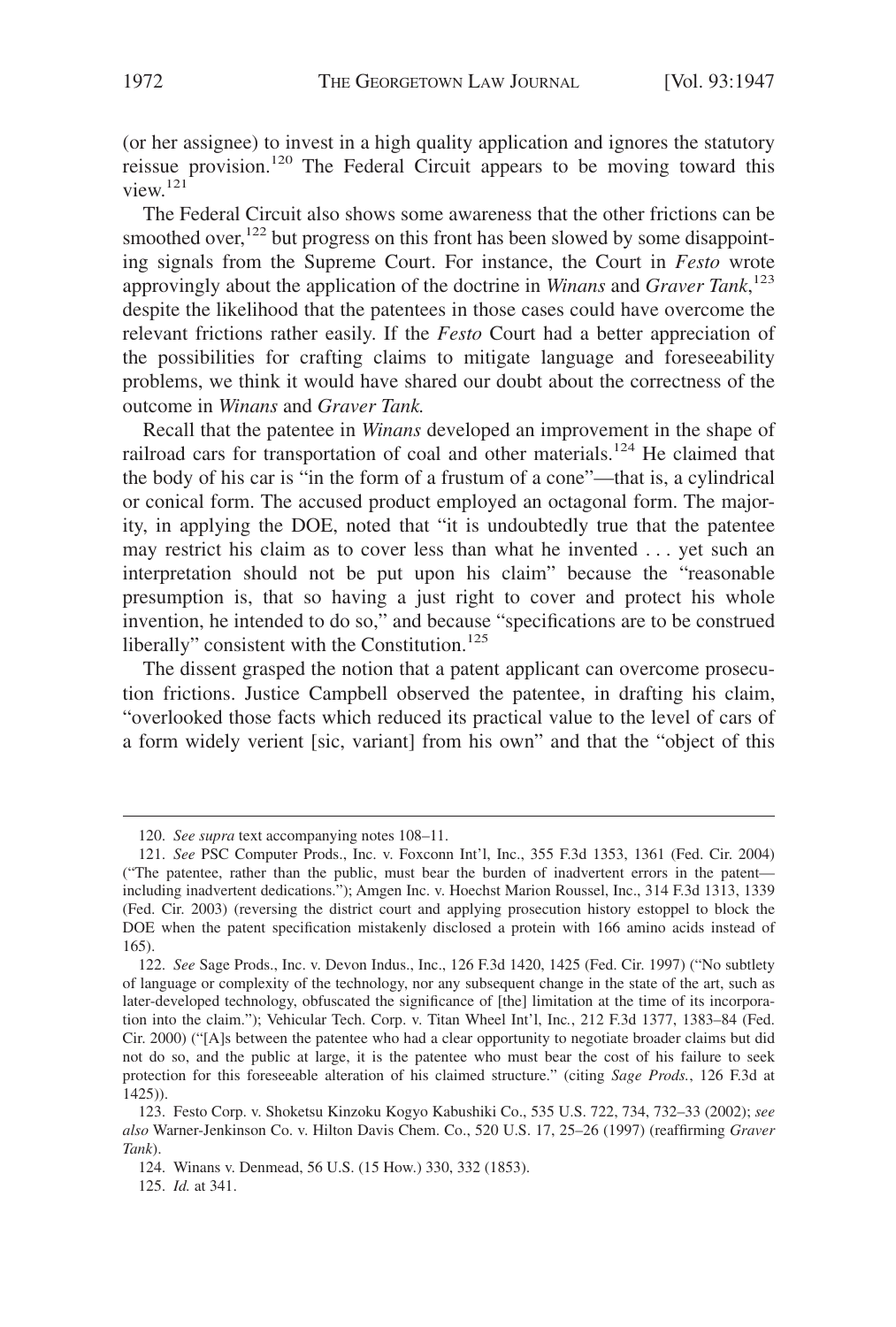suit is to repair that defect of observation."<sup>126</sup> He concluded the patentee must have excluded other forms "advisedly."<sup>127</sup> Essentially, Justice Campbell recognized claim language is malleable and most frictions could be overcome with a reasonable effort. The patentee could have claimed any number of shapes, and despite the claims of the majority, it makes little sense to say the patentee intended to claim other forms when those forms were easy to discern.

In *Graver Tank*, the patent pertained to certain electric welding compositions known as fluxes, which facilitated the fusing of metals. Two sets of original claims were involved. One set of claims described a major element as any "silicate." The other set of claims, which were narrower, described the element as any "alkaline earth metal silicate." The Supreme Court held the first set of claims invalid for undue breadth. The narrower claims were upheld, and the question became whether those claims were infringed. The alkaline earth metal silicate claims included magnesium silicate. The accused product substituted a silicate of manganese, which is not an alkaline earth metal, for magnesium silicate.

The friction theory does not support application of the DOE in this case. The limitation of language friction does not apply because it was easy enough to specify manganese silicate. Likewise, the unforeseeable technology friction does not apply because the use of manganese silicate in welding fluxes was disclosed in the prior art. As Justice Black states in his dissent:

In view of the intense study and experimentation [by the patentee] with manganese silicate, it would be frivolous to contend that failure specifically to include that substance in a precise claim was unintentional. Nor does respondent attempt to give that or any other explanation for its omission. But the similar use of manganese in prior expired patents, referred to in the Court's opinion, raises far more than a suspicion that its elimination from the valid claims stemmed from fear that its inclusion by name might result in denial or subsequent invalidation of respondent's patent.<sup>128</sup>

The *Graver Tank* Court offered no rationale for applying the DOE other than a fairness-based theory.<sup>129</sup> Sensible application of the friction theory would recognize that manganese silicate technology was readily available (as were other forms in *Winans*) and easily could have been inserted in the claims at issue. To permit application of the DOE in this setting provides claim drafters with perverse incentives to claim ambiguously without giving much thought to extant technology.

<sup>126.</sup> *Id.* at 346.

<sup>127.</sup> *Id.* at 347.

<sup>128.</sup> Graver Tank & Mfg. Co. v. Linde Air Prods. Co., 339 U.S. 605, 616–17 (1950).

<sup>129.</sup> *Id*. at 607–08 (discussing the DOE's role in preventing the theft of a patented invention). And the *Warner-Jenkinson* and *Festo* Courts uncritically accepted the outcome in *Graver Tank* without looking carefully at the alleged constraints on claim drafting. *See* Warner-Jenkinson Co. v. Hilton Davis Chem. Co., 520 U.S. 17, 21 (1997); Festo Corp. v. Shoketsu Kinzoku Kogyo Kabushiki Co., 535 U.S. 722, 733 (2002)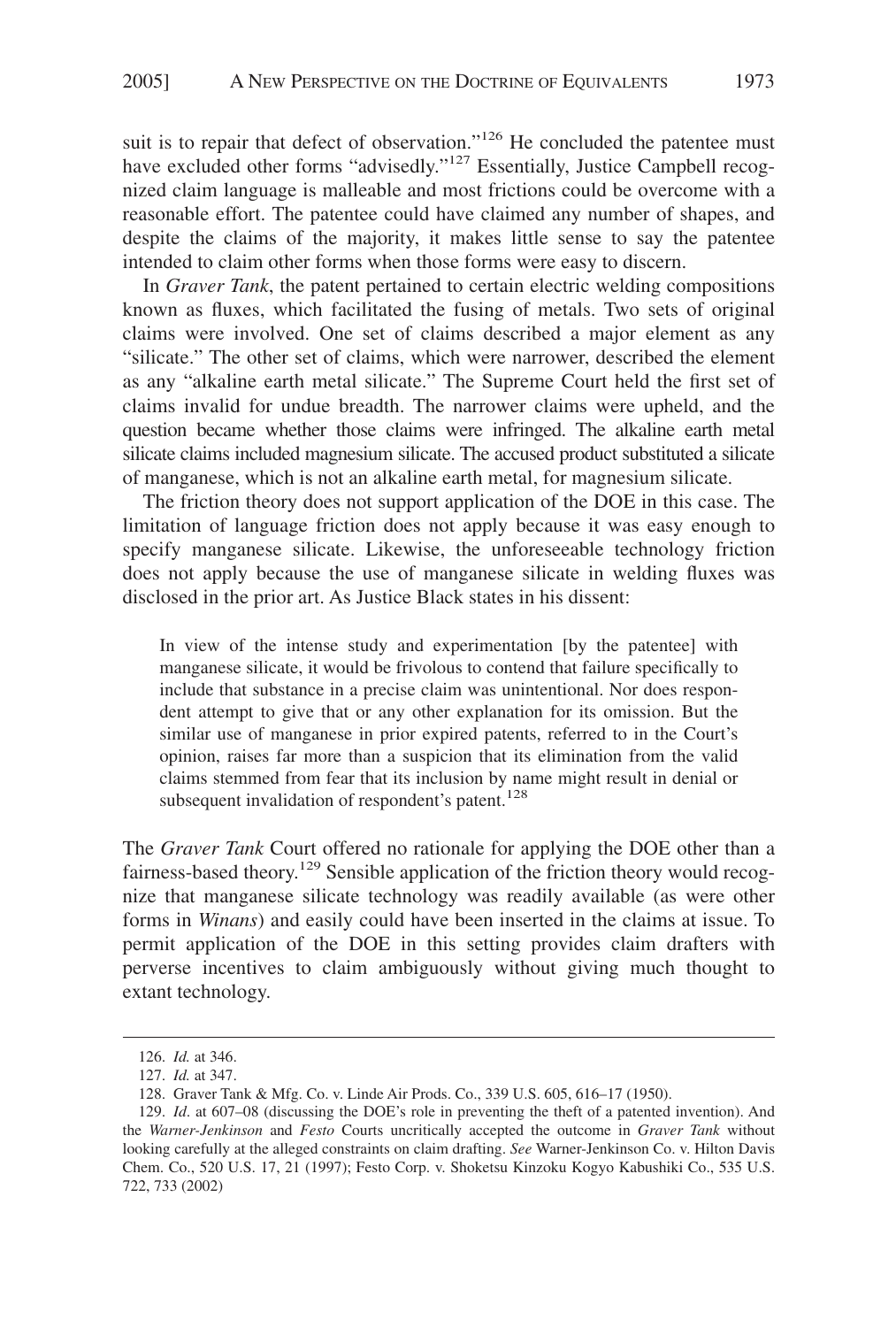In *Warner-Jenkinson*, the Supreme Court signaled its concern about the impact of the DOE on the notice function of claim language, but it offered little guidance about how the doctrine should be applied, and paid little attention to the claim drafting process. The Court sanctioned application of the DOE to a case in which frictions were quite small.<sup>130</sup> The patent claimed a dye purification process with "a pH from approximately 6.0 to 9.0." The pH range of 6.0 to 9.0 formed part of an amendment made during prosecution to overcome the prior art Booth patent, which disclosed a pH of greater than 9. While it was readily understood why the patentee adopted an upper pH range of 9, it was less clear why a lower limitation was added.<sup>131</sup> Warner-Jenkinson's accused process used a pH of 5.

The traditional frictions do not fare well as an explanation of why the patentee needed the DOE in *Warner-Jenkinson*. It is hard to fathom that inherent limitations of language precluded Hilton Davis from claiming a pH lower than 6 or that the prosecuting attorney simply committed a mistake. Further, one would be hard pressed to make the case that a pH of 5 was an unforeseeable technology. Indeed, Warner-Jenkinson independently developed its accused process only a year after Hilton Davis' patent issued.

The narrow claim language in the patents in these three cases and in other DOE cases is not explained by unavoidable frictions, and is likely explained by two other factors. First, prosecutors and inventors strategically choose narrow claims to limit disclosure to the examiner and avoid patentability problems, or because the inventor decides to seek a mix of patent and trade secret protection.<sup>132</sup> Second, prosecutors simply fail to exert the effort required to construct broader claims. Often, inventors and patent attorneys fail to appreciate design alternatives or identify substitute components or ingredients because of lack of effort. For example, in Sage Products, Inc. v. Devon Industries, Inc.,<sup>133</sup> the patentee failed to refine his claims to obtain broader protection for his invention, a disposal container for hazardous material. According to the court:

If Sage desired broad patent protection for any container that performed a function similar to its claimed container, it could have sought claims with fewer structural encumbrances.... Instead, Sage left the PTO with manifestly limited claims that it now seeks to expand through the [DOE].... This court recognizes that such reasoning places a premium on forethought in patent drafting. Indeed this premium may lead to higher costs of patent prosecution.<sup>134</sup>

<sup>130.</sup> The Court did require the patent owner to clear a more rigorous prosecution history estoppel hurdle. *See* Warner-Jenkinson Co. v. Hilton Davis Chem. Co., 520 U.S. 17, 33–34 (1997).

<sup>131.</sup> Hilton Davis argued that the patented process would be ineffectual using a pH of 5 or lower, but Warner-Jenkinson asserted that the process worked with a pH as low as 2.2. *Id.* at 22 n.2.

<sup>132.</sup> *See* James J. Anton & Denis A. Yao, *Start-Ups, Spin-Offs, and Internal Projects*, 11 J.L. ECON. & ORG. 362, 376 (1995).

<sup>133. 126</sup> F.3d 1420 (Fed. Cir. 1997).

<sup>134.</sup> *Id.* at 1425.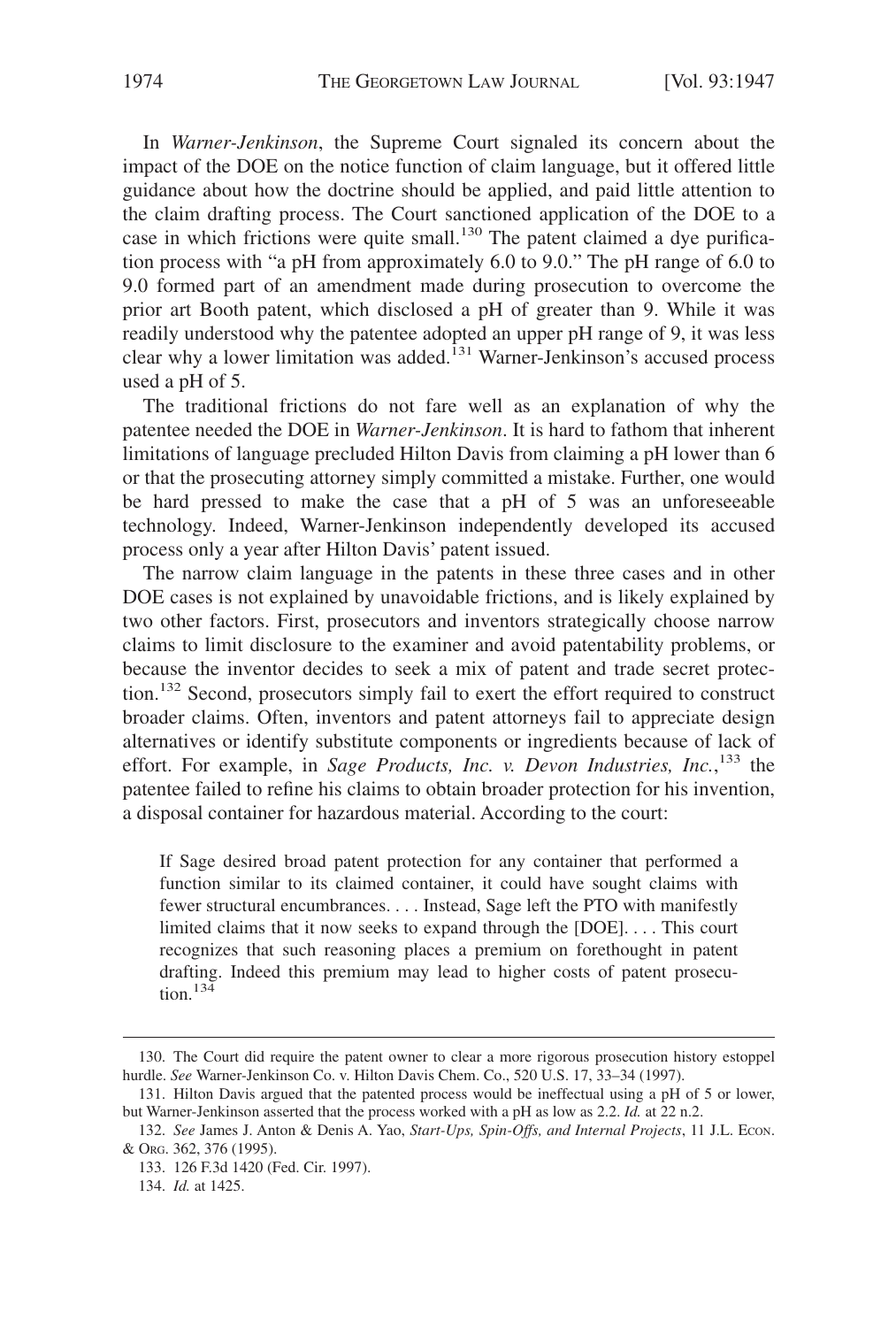#### B. OVERCOMING FRICTIONS THROUGH REFINEMENT

Patent prosecutors have access to a range of claim-drafting techniques that mitigate problems with language and later-developed technology. Contract and statute drafters ultimately choose particular language, but claim drafters can hedge their bets by filing multiple independent and dependent claims.<sup>135</sup> Although the Patent Act requires definite claim language, in practice the courts uphold patent claims using words of degree such as "substantially"<sup>136</sup> or "about,"<sup>137</sup> and will not invalidate claims unless "insolubly ambiguous."<sup>138</sup> Patent law accommodates inventors who have an incomplete understanding of their invention, for example by allowing product-by-process claims.<sup>139</sup> Such a claim may be used by an inventor who cannot characterize a new compound, but who can describe the process that produces the compound. Finally, a core principle of claim construction states that an inventor can act as her own lexicographer, thus a claim drafter can coin words that are used in the claim and defined in the specification.<sup>140</sup>

Sophisticated claim drafting mitigates two especially difficult problems. First, claim drafting can be burdensome because of the asymmetry between the patent applicant and the potential competitor. Apparently, the applicant has to enumerate and claim all the possible ways of practicing the invention, but the competitor only has to find one unclaimed way to practice the invention. We call this the enumeration problem.<sup>141</sup> Second, prosecutors sometimes struggle to craft language that will cover equivalent technology that has not yet been developed.

Functional claim language is one technique that can avoid the enumeration problem.<sup>142</sup> Section 112, paragraph 6 of the Patent Act permits "means-plusfunction" claim language. For example, an applicant might claim component *x*, component *y*, and a means for fastening *x* to *y*. The applicant is required to disclose at least one such means in the written description, for example, a screw. The means-plus-function claim language is read to literally cover a screw and any equivalent fastener that serves an identical function (fastening in this example) such as a nail or a rivet.<sup>143</sup>

142. *See* Kieff, *supra* note 19, at 111–12.

143. *See* Micro Chem., Inc. v. Great Plains Chem. Co., 103 F.3d 1538, 1547 (Fed. Cir. 1997) (concluding that literal infringement of a means-plus-function limitation requires "the accused device

<sup>135.</sup> *See* 35 U.S.C. § 112 (2000) ("A claim may be written in independent or, if the nature of the case admits, in dependent or multiple dependent form.").

<sup>136.</sup> *See* Verve, LLC v. Crane Cams, Inc., 311 F.3d 1116, 1119–20 (Fed. Cir. 2002).

<sup>137.</sup> *See* W.L. Gore & Assocs., Inc. v. Garlock, Inc., 721 F.2d 1540, 1557 (Fed. Cir. 1983).

<sup>138.</sup> Bancorp Servs., L.L.C. v. Hartford Life Ins. Co. 359 F.3d 1367, 1371 (Fed. Cir. 2004).

<sup>139.</sup> *See* MANUAL OF PATENT EXAMINING PROCEDURE, *supra* note 22, §§ 2113, 2173.05(p).

<sup>140.</sup> *See* Golight, Inc. v. Wal-Mart Stores, Inc., 355 F.3d 1327, 1332 (Fed. Cir. 2004).

<sup>141.</sup> Justice Curtis in *Winans* presumably was influenced by the enumeration problem. *See* Winans v. Denmead, 56 U.S. (15 How.) 330, 336, 343 (1853); *supra* notes 79–83 and accompanying text; *see also* W. Elec. Co. v. LaRue, 139 U.S. 601, 606 (1891) ("Since the case of *Winans v. Denmead*, . . . it has been the settled doctrine of this court . . . that 'the patentee, having described his invention, and shown its principles, and claimed it in that form which most perfectly embodies it, is, in contemplation of the law, deemed to claim every form in which his invention may be copied . . . .'").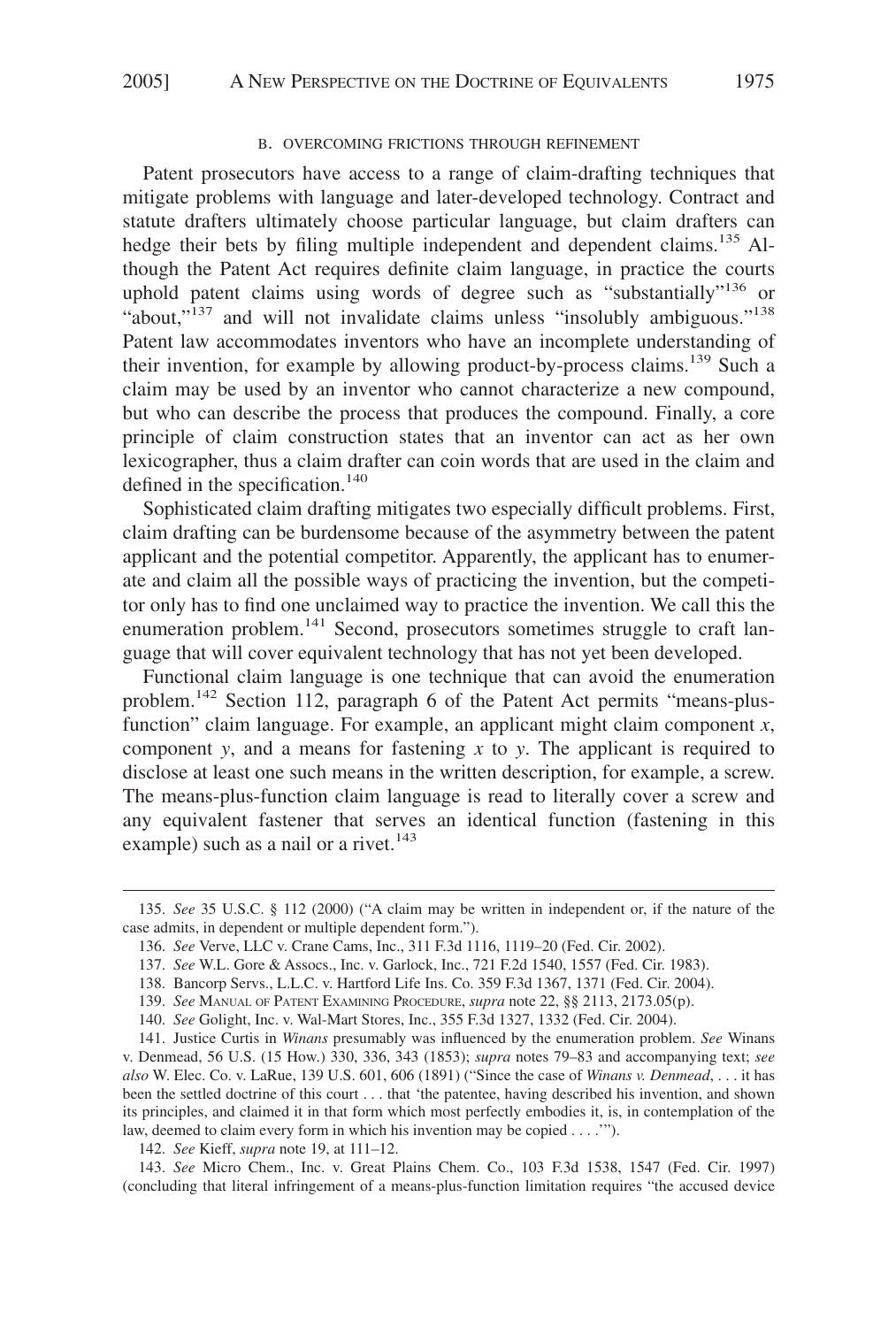Moreover, the applicant can use the *Markush* claiming format,<sup>144</sup> which "is a sort of homemade generic expression covering a group of two or more different materials (elements, radicals, compounds, etc.), mechanical elements, or process steps that will work in the combination claimed."145 The group, known as a *Markush* group, allows the applicant to list several alternative structures or species that can be used for the invention, but then claim only one of the possible structures or species as the invention.146 For instance, a *Markush* claim may read: a composition of matter comprising C-H-C-R, wherein R is selected from a group consisting of 1, 2, 3, and 4 or a compound having heat resistant properties, wherein said compound is selected from a group consisting of A, B, C, and  $D^{147}$ 

Surprisingly, certain claim-drafting techniques allow inventors to claim technology that incorporates elements that have not been developed. Consider for example a patentable tennis racket that differs from previous rackets in terms of its shape and dimensions. The inventor must describe a suitable material for use in the racket, but should avoid limiting herself to a particular material. In recent years, rackets have become lighter and stronger, as manufacturers moved from wood to aluminum to graphite. An inventor, familiar with this trend, should describe the material used to make his racket in general terms, and then the patent claim will literally cover a racket of the same shape and dimension even

perform the identical function as that identified in the means clause and do so with structure which is the same as or equivalent to that disclosed in the specification"). Means-plus-function language cannot be stretched to cover later developed technology because the structural equivalents are determined at the time the patent issues, not the time of infringement. In other words, if the technology embodied in the accused product was available at the time the patent issued, then infringement under a  $\S 112$ ,  $\P 6$ claim is deemed literal infringement because the "literal meaning of a claim is fixed upon issuance." But if the accused technology was developed after the patent issued, infringement exists, if at all, under the common law DOE. *See* Al-Site Corp. v. VSI Int'l, Inc., 174 F.3d 1308, 1320 (Fed. Cir. 1999); Chiuminatta Concrete Concepts, Inc. v. Cardinal Indus., Inc., 145 F.3d 1303, 1310 (Fed. Cir. 1998) ("Even if such an element is found not to be a  $\S$  112,  $\P$  6, equivalent because it is not equivalent to the structure disclosed in the patent, this analysis should not foreclose it from being an equivalent under the doctrine of equivalents."). *But see* Mark D. Janis, *Who's Afraid of Functional Claims? Reforming the Patent Law's § 112, ¶ 6 Jurisprudence*, 15 SANTA CLARA COMPUTER & HIGH TECH. L.J. 231, 279 (1999) (arguing *Chiuminatta* was a mistake); Ronald D. Hantman, *Why Not the Statute? Revisited*, 83 J. PAT. & TRADEMARK OFF. SOC'Y 685, 703–04 (2001) ("[A] later invented equivalent ought to infringe a claimed invention (literal infringement) unless the later invented equivalent is so far changed from the claimed invention that it ceases to be an equivalent under  $\S 112$ ,  $\S 6$ .").

144. *See Ex parte* Markush, 1925 C.D. 126 (Dec. Comm'r Pat. 1925).

145. ROBERT C. FABER, LANDIS ON THE MECHANICS OF CLAIM DRAFTING § 50, at 149 (3d ed. 1990).

146. *See In re* Driscoll, 562 F.2d 1245, 1249 (C.C.P.A. 1977):

It is generally understood that in thus describing a class of compounds an applicant is, in effect, asserting that the members of the Markush group do not fall within any recognized generic class, but are alternatively usable for the purposes of the invention, and therefore, regardless of which of the alternatives is substituted on the basic structure, the compound as a whole will exhibit the disclosed utility.

147. *Markush* claims can be particularly effective in the biotechnological and chemical arts. But it is sometimes used in the mechanical and electrical arts, as well. *See* FABER, *supra* note 145, § 50.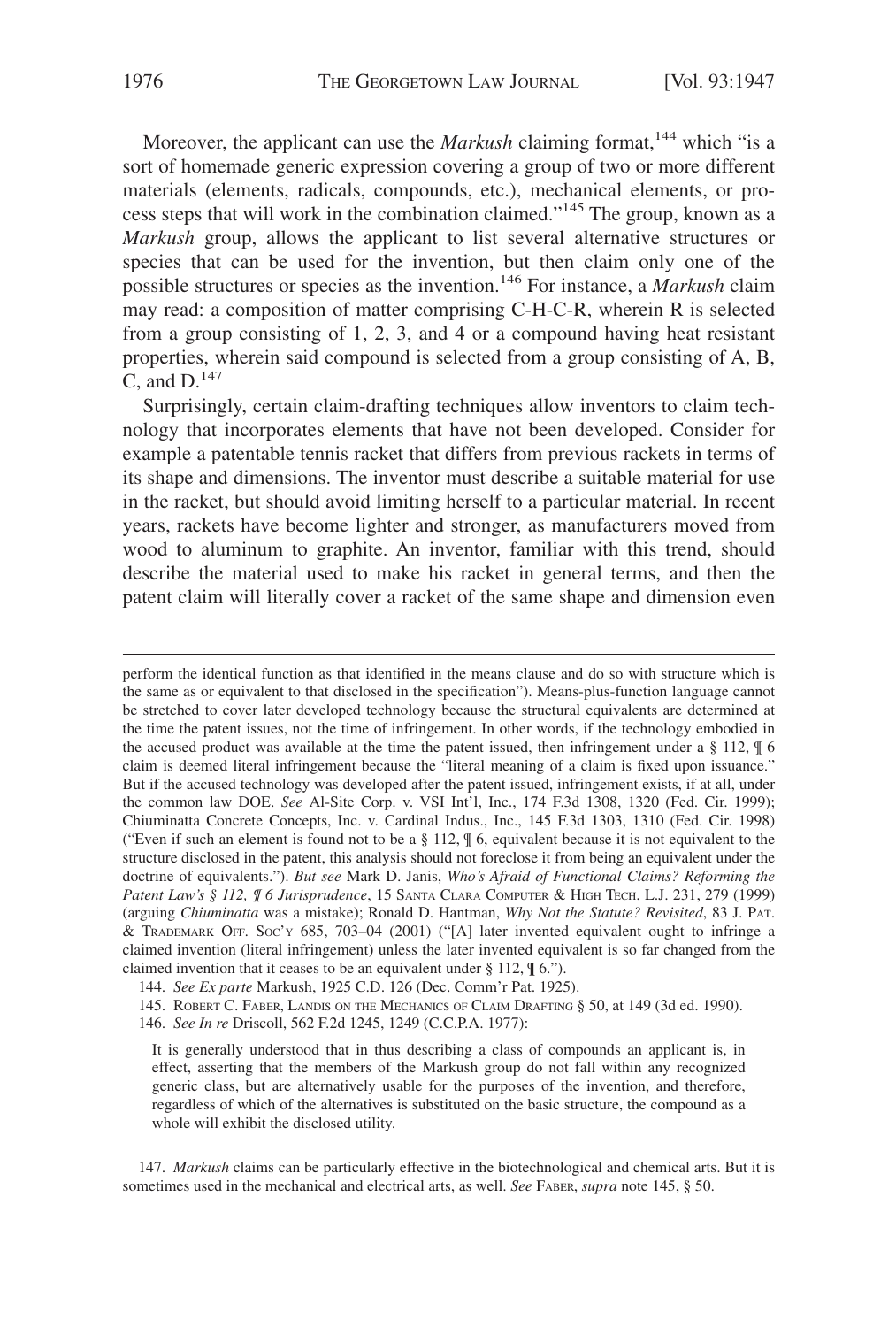if it is made from a substance that was not known at the time of the patent application.<sup>148</sup> Of course, the inventor can also choose to file a continuation-inpart application<sup>149</sup> or take advantage of the reissue mechanism.<sup>150</sup> A computerrelated example of later-developed technology that might have been claimed comes from *Hughes Aircraft Co. v. United States*. <sup>151</sup> *Hughes* involved synchronous communications satellite technology that addressed attitude control or the need to orient the satellite in space. Williams, the inventor of the 3,758,051 patent (the "'051 patent"), developed a ground-controlled satellite whereby sun pulses were provided to an external location (i.e., a ground crew on earth) sufficient to determine spin angle or ISA position. (The ISA position is the "measure of where the satellite is in its spin cycle at any instant of time." $)^{152}$ The ground crew would then use this information to simulate the rotation of the satellite and to calculate the satellite's spin rate, sun angle, and ISA position. The sun pulses were known in real time, allowing the ground crew to transmit control signals for immediate execution. In the accused products, the sun pulses were transmitted to an on-board computer, not a ground crew. The computer calculated the spin rate and transmitted it to earth (as well as other information) from which the ground crew calculated the sun angle. Moreover, real-time execution based on receipt of control signals was absent from the accused products; instead, the on-board computer stored the control signals for later execution.

The *Hughes* court fully endorsed the fairness theory and applied the DOE, even though it recognized the inventor could have claimed the later-developed technology. The court opined that later-developed technology, in this case computers, should not permit the "accused spacecraft to escape the 'web of

149. A continuation-in-part repeats much of the content of an earlier application but also bolsters the disclosure with new matter. New claims are entitled to the priority date of the earlier application unless they depend on the new matter. While continuation practice provides socially valuable opportunities to refine claims, it can be strategically abused. Ideally, continuation practice should be reformed so the problems created by an overly generous DOE do not resurface in that setting. *See* Mark A. Lemley & Kimberly A. Moore, *Ending Abuse of Patent Continuations*, 84 B.U. L. Rev. 63 (2004).

150. *See supra* notes 108–11 and accompanying text.

151. 717 F.2d 1351 (Fed. Cir. 1983). For a discussion of the application of the DOE to industryspecific settings, see Dan L. Burk & Mark A. Lemley, *Is Patent Law Technology-Specific?*, 17 BERKELEY TECH. L.J. 1155 (2002); Dan L. Burk & Mark A. Lemley, *Policy Levers in Patent Law*, 89 VA. L. REV. 1575 (2003).

152. *Hughes Aircraft*, 717 F.2d at 1360.

<sup>148.</sup> *See, e.g.*, SmithKline Beecham Corp. v. Excel Pharms., Inc., 214 F. Supp. 2d 581, 592 (E.D. Va. 2002):

<sup>[</sup>W]hen redrafting claims 14–15 and 18–19, the patentee could have attempted to claim all hydrogel-forming polymers as the mechanism to control the release rate of bupropion hydrochloride, rather than claim only HPMC. This more broadly drafted limitation would also have encompassed yet-to-be discovered hydrogel-forming polymers. Because PVA, like HPMC, is a hydrogel-forming polymer, the redrafted claims would have literally encompassed PVA. For this reason, the court concludes that at the time of the claim amendments, one skilled in the art could have reasonably drafted the claims to encompass PVA ....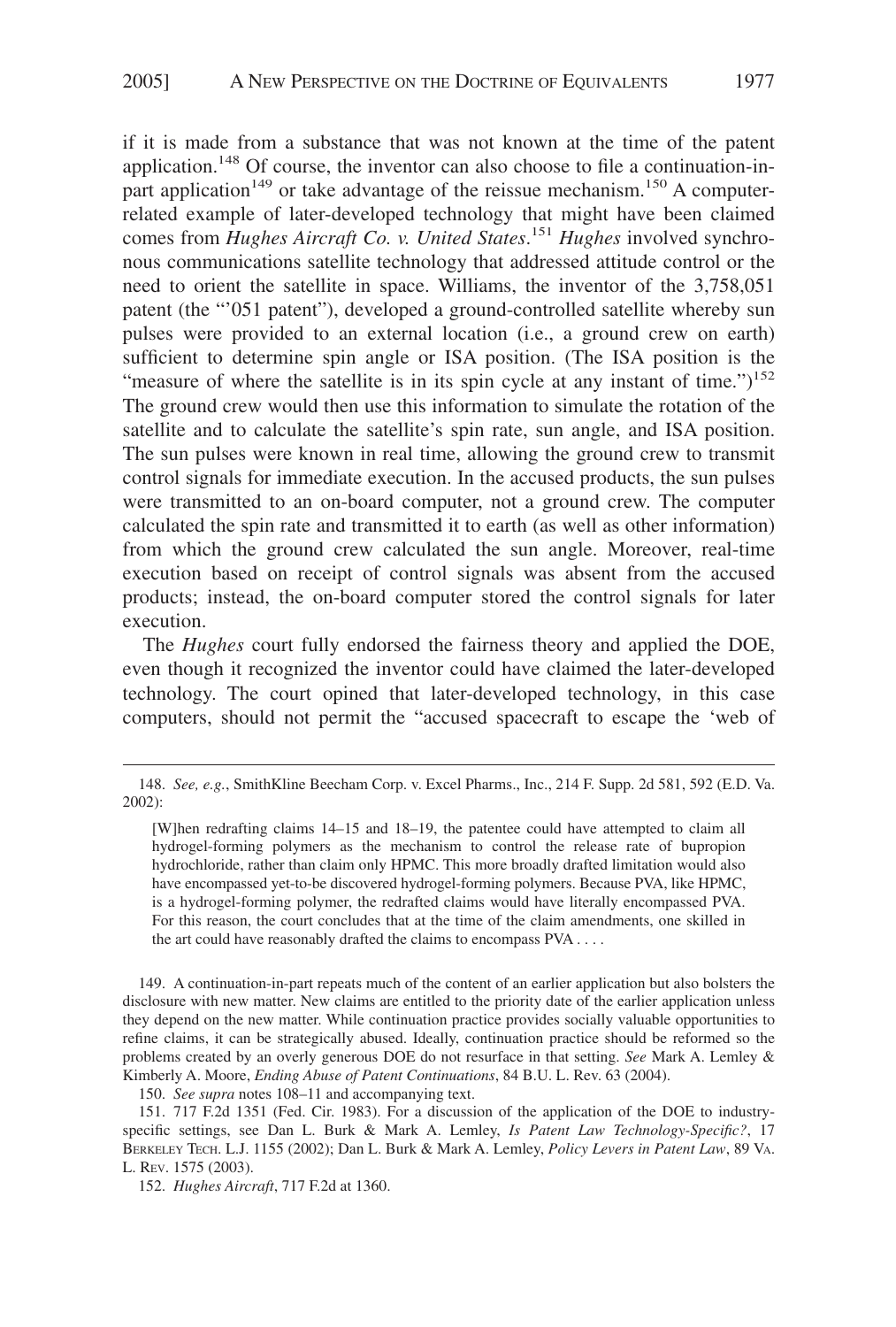infringement."<sup>153</sup> Williams, who was working closely with NASA and other government entities (soon to become defendants), filed his initial patent application in 1960 and filed a CIP in 1964. The patent issued in September of 1973, and Hughes, Williams' assignee, filed an infringement against the United States one month later. Assuming the use of an on-board computer was not feasible at the time Williams filed his applications, he nonetheless could have drafted claim language to capture the accused devices without resort to the DOE. Both the '051 claimed invention and the accused devices were ground controlled, even though the accused devices employed an on-board computer, a post-Williams development. Thus, Williams could have drafted claim language that rendered on-board later-developed technology irrelevant for purposes of infringement. In fact, the court stated that "Williams did not submit claims broadly covering all ground controllable spacecraft, *as he might have*," but "[h]ad he done so . . . literal infringement would have been present here."<sup>154</sup>

#### C. THE NOTICE THEORY AS A CONSTRAINT ON THE DOCTRINE OF EQUIVALENTS

One of most common objections to the DOE is the doctrine's negative effect on the notice function of patent claims. Good patent policy should balance the benefits created by expanded patent scope against the costs of expanded scope and fuzzy property rights. To be sure, both the fairness and friction theories preclude application of the DOE to extend patent protection over technology in the public domain.<sup>155</sup> But the theories fail to address the uncertainty created by the doctrine.156 DOE case law tries to strike an ad hoc balance between patent owners' interests and costs to the public, including the cost of uncertain property rights. Recently, the balance has shifted increasingly in favor of public

<sup>153.</sup> *Id.* at 1365. According to the court, "[o]nce an on-board computer became available, . . . any intelligent engineer designing [the accused device] would say "Look, I don't need to send the value of that ISA position to the ground, it's right there in the spacecraft. I'll just key my firing signal to that on board the spacecraft.'" *Id.* at 1364–65 (internal quotation marks omitted).

<sup>154.</sup> *Id.* at 1363 (emphasis added). Moreover, arguably Williams, as a person skilled in the art of satellite control, should have understood the equivalence of on-board microprocessors and predicted their success as a substitute for ground-based computers. *Id*. at 1365; *see also* Laura A. Handley, *Refining the* Graver Tank *Analysis with Hypothetical Claims: A Biotechnology Exemplar*,5HARV. J.L. & TECH. 31, 38 (1991).

<sup>155.</sup> *See* Wilson Sporting Goods Co. v. David Geoffrey & Assocs., 904 F.2d 677, 684 (Fed. Cir. 1990) (stating that "a patentee should not be able to obtain, under the doctrine of equivalents, coverage which he could not lawfully have obtained from the PTO by literal claims"); Burk & Lemley, *supra* note 151, at 1594 (stating that "a patentee is not permitted to capture claim scope under the doctrine of equivalents that she would not have been permitted to capture at the time of prosecution").

<sup>156.</sup> It is important to realize that patent litigation would still be quite uncertain even if the DOE were abolished. *See* Kimberly A. Moore, *Are District Court Judges Equipped to Resolve Patent Cases?*, 15 HARV. J.L. & TECH. 1, 4 n.10 (2001):

In 1999, I conducted a survey at the annual conference of the Association of Corporate Patent Counsels. On a scale of 1–10 (with 10 being very confident), respondents' confidence in the jury's ability to understand the technology in patent cases was only 3.7. One Chief Patent Counsel with more than thirty years experience wrote 'JURIES JUST PLAIN CAN'T DECIDE PATENT CASES PERIOD.... THIS IS HOPELESS.' Interestingly, the respondents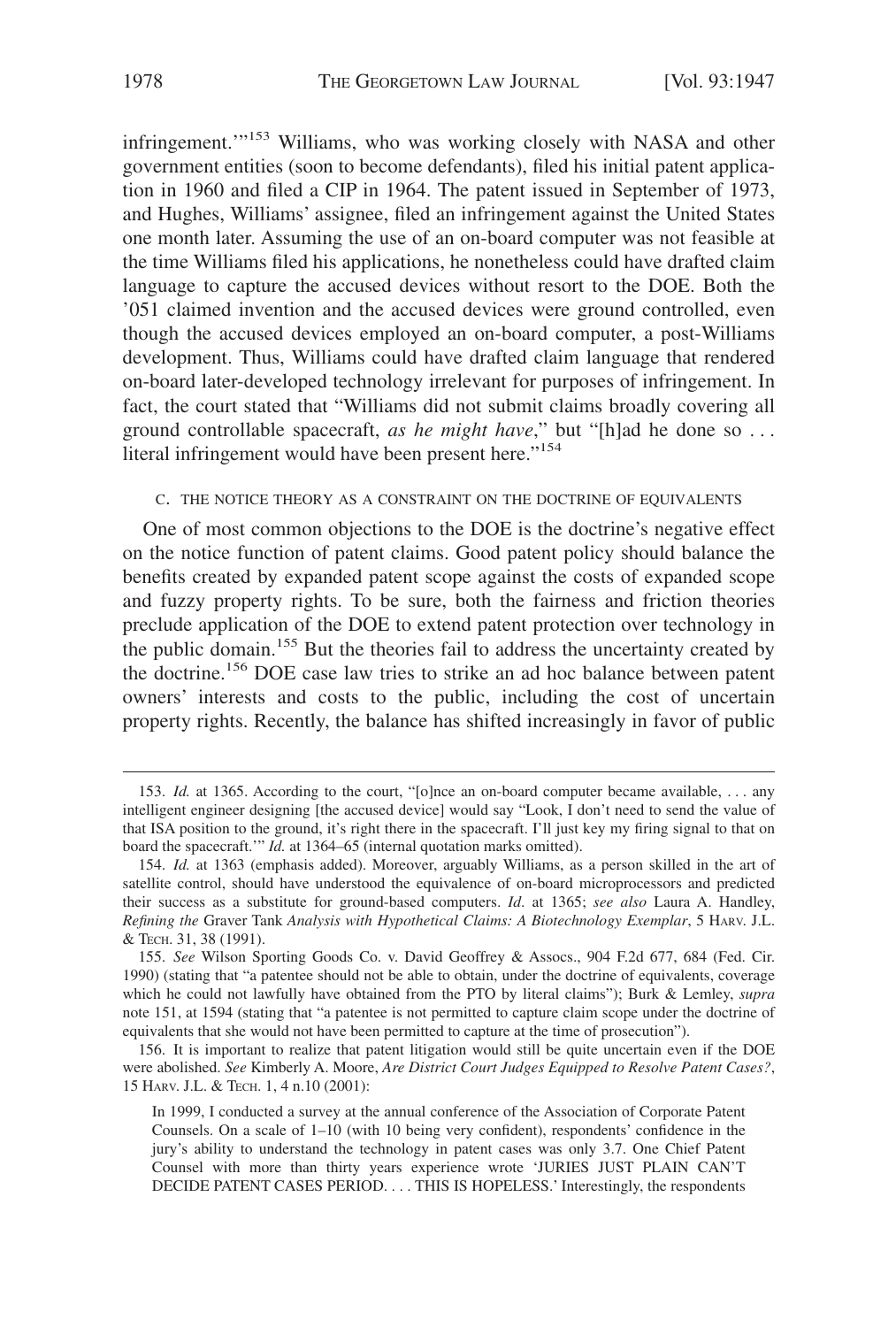costs as the Federal Circuit has bolstered various notice-based rules to brake the expansion of the DOE and reduce the uncertainty it creates. Three particularly important rules are: (1) the all-elements rule; (2) the public dedication rule; and (3) the prosecution history estoppel rule. We believe the Federal Circuit is strengthening constraints on the DOE because it is starting to appreciate the endogenous nature of claim-drafting frictions, and the negative effects of the doctrine on the incentive to draft high quality applications.

## 1. The All-Elements Rule

Historically, infringement was determined by looking at the claimed invention as a whole.<sup>157</sup> But beginning in the late 1980s, the Federal Circuit grew wary of this approach because of its failure to give adequate weight to each claim limitation and its inability to cabin jury discretion. This evolution culminated in *Pennwalt Corp. v. Durand-Wayland, Inc.*<sup>158</sup> An en banc Federal Circuit emphasized the importance of each claim limitation when determining infringement under the DOE, noting that "each limitation must be viewed in the context of the entire claim."159 To this end, the court, over a vigorous dissent, adopted what has been called the "all-elements rule" or "all-limitations rule,"<sup>160</sup> whereby a DOE inquiry compares the accused product to each claim limitation instead of the invention as a whole.<sup>161</sup> As Judge Nies added in a concurring opinion, "If an accused device does not contain at least an equivalent for each limitation of the claim, there is no infringement because a required part of the claimed invention is *missing*."162 In support, the court cited the following language from a prior opinion:

did not have much more confidence in the ability of district court judges to understand the technology in patent cases. On a scale of 1–10, their confidence in judges was only 5.6.

<sup>157.</sup> *See, e.g.*, *Hughes Aircraft*, 717 F.2d at 1364; Perkin-Elmer Corp. v. Westinghouse Elec. Corp., 822 F.2d 1528, 1532–33 (Fed. Cir. 1987).

<sup>158. 833</sup> F.2d 931 (Fed. Cir. 1987) (en banc).

<sup>159.</sup> *Id.* at 935.

<sup>160.</sup> The Federal Circuit has expressed a preference for the word "limitation" (instead of "element") when referring to claim language, and "element" when referring to the accused device. *See* Festo Corp. v. Shoketsu Kinzoku Kogyo Kabushiki Co., 234 F.3d 558, 563 n.1 (Fed. Cir. 2000) (en banc) ("In our prior cases, we have used both the term 'element' and the term 'limitation' to refer to words in a claim. It is preferable to use the term 'limitation' when referring to claim language and the term 'element' when referring to the accused device."). To this end, the court has also noted that the "All Elements rule might better be called the All Limitations rule." Ethicon Endo-Surgery, Inc. v. U.S. Surgical Corp., 149 F.3d 1309, 1317 n.1 (Fed. Cir. 1998).

<sup>161.</sup> The operation of the all-elements rule is illustrated in the following example. Suppose a patent claims a process comprising step 1, followed by step 2, followed by step 3. Suppose an alleged infringer gets the process to work using step 1 followed by step 3 with step 2 omitted. Then there is no literal infringement because step 2 is omitted. Similarly, the all-elements rule of *Pennwalt* precludes application of the DOE because step 2 is omitted. Under the old rule, a finding of infringement under the DOE was possible when courts looked at the invention as a whole.

<sup>162.</sup> *Pennwalt*, 833 F.2d at 949 (Nies, J., concurring).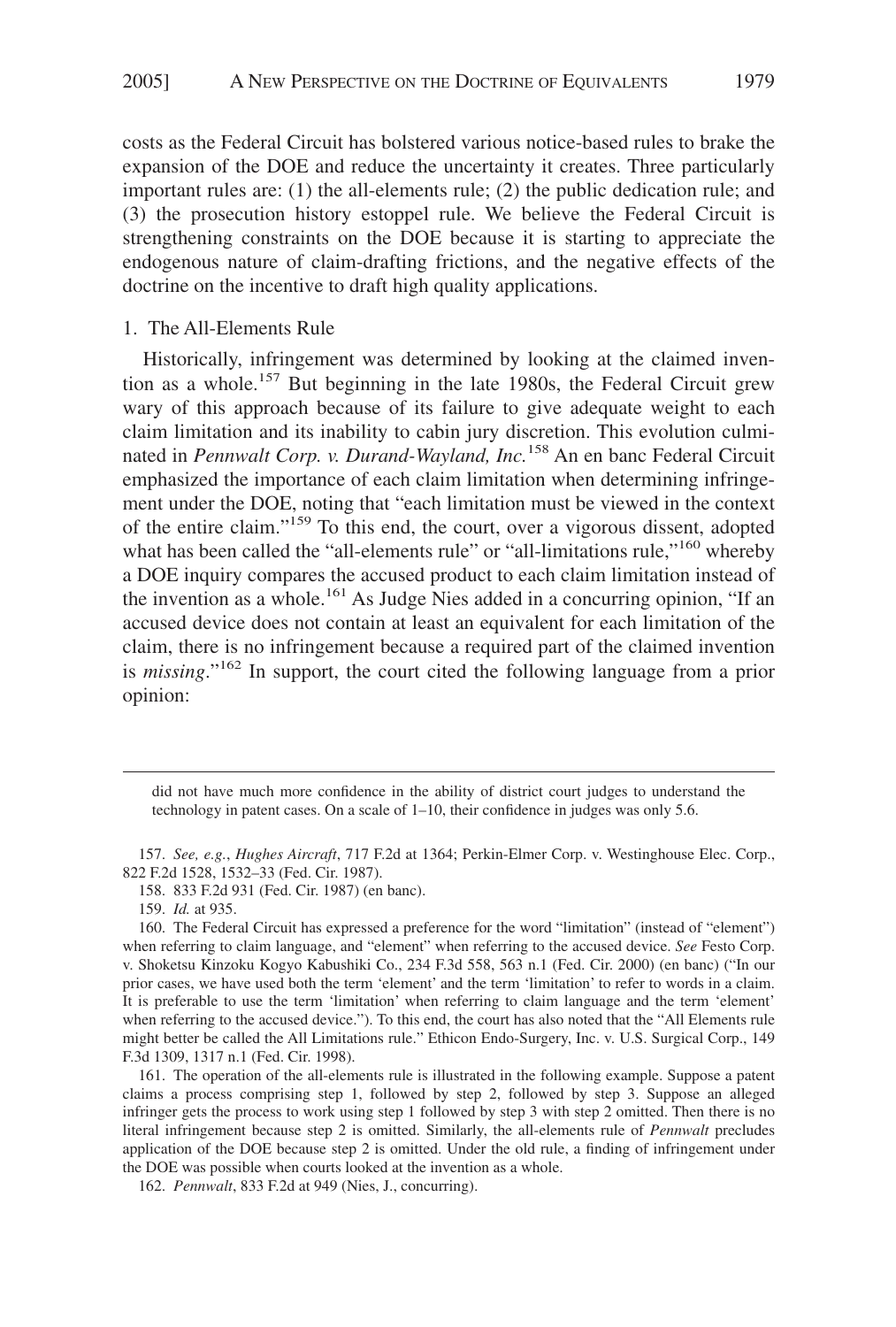One must start with the claim, and though a "non-pioneer" invention may be entitled to some range of equivalents, a court may not, under the guise of applying the doctrine of equivalents, erase a plethora of meaningful structural and functional limitations of the claim on which the public is entitled to rely in avoiding infringement.... Though the doctrine of equivalents is designed to do equity, and to relieve an inventor from a semantic strait jacket when equity requires, it is not designed to permit wholesale redrafting of a claim to cover non-equivalent devices, i.e., to permit a claim expansion that would encompass more than an insubstantial change.<sup>163</sup>

The rationale behind the all-elements rule is that a particularized DOE analysis will better serve the notice function. The Supreme Court in *Warner-Jenkinson Co. v. Hilton Davis Chemical Co.*, recognizing that "[t]here can be no denying that the doctrine of equivalents . . . conflicts with the definitional and publicnotice functions of the statutory claiming requirement,"<sup>164</sup> adopted the elementby-element test for the DOE.<sup>165</sup>

2. The Public Dedication Rule

Recent Federal Circuit panels have jostled over the question of whether the DOE is barred when the alleged equivalent is expressly disclosed in the patent, but not literally claimed.<sup>166</sup> In *Maxwell v. J. Baker, Inc.*,<sup>167</sup> the patent concerned a system for attaching mated pairs of shoes. The patent's claims required an "extended separate tab" arrangement. An accused product used an "under the sock lining" arrangement. The patent disclosed an "under the sock lining" arrangement as an alternative embodiment. The Federal Circuit reversed a judgment of infringement based on a jury verdict.<sup>168</sup> The court reasoned that to allow an equivalency finding in such a case would permit patentees to file broad disclosures and then escape PTO examination by presenting only narrow

168. *Id.* at 1112.

<sup>163.</sup> *Id.* at 935 (quoting Perkin-Elmer Corp. v. Westinghouse Elec. Corp., 822 F.2d 1528, 1532–33 (Fed. Cir. 1987).

<sup>164. 520</sup> U.S. 17, 29 (1997).

<sup>165.</sup> According to the Court:

Each element contained in a patent claim is deemed material to defining the scope of the patented invention, and thus the doctrine of equivalents must be applied to individual elements of the claim, not to the invention as a whole. It is important to ensure that the application of the doctrine, even as to an individual element, is not allowed such broad play as to effectively eliminate that element in its entirety. So long as the doctrine of equivalents does not encroach beyond the limits just described, or beyond related limits . . . we are confident that the doctrine will not vitiate the central functions of the patent claims themselves.

*Id.* at 29–30.

<sup>166.</sup> The dedication rule dates back to the late nineteenth century. *See* Miller v. Bridgeport Brass Co., 104 U.S. 350, 352 (1881) ("[T]he claim of a specific device or combination, and an omission to claim other devices or combinations apparent on the face of the patent, are, in law, a dedication to the public of that which is not claimed.").

<sup>167. 86</sup> F.3d 1098 (Fed. Cir. 1996).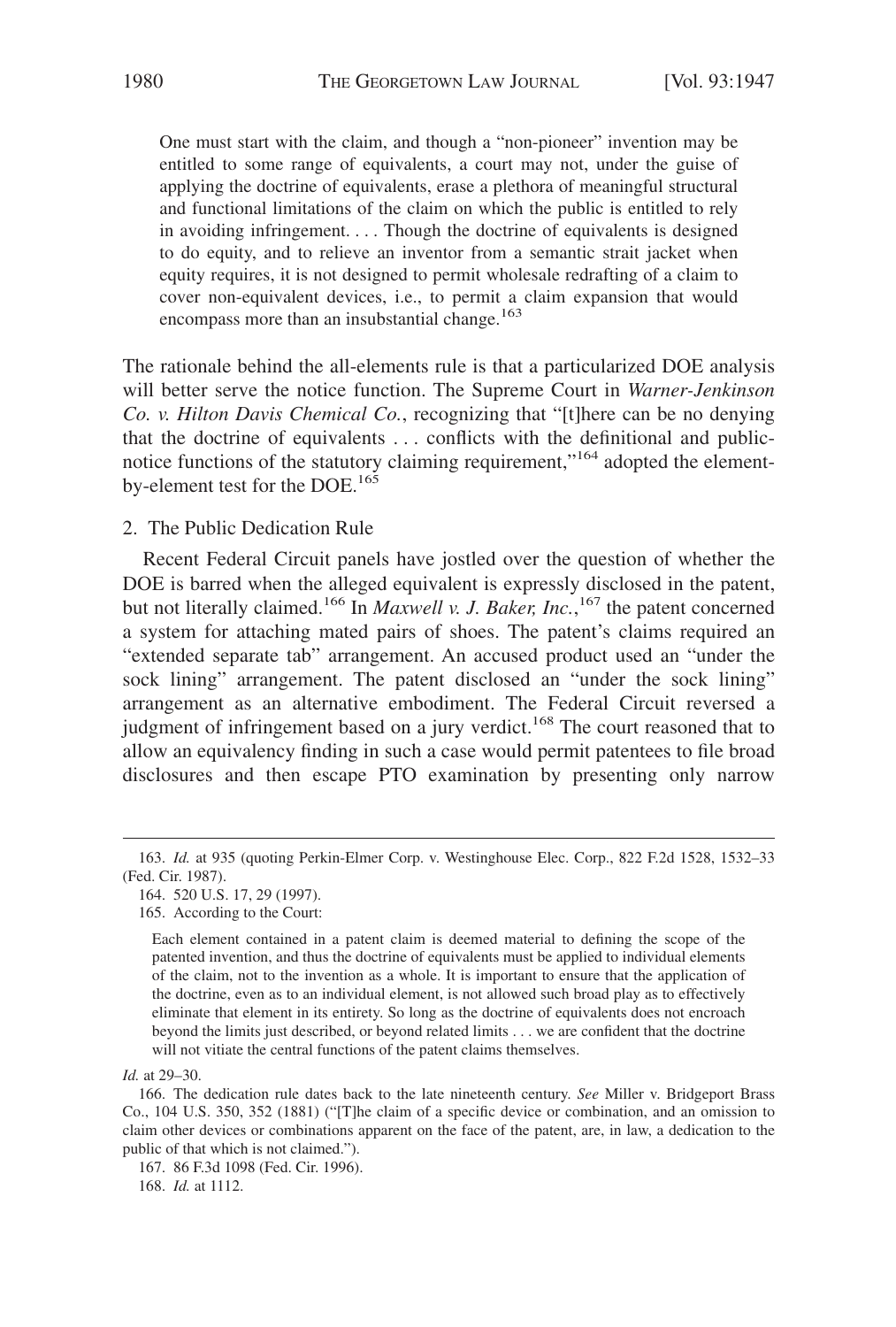claims.169 It noted that a patentee who claims too narrowly can seek reissue within two years of the patent's issuance.

*Maxwell* carefully distinguished the Supreme Court's *Graver Tank* decision, in which the alleged equivalent element (manganese silicate) was disclosed in the specification. In *Graver Tank*, the patent contained both a broad claim that included manganese silicates generically and a narrower claim that was limited to alkaline earth silicates, which excluded manganese silicates. The Supreme Court held that the broader claim was invalid but that the narrower claim was valid and was infringed under the DOE.<sup>170</sup> Thus, the disclosed equivalent was not in fact "unclaimed" and could not be said to have been dedicated to the public.<sup>171</sup>

Two years later, in *YBM Magnex, Inc. v. ITC*, <sup>172</sup> the court rebuffed *Maxwell*. But the Federal Circuit eventually granted en banc review to resolve the *Maxwell*/*YBM* conflict. In *Johnson & Johnston Associates, Inc. v. R.E. Service Co.*, <sup>173</sup> the court sided with *Maxwell*:

As stated in *Maxwell*, when a patent drafter discloses but declines to claim subject matter, as in this case, this action dedicates that unclaimed subject matter to the public. Application of the doctrine of equivalents to recapture subject matter deliberately left unclaimed would "conflict with the primacy of the claims in defining the scope of the patentee's exclusive right."<sup>174</sup>

## 3. Prosecution History Estoppel: An Absolute Bar Approach . . . Almost

In May of 2002, the United States Supreme Court decided *Festo Corp. v. Shoketsu Kinzoku Kogyo Kabushiki Co.*, <sup>175</sup> one of the most significant patent law cases in recent history. Writing for a unanimous Court, Justice Kennedy emphasized the need to maintain, on the one hand, the integrity of one's proprietary interest, and, on the other hand, the need for competitors (and the public to a lesser extent) to enjoy a degree of certainty so that they may engage

<sup>169.</sup> *Id.* at 1117.

<sup>170.</sup> Graver Tank & Mfg. Co. v. Linde Air Prods. Co., 339 U.S. 605, 612 (1950).

<sup>171.</sup> *See also* Moore U.S.A., Inc. v. Standard Register Co*.*, 229 F.3d 1091, 1107 (Fed. Cir. 2000) ("In *Maxwell* . . . we explained the contrary principle that 'subject matter disclosed in the specification, but not claimed, is dedicated to the public in determining infringement under the doctrine of equivalents.' ... Having fully disclosed two distinct embodiments, one in which the first and second longitudinal strips extend a majority of the length of the longitudinal marginal portions, and one in which they do not, Moore is not entitled to 'enforce the unclaimed embodiment as an equivalent of the one that was claimed.'").

<sup>172. 145</sup> F.3d 1317, 1320 (Fed. Cir. 1998) ("The Supreme Court's guidance in *Warner-Jenkinson* and *Graver Tank* does not permit the blanket rule that everything disclosed but not claimed is barred from access to the doctrine of equivalents, whatever the facts, circumstances, and evidence." (citations omitted)). In *Warner-Jenkinson* the Supreme Court did not directly address the issue of dedication by unclaimed disclosure. It did reject the opposite argument: that equivalents should be *limited* to equivalents disclosed in the patent.

<sup>173. 285</sup> F.3d 1046 (Fed. Cir. 2002).

<sup>174.</sup> *Id*. at 1054.

<sup>175. 535</sup> U.S. 722 (2002).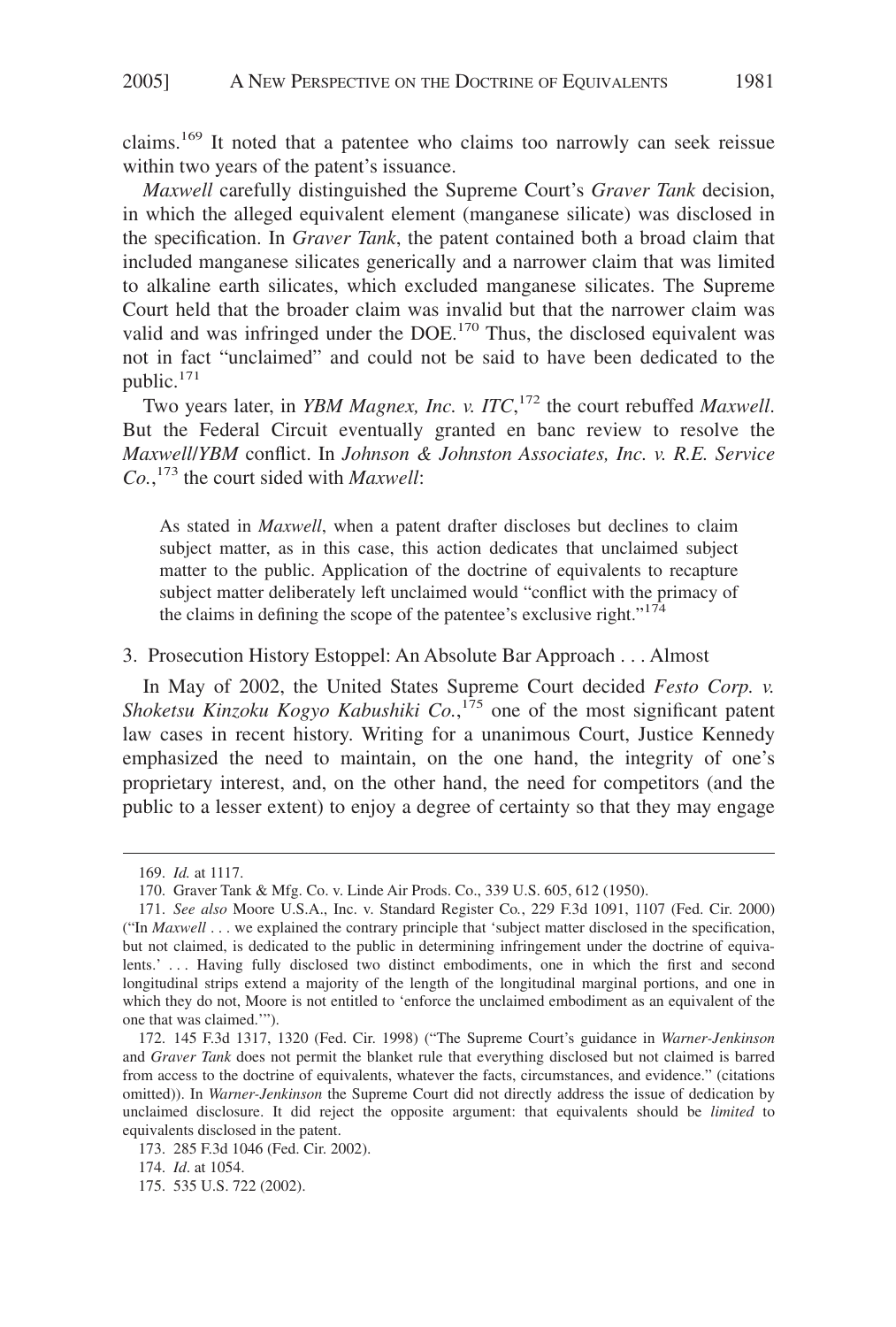in improvement or design-around activity. In short, a "patent holder should know what he owns, and the public should know what he does not."<sup>176</sup>

The Court explored this "delicate balance" in the context of the DOE and Prosecution History Estoppel (PHE).<sup>177</sup> The former was reaffirmed, despite the uncertainty it engenders, "as the price of ensuring the appropriate incentives for innovation."178 But to ameliorate the problems associated with inevitable uncertainty, the Court also reaffirmed the role of PHE as an important interpretive, uncertainty-limiting tool. Along the way, the Court, while sympathetic to the Federal Circuit's concern about the DOE's destabilizing impact on the notice function, reversed the Federal Circuit's absolute bar approach.<sup>179</sup> The "absolute" bar" precluded application of the DOE with respect to a narrowed claim limitation regardless of the reason. The Supreme Court admonished the Federal Circuit "that courts must be cautious before adopting changes that disrupt the settled expectations of the inventing community."<sup>180</sup> The Court settled on a compromise between the absolute bar and the earlier flexible bar approach.<sup>181</sup>

But the Court, clearly concerned about uncertainty in a property-rights system, established a rebuttable presumption, which begins with an understanding that a narrowing amendment is a "general disclaimer of the territory between the original claim and the amended claim."182 Unless rebutted, PHE "bars a finding of equivalence."<sup>183</sup> How can the patentee rebut the presumption? The patentee must show that at the time the application was filed, a person having ordinary skill in the art would have literally claimed the equivalent but did not because "[1] [t]he equivalent may have been unforeseeable at the time of the application; [2] the rationale underlying the amendment may bear no

181. Accordingly:

The narrowing amendment may demonstrate what the claim is not; but it may still fail to capture precisely what the claim is. There is no reason why a narrowing amendment should be deemed to relinquish equivalents unforeseeable at the time of the amendment and beyond a fair interpretation of what was surrendered. Nor is there any call to foreclose claims of equivalence for aspects of the invention that have only a peripheral relation to the reason the amendment was submitted. The amendment does not show that the inventor suddenly had more foresight in the drafting of claims than an inventor whose application was granted without amendments having been submitted. It shows only that he was familiar with the broader text and with the difference between the two. As a result, there is no more reason for holding the patentee to the literal terms of an amended claim than there is for abolishing the doctrine of equivalents altogether and holding every patentee to the literal terms of the patent. This view of prosecution history estoppel is consistent with our precedents and respectful of the real practice before the PTO.

*Id.* at 738.

182. *Id*. at 740. 183. *Id.* at 741.

<sup>176.</sup> *Id.* at 731.

<sup>177.</sup> Prosecution history estoppel precludes application of the DOE to recover subject matter that was surrendered during patent prosecution. *See id.* at 734.

<sup>178.</sup> *Id.* at 732.

<sup>179.</sup> *Id.* at 740–41.

<sup>180.</sup> *Id.* at 739 (citing Warner-Jenkinson Co. v. Hilton Davis Chem. Co., 520 U.S. 17, 28 (1997)).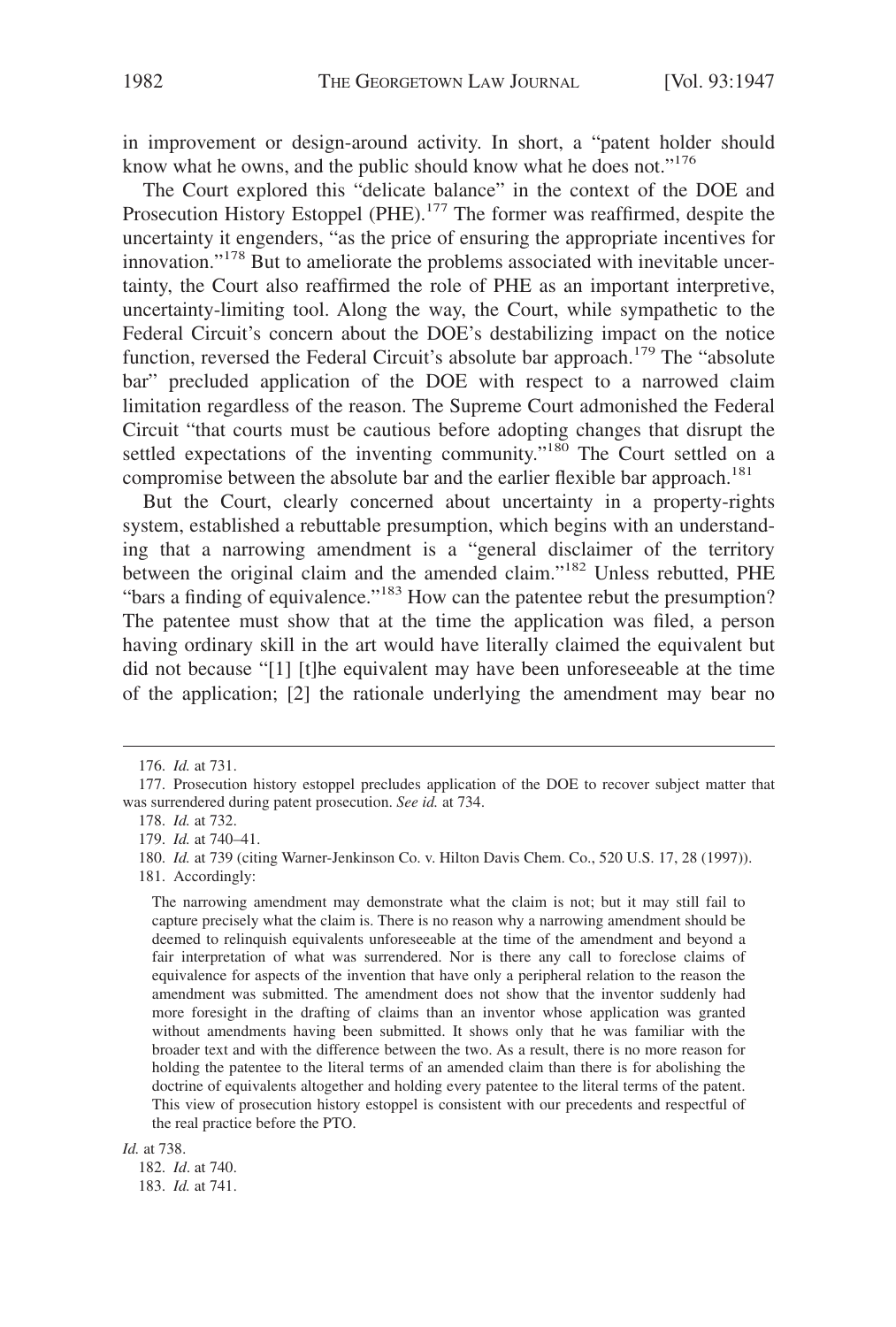more than a tangential relation to the equivalent in question; or [3] . . . some other reason suggesting that the patentee could not reasonably be expected to have described the insubstantial substitute in question."<sup>184</sup>

The all-elements rule, public dedication rule, and the rebuttable absolute bar presumption<sup>185</sup> are all attempts by the Federal Circuit and the Supreme Court to elevate the importance of the patent law's notice function. A laudable goal, but to what end? Of course, clarity is valuable, but these rules tell us nothing about how and when the DOE should apply. A critical theory, like the notice theory, must be complemented by a constructive theory justifying the DOE. We believe the refinement theory does just that.

III. A MODEL OF INVENTION, REFINEMENT, AND THE DOCTRINE OF EQUIVALENTS

#### A. BASIC MODEL

A simple game-theoretic model yields a rich, intuitive understanding of the role of the DOE in patent law. Our basic model features two players: an inventor and a competitor. The inventor decides whether to undertake invention, and whether to refine the invention. Following the inventor's actions, the competitor may have an opportunity to imitate the invention, depending on the inventor's actions and whether the DOE applies. Specifically, the inventor decides whether to invest *w* to invent the embodiments in set  $E^{186}$  Next, the inventor decides whether to invest  $x$  to refine the invention and obtain the embodiments in set  $F^{187}$  Finally, the competitor decides whether to invest *y* to

<sup>184.</sup> *Id.* at 740–41. The Court was careful not to call this presumption a "complete bar by another name," but it will be interesting to see just how often patentees are able to successfully rebut the presumption.

<sup>185.</sup> In addition to these three rules, in the mid-1990s there was a strong push, ultimately unsuccessful, to take the equivalents inquiry away from the jury, which was thought to be too capricious for a well-functioning property-rights system. For example, in *Hilton Davis Chemical Co. v. Warner-Jenkinson Co.*, 62 F.3d 1512 (Fed. Cir. 1995) (en banc), the majority treated the DOE as a factual question for the jury, but the dissent argued that the DOE should be invoked at the court's discretion as an equitable tool. *Id.* at 1549 (Lourie, J., dissenting) (noting that the DOE should only be applied in "unusual cases" and that the "fact-finder should principally be focused on claims .... Otherwise, the meaning of the claims is diminished, contrary to the statutory scheme that a patent specification shall conclude with claims that particularly point out and distinctly claim the invention"). Although the Supreme Court granted certiorari, it declined to address the jury issue. *See* Warner-Jenkinson Co. v. Hilton Davis Chem. Co., 520 U.S. 17, 38–39 (1997) ("Because resolution of whether, or how much of, the application of the doctrine of equivalents can be resolved by the court is not necessary for us to answer the question presented, we decline to take it up .... Whether, if the issue were squarely presented to us, we would reach a different conclusion than did the Federal Circuit is not a question we need decide today.").

<sup>186.</sup> We assume the inventor knows exactly how much to spend, and exactly what result she will obtain at both the invention and refinement stage. One can obtain results similar to those described above with a more general research technology, for example, a technology in which the probability of obtaining *E* is an increasing function of *w* (likewise for *F* and *x*).

<sup>187.</sup> *See* Wagner, *supra* note 8, at 236–37 (describing extra costs that would be imposed on patent applicants by restricting the DOE).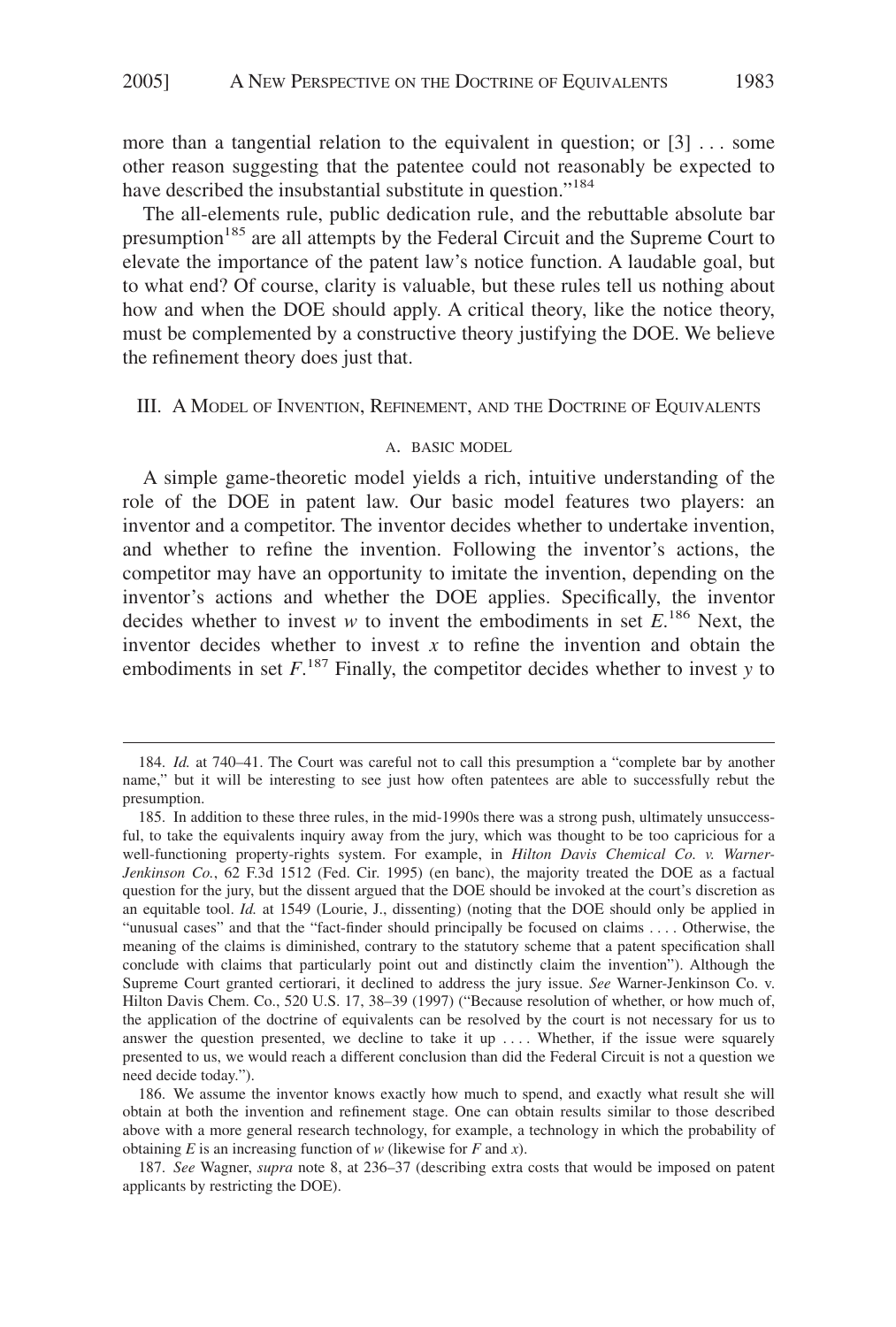imitate the invention and develop an embodiment in  $F<sup>188</sup>$ . This section contains an intuitive discussion and the appendix contains the formal analysis of the model.

First, we analyze the model under a regime with the DOE. We suppose that the inventor cannot claim any invention unless she invests  $w$ . If she invests  $w$ , then she achieves an invention and enables two distinct sets of embodiments *E* and  $F$ . Notice that our assumption that set  $F$  is enabled does not imply the inventor "possesses" the embodiments in  $F$  or can claim  $F$ . (We assume that a claim to *E* and *F* satisfies novelty, non-obviousness and other patent requirements.) We implement the DOE by assuming the inventor only needs to claim the embodiments in  $E$  to get the rights to both sets of embodiments.<sup>189</sup> The competitor is deterred from using an embodiment in *E* or *F* because of the threat of a patent suit.

In the regime without the DOE the inventor's rights are limited to the literal scope of her claim. She claims only the embodiments she obtains through invention and refinement. If she invents *E* but does not refine her invention, then her patent claim is limited to *E*. If she invents and refines, then she claims *E* and *F*. In a regime without the DOE the competitor never uses an embodiment in *E* because of the threat of suit, but may invest *y* to obtain an embodiment in *F* if the inventor chooses not to refine.

To properly interpret the model, the reader must understand exactly what we mean by refinement, and how we model patent claims, the enablement doctrine, and literal infringement. We define refinement as the process of identifying and claiming the broadest patentable set of embodiments enabled by the disclosure in the patent specification. We distinguish refinement from enablement and reduction to practice. The technical disclosure made in the patent application enables a person having ordinary skill in the art to practice a range of embodiments of the technology. In our model we always assume that the inventor has enabled sets *E* and *F.* In other words, the hypothetical person of ordinary skill can make and use the embodiments in *E* and *F* without undue experimentation.<sup>190</sup> Actual reduction to practice occurs when an inventor makes a physical embodiment of an invention and the invention works for its intended purpose.191 In general, patent rights are obtainable without actual reduction of an invention to practice as long as the written description and claims satisfy the

<sup>188.</sup> *See supra* note 23 for a discussion of how we define "imitation."

<sup>189.</sup> *See* Merges & Nelson, *supra* note 73, at 845–60 (explaining how claim breadth and the doctrine of equivalents determine the scope of a claim).

<sup>190.</sup> *See* AK Steel Corp. v. Sollac & Ugine, 344 F.3d 1234, 1244 (Fed. Cir. 2003) ("The enablement requirement is satisfied when one skilled in the art, after reading the specification, could practice the claimed invention without undue experimentation.").

<sup>191.</sup> Mazzari v. Rogan, 323 F.3d 1000, 1005 (Fed. Cir. 2003) ("To establish an actual reduction to practice, an inventor must prove that he constructed his claimed invention and that it would work for its intended purpose.").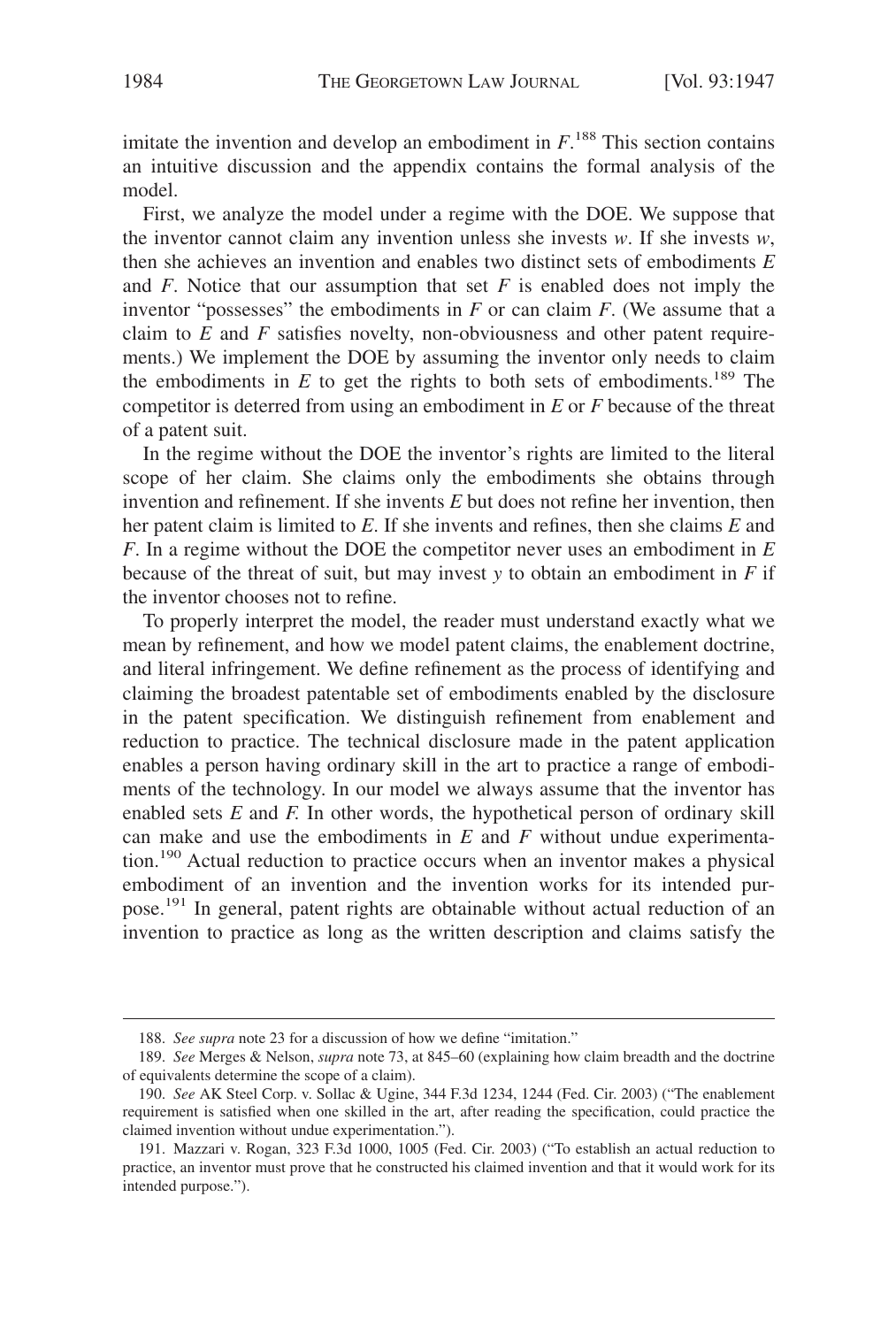enablement and other disclosure requirements.<sup>192</sup> Similarly, we allow the inventor in our model to literally claim set  $F$ , regardless of whether she actually reduced to practice the embodiments in *F*. Instead, the model allows the inventor to literally claim *F* after mentally identifying the embodiments in *F* as following from the same inventive principle that led to *E*.

The payoffs to the inventor and the competitor depend on the actions they choose and whether the DOE is available. Given invention and refinement, the inventor gets patent rights covering *E* and *F*, and earns the monopoly profit of *M2*. Given invention without refinement, the inventor gets patent rights covering *E* and *F* under the DOE regime, and earns a smaller monopoly profit of  $M_1$ . The monopoly profit depends in part on whether the inventor has invested in refinement. Refinement gives the inventor a better understanding of the invention, a different source of value than patent scope, thus,  $M_2$  is greater than  $M_1$ . Given invention without refinement, the inventor gets patent rights covering *E* under the regime without the DOE. If the competitor develops an embodiment in *F*, then both parties earn a duopoly profit of *D*, and if the competitor does not develop an embodiment in  $F$ , then the inventor earns a profit of  $M<sub>1</sub>$ , and the competitor gets nothing.<sup>193</sup> We use the term monopoly for convenience and do not mean to imply that the inventor becomes a true monopolist for some new product. We simply intend that  $M_l$  represents the profit attributable to the patent when the inventor does not refine and no other firm uses the invention. Similarly, *D* is the profit available to the inventor and the competitor when they both practice the technology.

"Constructive reduction to practice" is a legal status unique to the patent art. Unlike the rules for scientific publications, which require actual performance of every experimental detail, patent law and practice are directed to teaching the invention so that it can be practiced. The inclusion of constructed examples in a patent application is an established method of providing the technical content needed to support the conceived scope of the invention.

Hoffman-La Roche, Inc. v. Promega Corp*.*, 323 F.3d 1354, 1377 (Fed. Cir. 2003).

<sup>192.</sup> This is known as "constructive reduction to practice," which is usually accomplished by filing an enabling patent application with so-called "paper examples." The Federal Circuit has described constructive reduction to practice as follows:

Paper examples meet the practical need of compliance with the requirement for specific embodiments of every invention, as well as with aspects of patent law such as the need to provide a full range of variables or to describe and enable alternatives or equivalents. To fulfill their legal purpose, such examples must be enabling of specific embodiments. For some inventions the detailed embodiments can be described and enabled by the inventor without conducting full laboratory experiments or building entire machines. The patent law authorizes that an invention may be constructively reduced to practice by filing a patent application, whether the embodiments were actually made or are constructed in the patent application.

<sup>193.</sup> The inventor receives  $M_l$  under a DOE regime when he does not expend x and refine; or, under a no DOE regime when neither he refines nor the competitor imitates. Because the competitor does not imitate, the inventor in a no DOE world still earns  $M<sub>1</sub>$  (instead of  $D$ ) even though his patent scope is limited to *E*. Therefore, the inventor's profit in a no DOE regime is dependent upon whether the competitor expends *y* and imitates. If the competitor imitates, both parties earn monopoly profit *D* whereby  $M<sub>1</sub> < D$ .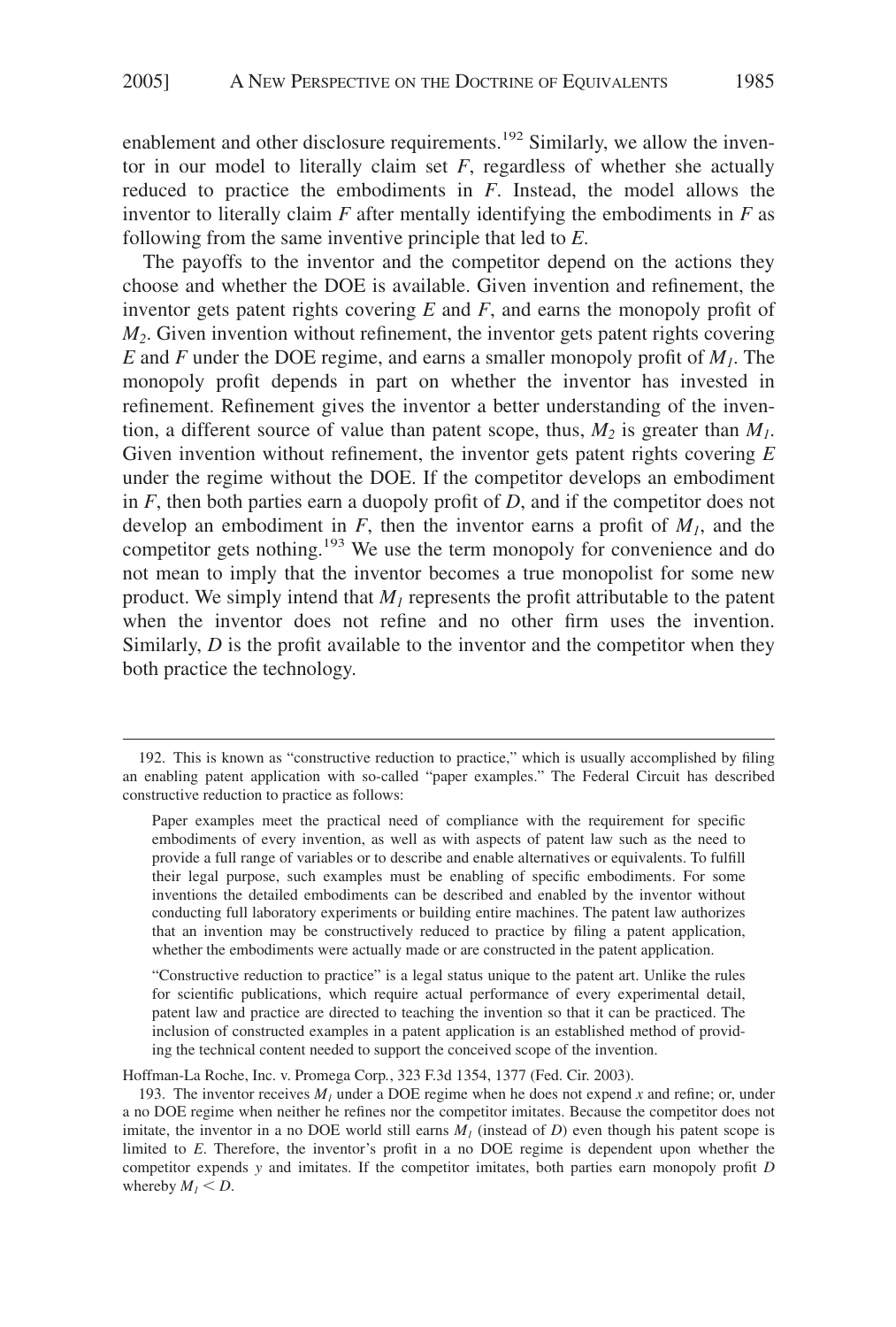

We designed the model so that the behavior under the DOE regime is very easy to understand. The competitor never uses the technology because of the threat of a patent suit. The inventor invents if the cost of invention *w* is not too high, and conditional on invention, refines if the cost of refinement *x* is not too high. Figure 1 displays the equilibrium outcomes under both regimes; outcomes under the DOE regime are listed in italics, and outcomes under the no DOE regime are listed in bold. The cost of invention is measured along the horizontal axis and the cost of refinement is measured along the vertical axis. The region labeled NO INVENTION indicates the inventor does not invent if the costs of invention plus refinement are high. The region labeled EFFICIENT REFINE-MENT indicates the inventor efficiently invents and refines when invention and refinement costs are sufficiently low. We describe refinement as efficient because it is socially valuable and profitable regardless of strategic considerations. In the remaining three regions, IMITATION,<sup>194</sup> PIONEER INVENTION, and PREEMPTIVE REFINEMENT, the DOE regime leads to invention but no refinement because in these three regions the cost of refinement *x* is greater than the benefit from refinement  $M_2 - M_1$ . Equilibrium behavior is more complicated under the regime without the DOE, because the possibility of entry by the competitor influences the inventor's behavior. That possibility is missing from

<sup>194.</sup> *See supra* note 23 for a discussion of how we define "imitation."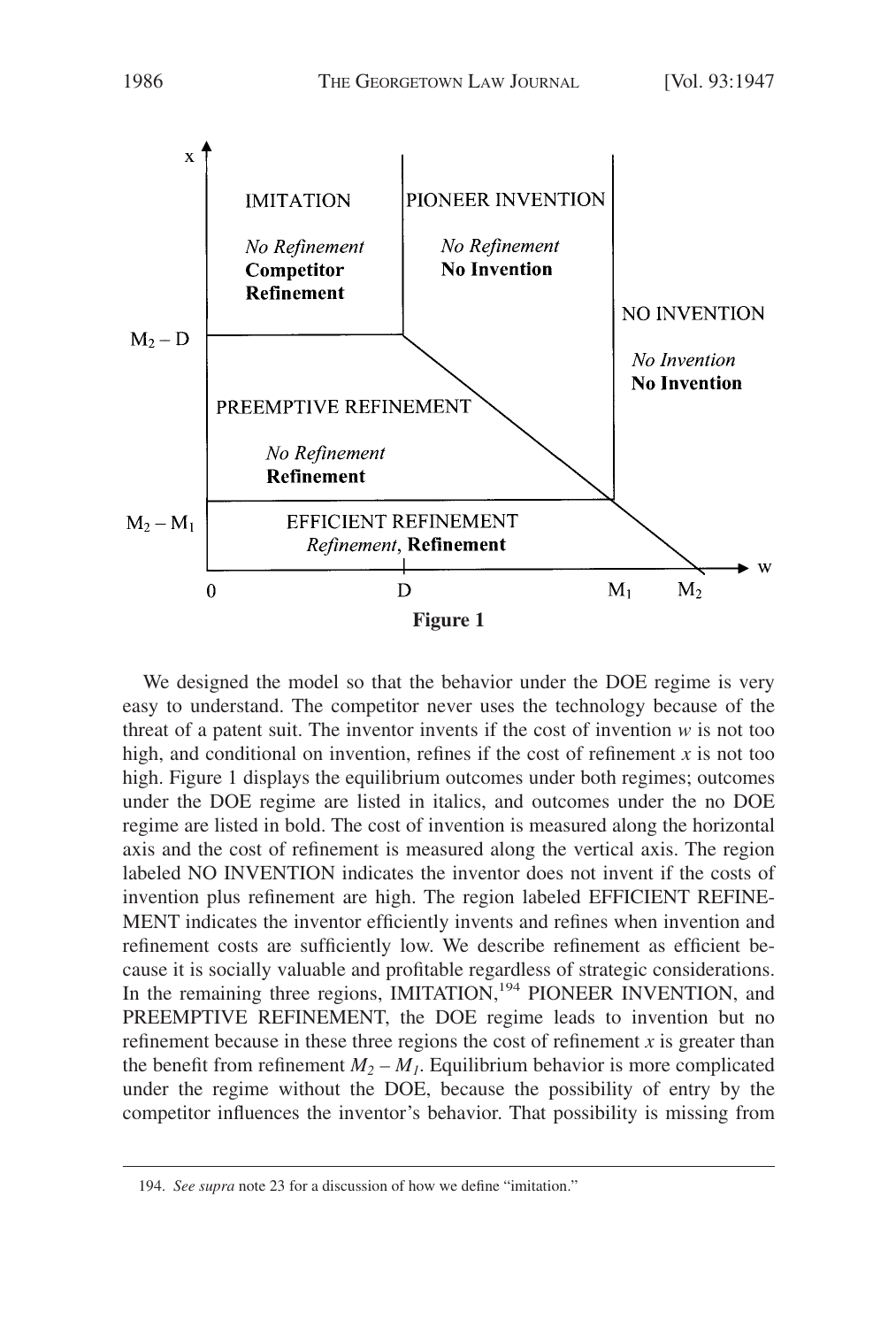the regime with the DOE because the inventor automatically gains rights over *F* when she obtains set *E*. Under the regime without the DOE, the inventor may refine the technology for strategic reasons rather than efficiency. In other words, the inventor may obtain *F* simply to block the competitor from developing an embodiment in *F* or to enhance his bargaining position in a cross-licensing negotiation.195 We call this preemptive refinement.

Preemption is not an issue when the competitor does not pose a credible threat of entry. Even without the DOE, the competitor will not develop an embodiment in *F* if the cost of refinement is too high or the duopoly profit is too low. Precisely, if  $D \leq y$  then competition is not credible and equilibrium behavior is the same under either regime. Figure 1 shows the equilibrium outcomes without DOE in the interesting case when  $D \geq y$ ; thus, the competitor will find imitation profitable if he has the opportunity.

Figure 1 facilitates a policy comparison of the DOE and no DOE regimes. It shows that equilibrium outcomes are the same in the NO INVENTION and EFFICIENT REFINEMENT regions. The presence of a potential competitor is irrelevant for parameter values falling in these regions. In the NO INVENTION region invention is too costly regardless of whether the DOE is available. In the EFFICIENT REFINEMENT region refinement is profitable regardless of whether a competitor exists.

In the other three regions the DOE yields different outcomes from the regime without the DOE. The DOE induces invention in the region labeled PIONEER INVENTION, but there is no invention without it. The absence of the DOE induces refinement in the region labeled PREEMPTIVE REFINEMENT, but there is no refinement given the DOE. Finally, the absence of DOE allows entry in the region labeled IMITATION, while there is neither refinement nor imitation under the DOE.

The model yields four main results that have policy significance. We present these results in the following four propositions.

*Proposition 1.* **The DOE does not strengthen patent rights when the inventor's cost of refinement is relatively small, or when a potential competitor does not pose a credible threat of entry.** The two regimes give the same results when the inventor's refinement cost is less than or equal to the benefit from obtaining both sets of embodiments *E* and *F*, i.e.,  $x \leq M_2 - M_1$ . This equivalence arises because the greater scope offered by the DOE is immaterial when the inventor gains a direct benefit from refinement. Likewise, the two regimes are equivalent when the potential competitor does not pose a credible threat of entry because the duopoly profit is small relative to the competitor's refinement cost, i.e.,  $D \le y$ . In these cases policy should be chosen on the basis

<sup>195.</sup> This type of behavior is quite common among certain industries. *See generally* Wesley M. Cohen, Richard R. Nelson, & John P. Walsh, *Protecting Their Intellectual Assets: Appropriability Conditions and Why U.S. Manufacturing Firms Patent (or Not)* (Nat'l Bureau of Econ. Research, Working Paper No. 7552, 2000) (empirical study demonstrating that certain industries seek patent protection to block rivals from developing technology or to enhance licensing bargaining position).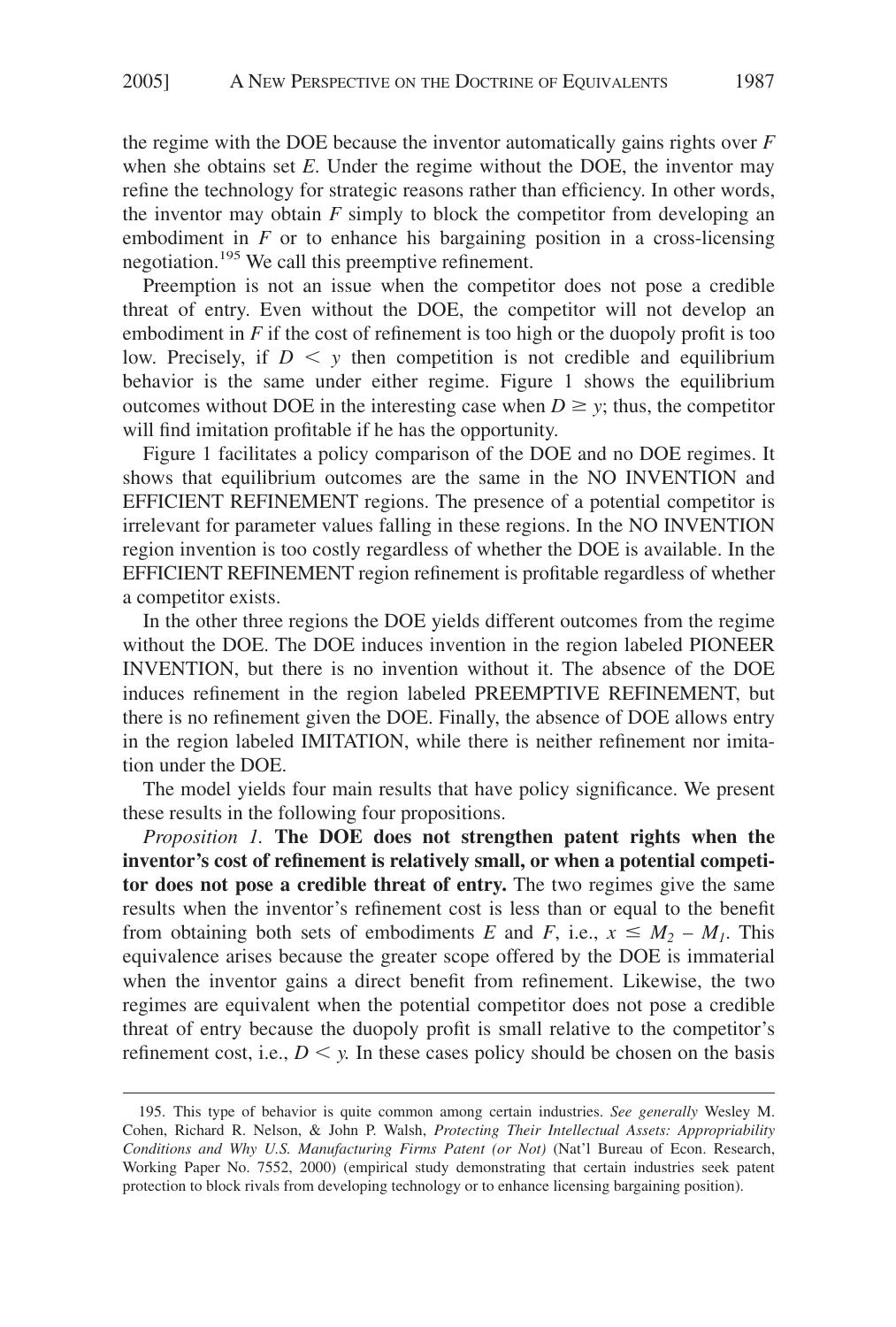of considerations outside the scope of our model. For example, one might choose no DOE because the DOE creates fuzzier property rights and imposes greater litigation costs.<sup>196</sup>

Proposition 1 helps identify conditions such that the notice concern about patent claims should weigh heavily in formulating patent policy.<sup>197</sup> Patent law appears to be roughly consistent with this goal; it constrains the use of the DOE when it is likely to create uncertainty costs with little offsetting benefits. For example, two doctrines properly limit the DOE based on prosecution activities. First, prosecution history estoppel creates a presumption against the DOE for embodiments ceded by amendment or argument.<sup>198</sup> Second, the public dedication doctrine precludes the use of the DOE to protect embodiments that inventors have described in their applications without claiming.<sup>199</sup> In both situations,

197. Thomas argues that the notice theory is flawed and that it should not play an important role in DOE policy. *See* Thomas, *supra* note 119, at 160–69. We find aspects of his argument persuasive, but reject his conclusion. Our disagreement arises in part because courts and commentators have not fully developed the notice theory, and the label is used in different ways by different authors. We perceive three social costs aggravated by uncertain patent scope: opportunistic and anticompetitive patent suits; licensing problems; and inadvertent infringement. Thomas focuses on the third problem, and argues that restricting the DOE has done little to reduce the problem of inadvertent infringement. In contrast, we emphasize that restrictions on the DOE likely reduce the first two costs significantly. We think the effect of the DOE on inadvertent infringement is an open question.

Thomas argues competitors find it difficult to avoid patent infringement when they introduce new technology because of the high number of enforceable patents, the secrecy of many pending applications, factors discouraging prior art search, and the obscurity of claim language. *Id.* at 161–63. He doubts that constraints on the DOE will make much difference in light of these other problems. It is possible, however, that restrictions on the DOE created, for example, by the public dedication rule might create safe harbors that will reduce the risk of inadvertent infringement. Ultimately, the effect of the DOE on inadvertent infringement presents an empirical question that will be difficult to answer. We are more confident that the clarity created by restricting the DOE significantly facilitates licensing. Obviously, the problems of secrecy and patent volume are not relevant when two parties negotiate a license. In addition, for patents in which the parties agree on the meaning of the claims, the DOE is the chief source of uncertainty and the main impediment to a licensing agreement.

Finally, our broader understanding of the notice theory suggests a different sort of benefit arises from restrictions on the DOE. Summary judgment in favor of the defendant is very difficult to achieve in patent lawsuits if the factual questions presented by the DOE are always in play. Legal questions that bar application of the DOE make it more likely that a defendant can prevail on summary judgment. Possibly, this promotes settlement in patent cases, and surely helps discourage opportunistic and anticompetitive patent litigation. *See* Meurer, *supra* note 30, at 530–35.

198. *See* Festo Corp. v. Shoketsu Kinzoku Kogyo Kabushiki Co., 535 U.S. 722, 741–42 (2002).

199. *See* Johnson & Johnston Assocs. v. R.E. Serv. Co., 285 F.3d 1046, 1053 (Fed. Cir. 2002) (en banc); Matthew C. Phillips, *Taking a Step Beyond* Maxwell *To Tame the Doctrine of Equivalents*, 11 FORDHAM INTELL. PROP. MEDIA & ENT. L.J. 155, 180–81 (2000) ("The needed additional step is to

<sup>196.</sup> *See* Hilton Davis Chem. Co. v. Warner-Jenkinson Co., 62 F.3d 1512, 1532 (Fed. Cir. 1995) (Newman, J., concurring) ("Persons who appropriate the patentee's concept may add technologic value in a variety of ways: perhaps by developing a different path to the new markets opened by the patentee, perhaps by adapting later-developed technology to enhance that of the patentee, perhaps by perceiving alternatives and opportunities from a different perspective than that of the patentee. All of these activities would bear lower risk to the appropriator if the patentee's claims were strictly limited to their literal scope, for the patentee's access to the remedy of equivalency imposes upon the appropriator the risk of litigation, damages, and injunction."). On the other hand, we note in footnote 156, *supra*, that litigation would be quite uncertain even if the DOE were abolished.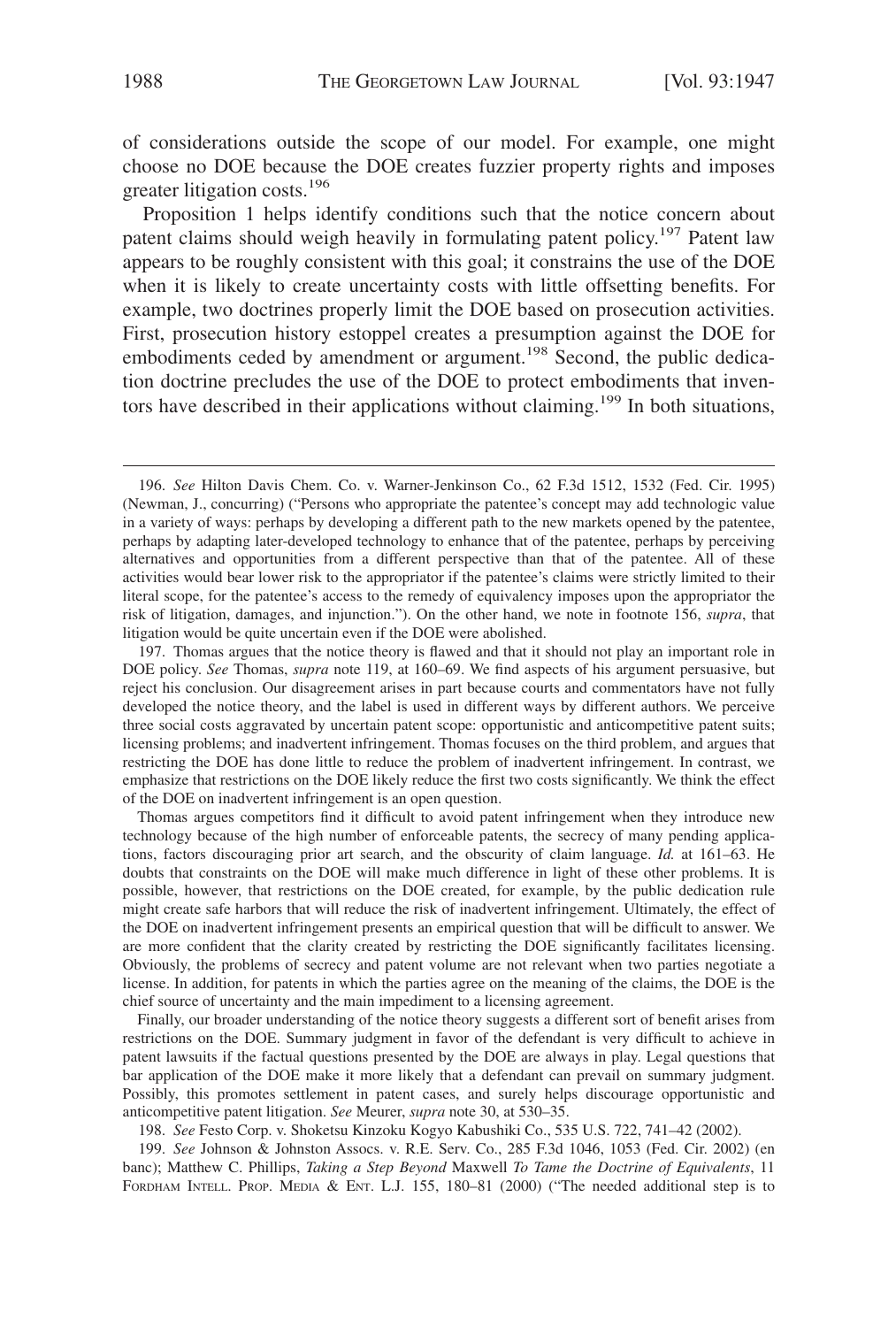the cost of refining a claim to include such embodiments must be low.200

The DOE should also be limited or proscribed for minor inventions in crowded fields of technology. Competitors have little motivation to invent around a patent claim (i.e., develop an embodiment in *F*) when the prior art offers adequate substitutes. Patent law has taken steps to restrict the DOE in crowded fields of technology by precluding its application to accused devices in the prior art and those obvious in light of the prior art.<sup>201</sup>

*Proposition 2.* **Pioneer inventions should enjoy a presumption in favor of applying the DOE.** The DOE induces inventions that would not occur in its absence. Prospective inventors may be discouraged from inventing when they face high invention and high refinement costs. The inventor can avoid refinement costs under the DOE, and this cost saving might be crucial to encouraging invention. Without the DOE, inventive incentives are dampened by the prospect of paying high refinement costs or alternatively the prospect of entry by a competitor. This insight helps justify the practice of rewarding pioneer inventors with broader application of the DOE.

Previous discussion of pioneer inventions conflates analysis of the DOE with the enablement doctrine. Courts and commentators have expressed a desire to give pioneers a bigger patent-based reward. The impulse to reward pioneers with broader patent scope seems natural. The enablement doctrine allows broad claim scope when a pioneer enriches society with a significant technological disclosure. Thus, generous treatment of pioneer inventions guides potential inventors to invest in socially important research.<sup>202</sup> This theory does not explain, however, generous treatment of pioneer inventions under the DOE. Patent law should be careful to avoid a double reward to pioneer inventions. Applying the DOE to pioneer inventions with low refinement costs would be redundant. The policy of granting more generous DOE protection only makes sense if pioneer inventions tend to have high refinement costs. The policy should be interpreted as using the pioneer status of an invention to create a presumption of high refinement costs, and that presumption should be rejected in the face of more direct evidence of low refinement costs.

*Proposition 3.* **The DOE discourages preemptive refinement.** Inventors

impute to a patent applicant knowledge of the prior art for the purpose of determining what she regards as her invention. That is, the dedication rule applied in *Maxwell* should be broadened to bar from equivalents unclaimed features that were disclosed or could have been disclosed by virtue of being known in the art at the time of filing.").

<sup>200.</sup> *See infra* Part IV.E; *see also* Wagner, *supra* note 8, at 188 ("[P]atentees could take a number of steps to avoid any potentially deleterious consequences of a finding of prosecution history estoppel during litigation, such as conducting prior art research to determine the appropriate scope of the claims, drafting claims more carefully, either claiming more narrowly to avoid the prior art, or crafting claims that, when amended, maintain a broad scope of literal coverage.").

<sup>201.</sup> *See, e.g.*, Wilson Sporting Goods Co. v. David Geoffrey & Assocs., 904 F.2d 677, 684 (Fed. Cir. 1990).

<sup>202.</sup> Jay Thomas observes that pioneer status as defined by patent law does not correlate very well with the social value of an invention. *See* John R. Thomas, *The Question Concerning Patent Law and Pioneer Inventions*, 10 HIGH TECH. L.J. 35, 52–58 (1995).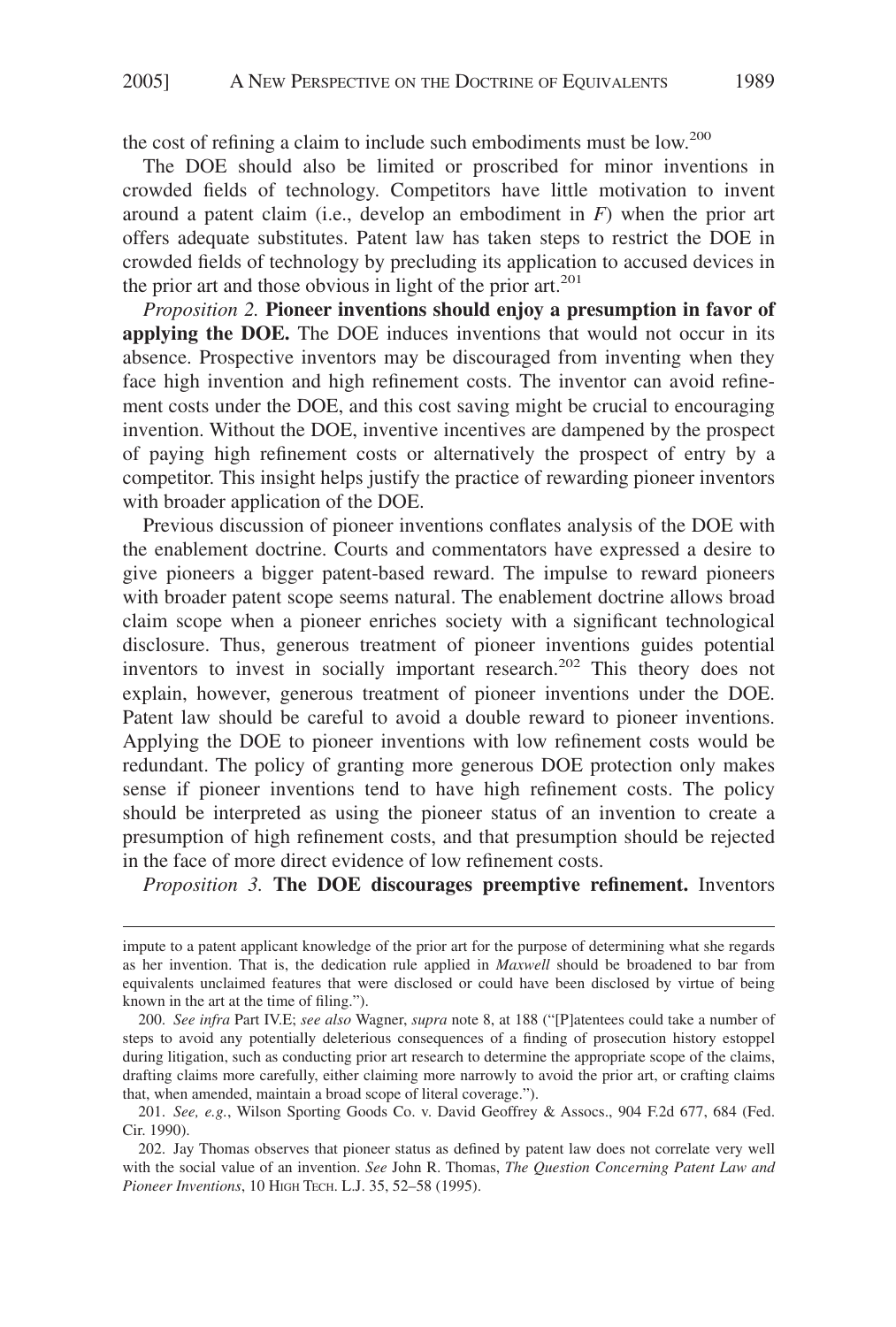operating in a regime without the DOE have rights only over the embodiments they literally claim. They can only gain rights over the embodiments in  $F$  if they invest in refinement. We apply the label preemptive refinement when the inventor does not profit directly from claiming *F*, but indirectly profits by excluding a potential competitor.<sup>203</sup> Preemptive refinement has no direct value to the inventor and thus will not occur under the DOE.

The social welfare effects of preemptive refinement are mixed, thus it is difficult to draw clear policy prescriptions. Social welfare is harmed because preemptive refinement causes profit to fall as refinement costs are expended.<sup>204</sup> But the refinement discouraged by the DOE can be socially desirable even though it is unprofitable. It may be socially desirable if the increase in consumer surplus more than offsets the decline in profit. Refinement is most likely to be socially desirable when *E* and *F* are relatively differentiated, and refinement costs are low. When *E* and *F* are relatively differentiated, consumers who have a strong preference for *F* enjoy the benefit of refinement. If the two embodiments are close substitutes, then refinement is a social as well as a private loss. There is no social benefit from forcing an inventor to refine essentially redundant technology.<sup>205</sup>

*Proposition 4.* **No DOE encourages imitation.** Imitation never occurs under the DOE in our model. The no DOE regime offers potential social gains because it encourages imitation. High refinement costs make preemptive refinement unprofitable. Without the DOE competitors can imitate the patent if the inventor's refinement cost stops her from refining preemptively. The social gains flow from access to both embodiments, and also from competition between the inventor and competitor which drives down the price and increases the diffusion of the invention. $206$ 

<sup>203.</sup> We choose the term preemptive refinement to stress the similarity to the economic literature on preemptive invention. *See* JEAN TIROLE, THE THEORY OF INDUSTRIAL ORGANIZATION 350–52, 393 (1988). Preemption is possible in our model because the potential competitor chooses to avoid a narrow literal claim of *E* by choosing an embodiment in a clearly specified set *F*. The patentee can refine and claim all the embodiments in  $F$ , and preempt the potential competitor who has no other avoidance strategy available. In a more general model, there could be variegated avoidance strategies, some that are cheap and others that are costly. In such a world, an attempt to preempt the cheap avoidance strategies by claiming the relevant embodiments (presumably at a low refinement cost), would be met with a shift by the competitor to a more costly avoidance strategy (assuming the patentee finds further refinement unprofitable). Doug Lichtman makes a similar argument. *See* Lichtman, *supra* note 27, at 177. He uses the label "arms race" for his argument. We prefer "preemption" because "arms race" suggests a dynamic process that many commentators have observed in trade secret and software copyright protection settings but does not apply in the patent settings we have in mind.

<sup>204.</sup> In this model the incentive to invent is always adequate in the PREEMPTIVE REFINEMENT region, but in a more general model the incentive would suffer.

<sup>205.</sup> Inventors are likely to spend more refining claims to inventions they believe are more valuable. Hence the social cost of preemptive refinement may be greater for more valuable inventions. On the other hand, if inventors are poorly informed about the value of an invention at the time of patent application, they might spend relatively little on preemptive refinement. Thus, evidence that inventors have a good idea about which patents are most valuable, works in favor of a stronger DOE.

<sup>206.</sup> Those benefits are offset by the cost of refinement and the loss of innovative incentive attributable to the decline in the inventor's profit.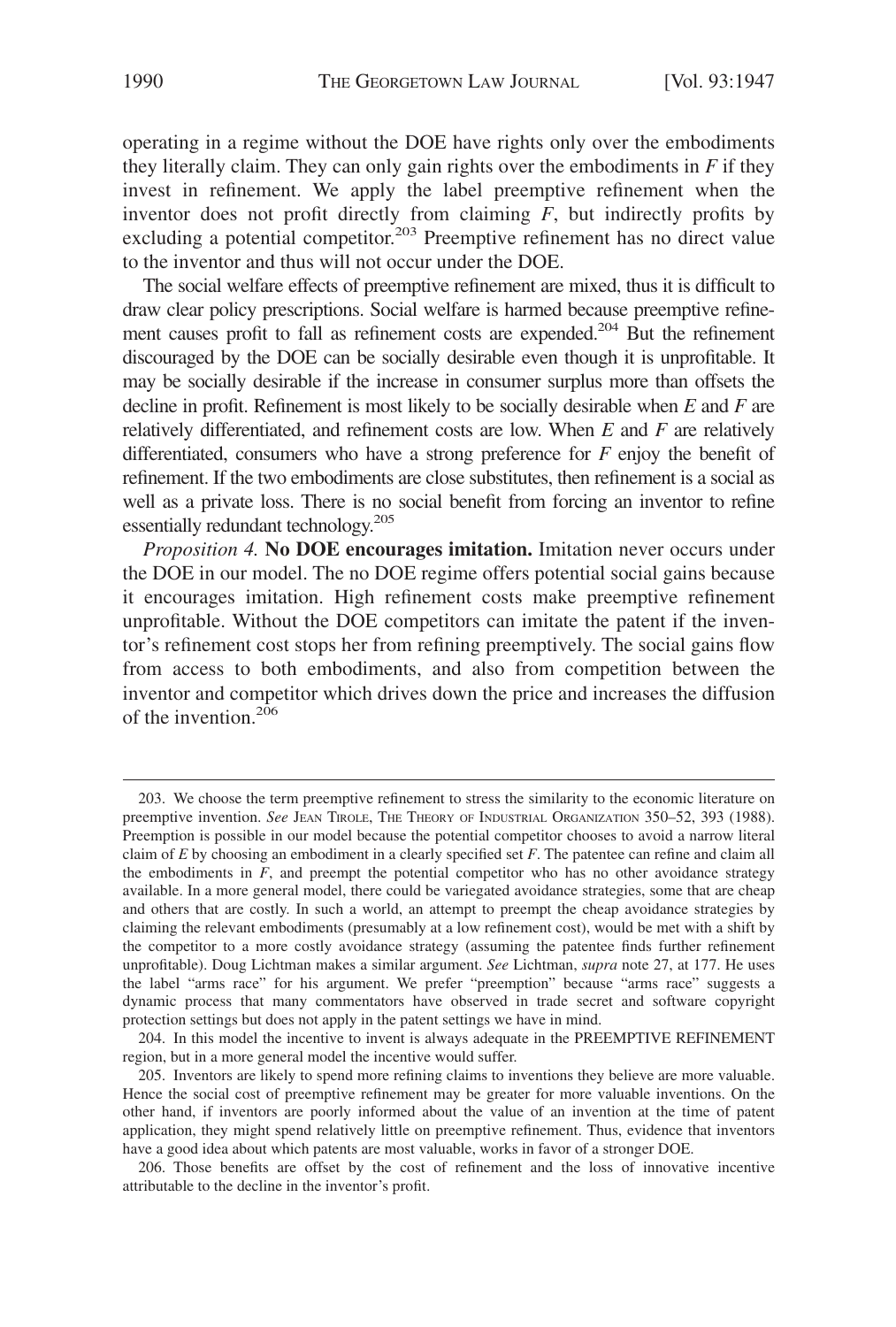Critics of the DOE emphasize the competitive and innovative benefits associated with inventing around patents. Those benefits are real, but they can be exaggerated. Notice that curtailing the DOE may result in preemptive refinement by the inventor rather than competitive imitation. Gains from competition are lost if preemptive refinement occurs rather than imitation. Also notice that imitation by the competitor is limited in our model to cases in which the cost of invention is relatively low and the inventor's cost of refinement is relatively high. Now if the competitor's cost of development is also high, then the competitor will not pose a credible threat of entry. Thus, inventing around a patent depends on the competitor having a low development cost while the inventor has a high cost of refinement.<sup>207</sup> Certain factors make such asymmetry plausible. The inventor might lack some expertise or asset held by the competitor that helps with development and refinement. No DOE is probably better in this case, but maybe not if the technologies are close substitutes or if the inventor could contract with the competitor for development services.

The social welfare case for imitation is strongest when the defendant develops an embodiment in  $F$  that improves on the technology in  $E^{208}$  Merges and Nelson write approvingly about courts who highlight technical advances in the accused device as a way of limiting the scope of the DOE.<sup>209</sup> This policy preference can be implemented when judges rule as a matter of law that an improved device does not satisfy the test of equivalency.<sup>210</sup> Regardless of whether the defendant is found to infringe, the possibility of patenting the improvement remains as a source of incentive for improvers.<sup>211</sup>

#### B. TWO PERIOD EXTENSION

We extend the basic model by adding a second period to the development and refinement process. As before, in the first period, the inventor enjoys an opportunity to refine the technology before the potential entrant has a chance to

<sup>207.</sup> Imitation is unlikely in a scenario with  $x = y$ . Preemption is the norm in this case because the inventor protects  $M<sub>1</sub> - D$  by investing *x*, while the entrant is trying to capture *D* with an investment of *y*. Normally,  $M_1 - D$  is bigger than *D*, if  $x = y$  we should expect preemption.

<sup>208.</sup> Imitators often choose an inferior version of an invention to escape literal infringement. Possibly, the accused process in *Warner-Jenkinson* illustrates this tendency. The defendant's process operated at a lower pH, which might have been inferior because of problems with foaming. *See* Warner-Jenkinson Co. v. Hilton Davis Chem. Co., 520 U.S. 17, 22 n.2 (1997). The DOE has a positive effect when it blocks deployment of an inferior technology, but the doctrine should not displace low cost refinement efforts by inventors who can easily claim inferior versions of their technology. Furthermore, an ideal policy also considers the benefits from ex post competition.

<sup>209.</sup> Merges & Nelson, *supra* note 73, at 854–60.

<sup>210.</sup> *Id.* at 857 (suggesting *Texas Instruments* as an example).

<sup>211.</sup> An improvement patent is valuable even if the imitator is infringing, because the owner of the earlier patent cannot practice the improvement without permission from the improver. The improver can profit by licensing or cross-licensing the first patent owner. The difficult policy question is whether the incentive provided by an improvement patent is adequate. *See* Merges & Nelson, *supra* note 73; Suzanne Scotchmer, *Standing on the Shoulders of Giants: Cumulative Research and the Patent Law*, 5 J. ECON. PERSP. 29 (1991).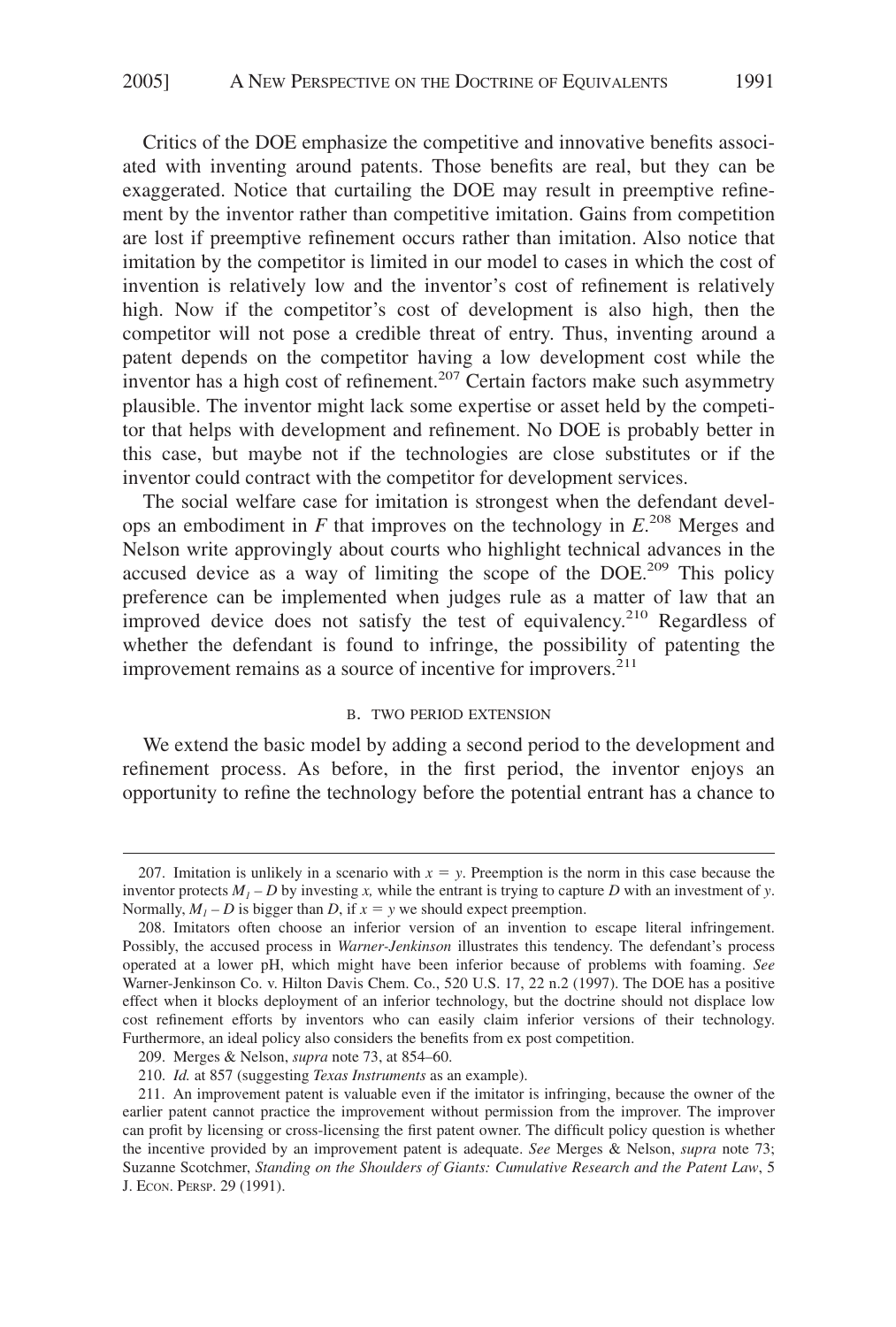imitate. In the second period, the two firms have a simultaneous chance to develop the technology with the possibility of lower development costs in the second period. What does the greater complication buy us? Originally we discussed the question of whether refinement was socially desirable—now we can ask the additional questions: who should refine and when? The extended model allows us to contribute to the debate about whether patent law should encourage centralized or decentralized development of technology. And it allows us to discuss the important policy question of whether the DOE should apply to later-developed technology.

Two related insights emerge from the two period model. First, the DOE encourages orderly development of an invention, which brings social benefits first recognized by Kitch.<sup>212</sup> Kitch's prospect theory of patents favors broad patent scope because it discourages premature and redundant development of an invention by competitors.<sup>213</sup> Second, the benefits of centralized control are smallest when the nature of development and the identity of the most efficient developer is uncertain.<sup>214</sup> In such cases the central control facilitated by the DOE causes social harm, which leads us to oppose application of the DOE to unforeseeable later-developed technology.

*Proposition 5.* **The DOE encourages orderly development.** The DOE protects the inventor from entry and allows the inventor to defer refinement to a later date when the costs of refinement are lower. Furthermore, the entry barrier created by the DOE promotes licensing designed to assist the inventor develop an invention. The inventor may wish to contract for development of the invention by a competitor with lower costs. Absent the DOE the inventor loses the option of deferred refinement. The inventor has a natural lead-time advantage applicable to first period refinement. That advantage disappears in later periods. If there is no DOE, then the inventor must preempt in the first period, if at all. The DOE is socially desirable if it mitigates the harm arising because the inventor spends a lot of money refining inferior technologies. Notice the asymmetry here—when there is no DOE an imitator has to find only one desirable, unclaimed embodiment, but the inventor must claim them all.

*Proposition 6.* **The DOE should** *not* **apply to unforeseeable laterdeveloped technology.** The appeal of fairness-based intuitions explains why courts and commentators strongly favor application of the DOE to laterdeveloped technology. Later-developed technology cases involve defendants who avoid literal infringement by substituting an equivalent that did not exist at the time the claims were drafted. For example, the DOE has been applied in several cases to counteract the unforeseen effects of invention of the personal

<sup>212.</sup> *See* Edmund Kitch, *The Nature and Function of the Patent System*, 20 J. L. & ECON. 265 (1977).

<sup>213.</sup> *Id.* at 276–77; *cf.* TIROLE, *supra* note 203, at 402–03.

<sup>214.</sup> *See* Merges & Nelson, *supra* note 73; Roberto Mazzoleni & Richard R. Nelson, *The Benefits and Costs of Strong Patent Protection: A Contribution to the Current Debate*, 27 RES. POL'Y 273 (1998).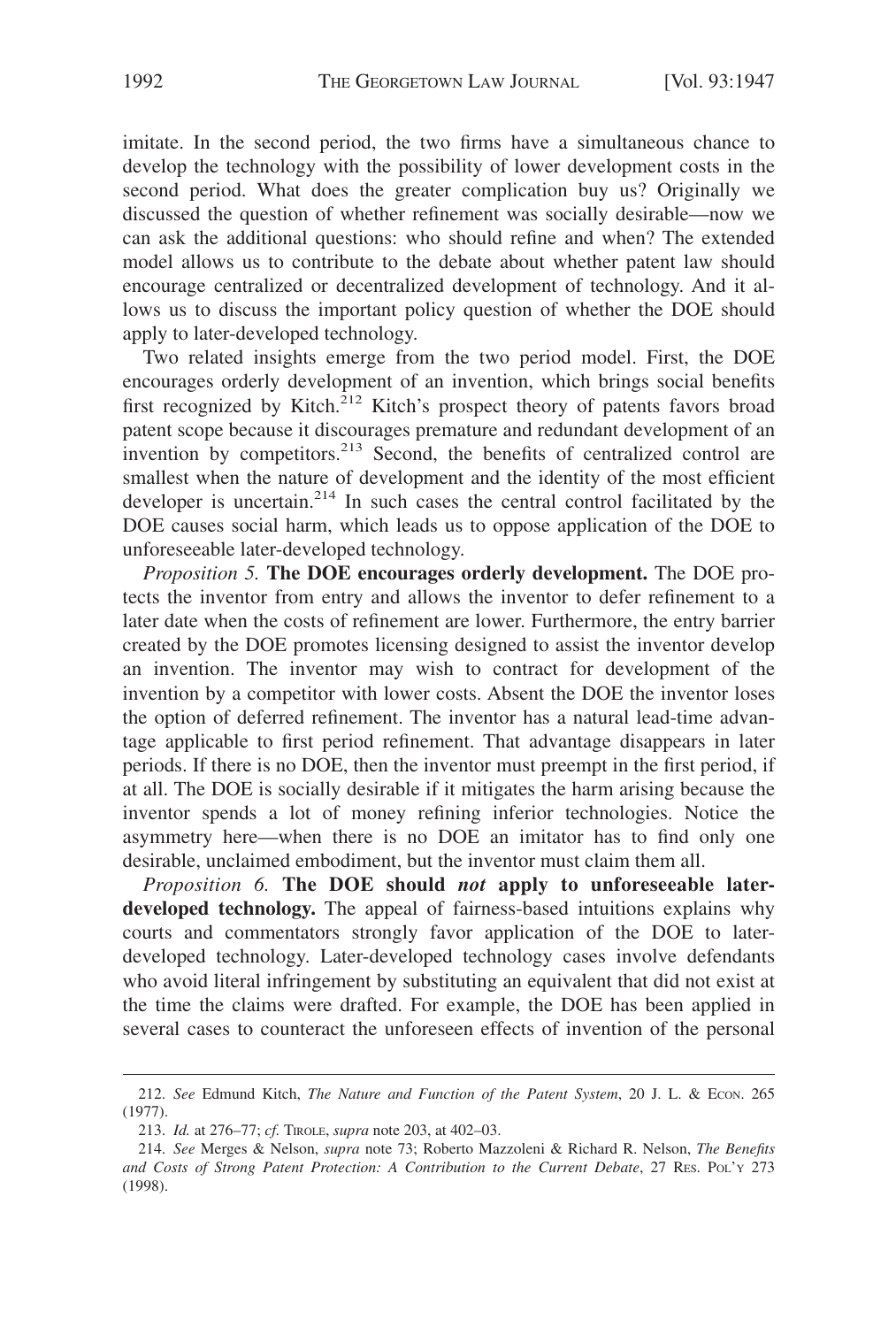computer. Courts and commentators usually contend it is unfair to sacrifice claim scope on account of surprising and unforeseen technological developments. Our refinement theory suggests the opposite policy is efficient.

The DOE should not apply to unforeseeable later-developed technology because the benefit of centralized development is low, the cost of preemptive refinement is low, the loss of incentive to invent is low, and the ex post gain from imitation is high. Centralized development loses its value because the inventor cannot coordinate development along a pathway that depends upon unforeseen technology. Likewise, in the absence of the DOE, the inventor does not waste resources trying to preempt an unforeseeable strategy of imitation. Since entry is unforeseen and does not occur until the second period, the effect on the incentive to invent is muted. Therefore, society, not the inventor, should enjoy the windfall associated with the unforeseen development of an equivalent technology.

#### C. ADDITIONAL CONSIDERATIONS

Like any economic model, the model developed in this Article suppresses important features of the environment. In this section we present our conjectures about how the model would be affected by relaxing various assumptions. For example, we assumed that there was a single potential competitor. Suppose instead, a number of firms could enter the market and possibly develop an embodiment in *F*. This change would increase the motivation of the inventor to engage in preemptive refinement as described in Proposition 3. Preemptive refinement becomes more appealing in a regime without the DOE because competition from multiple imitators drives profit below the duopoly profit level.<sup>215</sup> This observation suggests the social value of the DOE is higher in a market with multiple potential competitors.

In contrast, if we relax the assumption that only one firm is capable of creating the invention, then the social value of the DOE is probably lower. A race to get a patent amplifies the incentive effect of a patent. Proposition 2 suggests the DOE creates social value because it induces inventors to make inventions with relatively high invention and high refinement costs they would not make absent the DOE. The incentive boost from the DOE is less needed (from a social perspective) when potential inventors feel pressure to move quickly to outrace their rivals.<sup>216</sup>

The model could also be generalized to address trade secret protection. Clearly, weakening the DOE increases the incentive to choose trade secret

<sup>215.</sup> Furthermore, when there are multiple potential competitors with different development costs, the credibility of entry as discussed in Proposition 1 is greater, in other words, as more competitors appear, the probability grows that  $D \geq y$  for at least one of them.

<sup>216.</sup> Actually, this statement holds in a more realistic model with stochastic research. In our model with deterministic research, if the sum of refinement and invention costs exceeds the value of a patent when there is only one potential inventor, then it will certainly hold when there is more than one potential inventor.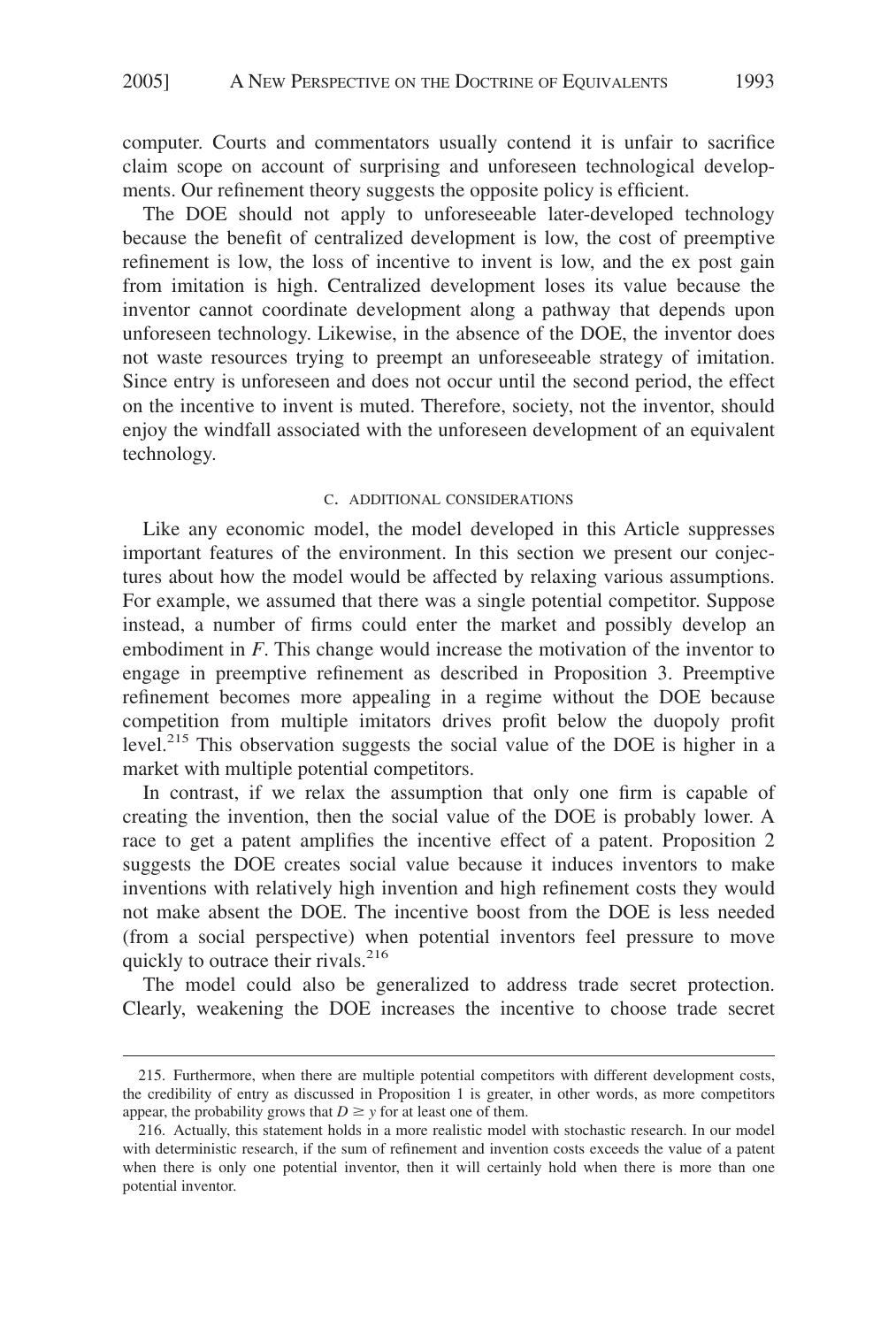rather than patent protection. In particular, trade secret protection gives inventors in a no DOE regime a chance to avoid high refinement costs. Consequently, instead of imitation as described in Proposition 4, the outcome could be trade secret protection with attendant social losses from lack of disclosure and greater difficulty contracting for technology transfer.

There are two other features we would like to consider, but they pose tractability problems too great for us to handle in this Article. First, uncertainty and private information should play a role in the model. The notice function of claim language matters because of uncertainty and private information. Critics of the DOE contend the uncertainty created by the doctrine makes litigation more likely and licensing less likely. Unfortunately, our model cannot evaluate these concerns directly. Second, it would be interesting to add cumulative innovation to the model. Merges and Nelson argue that the DOE must be calibrated to promote optimal improvement as well as early stage invention.<sup>217</sup>

#### IV. POLICY APPLICATIONS

#### A. REISSUE PROCEEDINGS

Inventors can broaden patent claims through a reissue proceeding at the Patent Office during the first two years after a patent grant.<sup>218</sup> Patent law offers little to explain why the DOE is necessary given reissue serves as a means of expanding claim scope.<sup>219</sup> The dissenters in *Graver Tank* concluded that patentees should be encouraged to invoke the reissue proceeding more often and use the DOE sparingly,<sup>220</sup> but experience has proven otherwise. Indeed, the reissue proceeding, for all practical purposes, is in a state of desuetude.<sup>221</sup> When presented with the question of whether the DOE was in conflict with the statutory reissue mechanism, the Supreme Court either ignored the argument or expressly refused to address it; $^{222}$  and, to our knowledge, the Federal Circuit

<sup>217.</sup> *See* Merges & Nelson, *supra* note 73, at 882.

<sup>218.</sup> *See* text accompanying notes 108–11.

<sup>219.</sup> S*ee* Janicke, *supra* note 107, at 42 ("Courts and practitioners are told that 'the claims define the invention,' and that if a patentee has made a mistake and written the claims too narrowly or too broadly, corrective procedures are available [through a reissue proceeding]. At the same time, however, they are told that 'insubstantial' changes do not warrant going through the trouble of reissue and can be, in effect, corrected in litigation by asserting the doctrine of equivalents . . . ."). In fact, as noted above, there is significant anecdotal evidence suggesting that prosecutors viewed the DOE as a safety net for prosecutorial mistakes. *See* Adelman & Francione, *supra* note 5, at 711*.*

<sup>220.</sup> *See* Graver Tank & Mfg. Co. v. Linde Air Prods. Co., 339 U.S. 605, 612–19 (1950) (Black, J., dissenting).

<sup>221.</sup> In 2001, although 166,000 patents issued, only 480 reissue patents were granted by the Patent Office. U.S. Patent Statistics, http://www.uspto.gov/web/offices/ac/ido/oeip/taf/us\_stat.pdf (last visited Oct. 16, 2005).

<sup>222.</sup> In *Graver Tank*, the majority did not address the issue despite the dissent's vigorous contention that the common law DOE is improperly supplanting the role of reissue as set forth by Congress. *See Graver Tank*, 339 U.S. at 612–19 (Black, J., dissenting). And in *Warner-Jenkinson*, the Court expressly refused to consider the issue, noting that the argument was made in *Graver Tank* and "failed to command a majority." Warner-Jenkinson Co. v. Hilton Davis Chem. Co., 520 U.S. 17, 26 (1997).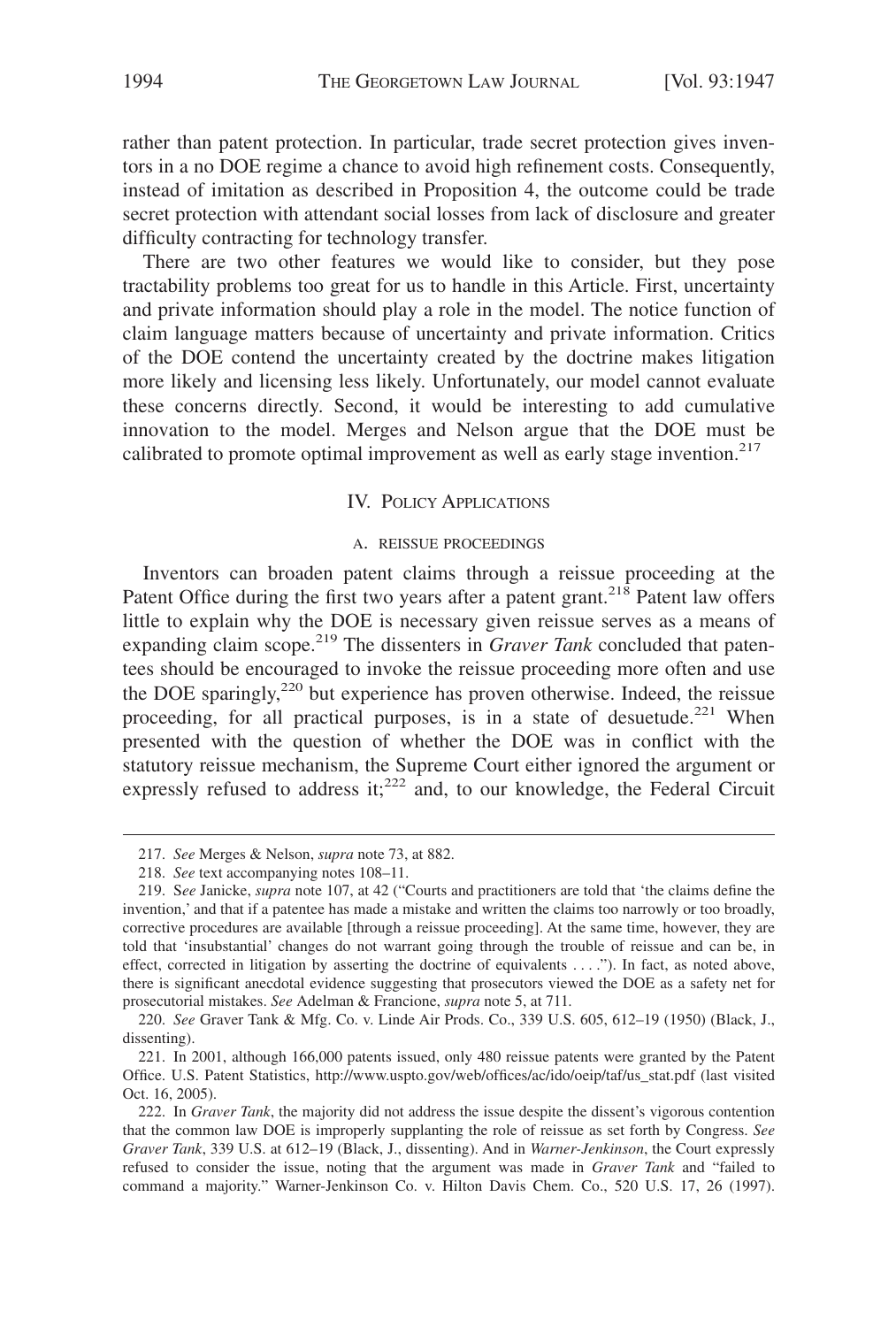has not attended to the issue.

Within the current patent regime, the DOE offers inventors several advantages over reissue proceedings, but at a potentially high price from a social welfare perspective. Reissue also has advantages for the inventor—it is a relatively inexpensive, ex parte proceeding that allows for claim broadening; but it is more socially attractive than the DOE. The main disadvantages to the inventor are what also make reissue an attractive alternative to the DOE, namely the statutory limit of two years on new claims that broaden the scope of protection<sup>223</sup> and the doctrine of intervening rights.<sup>224</sup> This doctrine mitigates potential problems related to notice that could arise when claims are broadened post-issuance by excusing competitors who start to practice a technology before the reissue patent is granted (i.e., before notice), such that the technology is outside of the original claims, but covered by a reissue claim.225 Thus, reissue has much to recommend it. As Justice Black wrote in his *Graver Tank* dissent, reissue "adequately protects patentees from 'fraud,' 'piracy,' and 'stealing,'" [while] "also protect[ing] businessmen from retroactive infringement suits and judicial expansion of a monopoly sphere beyond that which a patent expressly authorizes."226

Plausibly, one could argue for abolition of the  $DOE<sub>1</sub><sup>227</sup>$  but we think there is a socially valuable role for both reissues and the DOE. In many cases, experience commercializing a technology reveals mistakes in the patent and reduces the cost of enumerating embodiments enabled by the invention. The two-year window allows further claim refinement via reissue after the costs of refinement have fallen, and the intervening rights doctrine assures that notice costs are not too great. For pioneer inventions, which are often commercialized more slowly, the DOE may be socially desirable because it avoids high-cost refinement that might otherwise occur.<sup>228</sup> Likewise, the DOE may be preferable when the invention is in a field that is changing rapidly in a way that creates high refinement costs because of the high cost of predicting imitative strategies that might be used by competitors.

224. *See* 35 U.S.C. § 252 (2000) (setting forth intervening use rights).

226. *See Graver*, 339 U.S. at 615 (Black, J., dissenting).

Relatedly, there was also a separation of power issue that was asserted by the dissent in *Graver*, 339 U.S. at 616 (Black, J., dissenting), but the issue was ignored by the majority. This issue relates to whether an Article III court's decision to broaden the scope of a patent is inconsistent with the primacy of the PTO in issuing patents.

<sup>223.</sup> *See* 35 U.S.C. § 251 (2000) ("No reissued patent shall be granted enlarging the scope of the claims of the original patent unless applied for within two years from the grant of the original patent.").

<sup>225.</sup> *See* Seattle Box Co. v. Indus. Crating & Packaging Inc*.*, 731 F.2d 818 (Fed. Cir. 1984); Seattle Box Co. v. Indus. Crating & Packaging Inc*.*, 756 F.2d 1574 (Fed. Cir. 1985).

<sup>227.</sup> *See, e.g.*, Joshua D. Sarnoff, *Abolishing the Doctrine of Equivalents and Claiming the Future After* Festo, 19 BERKELEY TECH. L.J. 1157 (2004).

<sup>228.</sup> A full exploration of the proper role of reissue proceedings in relation to the DOE would analyze the proper time limit on broadening reissues, and whether the notice based constraints on the two doctrines should be harmonized. In addition, one should pay attention to the procedural differences between the two schemes.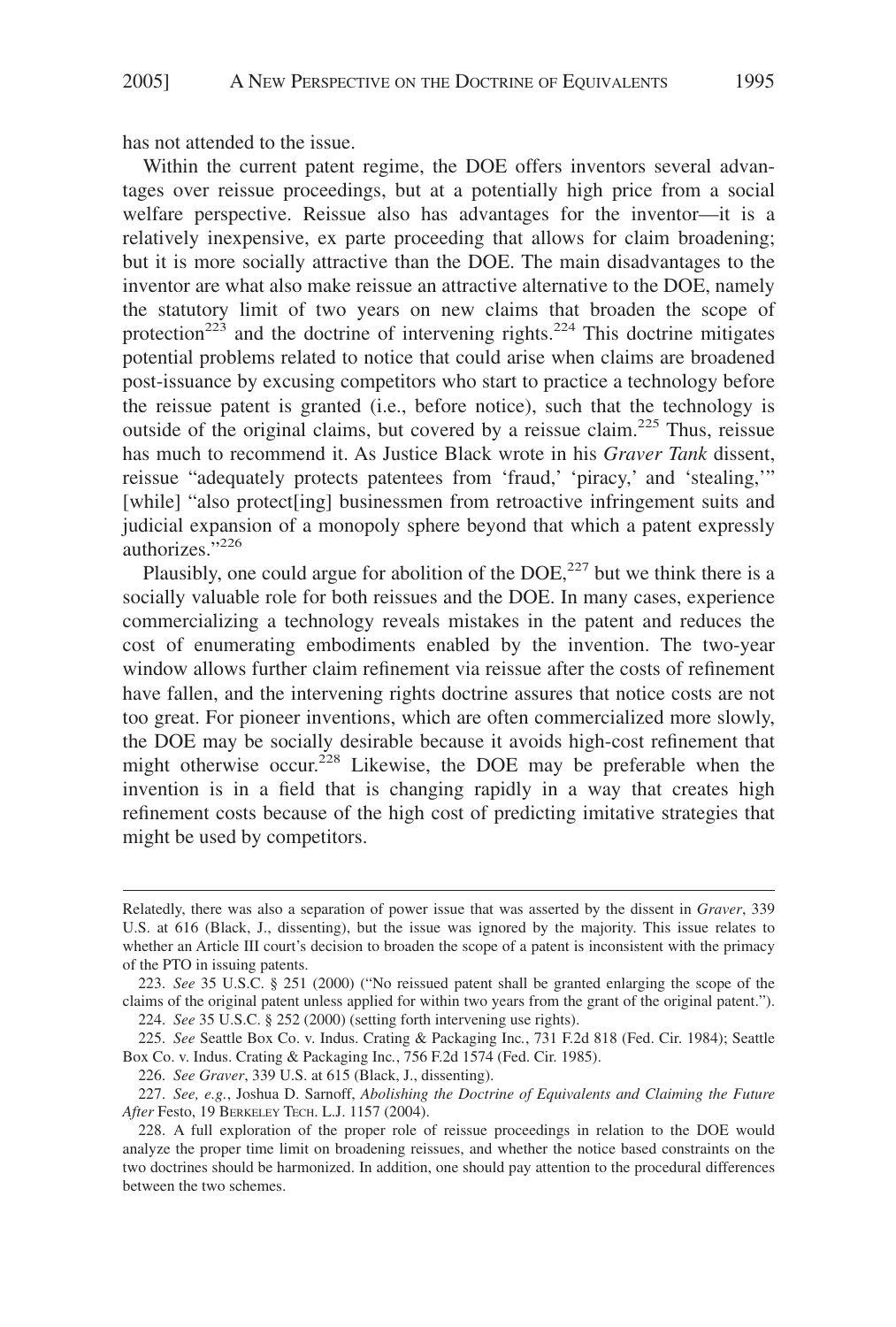#### B. LATER-DEVELOPED TECHNOLOGY

The DOE allows patent scope to grow over time as technology advances. In particular, patent owners exert control over products and processes that incorporate technology developed after the patent issues, and thus do not literally infringe. Expansion of scope is possible because equivalents are evaluated at the time of infringement, not the time of invention, filing, or issuance.<sup>229</sup>

The possibility that competitors could skirt literal claim language by making a minor modification based on later-developed technology generates ardent support for the DOE.<sup>230</sup> The leading case on this issue is *Hughes Aircraft Co. v.* 

230. For example, the *Warner-Jenkinson* Court cited a portion of the United States amicus brief in its discussion of prosecution history estoppel. *Warner-Jenksnson*, 520 U.S. at 31. The amicus brief, in the cited portion, contains, in a footnote, an argument, and an example concerning later-developed equivalents:

<sup>229.</sup> *See* Warner-Jenkinson Co. v. Hilton Davis Chem. Co., 520 U.S. 17, 37 (1997) ("Insofar as the question under the doctrine of equivalents is whether an accused element is equivalent to claimed element, the proper time for evaluating equivalency—and thus knowledge of interchangeability between elements—is at the time of infringement, not at the time the patent was issued."). The policy underlying measuring DOE infringement at time of infringement is that because of the cumulative and unforeseeable nature of complex and ramified technologies, the patentee has opened doors for subsequent inventors, doors that perhaps were not foreseeable at the time the patentee filed for a patent, yet was eventually made possible because of the patentee's patent disclosure. In other words, the patentee is not required to predict all future developments that enable the practice of his invention in substantially the same way. *See* Pennwalt Corp. v. Durand-Wayland, Inc., 833 F.2d 931, 941 n.4 (Fed. Cir. 1987) ("It is clear that an equivalent can be found in technology known at the time of the invention, as well as in subsequently developed technology."); Chiuminatta Concrete Concepts, Inc. v. Cardinal Indus., Inc., 145 F.3d 1303, 1310 (Fed. Cir. 1998) ("The doctrine of equivalents is necessary because one cannot predict the future. Due to technological advances, a variant of an invention may be developed after the patent is granted, and that variant may constitute so insubstantial a change from what is claimed in the patent that it should be held to be an infringement. Such a variant, based on after-developed technology, could not have been disclosed in the patent."); Janis, *supra* note 143, at 277 (claim language can expand over time and should be interpreted in light of evolving technology).

Of course, when an accused equivalent (meeting the objective standard of insubstantiality) could not have been known because it was developed or discovered only after the patent issued, the case for application of the doctrine of equivalents becomes especially clear. For example, a claim to a chemical composition might include an inactive filler as a minor, unimportant ingredient. After the patent issues, a competitor of the patentee might manufacture a composition exactly as claimed but use a different, inactive filler, unknown in the art at the time the patent application was filed, that performs exactly as those literally covered by the claim. Such a substitution, once it became available, might be known to persons of skill in the relevant art to be interchangeable with the claimed filler, and yet it would not have been possible to include the accused element in the patent because it did not exist at the time of issue.

Brief for the United States as Amicus Curiae 23 n.7, Warner-Jenkinson Co. v. Hilton Davis Chem. Co., 520 U.S. 17, 37 (1997) (No. 95-728), 1996 WL 172221; *see also* Conigliaro et al., *supra* note 116, at 1064 ("The application of the *Festo* rule to later-developed technology is particularly disturbing, since in all likelihood the patentee had no intention of giving up ground that did not even exist at the time the amendment was made."). Certain judges and commentators believe that later-developed technology is the only context justifying application of the DOE. *See* Festo Corp. v. Shoketsu Kinzoku Kogyo Kabushiki Co., 344 F.3d 1359, 1374 (Fed. Cir. 2003) (Rader J., concurring) ("The principle of foreseeability ... focuses on the correct inquiries to preserve expectations for patent holders."); Phillips, *supra* note 199, at 180–81 ("[T]he doctrine of equivalents should be barred from reaching all but later arising equivalents.").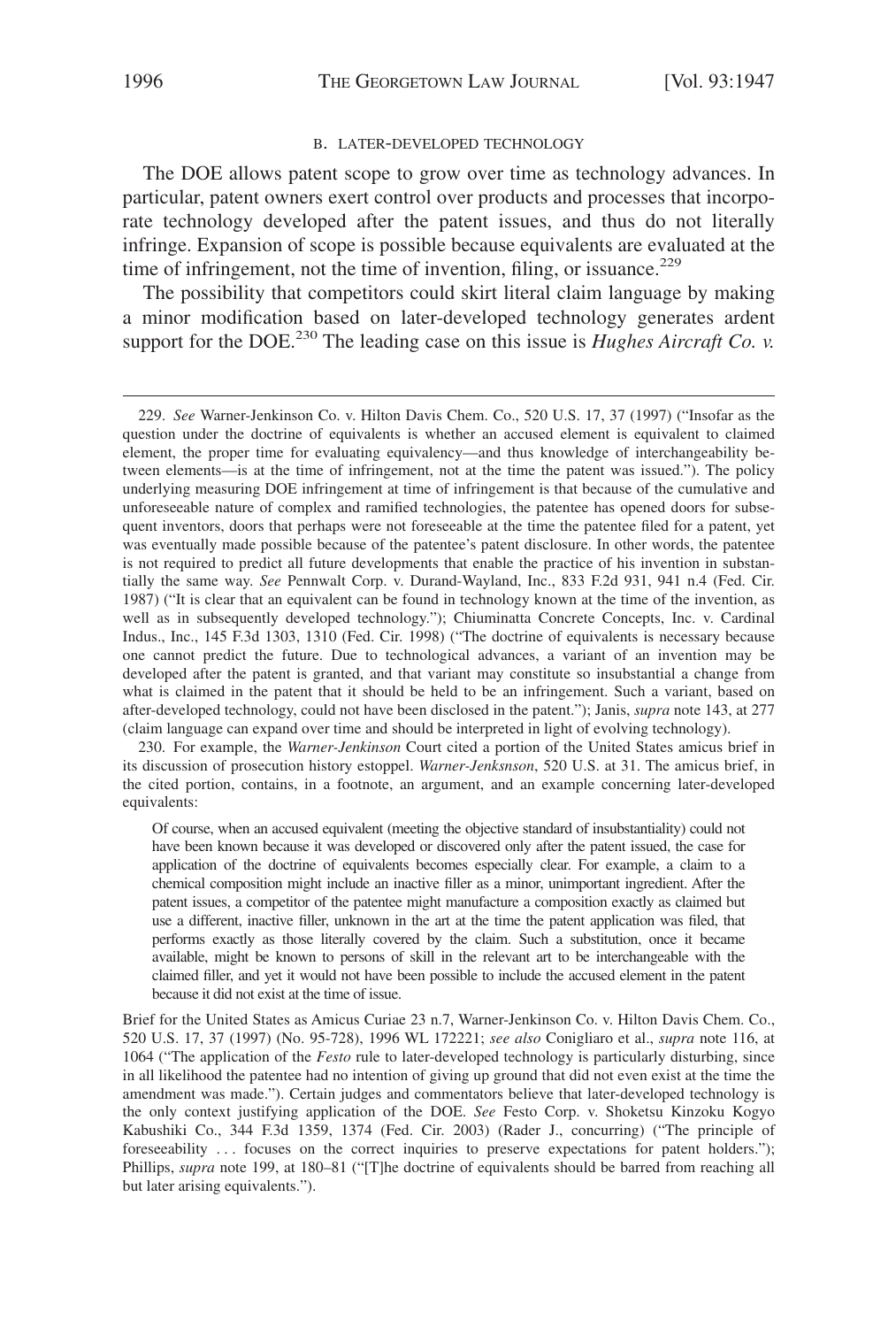United States.<sup>231</sup> As discussed earlier,<sup>232</sup> *Hughes* involved an invention that controlled the position of a satellite in space. The patented invention required a ground-based computer to perform certain computations. Technology advanced after the patent issued, the defendant installed micro-electronic components on-board the satellite, and thereby rendered certain ground-based computing unnecessary. The fairness theory favors the DOE in cases like *Hughes* as a means to justly reward the inventor.<sup>233</sup> The friction theory favors the DOE because the patent applicant could not predict developments in microelectronics and draft claim language to cover an unknown equivalent.<sup>234</sup>

We believe the rationale offered by *Hughes* is faulty, and generally patent law's treatment of foreseeability is misguided. Courts mistakenly favor the patentee most strongly when the technology is least foreseeable. But unforeseeable technological developments do not justify application of the DOE, because the doctrine will not save refinement costs or significantly improve the incentive to invent in such cases. $^{235}$  A patent applicant will not waste time refining claims to cover equivalents she cannot foresee. The DOE provides a social benefit when it diminishes the incentive for an inventor to invest in socially wasteful claim refinement. For instance, a patent applicant who could never imagine the use of graphite or lighter weight materials in tennis rackets will not waste resources refining a claim to cover it. But a patent applicant who understands that tennis racket composition is trending toward lighter, yet to be developed materials, should not find it too difficult to write a claim that will cover graphite, for instance.<sup>236</sup> The cost of this sort of refinement seems low, and it does not depend on whether a *specific* graphite or light weight composition was foreseeable; rather, the important factor is a general, yet clear, appreciation of industry and technology trends. In these cases, the DOE provides little social benefit. The troubling case is the intermediate one where the applicant has a vague sense of these trends, then absent the DOE, the applicant could expend

*Id.*

<sup>231. 717</sup> F.2d 1351 (Fed. Cir. 1983). The courts struggled with this case for over twenty years and finally found infringement under the DOE.

<sup>232.</sup> *See supra* text accompanying notes 151–54.

<sup>233.</sup> *Hughes Aircraft*, 717 F.2d at 1365.

Advanced computers and digital communications techniques developed since Williams permit doing on-board a *part* of what Williams taught as done on the ground. As one of our predecessor courts, the Court of Claims, has thrice made clear, that partial variation in technique, an embellishment made possible by post-Williams technology, does not allow the accused spacecraft to escape the "web of infringement."

<sup>234.</sup> *See id.* at 1362 (stating a patent applicant "is not required to predict all future developments which enable the practice of his invention in substantially the same way"). It is far from certain that Hughes could not have drafted claims literally covering on-board computers. *See supra* notes 153–154.

<sup>235.</sup> Cohen and Lemley argue that the DOE is too generous when applied to later-developed software technology because the rapid pace of software innovation means a pioneer may control several generations of subsequent technology. *See* Julie E. Cohen & Mark A. Lemley, *Patent Scope and Innovation in the Software Industry*, 89 CAL. L. REV. 1, 46 (2001).

<sup>236.</sup> *See supra* Part II.B.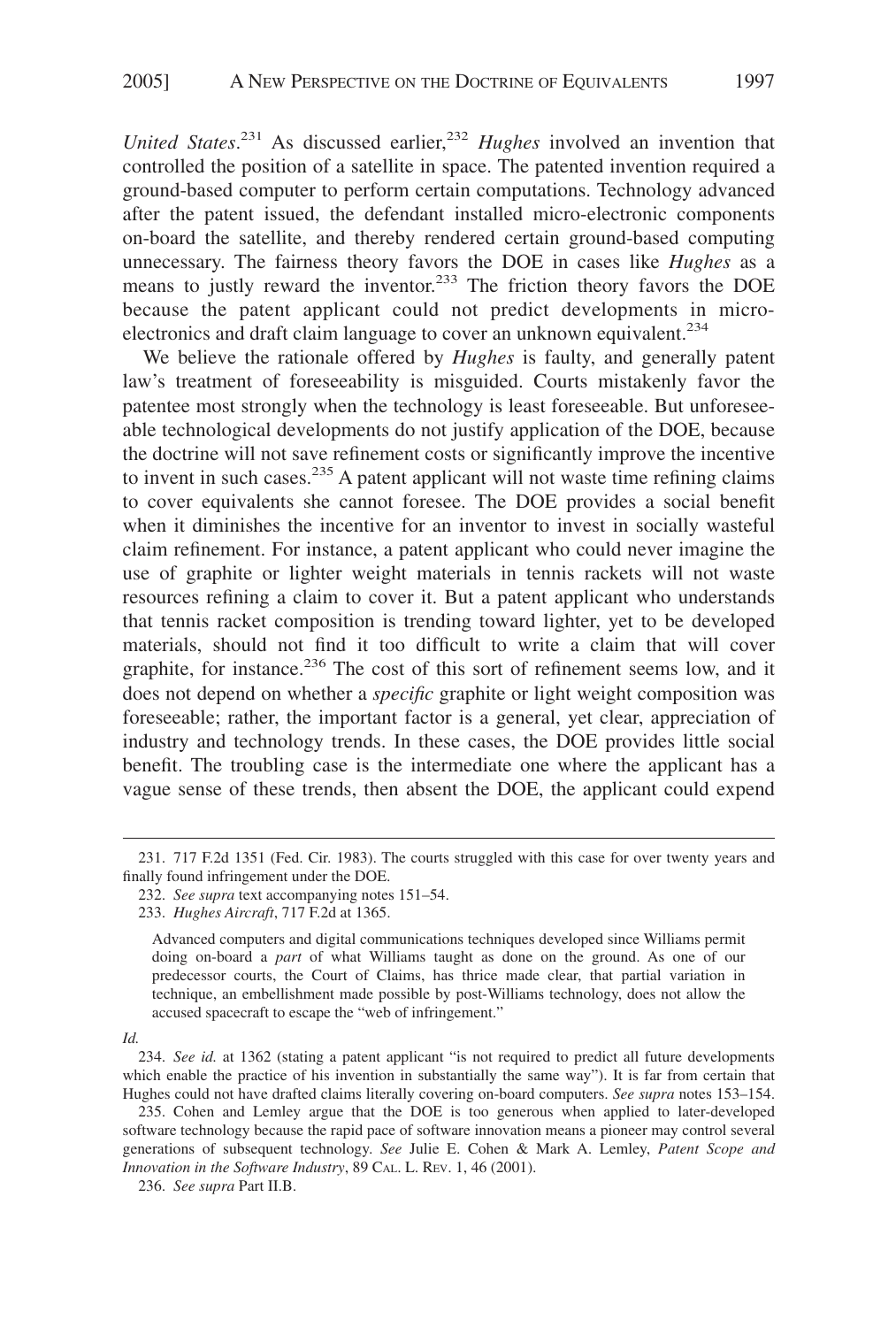significant effort refining her claims to cover potential technological developments. The DOE provides the greatest refinement cost savings in this intermediate case, one with genuine but poorly understood trends.

Our second example, motivated by the fact pattern in *Hughes*, applies our analysis to a case in which later-developed technology allows a single component to perform the function previously performed by separate components. Suppose later developed technology allows the alleged infringer to perform multiple functions with a single structure, in particular, suppose an invention combines components *a*, *b*, and *c*, which perform three separate functions. Also, suppose the claim describes  $a, b$ , and  $c$ , as three separate claim limitations. Finally, suppose technology advances so that the two functions accomplished by *b* and *c* can now be accomplished using *d*. An alleged infringer who combines *a* and *d* might successfully argue that his technology does not read on the limitations associated with *b* and *c*. Then, because of the all-elements rule, there is no infringement literally or under the DOE. Thus, the all-elements rule induces patent applicants to visualize advances in technology like *d*; refine their claims to reduce the number of limitations; and craft the limitations so that they cover *d* and similar substitutions. Our earlier discussion of *Hughes* suggests the applicant in that case could have written claims broad enough to cover the accused satellite even without knowing the details of how computer technology would evolve.<sup>237</sup> Once again, proper application of the DOE requires evaluation of the refinement costs that likely would be spent to claim *d.* Courts have discretion when applying the all-elements rule to favor patentees when expected refinement costs are large and favor alleged infringers otherwise.<sup>238</sup>

Besides refinement cost savings, DOE policy must also be sensitive to inventor profit and the incentive to invent. No doubt, restricting the DOE will reduce incentives to some degree, but this hazard is probably overstated. First, notice that when an inventor foresees a high probability of a particular future substitute, the cost of claiming that substitute is probably low. Second, an inventor's incentive is not harmed much when, ex post, she is denied patent scope over technology that she did not foresee ex ante. The real incentive problem arises if an inventor believes there are many remote possible substitutes and the aggregate probability of some later developed substitute appearing is high.<sup>239</sup> There is no statistical evidence suggesting this is a serious problem, and our impression from the case law and the history of technology is that few inventors have much to fear.

<sup>237.</sup> *See supra* text accompanying notes 153–54.

<sup>238.</sup> The Federal Circuit held that claim limitations are not necessarily vitiated when multiple claim limitations are combined into a single element in the accused device as long as the differences remain insubstantial. *See* Eagle Comtronics, Inc. v. Arrow Commc'n Labs., Inc., 305 F.3d 1303, 1317 (Fed. Cir. 2002). For more discussion of the flexibility inherent in the all-elements rule, see *infra* text accompanying notes 248–57.

<sup>239.</sup> It is also possible that incentives are seriously eroded by refinement efforts designed to capture later developed technology.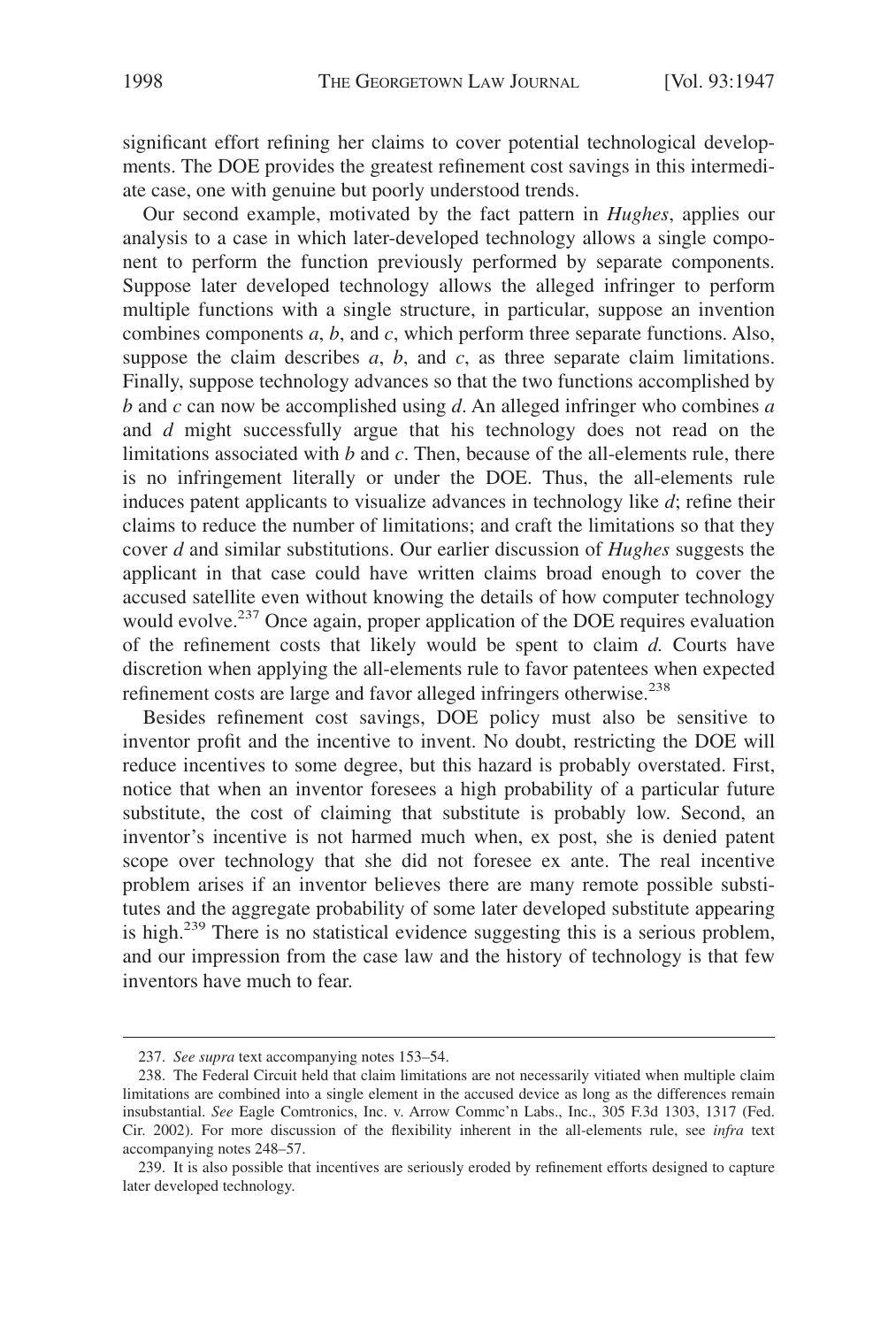#### C. ALL-ELEMENTS RULE

Literal infringement requires every limitation in the claim be found in the accused device. $240$  The same rule applies to infringement under the DOE; it is known as the all-elements rule.<sup>241</sup> Infringement under the DOE requires the patentee show the accused product or process contains elements identical or equivalent to each claimed element of the patented invention.<sup>242</sup> Thus, the rule prevents the DOE from vitiating a claim limitation.<sup>243</sup>

The all-elements rule is difficult to apply, but useful as a method for constraining the DOE and promoting the notice function of claims.244 All-elements is a question of law giving judges the power to protect defendants from baseless patent infringement claims by entering a summary judgment of non-infringe-

242. *See* Warner-Jenkinson Co. v. Hilton Davis Chem. Co., 520 U.S. 17, 29 (1997) ("We concur with this apt reconciliation of our two lines of precedent. Each element contained in a patent claim is deemed material to defining the scope of the patented invention, and thus the doctrine of equivalents must be applied to individual elements of the claim, not to the invention as a whole."); Pennwalt Corp. v. Durand-Wayland, Inc., 833 F.2d 931, 935–36 (Fed. Cir. 1987) (adopting all-elements approach); Lockheed Martin Corp. v. Space Systems/Loral, Inc., 324 F.3d 1308, 1321 (Fed. Cir. 2003) ("Under the all elements rule, there can be no infringement under the doctrine of equivalents if even one limitation of a claim or its equivalent is not present in the accused device.").

243. *See* Insituform Techs., Inc. v. Cat Contracting, Inc., 99 F.3d 1098, 1109 (Fed. Cir. 1996). Thus, if a court determines that a finding of infringement under the doctrine of equivalents "'would entirely vitiate a particular claim[ed] element,' then the court should rule that there is no infringement under the doctrine of equivalents." Bell Atlantic Network Servs., Inc. v. Covad Commc'ns Group, Inc., 262 F.3d 1258, 1280 (Fed. Cir. 2001) (quoting *Festo*, 234 F.3d at 587).

244. The constraining effect of the all-elements rule grows as the number of elements grows, because the patentee must prove identity or equivalence to each element. Pioneer patents usually have fewer limitations because there is less need for limitations that distinguish the invention from the prior art. Also certain technologies require fewer limitations. *See* Cohen & Lemley, *supra* note 235, at 44 ("The element-by-element approach . . . may not help in many software cases, where the softwarerelated part of the invention is often described in a single element."); Antony L. Ryan & Roger G. Brooks, *Innovation vs. Evasion: Clarifying Patent Rights in Second-Generation Genes and Proteins*, 17 BERKELEY TECH. L.J. 1265, 1284–85 (2002) ("Some commentators suggest that each nucleotide in a gene patent and each amino acid in a protein patent may constitute a separate claim element. But most amino acids in any particular protein do not perform a known function of their own; rather, the amino acid sequence as a whole determines the protein's three-dimensional structure, which in turn is essential to its function. Thus, it makes no sense to consider each amino acid to be a separate claim element.").

<sup>240.</sup> *See* Engel Indus., Inc. v. Lockformer Co., 96 F.3d 1398, 1405 (Fed. Cir. 1996).

<sup>241.</sup> The Federal Circuit has expressed a preference for the word "limitation" (instead of "element") when referring to claim language, and "element" when referring to the accused device. *See* Festo Corp. v. Shoketsu Kinzoku Kogyo Kabushiki Co., 234 F.3d 558, 563 n.1 (Fed. Cir. 2000) ("In our prior cases, we have used both the term 'element' and the term 'limitation' to refer to words in a claim. It is preferable to use the term 'limitation' when referring to claim language and the term 'element' when referring to the accused device." (citations omitted)). To this end, the court has also noted that the "All Elements rule might better be called the All Limitations rule." Ethicon Endo-Surgery, Inc. v. U.S. Surgical Corp*.*, 149 F.3d 1309, 1317 n.1 (Fed. Cir. 1998); *see also* Philip M. Nelson, *Definition for 'Limitation' in the Context of Prosecution History Estoppel and the All Elements Rule: A Proposed Solution to the Troubling Dictum in* Kustom Signals v. Applied Concepts, 2003 B.Y.U. L. REV. 353, 373 (arguing "all-limitations" is a better name than "all-elements" because the word element refers to both a claim limitation and a component of a device).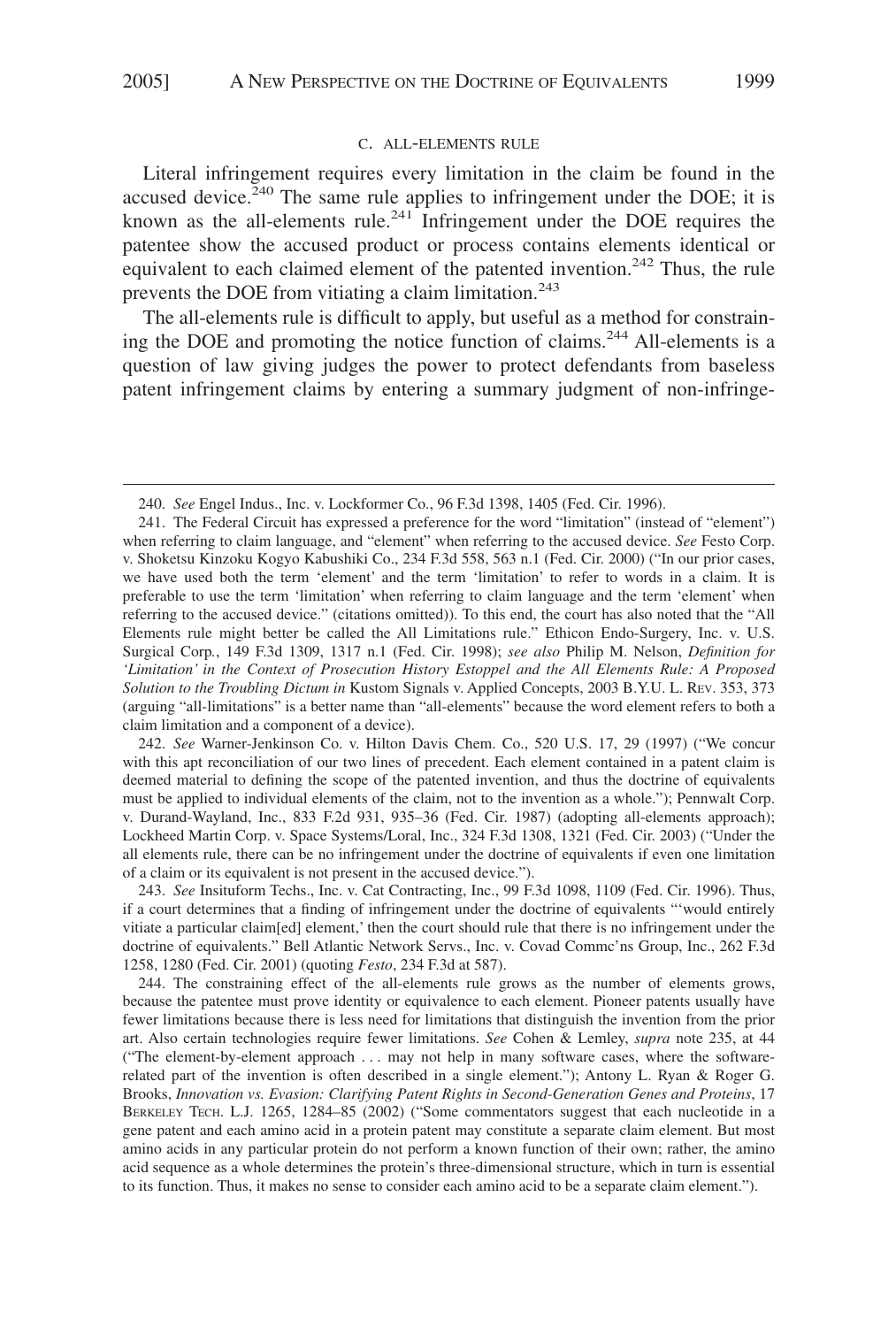ment.<sup>245</sup> Some commentators suggest the rule also increases clarity regarding the scope of patent rights.<sup>246</sup> Actually, the rule has mixed effects on clarity. On one hand, it constrains the DOE and reduces that source of uncertainty. On the other hand, it creates uncertainty about how a court will define the elements of a  $claim.<sup>247</sup>$ 

For example, in *Sage Products, Inc. v. Devon Industries, Inc.*<sup>248</sup> the Federal Circuit used the all-elements rule to block application of the DOE to a patent when the inventor faced low refinement costs. The invention was a container for disposing of hazardous medical waste. The relevant claim language stated the invention comprised a container body, "an elongated slot at the top of the container body . . . . "<sup>249</sup> The defendant made a similar container, but the slot for disposing the waste was within the container body.<sup>250</sup> Both containers featured two constrictions that kept the waste securely within the container. The plaintiff argued "having two constrictions below the top of the container is the same, for purposes of infringement, as having one constriction above and one constriction below."<sup>251</sup> The court found no literal infringement and ruled the all-elements rule would be violated if the patentee were allowed to show the slot within the

<sup>245.</sup> Some have argued that invoking the equitable powers of the court and having the judge serve as the DOE gatekeeper is preferable. *See, e.g.*, *Festo*, 234 F.3d at 593 (Plager, J., concurring) ("A better solution would be to declare the doctrine of equivalents—a judge-made rule in the first place—to have its roots firmly in equity, and to acknowledge that when and in what circumstances it applies is a question of equitable law, a question for which judges bear responsibility."); Michel, *supra* note 1, at 125 ("The all-limitations rule . . . holds that no equivalent infringement exists as a matter of law, if the allegedly infringing article lacks any claim limitation."); Meurer, *supra* note 30, at 534–35.

<sup>246.</sup> *See, e.g.*, Anand Gupta, *Patent Law: The Supreme Court Reinforces the Validity of the Doctrine of Equivalents in* Warner-Jenkinson Co. v. Hilton Davis Chemical Co., 23 S. ILL. U. L.J. 123, 138–39 (1998) ("By adopting the all-elements test, the Court has given importance to the public notice and definitional functions of the patent laws.... Moreover, by requiring that each element in the patent have an equivalent in the accused invention, the Court has limited the scope and application of the doctrine of equivalents because fewer inventions should be found to infringe under this test than under the 'as a whole' test.").

<sup>247.</sup> *See* Phillips, *supra* note 199, at 162 ("The definition of an 'element' is slippery and probably cannot be settled without some resort to arbitrariness. Presently, an element seems to be more than just a single word, but potentially less than an entire step in a method or an entire constituent part of an apparatus (as is typically demarcated by semicolons)."); Kustom Signals, Inc. v. Applied Concepts, Inc., 264 F.3d 1326, 1333 (Fed. Cir. 2001) (conducting a DOE analysis and deciding that the word "or" is an element).

In addition, the all-elements rule does not imply "a one-to-one correspondence between components of the accused device and the claimed invention. An accused device may infringe under the doctrine of equivalents even though a combination of its components performs a function performed by a single element in the patented invention. The accused device must nevertheless contain every limitation or its equivalent." Dolly, Inc. v. Spalding & Evenflo Cos., Inc., 16 F.3d 394, 397–98 (Fed. Cir. 1994) (citations omitted). "Equivalency thus can exist when two components of the accused device perform a single function of the patented invention" or "when separate claim limitations are combined into a single component of the accused device." *Id.*

<sup>248. 126</sup> F.3d 1420 (Fed. Cir. 1997).

<sup>249.</sup> *Id.* at 1422.

<sup>250.</sup> *Id.* at 1423.

<sup>251.</sup> *Id.* at 1424.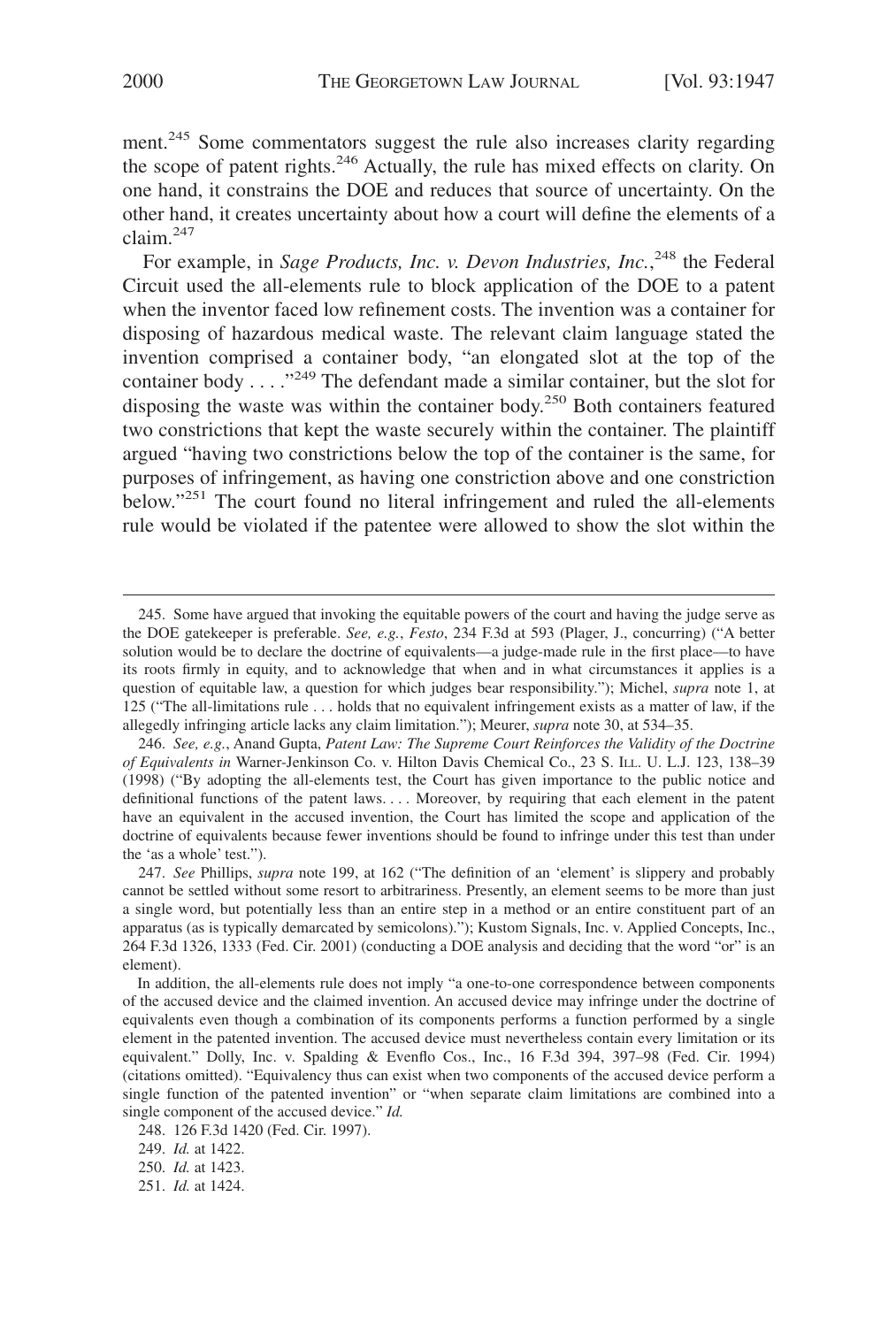container was equivalent to a slot at the top of the container.<sup>252</sup> This appears to be a case in which the applicant easily could have written claim language to literally cover the defendant's product, and the court appropriately used the all-elements rule to deny the availability of the DOE.<sup>253</sup>

In contrast, the court treated a pioneer inventor generously when applying the all-elements rule in *Corning Glass Works v. Sumitomo Electric U.S.A., Inc.*<sup>254</sup> Corning researchers invented glass optical fibers haled as pioneering because they made fiber optic telephone transmission possible.<sup>255</sup> The patented fiber has a core of glass with a high refractive index surrounded by a glass coating with a lower refractive index. The differential in refractivity kept laser light within the core of the fiber. The claims called for a core of glass doped with titanium surrounded by pure glass. The titanium caused the core to have a higher refractive index than the outside coating. Sumitomo's accused fiber achieved a similar differential in refractivity by putting fluorine, a negative dopant, in the coating rather than a positive dopant in the core.

The court upheld a verdict finding infringement under the DOE and ruled that the all-elements rule was not violated.<sup>256</sup> There was no literal infringement because the accused product lacked a positive dopant. The defendant argued that the positive dopant was an element missing from the defendant's product, and therefore, the all-elements rule was not satisfied. The court disagreed and identified the differential in the refractive indices between the core and the coating as the relevant limitation. It concluded that adding a negative dopant to

254. 868 F.2d 1251 (Fed. Cir. 1989). Critics of *Corning* read this case as ignoring the all-elements rule in favor of the holistic approach to the DOE.

<sup>252.</sup> *Id.* ("Thus, for a patentee who has claimed an invention narrowly, there may not be infringement under the doctrine of equivalents in many cases, even though the patentee might have been able to claim more broadly. If it were otherwise, then claims would be reduced to functional abstracts, devoid of meaningful structural limitations on which the public could rely.").

<sup>253.</sup> *Id*. at 1425 ("If Sage desired broad patent protection for any container that performed a function similar to its claimed container, it could have sought claims with fewer structural encumbrances.").

The refinement theory also aids literal infringement analysis by helping courts apply the all-elements rule. Consideration of refinement costs can help courts choose the better of two competing claim interpretations. The invention in *Unique Concepts, Inc. v. Brown*, 939 F.2d 1558 (Fed. Cir. 1991), was a system of plastic pieces used to attach wall covering to a wall. The relevant claim language stated the invention comprised: "linear border pieces and right angle corner border pieces . . . ." *Id.* at 1560. The defendant made the same plastic pieces, except the defendant substituted a pair of trapezoidal pieces with 45° cuts for a right-angled corner piece. *Id.* at 1561. The court ruled there was no literal infringement because the defendant's product lacked an element: a right angle corner piece. *Id.* at 1562–63. The court also refused to apply the DOE because the use of trapezoidal pieces to make the corner is a different and more complicated way to attach wall covering. *Id.* at 1563–64. The dissent would have found literal infringement by reading right-angled corner piece broadly enough to cover two trapezoidal pieces joined in a corner. *Id.* at 1568. The dissent's approach disregards the question of why the inventor failed to claim trapezoidal pieces explicitly. The patentee would argue that its claim language has at least two reasonable interpretations, and it intended the broader interpretation, therefore it did not need to specify trapezoidal pieces explicitly. Patent law should not tolerate this prosecution strategy; the costs of refining the claim to include the trapezoidal pieces would have been low.

<sup>255.</sup> *Id.* at 1254–55.

<sup>256.</sup> *Id.* at 1257–61.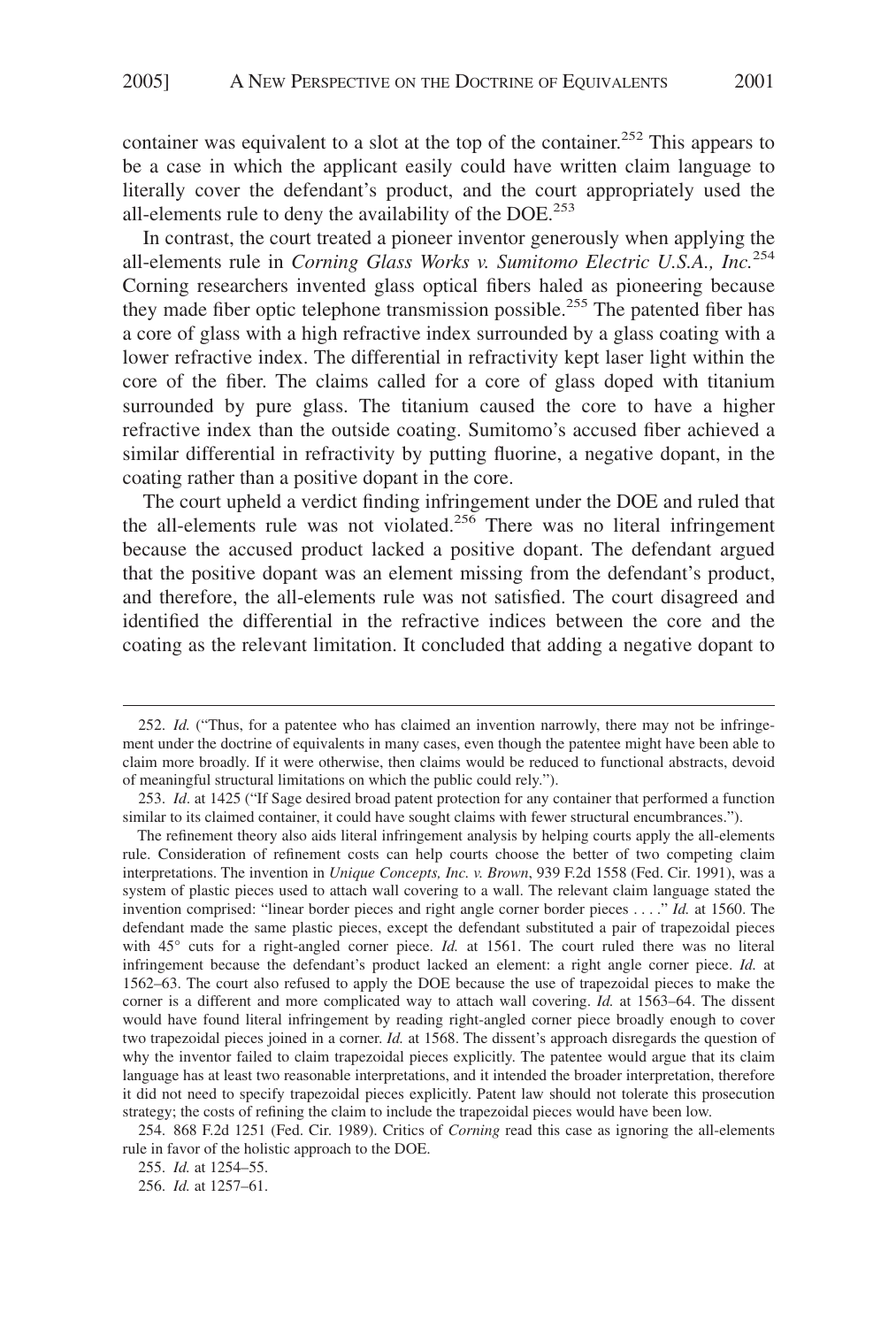the coating is the same "way" of achieving the differential as adding a positive dopant to the core.<sup>257</sup> We approve of this outcome and comment more on this case below in our discussion of pioneer inventions.

#### D. PIONEER INVENTIONS

Patent law rewards inventors of pioneer inventions with broader protection.258 The reward flows from two sources: the grant of broad patent claims, and generous application of the DOE.<sup>259</sup> Courts often conflate analysis of these distinct sources of reward.<sup>260</sup> The two versions of the pioneer invention doctrine are related, but patent law can be improved by disentangling them and conducting a separate normative analysis.

Pioneer inventions get broad patent scope on the theory they have a high

258. Pioneer status is determined by asking whether an invention makes a significant technological advance in the field. *See* Westinghouse v. Boyden Power Brake Co., 170 U.S. 537, 561–62 (1898) ("To what liberality of construction these claims are entitled depends, to a certain extent, upon the character of the invention, and whether it is what is termed, in ordinary parlance, a 'pioneer.' This word, although used somewhat loosely, is commonly understood to denote a patent covering a function never before performed, a wholly novel device, or one of such novelty and importance as to mark a distinct step in the progress of the art, as distinguished from a mere improvement or perfection of what had gone before."); Universal Gym Equip. Inc. v. ERWA Exercise Equip. Ltd., 827 F.2d 1542, 1548 (Fed. Cir. 1987) (rejecting contention that invention was a pioneer entitled to a broad range of equivalents); Hughes Aircraft Co. v. United States, 717 F.2d 1351, 1362 (Fed. Cir. 1983) (same).

259. *See* Texas Instruments, Inc. v. United States Int'l Trade ComM'n, 805 F.2d 1558, 1572 (Fed. Cir. 1986) ("To achieve this purpose, equivalency is judicially determined by reviewing the content of the patent, the prior art, and the accused device, and essentially redefining the scope of the claims. This constitutes a deviation from the need of the public to know the precise legal limits of patent protection without recourse to judicial ruling. For the occasional pioneering invention, devoid of significant prior art—as in the case before us—whose boundaries probe the policy behind the law, there are no immutable rules."). The DOE applies in proportion to the advance by the inventor. *See* Warner-Jenkinson Co. v. Hilton Davis Chem. Co., 520 U.S. 17, 27 n.4 (1997) ("[J]udicial recognition of so-called 'pioneer' patents suggests that the abandonment of 'central' claiming may be overstated. That a claim describing a limited improvement in a crowded field will have a limited range of permissible equivalents does not negate the availability of the doctrine *vel non.*"); Sun Studs, Inc. v. ATA Equip. Leasing, Inc., 872 F.2d 978, 987 (Fed. Cir. 1989) ("The concept of the 'pioneer' arises from an ancient jurisprudence, reflecting judicial appreciation that a broad breakthrough invention merits a broader scope of equivalents than does a narrow improvement in a crowded technology. But the 'pioneer' is not a separate class of invention, carrying a unique body of law. The wide range of technological advance between pioneering breakthrough and modest improvement accommodates gradations in scope of equivalency.").

260. *See, e.g.*, Brothers v. United States, 250 U.S. 88, 89 (1919) ("No question is made but that plaintiff's invention was broadly new, a pioneer in its line, and the patent entitled to a broad construction and the claims to a liberal application of the doctrine of equivalents.").

<sup>257.</sup> *Id.* at 1259 ("Sumitomo's analysis illustrates the confusion sometimes encountered because of misunderstanding or misleading uses of the term 'element' in discussing claims. 'Element' may be used to mean a single limitation, but it has also been used to mean a series of limitations which, taken together, make up a component of the claimed invention. In the All Elements rule, 'element' is used in the sense of a *limitation* of a claim . . . . An equivalent must be found for every limitation of the claim somewhere in an accused device, but not necessarily in a corresponding component, although that is generally the case.").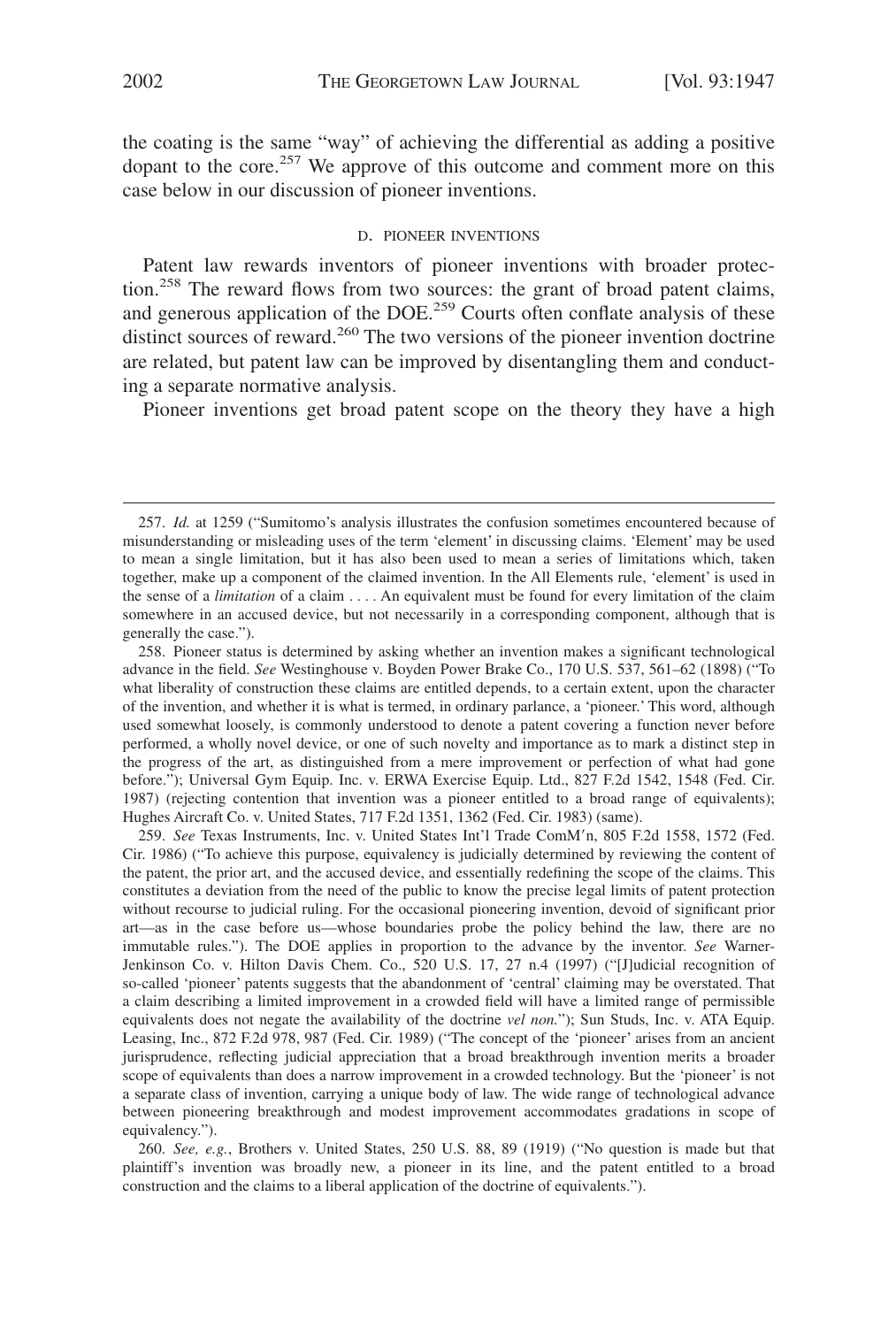social value and therefore require strong patent-based incentives.<sup>261</sup> Broad claims are available to pioneers because they are less constrained by prior art,<sup>262</sup> and because they can make impressive disclosures that enable new fields of technology.263 Merges and Nelson caution against over-rewarding pioneers, however, lest cumulative innovation be discouraged because improvers have too little incentive and pioneers have too much control.<sup>264</sup>

Despite a solid theoretical basis for giving pioneers generous protection against literal infringement, it is not immediately clear that the high social value of pioneer inventions justifies special treatment under the DOE.265 If not for frictions, pioneers could get appropriately broad scope by relying on the claim language in their patents. In the absence of frictions that constrain claim scope, more generous treatment of pioneers under the DOE would over-reward pioneers and possibly stifle cumulative innovation.<sup>266</sup> Hence, the only persuasive

263. Merges & Nelson, *supra* note 73, at 848–49.

264. *Id*. at 843–44 ("In many industries the efficiency gains from the pioneer's ability to coordinate are likely to be outweighed by the loss of competition for improvements to the basic invention."). Their work influenced many commentators who argue that the enablement standard, the experimental use doctrine, or the DOE should be used to fine-tune patent protection to pioneers vis-a`-vis improvers. *See* Christopher D. Hazuka, *Supporting the Work of Lesser Geniuses: An Argument for Removing Obstructions to Human Embryonic Stem Cell Research*, 57 U. MIAMI L. REV. 157, 188–89 (2002) (upstream patents on pioneering inventions slow progress because they slow improvements).

Broad patent protection may inhibit the rate of technological improvement in industries characterized by cumulative invention. Most commentators assume that multiple research teams are more productive than a single research team with the same resources. They also assume that a single firm cannot coordinate multiple research teams as effectively as when those teams are independent. *See* James Bessen & Eric Maskin, *Sequential Innovation, Patents, and Imitation* (MIT Dep't of Economics, Working Paper No. 00-01, 2000). For a discussion of the optimal allocation of rights between pioneers and inventors, see Howard F. Chang, *Patent Scope, Antitrust Policy, and Cumulative Innovation*, 26 RAND J. ECON. 34 (1995); Jerry R. Green & Suzanne Scotchmer, *On the Division of Profit in Sequential Innovation*, 26 RAND J. ECON. 20 (1995).

265. Jay Thomas shares our skepticism. *See* Thomas, *supra* note 202, at 52 ("The courts have offered little justification for the application of pioneer invention doctrine.").

266. *But see In re* Hogan, 559 F.2d 595, 606 (C.C.P.A. 1977) ("To restrict [a patentee] to the . . . form disclosed . . . would be a poor way to stimulate invention, and particularly to encourage its early disclosure. To demand such restriction is merely to state a policy against broad protection for pioneer inventions, a policy both shortsighted and unsound from the standpoint of promoting progress in the useful arts, the constitutional purpose of the patent laws."); Conigliaro et al., *supra* note 116, at 1059 ("In sum, enforcing the doctrine of equivalents and prosecution history estoppel in a manner that balances patents' protective and notice functions is the optimal means of promoting the progress of the useful arts. Only through a careful balance of these functions will the law encourage innovation by both pioneering inventors and technological improvers."). The Federal Circuit has since retreated from

<sup>261.</sup> *See* Thomas, *supra* note 202, at 58–59 (pioneer inventors should get a bigger reward); Mark A. Lemley, *The Economics Of Improvement In Intellectual Property Law*, 75 TEX. L. REV. 989, 1073 (1997) (pioneers should get broad claim scope).

<sup>262.</sup> *See* Augustine Med., Inc. v. Gaymar Indus., Inc., 181 F.3d 1291, 1301–02 (Fed. Cir. 1999) ("Without extensive prior art to confine and cabin their claims, pioneers acquire broader claims than non-pioneers who must craft narrow claims to evade the strictures of a crowded art field. Thus, claim scope itself generally supplies broader exclusive entitlements to the pioneer."); Abbott Labs. v. Dey, L.P., 287 F.3d 1097, 1105 (Fed. Cir. 2002) ("A pioneer patent by definition will have little applicable prior art to limit it, whereas an improvement patent's scope is confined by the existing knowledge on which the improvement is based.").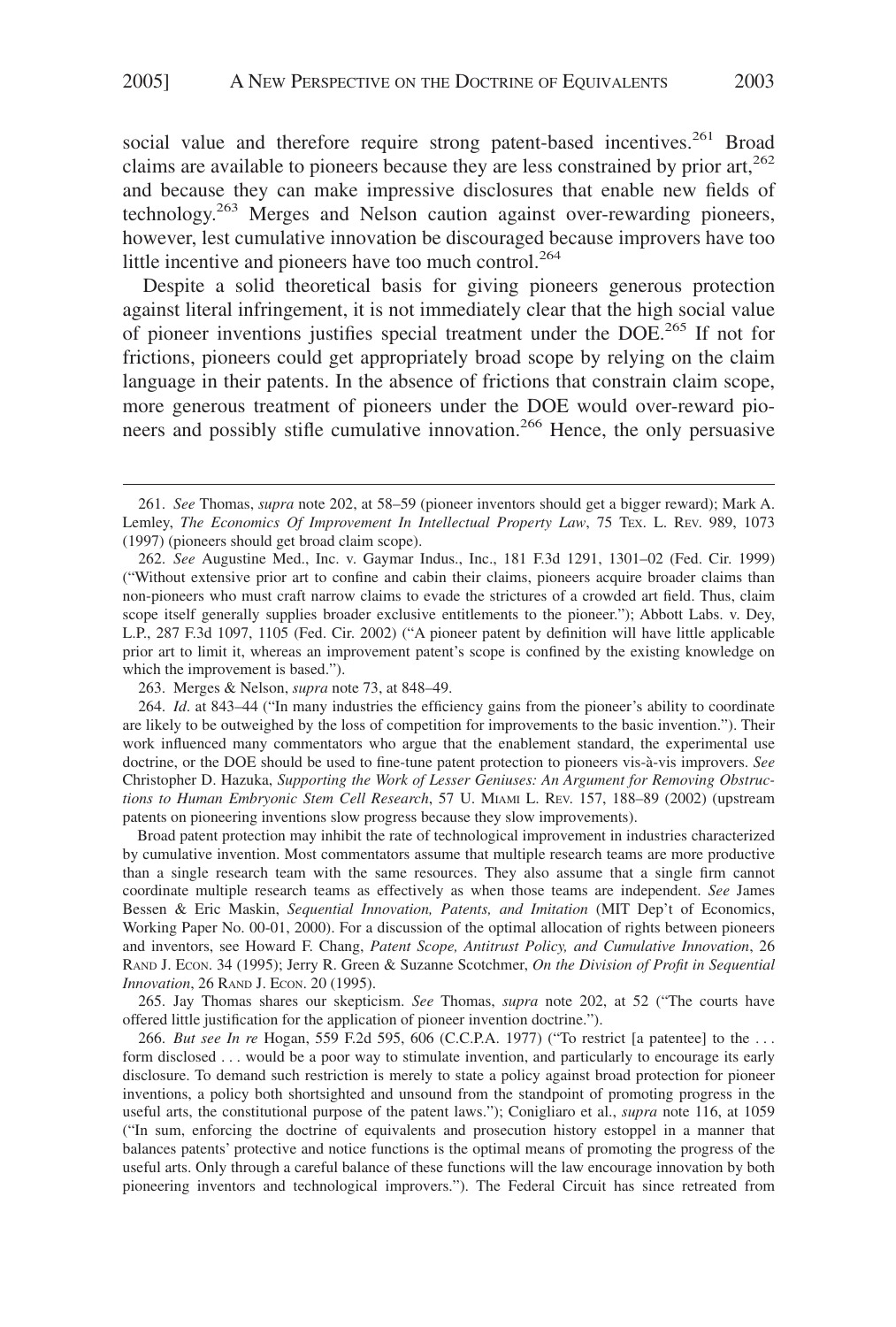argument courts or commentators have offered for special treatment of pioneer inventions under the DOE is that pioneer inventors face greater frictions than other inventors.<sup>267</sup>

The friction based defense of broader protection of pioneers under the DOE clashes with our central objection to the friction theory—there is little evidence that the frictions are really greater for pioneer inventions. In fact, claims to pioneer inventions may be easier to draft because a pioneer applicant has less difficulty drafting around the prior art, less need to amend, and therefore less reason to worry about PHE.<sup>268</sup> Nevertheless, we think the case law is on the right track. Not surprisingly, we suggest that refinement costs, rather than frictions, may be larger for pioneers. In particular, we conjecture that many pioneer inventors face a tougher problem of visualizing and enumerating the many possible methods of imitating a pioneer invention.<sup>269</sup>

268. *See* Augustine Med., Inc. v. Gaymar Indus., Inc., 181 F.3d 1291, 1301–02 (Fed. Cir. 1999) ("[A] pioneer generally need not fear traditional limits on the application of the doctrine of equivalents such as prior art or prosecution history estoppel (because amendments or arguments to overcome the prior art are generally unnecessary in true pioneer applications) . . . ."); Thomas, *supra* note 202, at 56–57 (noting that with respect to claim drafting, pioneer inventions compare favorably with inventions with crowded prior art, and pioneer inventions are less likely to be subject to prosecution history estoppel in subsequent litigation).

269. Dan Burk and Mark Lemley favor a rejuvenated pioneer doctrine for biotech inventions, *see* Dan L. Burk & Mark A. Lemley, *Biotechnology's Uncertainty Principle*, 54 CASE W. RES. L. REV. 691

*Hogan* and its rhetoric on pioneer patents. *See* Plant Genetic Sys., N.V. v. DeKalb Genetics Corp., 315 F.3d 1335, 1341 (Fed. Cir. 2003) (stating *Hogan*'s statement that pioneer inventions deserve broad claims is "unconvincing" and "extended dicta").

<sup>267.</sup> *See* Thomas, *supra* note 202, at 52 (noting courts rely on what we characterize as the friction theory to justify the pioneer invention doctrine within the DOE). Specifically, courts and commentators suggest that the limitations of language are more troubling for pioneers than for other inventors, or that pioneers are more troubled by later developed technology. *See* Moore v. United States, 211 U.S.P.Q. 800, 806 (Ct. Cl. 1981) ("The doctrine finds its roots in the judicial recognition that drafting the disclosure and claims for a pioneer patent is a difficult task because of the new scientific ground being broken by the unique invention."); Faith S. Fillman, *Doctrine of Equivalents: Is* Festo *the Right Decision for the Biomedical Industry?*, 33 ST. MARY'S L.J. 493, 529 (2002) ("Future variations are difficult to predict and claim in written form, but since they come so rapidly, minor variations rob patents of their value. Biotechnology's generic claims are often narrowed based on strict disclosure requirements of the PTO, which places the pioneer inventor in a losing situation."); Anthony H. Azure, Festo*'s Effect on After-Arising Technology and the Doctrine of Equivalents*, 76 WASH. L. REV. 1153, 1181 (2001) ("Thus, under *Festo*, an inventor who needs to make a narrowing amendment due to the inherent difficulty of drafting claims for pioneering inventions may not be able to use the doctrine of equivalents in future litigation. *Festo*'s bright-line rule unfairly restricts the rights of pioneer inventors to literal infringement only."); Lichtman, *supra* note 27, at 176 (suggesting language frictions are greater for "complicated or rapidly evolving technologies"). But it should be noted that the Federal Circuit has suggested that an enabling disclosure is more important when nascent technology is at issue "because a person of ordinary skill in the art has little or no knowledge independent from the patentee's instruction." Chiron Corp. v. Genentech, Inc. 363 F.3d 1247, 1254 (Fed. Cir. 2004); *see also* Genentech, Inc. v. Novo Nordisk A/S, 108 F.3d 1361, 1368 (Fed. Cir. 1997) ("Where, as here, the claimed invention is an application of an unpredictable technology in the early stages of development an enabling description in the specification must provide those skilled in the art with a specific and useful teaching."). Thus, the court does not appear to be sympathetic to the claim that pioneers have greater linguistic obstacles to overcome.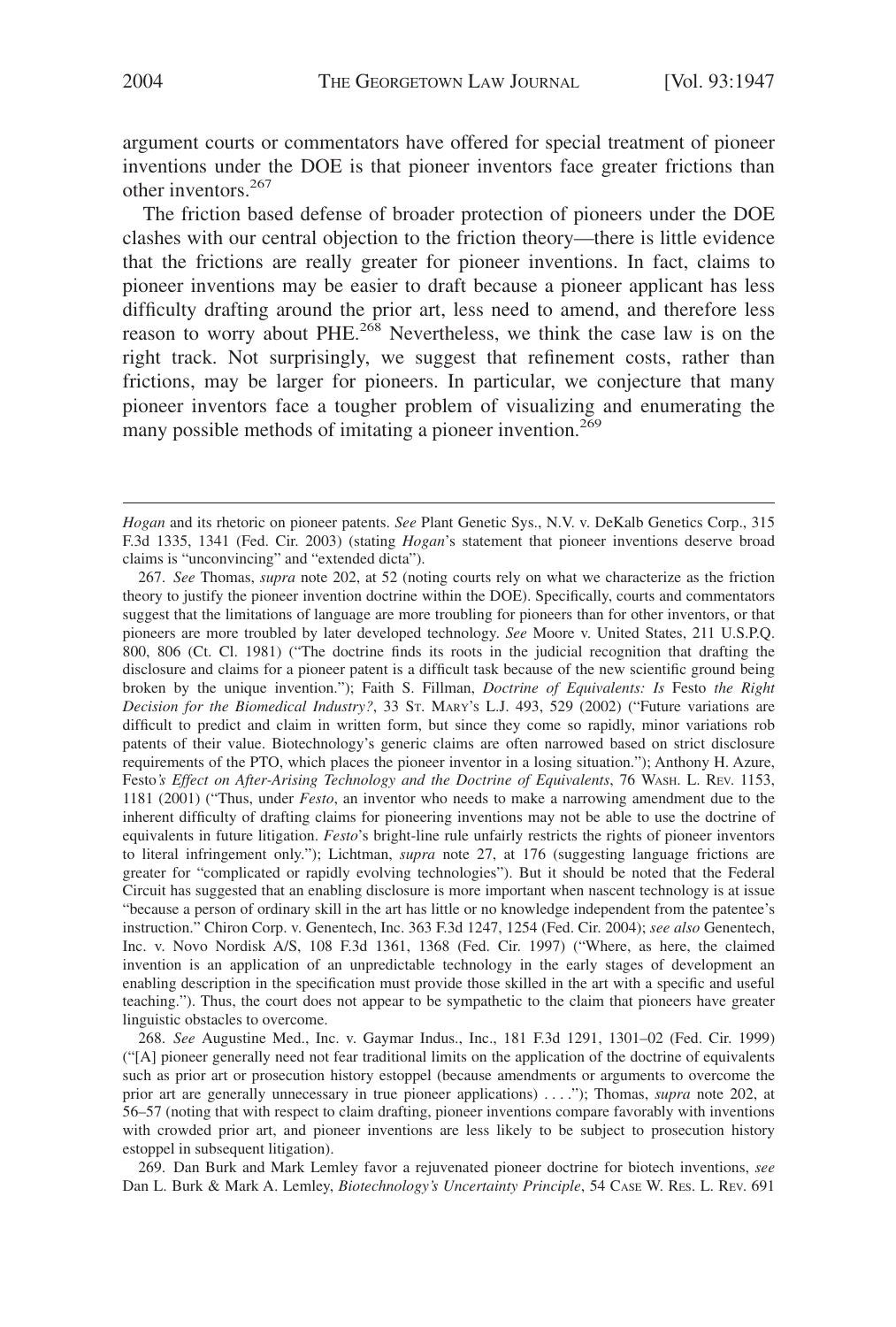The case of *Corning Glass Works v. Sumitomo Electric U.S.A., Inc.*<sup>270</sup> illustrates a case in which a pioneer inventor failed to visualize and claim the competitor's imitative technology. Recall that the invention comprised glass fiber with a doped core, and that the imitator made a glass fiber with a doped cladding. Either approach achieved the same difference in the refractive indices between the cladding and the core which was the key to the invention. Although it is hard to be sure, we see this as a case of intermediate foreseeability in which it would have been difficult for Corning to visualize and literally claim Sumitomo's imitative fiber,<sup>271</sup> thus refinement costs would have been high.<sup>272</sup> Application of the DOE in this case offers two possible social benefits: avoidance of costly refinement expenditures, and a valuable incentive boost that encourages pioneering invention.<sup>273</sup>

#### E. PUBLIC DEDICATION RULE

The public dedication rule is the latest effort of the Federal Circuit to constrain the DOE. This rule holds that a patent drafter dedicates to the public disclosed, but unclaimed subject matter.<sup>274</sup> For example, in *Moore U.S.A., Inc. v. Standard Register Co.*,<sup>275</sup> the patent covered an envelope that can be manipulated to make a return envelope. The claim language described adhesive strips extending the majority of the length of two strips on the margins of the envelope. The defendant's envelope was similar to the claimed envelopes but

273. Another example of a pioneer inventor who likely faced high refinement costs is provided by *International Nickel Co. v. Ford Motor Co.*, 166 F. Supp. 551, 563 (S.D.N.Y. 1958). The inventor patented a cast iron alloy containing magnesium which improved the quality of the cast iron. Magnesium added to cast iron does two things: (1) reacts with sulfur, and (2) makes graphite form spheres instead of flakes. The inventor discovered property (2), which makes cast iron more like steel. The relevant claim 1 called for about 0.04% as the minimum quantity of retained magnesium. The accused product had about 0.02% magnesium. Interestingly, this case is NOT a close analogue of *Warner-Jenkinson*. The minimum quantity in claim 1 is required for "normal" iron. The defendant cleaned the sulfur out of their iron, and then used the patented technology with less magnesium enough to accomplish function (2) when function (1) was accomplished in advance. The magnesium that cleans up the sulfur in normal iron is not available to make graphite spheres.

274. Johnson & Johnston Assocs. v. R.E. Serv. Co., 285 F.3d 1046, 1054 (Fed. Cir. 2002) (en banc); Maxwell v. J. Baker, Inc., 86 F.3d 1098, 1106–07 (Fed. Cir. 1996). The panel in *YBM Magnex, Inc. v. ITC*, 145 F.3d 1317, 1320 (Fed. Cir. 1998), warns that this strong version of the dedication rule is inconsistent with *Warner-Jenkinson* and *Graver Tank*: "The Supreme Court's guidance in *Warner-Jenkinson* and *Graver Tank* does not permit the blanket rule that everything disclosed but not claimed is barred from access to the doctrine of equivalents, whatever the facts, circumstances, and evidence."

275. 229 F.3d 1091 (Fed. Cir. 2000).

<sup>(2004),</sup> because of the difficulty claiming the "numerous functional equivalents of particular DNA sequences." *Id*. at 53.

<sup>270. 868</sup> F.2d 1251 (Fed. Cir. 1989).

<sup>271.</sup> A clever method of imitating a pioneering invention, like Sumitomo's method, can be patented in its own right.

<sup>272.</sup> *See* discussion in Part IV.B., *supra*. We assume that refinement costs would be relatively high in this case and relatively low in *Hughes*. Certainly we could be wrong about both cases, but the resolution of these factual questions is separate from the analytic structure we provide for application of the DOE. We distinguish these cases on two grounds. First, the *Corning* invention was pioneering, and second, the accused device in *Hughes* functioned in the same way as the claimed technology.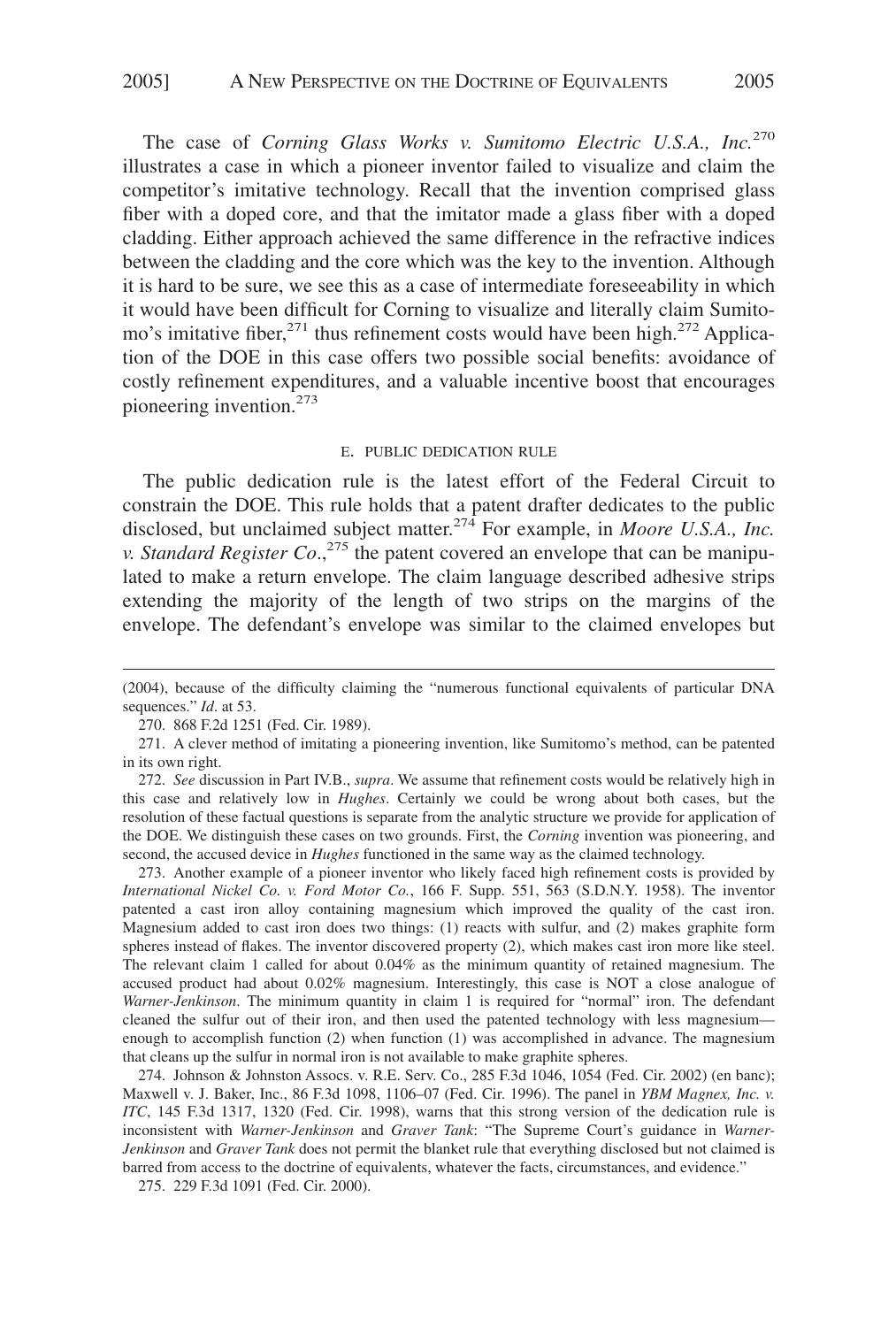the adhesive strips extended only a minority of the length of the margins. The patentee was denied a chance to apply the DOE to this claim element because it disclosed but did not claim adhesive strips that extended a minority of the length of the margin.<sup>276</sup>

The dedication rule makes sense under the refinement theory, and it is hard to dispute on fairness or friction grounds. The cost of drafting a claim to cover material the inventor has already described in the specification must be quite low. Mistake by the prosecutor serves as the most plausible reason to oppose the rule. But mistake is not a very appealing argument given that the reissue proceeding provides an opportunity for the patent owner to correct the mistake and broaden the claim language during the first two years after the patent issues.<sup>277</sup> As the notice theory emphasizes, it is socially desirable that competitors can rely on disclosed and unclaimed embodiments described in a patent as a safe harbor.<sup>278</sup>

278. *See* Ashita Doshi, *Johnson & Johnston Associates, Inc. v. R.E. Service Co*., 18 BERKELEY TECH. L.J. 209, 226 (2003) ("*Johnson*'s strict application of the dedication rule places a burden on the patentee to literally claim all disclosed subject matter, or surrender the right to exclude the public from it. *Johnson* thus ensures that patent claims, and not the specification, give the PTO and the public adequate notice of an invention's scope. The primary benefits of a strict application of the dedication rule are increased predictability of outcomes and certainty in determining an invention's scope."). *But see* Thomas R. Hipkins, *A Rebuttable Presumption of Dedication: Protecting the Hard-Luck Patentee from* Johnson & Johnston*'s Dedication Rule*, 87 MINN. L. REV. 779, 799 (2003) ("The *Johnson & Johnston* dedication rule purports to bolster the notice function by drawing a bright line, eliminating any zone of uncertainty. In some cases, however, the line is not nearly so bright as the *Johnson & Johnston* court would like to believe. The nature of language makes it impossible to eliminate all uncertainty from the scope of patent claims.").

Lichtman argues that the minor friction in a case like *Johnson & Johnston* implies that notice cost is also small. Lichtman, *supra* note 27, at 177. Arguably, notice costs are small if a competitor is on notice that unclaimed embodiments can be captured through the DOE, because a competitor can read the specification and spot such embodiments. In a sense, this argument and the argument in *YBM* can be used to support a return to peripheral rather than central claiming. We oppose movement in that direction because we do not believe refinement and notice costs fall symmetrically on patentees and potential infringers. An inventor should not be allowed to intentionally claim narrowly and avoid enablement and prior art reviews of broader claims by the PTO with the hope of gaining broad coverage through the DOE at trial. Potential infringers are usually poorly positioned compared to the inventor to judge whether an embodiment would be blocked by enablement or prior arts constraints.

<sup>276.</sup> *Id.* at 1107 ("Having fully disclosed two distinct embodiments, one in which the first and second longitudinal strips extend a majority of the length of the longitudinal marginal portions, and one in which they do not, Moore is not entitled to 'enforce the unclaimed embodiment as an equivalent of the one that was claimed.'").

<sup>277.</sup> *Johnson & Johnston*, 285 F.3d at 1055 ("A patentee who inadvertently fails to claim disclosed subject matter, however, is not left without remedy. Within two years from the grant of the original patent, a patentee may file a reissue application and attempt to enlarge the scope of the original claims to include the disclosed but previously unclaimed subject matter. 35 U.S.C. § 251 (2000). In addition, a patentee can file a separate application claiming the disclosed subject matter under 35 U.S.C. § 120 (2000) (allowing filing as a continuation application if filed before all applications in the chain issue). Notably, Johnston took advantage of the latter of the two options by filing two continuation applications that literally claim the relevant subject matter.").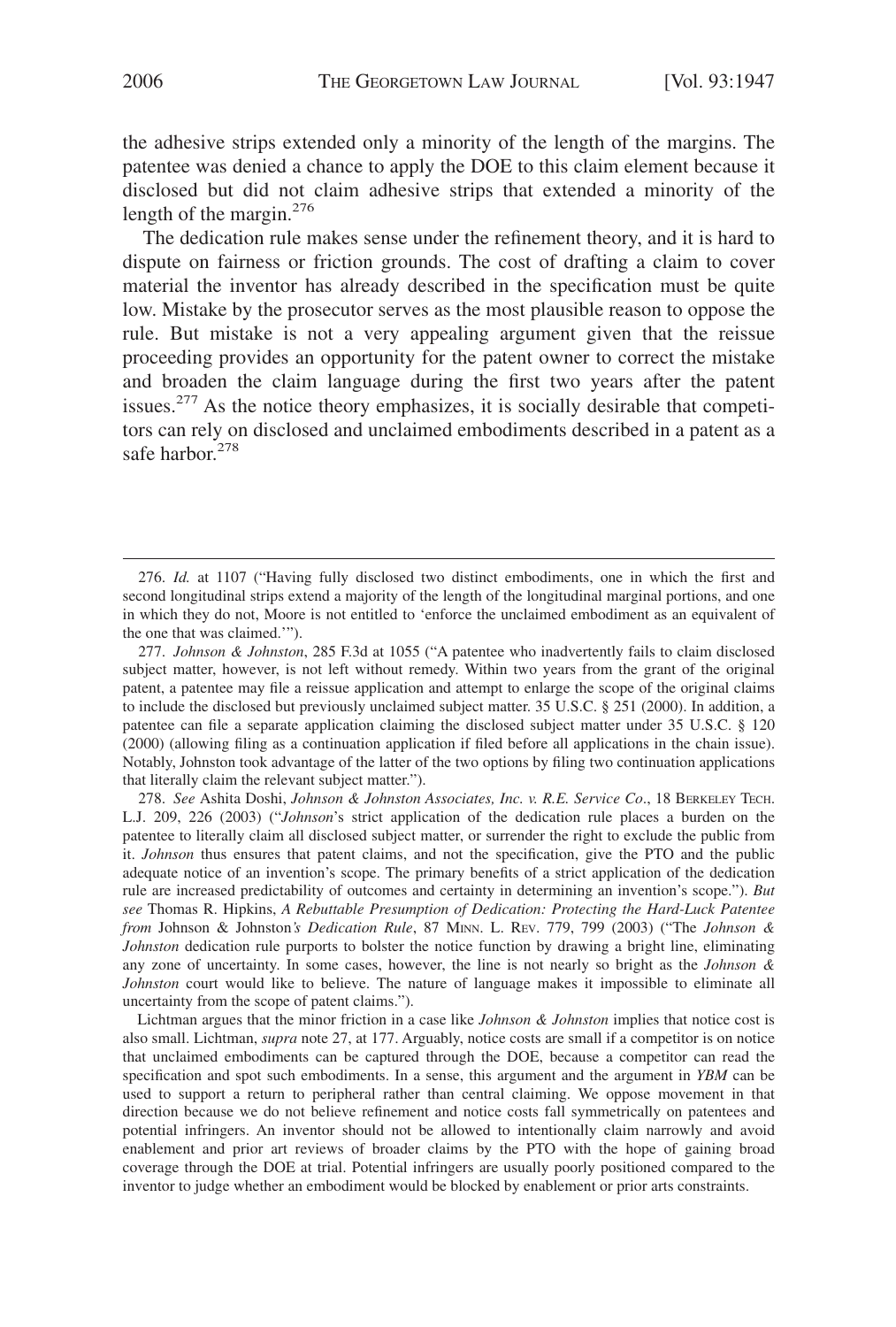#### F. PROSECUTION HISTORY ESTOPPEL

Prosecution history, the public record of the "negotiation" between a patent applicant and the patent examiner, affects patent scope in two ways. First, it aids claim interpretation analogously to the way legislative history aids statutory interpretation.279 Information in the prosecution history can be used to support either a broad or narrow interpretation of a patent claim.<sup>280</sup> Second, it limits scope by constraining use of the DOE. If the prosecution history reveals that a patent owner disclaimed certain embodiments during the application process, then she is estopped from recovering those embodiments at trial through application of the DOE. $^{281}$ 

Typically, estoppel applies when the patent applicant narrows a claim in response to an examiner's contention that the original claim is not enabled or is unpatentable in view of the prior art. $^{282}$  Patent law equates this claim revision with an admission that the broader claim is unpatentable, and therefore, the DOE cannot properly extend scope to cover subject matter that was given up by amendment. The long-running controversy regarding PHE concerns the rigor of this policy.

We can illustrate the impact of PHE by supposing the patent applicant originally filed a broad claim to the embodiments contained in sets *E* and *F*, and then amended the claim by deleting set *F*. Estoppel bars use of the DOE to extend the patent scope to cover the embodiments contained in *F*. This narrow version of estoppel is not controversial. Controversy arises when the defendant makes an embodiment,  $x$ , that is not contained in sets  $E$  or  $F$ , but is arguably equivalent to the embodiments in *E*. Proponents of a strong DOE favor a flexible approach that gives courts discretion to apply the DOE to embodiments

<sup>279.</sup> *See* Markman v. Westview Instruments, Inc., 52 F.3d 967, 987 (Fed. Cir. 1995) (comparing prosecution history to legislative history). The PTO makes the prosecution history public after a patent issues. *See* 37 C.F.R. § 1.11(a) (2005).

<sup>280.</sup> Claim interpretation is a relatively formal process. If a claim is clear on its face, then its meaning cannot be altered by the prosecution history, or information from any other source. *See* Autogiro Co. of Am. v. United States, 384 F.2d 391, 396 (Ct. Cl. 1967). If the claim is ambiguous, then various sources including the prosecution history may be consulted. The Federal Circuit established a hierarchy of interpretative sources favoring prosecution history, the patent specification, and drawings over extrinsic sources. *See* Vitronics Corp. v. Conceptronics, Inc., 90 F.3d 1576, 1582–83 (Fed. Cir. 1996). Recently, the court has backed away from a strict hierarchy, and acknowledged that it may be difficult to evaluate the clarity of claims in isolation. *See* Pitney Bowes, Inc. v. Hewlett-Packard Co*.*, 182 F.3d 1298, 1308 (Fed. Cir. 1999).

<sup>281.</sup> *See* Festo Corp. v. Shoketsu Kinzoku Kogyo Kabushiki Co., 535 U.S. 722, 733–34 (2002); *see also* Exhibit Supply Co. v. Ace Patents Corp., 315 U.S. 126 (1942); Conigliaro et al., *supra* note 116, at 1064–65 ("The concept of prosecution history estoppel is based on the equitable concept of an implied promise. The patentee is agreeing to narrow the scope of her claims in exchange for the grant of a patent, and should not be permitted to avoid that agreement by later claiming to own what she abandoned during prosecution.").

<sup>282.</sup> A narrowing argument may also lead to estoppel. *See* Cybor Corp. v. FAS Techs., 138 F.3d 1448, 1460 (Fed. Cir. 1998) (en banc).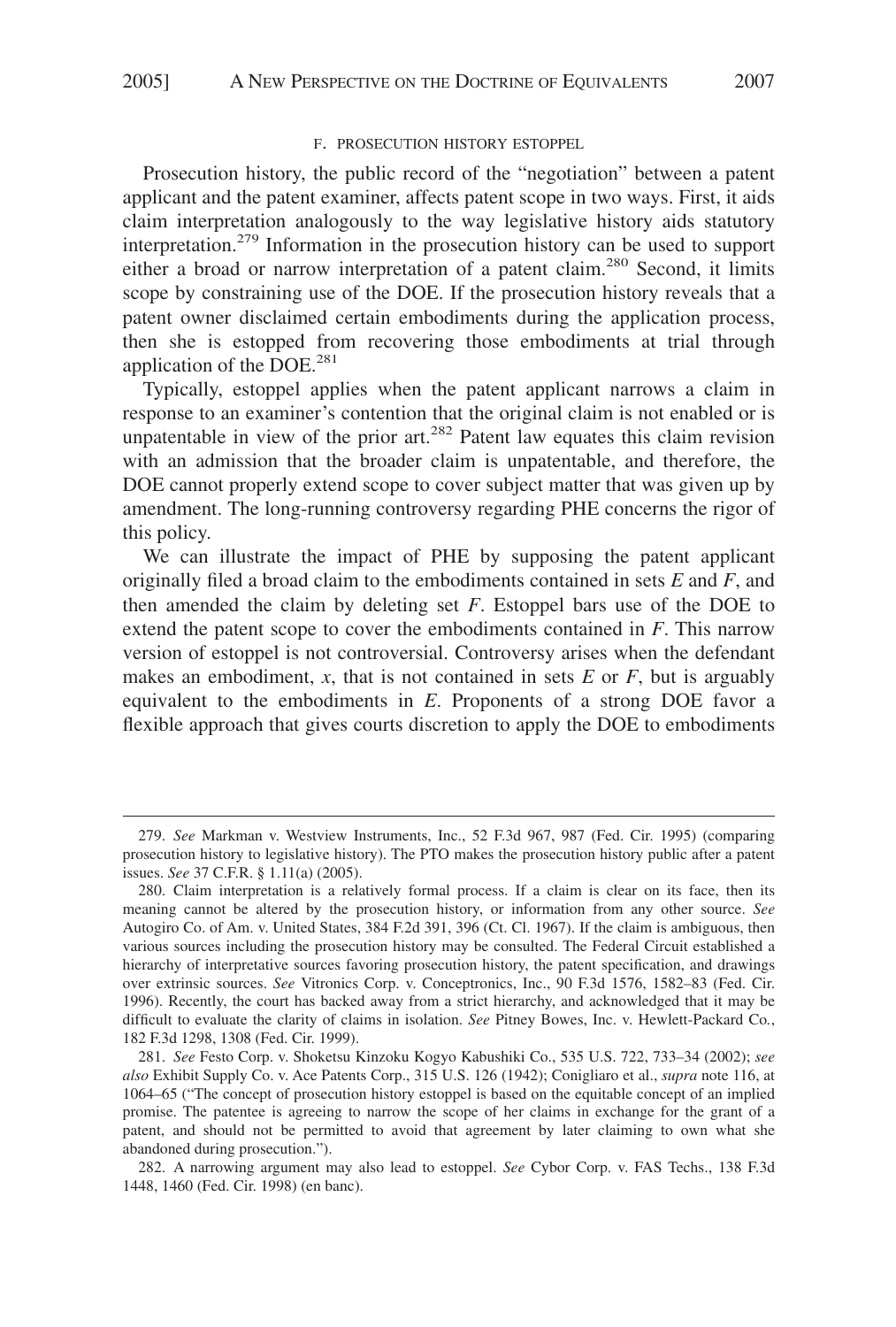like *x* that the patentee did not specifically cede during prosecution.<sup>283</sup> In *Festo*, the Federal Circuit rejected flexibility in favor of a bright line, absolute bar.<sup>284</sup> The "paramount" importance of the notice function of claims and the "need for certainty" were the driving policy considerations underlying the absolute bar.<sup>285</sup>

The Supreme Court reversed the Federal Circuit and chose a compromise between the absolute and flexible bars.<sup>286</sup> The Supreme Court created a rebuttable presumption barring application of the DOE. A "decision [by a patent applicant] to narrow his claims through amendment may be presumed to be a general disclaimer of the territory between the original claim and the amended claim."<sup>287</sup> But the Court provided means by which the patentee can successfully rebut the presumption, the most significant being the unforeseeability of the alleged equivalent in question. In discussing the relationship between the DOE and PHE, the Court stated that "[t]here is no reason why a narrowing amendment should be deemed to relinquish equivalents unforeseeable at the time of the amendment."<sup>288</sup> The foreseeability concept is straightforward: estoppel does not apply to subject matter a reasonable applicant could not foresee she had given up at the time of application. Continuing our example, estoppel does not apply if *x* is not foreseeable in light of the embodiments in *E* or  $F^{289}$ .

Our refinement theory suggests that the Supreme Court chose a sensible compromise, but PHE is better understood in terms of the refinement cost of drafting claims rather than foreseeability.<sup>290</sup> Prosecution history is relevant to

*Id.*

<sup>283.</sup> *See, e.g.*, Festo Corp. v. Shoketsu Kinzoku Kogyo Kabushiki Co., 234 F.3d 558, 624 (Fed. Cir. 2000) (Linn, J., concurring in part and dissenting in part). Bemoaning the Federal Circuit's adoption of an absolute bar, Judge Linn wrote:

In my opinion, the majority's new bright line rule eliminating all flexibility in the scope of claim limitations amended for a statutory purpose reflects an unjustified faith in the draftsperson to select language to perfectly describe a new and unobvious invention at an early stage of the development process. The same limitations of language noted in selecting words to describe an invention in the first instance are no less present in selecting words to avoid an examiner's rejection of that original language for one statutory reason or another.

<sup>284.</sup> *Id*. at 574–75.

<sup>285.</sup> *Id.* at 575; *see also* Wagner, *supra* note 8, at 165, 218–20 (arguing that prosecution history estoppel encourages clear claim drafting that minimizes problems arising from the limitations of language).

<sup>286.</sup> *Festo*, 535 U.S. at 739. *But see* Wagner, *supra* note 8, at 231 ("A close examination of the Court's presumptive bar reveals that it . . . is little different from the pre-*Festo* Federal Circuit doctrine.").

<sup>287. 535</sup> U.S. at 740.

<sup>288.</sup> *Id.* at 738.

<sup>289.</sup> Under the absolute bar, if *x* differs from the embodiments in *E*, in terms of a limitation that distinguished *F* from *E*, then the DOE is barred. Many commentators exaggerate the effect of the absolute bar by stating it nullifies the DOE for amended claims. *See* Wagner, *supra* note 8, at 186–87 (arguing that the likely impact of an absolute bar has been greatly exaggerated). *But see* Jenny B. Davis, *Facing Up to* Festo, A.B.A. J., July 2002, at 30 (2002) (quoting Donald R. Dunner, a prominent patent lawyer, who says the foreseeability test forecloses the DOE in 95% of cases).

<sup>290.</sup> *See supra* Part I.B and accompanying notes. In addition to a foreseeability test, the Supreme Court stated that the presumption of estoppel can be overcome if "the rationale underlying the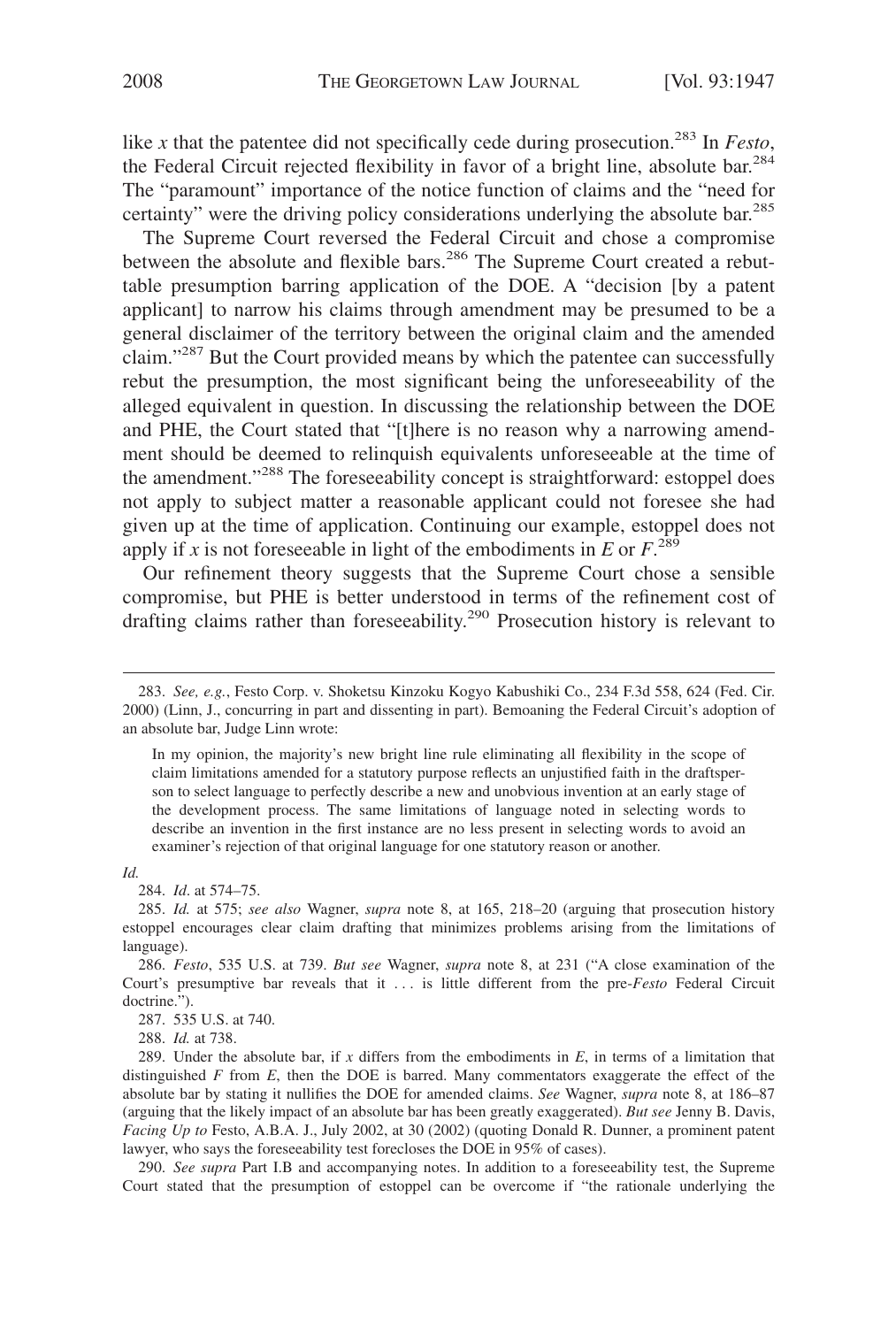the DOE because it provides information about refinement costs and that information should be used to optimally constrain the DOE. Even though the Supreme Court emphasized foreseeability, the details of its argument are consistent with a refinement cost approach. The Court observed: "The patentee must show that at the time of the amendment one skilled in the art could not reasonably be expected to have drafted a claim that would have literally encompassed the alleged equivalent."<sup>291</sup> And the "respondents may well prevail, for the sealing rings and the composition of the sleeve both were noted expressly in the prosecution history."<sup>292</sup> Thus, the Court recognized that the prosecution history shows Festo's patent attorney was conscious of possible equivalents to the sealing rings and the sleeve, and easily could have drafted a claim that would read on SMC's device, assuming Festo was entitled to such a claim. The failure to draft a broader claim cannot be explained by some friction, and recourse to the DOE should be denied.<sup>293</sup>

#### **CONCLUSION**

The doctrine of equivalents has an important role to play in our patent system, but it has suffered from normative neglect by patent law theorists. The original equitable justification for the doctrine, while having intuitive appeal, is not sufficiently attentive to the notice function of patent claims and is inconsistent with patent law's utilitarian grounding. Thus, while some courts to this day embrace the fairness theory, another rationale, the friction theory, has evolved that provides a more concrete justification for the DOE. The friction theory offers various explanations of why an inventor fails to obtain the full breadth of rights she was entitled to during patent prosecution, such as limitations of language, prosecutorial mistakes, and later developed technology. The friction theory fails us because it is implausible on empirical grounds; it fails to explain why other doctrinal avenues, such as reissue, are inadequate; and, like the fairness theory, it pays insufficient attention to patent law's notice requirement. In short, both the fairness and friction theories fail to provide a persuasive normative justification for applying the DOE.

On the other hand, our refinement theory offers a compelling description of

291. *Id.* at 741.

292. *Id*.

amendment . . . bear[s] no more than a tangential relation to the equivalent in question; or . . . [if there is] some other reason suggesting that the patentee could not reasonably be expected to have described the insubstantial substitute in question." Festo Corp. v. Shoketsu Kinzoku Kogyo Kabushiki Co., 535 U.S. 722, 740–41 (2002). These alternative grounds for rebutting estoppel are clearly motivated by concern about refinement cost.

<sup>293.</sup> Greater certainty about patent scope comes at a price—diminished incentive to invent. Obviously, any constraint on the DOE reduces the expected scope and value of patent claims. Less obviously, PHE creates noise that diminishes the value of a patent to risk averse inventors. Lichtman produced empirical evidence making this point. He shows the probability of claim amendment correlates with the identity of the examiner, and thus the risk of PHE correlates with examiner identity. Douglas Lichtman, *Rethinking Prosecution History Estoppel*, 71 U. CHI. L. REV. 151, 165–67 (2004).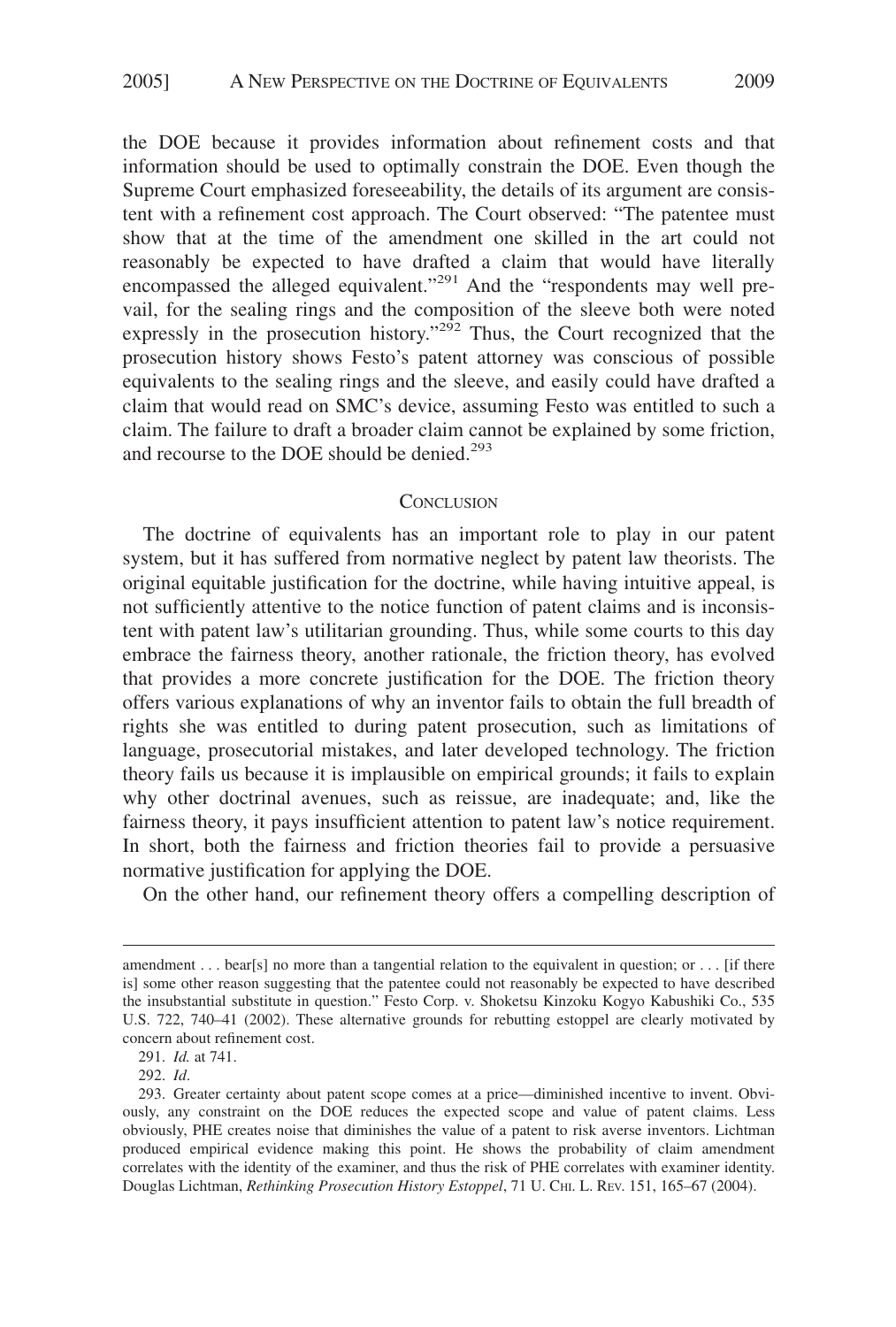patent claiming and a social welfare justification of the DOE. We posit that inventors fail to obtain the full claim breadth they are entitled to when they have not sufficiently refined their claims during patent prosecution to capture equivalent technology. According to the refinement theory, the DOE creates a social benefit by allowing patent applicants to avoid certain refinement costs during patent prosecution. The theory also reveals the limits that should be imposed on the doctrine. A socially optimal patent policy should balance refinement cost savings and innovative incentives created by the DOE against the harm to competition and rent-seeking costs created by the doctrine.

#### **APPENDIX**

This appendix explains the derivation of the equilibrium outcomes depicted in Figure 1, and then justifies Propositions 1 through 6. In the first stage the potential inventor, called firm 1, decides whether to invest *w* to obtain *E*, a patentable embodiment of the invention.<sup>294</sup> Firm 1 also decides in the first stage whether to make an additional investment of *x* to refine the invention and obtain the embodiment *F*. To keep the model as simple as possible, we suppose that *F* can only be obtained after  $E$ . If firm 1 obtains  $E$  but not  $F$ , then the game moves to stage two. The game ends after stage one if firm 1 makes no investment, or if firm 1 obtains both *E* and *F*. In the second stage the potential competitor, called firm 2, decides whether to invest *y* to develop  $\overline{F}^{295}$ .

Patent law is incorporated into the model by comparing the outcomes of the game with and without our stylized version of the DOE. Under the DOE firm 1 can exclude firm 2 from making *E* or *F* after firm 1 claims *E* in a patent. The DOE expands the scope of firm 1's claim to cover *F*. In contrast, in the game without the DOE firm 1 must claim *F* before it gets patent protection over it.

Equilibrium behavior under the DOE is easy to derive. If firm 1 does not make the initial investment *w*, then there is no invention, no technology to exploit, and firm 1 makes a profit of zero.

$$
\pi_1(\emptyset) = 0. \tag{1}
$$

If firm 1 invests  $w$  to obtain  $E$  and neither firm has access to  $F$ , then firm 1 gets the profit from a single product monopoly (denoted  $M_l$ ). Profit for firm 1 is:

$$
\pi_1(E) = M_1 - w. \tag{2}
$$

If firm 1 invests *w* and *x*, then it obtains both embodiments *E* and *F*, and gets the profit from a two product monopoly (denoted  $M_2$ ). Thus, profit for firm 1 is:

<sup>294.</sup> For ease of exposition, we will treat *E* and *F* as single embodiments instead of sets of embodiments. This choice of language does not affect the validity of our analysis for the case when *E* and *F* are sets of embodiments.

<sup>295.</sup> We assume that firm 2 cannot "invent," i.e., obtain embodiment *E* before firm 1.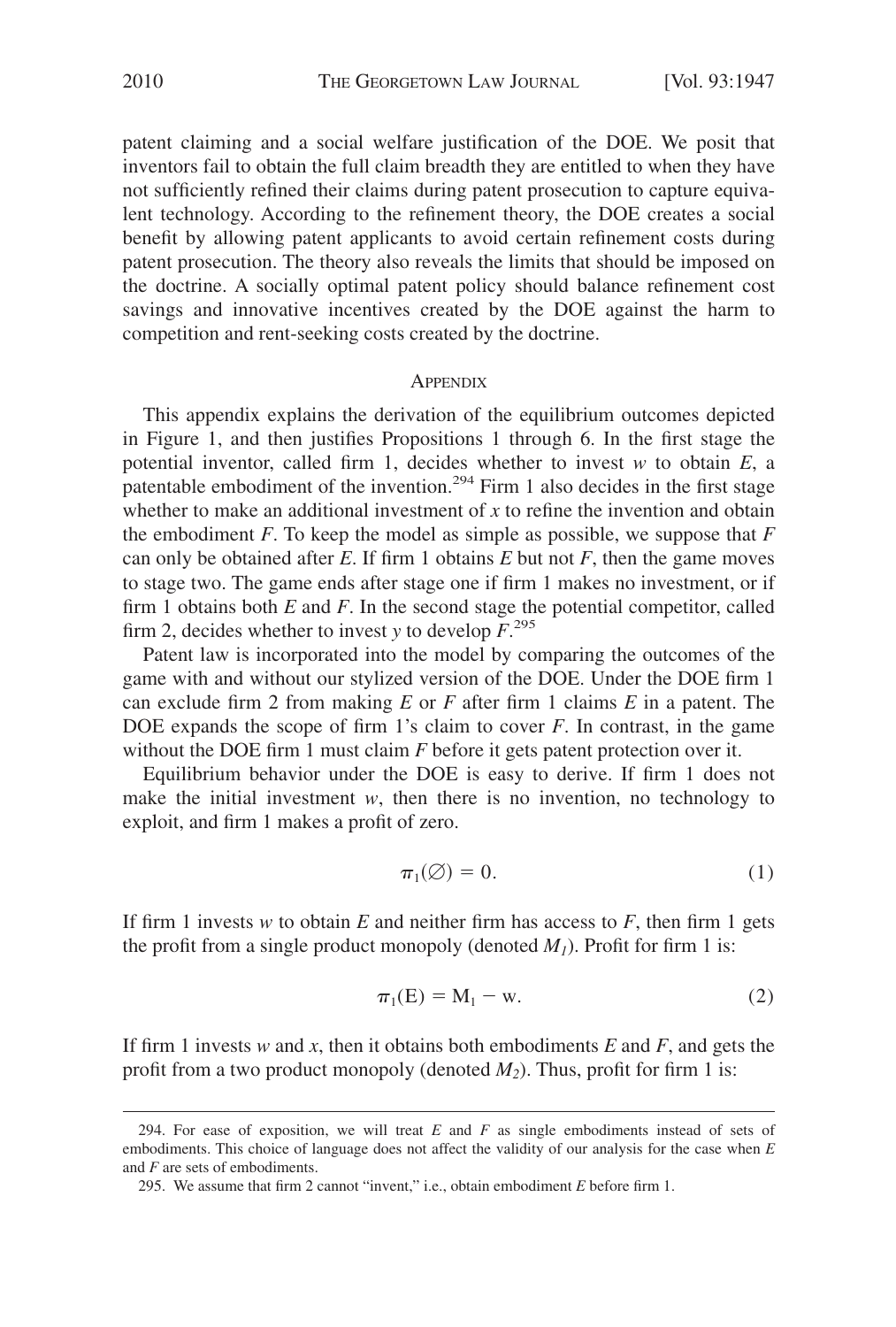$$
\pi_1(EF) = M_2 - w - x. \tag{3}
$$

Under the DOE firm 1 simply chooses the strategy that maximizes the profit given by the expressions in (1) through (3). Invention and refinement yields the highest profit if  $x \leq M_2 - M_1$  and  $x \leq M_2 - w$ . These inequalities bound the efficient refinement region in Figure 1. Invention and no refinement yields the highest profit if  $x \geq M_2 - M_1$  and  $w \leq M_1$ . These inequalities bound the rectangle in Figure 1 made up of imitation, preemptive refinement and pioneer inventions. The remaining case matches the no invention region in Figure 1.

In the regime with no DOE, profit expressions (1) and (3) still apply if firm 1 chooses not to invent, or to invent and refine. The other possibility is that firm invents and allows firm 2 to imitate. In this case profit to firm 1 is:

$$
\pi_1(\text{imitation}) = D - w. \tag{4}
$$

Recall that imitation is not profitable to firm 2 and will not occur unless  $D \ge y$ . Assuming this condition holds, then firm 1 chooses the strategy that maximizes the profit given by expressions (1), (3), and (4). Invention and refinement yields the highest profit if  $x \le M_2 - D$  and  $x \le M_2 - w$ . These inequalities bound the preemptive and efficient refinement regions in Figure 1. Invention and imitation yields the highest profit if  $x \ge M_2 - D$  and  $w \le D$ . These inequalities bound the imitation region in Figure 1. The remaining case corresponds to the pioneer invention and no invention regions in Figure 1. Notice that  $M_1 \geq D$ , thus  $M_2$  –  $D \geq M_2 - M_1$ , and the DOE and no DOE regions in Figure 1 are located correctly relative to each other.

After characterizing the equilibrium outcomes, proof of the propositions follows rather easily. Proposition 1 observes that the DOE and no DOE are equivalent when  $y < D$  because firm 2 does not pose a credible threat of entry. If  $D \geq y$  and (3) is larger than (1) or (2), then invention and refinement occurs regardless of whether the DOE is available. Recall refinement is efficient under the DOE when refinement costs are sufficiently small, i.e.,  $x \le M_2 - M_1$  and  $x \leq M_2 - w$ .

Proposition 2 indicates that the DOE boosts the incentive to invent. In the region labeled pioneer invention in Figure 1, invention is profitable under the DOE because (2) is greater than zero. But invention is not profitable under no DOE because (3) and (4) are both less than zero. Therefore, DOE leads to invention when the sum of invention and refinement costs is relatively high (in the pioneer region) and no DOE leads to no invention.

Proposition 3 reflects the outcomes in the region labeled preemptive refinement in Figure 1. Under the DOE, firm 1 avoids refinement because the benefit in terms of access to a greater range of technology is not worth the cost, i.e.,  $x \geq M_2 - M_1$ . Under no DOE, firm 1 refines to preempt entry which is profitable because  $x \leq M_2 - D$ .

Proposition 4 reflects the outcomes in the region labeled imitation in Figure